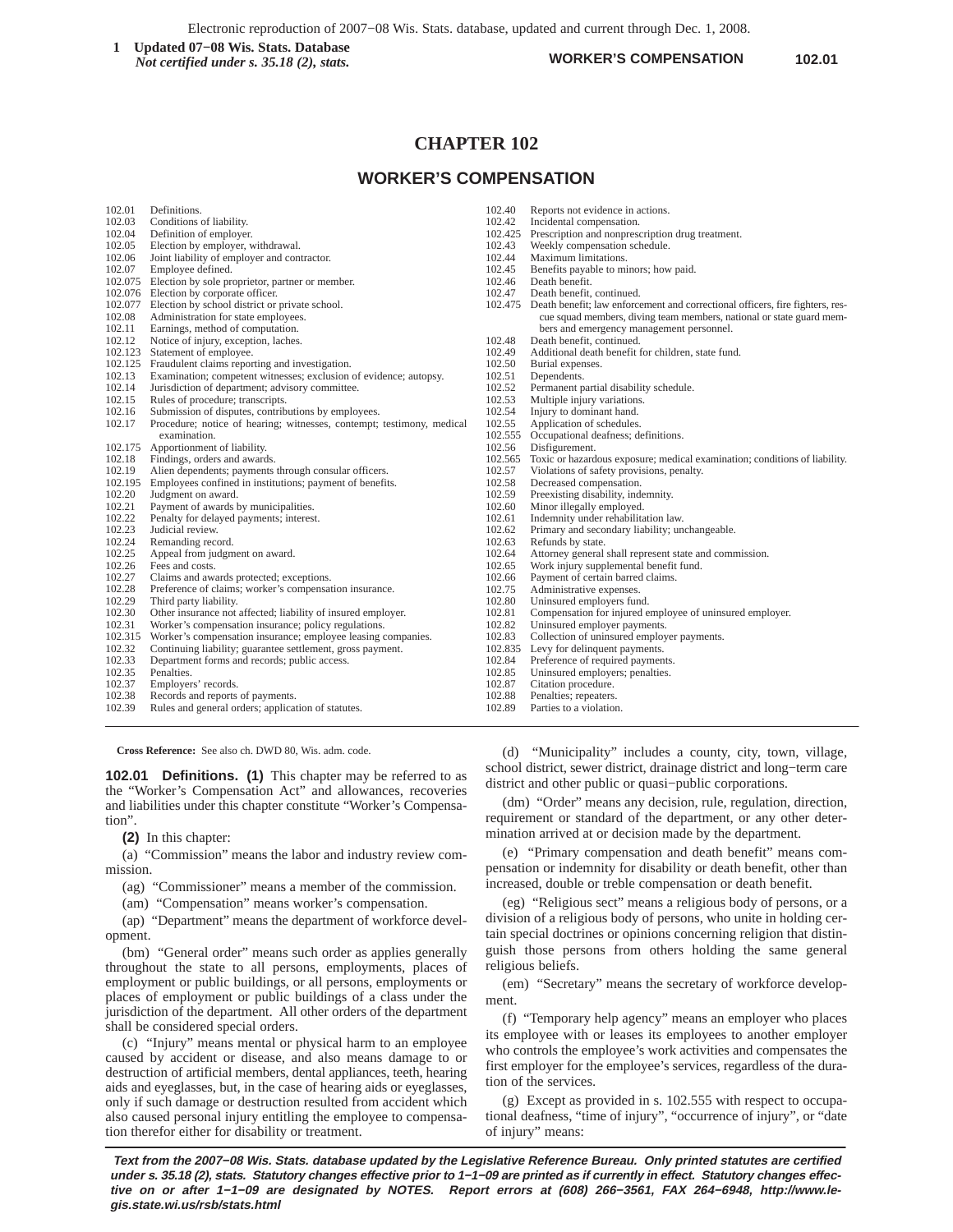**102.01 WORKER'S COMPENSATION** *Not certified under s. 35.18 (2), stats.*

**Updated 07−08 Wis. Stats. Database 2**

1. In the case of accidental injury, the date of the accident which caused the injury.

2. In the case of disease, the date of disability or, if that date occurs after the cessation of all employment that contributed to the disability, the last day of work for the last employer whose employment caused disability.

(gm) "Wisconsin compensation rating bureau" means the bureau provided for in s. 626.06.

(h) "Uninsured employer" means an employer that is in violation of s. 102.28 (2).

(j) "Uninsured employers fund" means the fund established under s. 102.80 (1).

(jm) "Uninsured employer surcharge" means the surcharge under s. 102.85 (4).

(k) "Workweek" means a calendar week, starting on Sunday and ending on Saturday.

**History:** 1975 c. 147 ss. 7 to 13, 54; 1975 c. 200; 1979 c. 89, 278; 1981 c. 92; 1983 a. 98, 189; 1985 a. 83; 1987 a. 179; 1989 a. 64; 1995 a. 27 ss. 3737 to 3741, 9130 (4); 1995 a. 117, 417; 1997 a. 3; 1999 a. 9, 14; 2001 a. 37; 2003 a. 139; 2007 a. 20.

In an occupational disease claim, the examiner may find the date of injury to be other than the last day of work. Royal−Globe Insurance Co. v. DILHR, 82 Wis. 2d 90, 260 N.W.2d 670 (1978).

An intentionally inflicted injury, unexpected and unforeseen by the injured party, is an accident under sub. (2) (c). Jenson v. Employers Mutual Casualty Co. 161 Wis. 2d 253, 468 N.W.2d 1 (1991).

Cessation of employment under sub. (2) (g) 2. does not require that the employee no longer be employed, but requires that the employee no longer be employed in the employment that contributed to the disability. If that is the case, the employer that caused the injury is responsible. North River Insuran

Whether an agency's determination is given great weight depends on whether it has<br>experience in interpreting a particular statutory scheme and not on whether it has<br>ruled on the specific facts. Town of Russell Volunteer Fi Experience in interpreting a particular control volunteer Fire<br>
ruled on the specific facts. Town of Russell Volunteer Fire<br>
Wis. 2d 723, 589 N.W.2d 445 (Ct. App. 1998), 98−0734.

Sub. (2) (g) sets the date of injury of an occupational disease, and s. 102.42 (1) provides that medical expenses incurred before an employee knows of the work–related<br>injury are compensable. Read together, medical expenses in occupational disease<br>cases are not compensable until the date of injury, but once expenses associated with the disease, even if incurred before the date of injury, are compensable. United Wisconsin Insurance Co. v. LIRC, 229 Wis. 2d 416, 600 N.W.2d 186 (Ct. App. 1999), 97−3776.

Sub. (2) (g) 2. does not represent a comprehensive statement of a claimant's burden<br>of proof nor does it abrogate the requirement of s.  $102.03$  (1) (e) that the claimant must<br>prove that the injury arose out of employment 239 Wis. 2d 505, 620 N.W.2d 442, 00−0855.

In the case of disease, the date of disability under sub. (2) (g) 2. was the date when the employee could no longer work, not when he first underwent an employer−required medical examination. Virginia Surety Co., Inc. v. LIRC, 2002 WI App 277, 258 Wis. 2d 665, 654 N.W.2d 306, 02−0031.

**102.03 Conditions of liability. (1)** Liability under this chapter shall exist against an employer only where the following conditions concur:

(a) Where the employee sustains an injury.

(b) Where, at the time of the injury, both the employer and employee are subject to the provisions of this chapter.

(c) 1. Where, at the time of the injury, the employee is performing service growing out of and incidental to his or her employment.

2. Any employee going to and from his or her employment in the ordinary and usual way, while on the premises of the employer, or while in the immediate vicinity thereof if the injury results from an occurrence on the premises, any employee going between an employer's designated parking lot and the employer's work premises while on a direct route and in the ordinary and usual way or any fire fighter or municipal utility employee responding to a call for assistance outside the limits of his or her city or village, unless that response is in violation of law, is performing service growing out of and incidental to employment.

3. An employee is not performing service growing out of and incidental to his or her employment while going to or from employment in a private or group or employer−sponsored car pool, van pool, commuter bus service, or other ride−sharing program in which the employee participates voluntarily and the sole purpose of which is the mass transportation of employees to and from employment. An employee is not performing service growing out of and incidental to employment while engaging in a program, event, or activity designed to improve the physical well−being of the employee, whether or not the program, event, or activity is located on the employer's premises, if participation in the program, event, or activity is voluntary and the employee receives no compensation for participation.

4. The premises of the employer include the premises of any other person on whose premises the employee performs service.

5. To enhance the morale and efficiency of public employees in this state and attract qualified personnel to the public service, it is the policy of the state that the benefits of this chapter shall extend and be granted to employees in the service of the state or of any municipality therein on the same basis, in the same manner, under the same conditions, and with like right of recovery as in the case of employees of persons, firms or private corporations. Accordingly, the same considerations, standards, and rules of decision shall apply in all cases in determining whether any employee under this chapter, at the time of the injury, was performing service growing out of and incidental to the employee's employment. For the purposes of this subsection no differentiation shall be made among any of the classes of employers enumerated in s. 102.04 or of employees enumerated in s. 102.07; and no statutes, ordinances, or administrative regulations otherwise applicable to any employees enumerated in s. 102.07 shall be controlling.

(d) Where the injury is not intentionally self−inflicted.

(e) Where the accident or disease causing injury arises out of the employee's employment.

(f) Every employee whose employment requires the employee to travel shall be deemed to be performing service growing out of and incidental to the employee's employment at all times while on a trip, except when engaged in a deviation for a private or personal purpose. Acts reasonably necessary for living or incidental thereto shall not be regarded as such a deviation. Any accident or disease arising out of a hazard of such service shall be deemed to arise out of the employee's employment.

(g) Members of the state legislature are covered by this chapter when they are engaged in performing their duties as state legislators including:

1. While performing services growing out of and incidental to their function as legislators;

2. While performing their official duties as members of committees or other official bodies created by the legislature;

3. While traveling to and from the state capital to perform their duties as legislators; and

4. While traveling to and from any place to perform services growing out of and incidental to their function as legislators, regardless of where the trip originated, and including acts reasonably necessary for living but excluding any deviations for private or personal purposes except that acts reasonably necessary for living are not deviations.

**(2)** Where such conditions exist the right to the recovery of compensation under this chapter shall be the exclusive remedy against the employer, any other employee of the same employer and the worker's compensation insurance carrier. This section does not limit the right of an employee to bring action against any coemployee for an assault intended to cause bodily harm, or against a coemployee for negligent operation of a motor vehicle not owned or leased by the employer, or against a coemployee of the same employer to the extent that there would be liability of a governmental unit to pay judgments against employees under a collective bargaining agreement or a local ordinance.

**(3)** Providing or failing to provide any safety inspection or safety advisory service incident to a contract for worker's compensation insurance or to a contract for safety inspections or safety advisory services does not by itself subject an insurer, an employer, an insurance service organization, a union, a union member or any agent or employee of the insurer, employer, insur-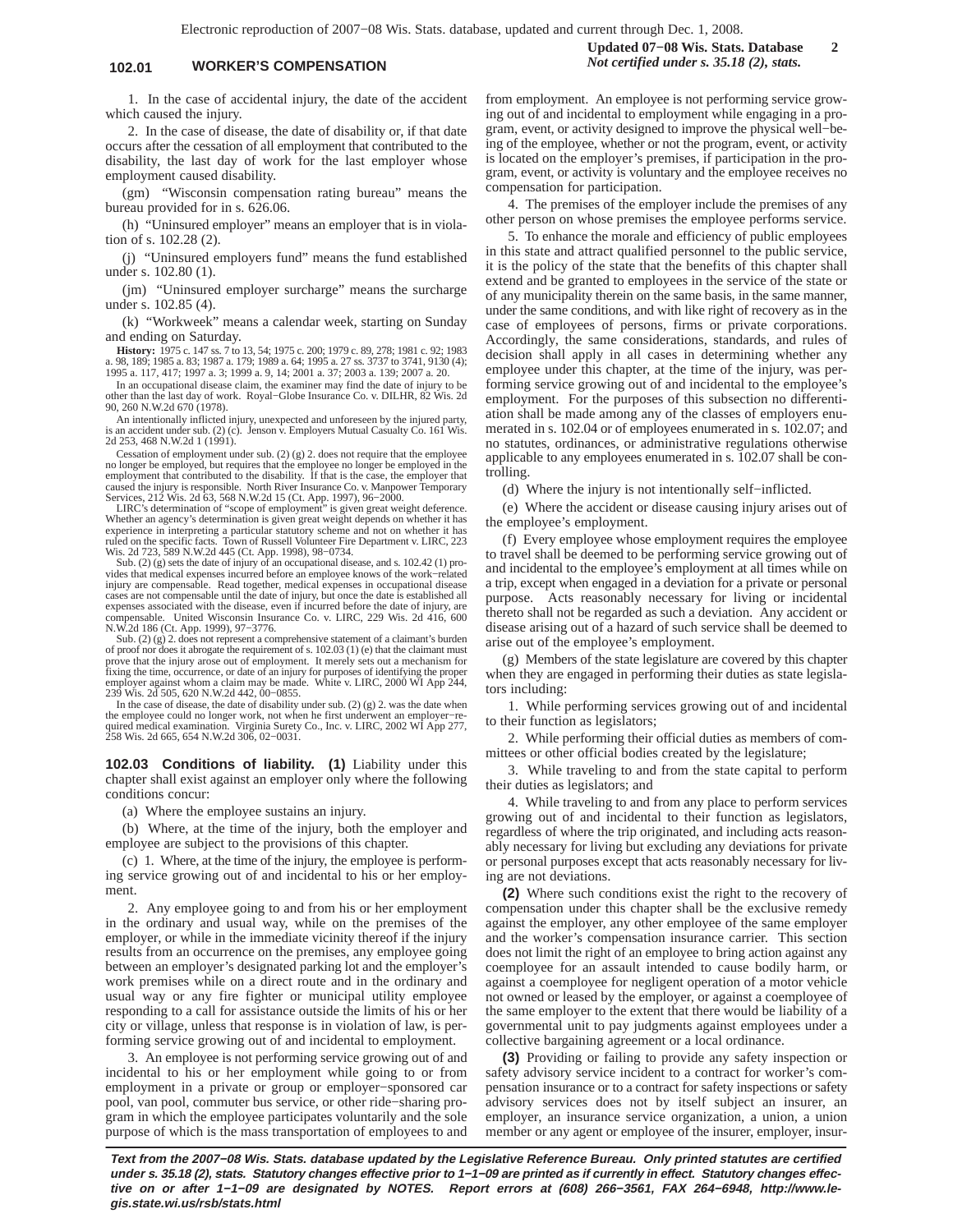### **WORKER'S COMPENSATION 102.03 3 Updated 07−08 Wis. Stats. Database** *Not certified under s. 35.18 (2), stats.*

ance service organization or union to liability for damages for an injury resulting from providing or failing to provide the inspection or services.

**(4)** The right to compensation and the amount of the compensation shall in all cases be determined in accordance with the provisions of law in effect as of the date of the injury except as to employees whose rate of compensation is changed as provided in ss. 102.43 (7) and 102.44 (1) and (5) and employees who are eligible to receive private rehabilitative counseling and rehabilitative training under s. 102.61 (1m) and except as provided in s. 102.555  $(12)$  (b).

**(5)** If an employee, while working outside the territorial limits of this state, suffers an injury on account of which the employee, or in the event of the employee's death, his or her dependents, would have been entitled to the benefits provided by this chapter had such injury occurred within this state, such employee, or in the event of the employee's death resulting from such injury, the dependents of the employee, shall be entitled to the benefits provided by this chapter, if at the time of such injury any of the following applies:

(a) His or her employment is principally localized in this state.

(b) He or she is working under a contract of hire made in this state in employment not principally localized in any state.

(c) He or she is working under a contract made in this state in employment principally localized in another state whose worker's compensation law is not applicable to that person's employer.

(d) He or she is working under a contract of hire made in this state for employment outside the United States.

(e) He or she is a Wisconsin law enforcement officer acting under an agreement authorized under s. 175.46.

**History:** 1971 c. 148, 307, 324; 1975 c. 147 ss. 15, 54; 1977 c. 195, 272, 418; 1979 c. 278; 1981 c. 92; 1983 a. 98; 1985 a. 83; 1993 a. 49, 370, 490, 492; 2005 a. 172; 2007 a. 185.

**Committee Note, 1971:** The Wisconsin Supreme Court in the case of Halama v. ILHR Department, 48 Wis. 2d 328 (1970), suggested that consideration be given to extending coverage to an employee who is injured while going to or from work on a direct route between two portions of the employer's premises, i.e., parking lot and work premises. [Bill 371−A]

The department correctly found on a claim for death benefits for an employee mur-<br>dered while she alone remained in an office that had been vacated by all other employees, that the accident arose out of the deceased's employment since the isolated work environment in which the deceased worked constituted a zone of special danger, and hence the positional risk doctrine was applicable. Allied Manufacturing, Inc. v. DILHR, 45 Wis. 2d 563, 173 N.W.2d 690 (1970).

The holding in *Brown v. Ind. Comm*, 9 Wis. 2d 555, that causation legally sufficient to support compensation does not require a showing of strain or exertion greater than that normally required by the employee's work efforts, was not intended to preclude a doctor determining causation, from considering whether the employee was engaged in usual work at the time of injury. However, the doctor should not automatically con-clude each time an employee is injured while performing a task previously performed on a regular basis that the injury was caused by a preexisting condition rather than employment. Pitsch v. DILHR, 47 Wis. 2d 55, 176 N.W.2d 390 (1970).

When a herniated disc was diagnosed within a few days after the claimed injury,<br>the evidence did not justify the department's finding that the emloyee did not meet<br>the burden of proof. Erickson v. DILHR, 49 Wis. 2d 114, 18

The department cannot divide liability for compensation among successive employers for the effects of successive injuries in the absence of evidence to sustain a finding that the disability arose from the successive injuries, nor can it assess all liability against one of several employers nor divide liability equally among each of several employers if there is no evidence to support a finding that the injury or injuries contributed to the disability in that manner. Semons Department Store v. DILHR, 50 Wis. 2d 518, 184 N.W.2d 871 (1971).

While susceptibility to further injury does not necessarily establish a permanent disability under the "as is" doctrine, an employee's predisposition to injury does not<br>relieve a present employer from liability if the employee becomes injured due to the<br>employment even though the injury may not have cau

A salesperson on a trip who deviated to the extent of spending several hours in a tavern before being killed on his ordinary route home may have been in the course of employment, in which case his estate would be entitled to compensation. Lager v. DILHR, 50 Wis. 2d 651, 185 N.W.2d 300 (1971).

A wife cannot assert a separate and independent cause of action against her husband's employer for loss of loss of consortium due to injuries sustained by the hus-band in an industrial accident covered by this chapter. Rosencrans v. Wisconsin Tele-phone Co. 54 Wis. 2d 124, 194 N.W.2d 643 (1972).

A commission finding that the deceased was performing services when killed while walking on a Milwaukee street at 3 a.m. while intoxicated was sustained. Phil-lips v. DILHR, 56 Wis. 2d 569, 202 N.W.2d 249 (1972).

Members of a partnership are employers of the employees of the partnership. An employee cannot bring a 3rd−party action against a member of the employing part-nership. Candler v. Hardware Dealers Mutual Insurance Co. 57 Wis. 2d 85, 203 N.W.2d 659 (1973).

The "exclusive remedy" provision in sub. (2) does not prevent an action for personal injuries against a supervisory coemployee on the basis of negligence by com-mon law standards. It makes no difference that the coemployee is brought in by eans of a 3rd−party complaint. Lampada v. State Sand & Gravel Co. 58 Wis. 2d 315, 206 N.W.2d 138 (1973).

A salesperson, employed on a part−salary and part−commission basis, who travelled each day from his home, servicing and soliciting orders within a prescribed terri-tory, using a delivery truck furnished by his employer whose office he was not required to report to, was performing services incidental to employment when he fell on his icy driveway going to his delivery truck to leave for his first call. Black River Dairy Products, Inc. v. DILHR, 58 Wis. 2d 537, 207 N.W.2d 65 (1973).

Since the decedent's employment status for services rendered in this state was substantial and not transitory, and the relationship was not interrupted by cessation of work for the Wisconsin employer, the department erred when it predicated its denial of benefits on the employer's conflicting testimony that during the year in which the employee met his death his working time in Wisconsin had been reduced to 10%. Simonton v. DILHR, 62 Wis. 2d 112, 214 N.W.2d 302 (1974).

Under sub. (1) (f), no purpose of the employer was served by an extended deviation to test road conditions in bad weather to determine if visiting a boyfriend or going on a hunting trip the next day would be feasible, nor was it a reasonably necessary for living or incidental thereto. Hunter v. DILHR, 64 Wis. 2d 97, 218 N.W.2d 314 (1974).

Under the 4−element test for deciding whether a worker was a loaned or special employee, the 1st element, actual or implied consent to work for the special employer, was negated by the existence of a work order providing that the plaintiff would not<br>be employed by the special employer for a period of 90 days, and by the absence of<br>any other evidence indicating consent; hence, the plain not an employee at the time of the accident. Nelson v. L. & J. Press Corp. 65 Wis. 2d 770, 223 N.W.2d 607 (1974).

Nontraumatically caused mental injury is compensable only if it results from a situ-ation of greater dimensions than the day−to−day mental stresses and tensions that all employees must experience. Swiss Colony, Inc. v. DILHR, 72 Wis. 2d 46, 240 N.W.2d 128 (1976).

A provider of medical services to an employee did not have a cause of action under the worker's compensation act against the employer when the employer denied liabil-ity and compromised an employee's claim. La Crosse Lutheran Hospital v. Olden-burg, 73 Wis. 2d 71, 241 N.W.2d 875 (1976).

The doctrines of required travel, dual purpose, personal comfort, and special mis-sion are discussed. Sauerwein v. DILHR, 82 Wis. 2d 294, 262 N.W.2d 126 (1978).

The personal comfort doctrine did not apply to an employee while going to lunch off of the employer's premises and not during specific working hours; a denial of benefits for an injury received while eating lunch off the premises did not deny equal protection. Marmolejo v. DILHR, 92 Wis. 2d 674, 285 N.W.2d 650 (1979).

The presumption in favor of traveling employees does not modify the requirements for employer liability. Goranson v. DILHR, 94 Wis. 2d 537, 289 N.W.2d 270 (1980).

That sub. (2) denies 3rd−party tort−feasors the right to a contribution action against a negligent employer who was substantially more at fault does not render the statute unconstitutional. Mulder v. Acme−Cleveland Corp. 95 Wis. 2d 173, 290 N.W.2d 276 (1980).

Use of the parking lot is a prerequisite for coverage under sub. (1) (c) 1. [now (1) (c) 2.]. Injury on a direct path between the lot and the work premises is insufficient. Jaeger Baking Co. v. Kretschmann, 96 Wis. 2d 590, 292 N.W.2d 622 (1980).

Sub. (2) is constitutional. Oliver v. Travelers Insurance Co. 103 Wis. 2d 644, 309 N.W.2d 383 (Ct. App. 1981).

The provision by an employer of alleged negligent medical care to an employee injured on the job by persons employed for that purpose did not subject the employer to tort liability for malpractice. Jenkins v. Sabourin, 104 Wis. 2d 309, 311 N.W.2d 600 (1981).

Repeated work−related back trauma was compensable as an occupational disease. Shelby Mutual Insurance Co. v. DILHR, 109 Wis. 2d 655, 327 N.W.2d 178 (Ct. App. 1982).

Injury due to horseplay was compensable. The "positional risk" doctrine applied. That doctrine provides that an accident arises out of employment when the connection between employment and the accident is such that the obligations of the employment place the employee in the particular place at the time the employee is injured by a force not personal to him or her. Bruns Volkswagen, Inc. v. DILHR, 110 Wis. 2d 319, 328 N.W.2d 886 (Ct. App. 1982).

When an employee who witnessed an injury to another was an active work−related participant in the tragedy, resulting nontraumatic psychic injury was compensable. International Harvester v. LIRC, 116 Wis. 2d 298, 341 N.W.2d 721 (Ct. App. 1983).

The "horseplay" rule barred recovery when the decedent jokingly placed his head side a mold compression machine and accidentally started it. Nigbor v. DILHR, inside a mold compression machine and accidentally started it. Nigbor v. DILHR, 115 Wis. 2d 606, 340 N.W.2d 918 (Ct. App. 1983); aff'd 120 Wis. 2d 375, 355 N.W.2d 532 (1984).

An employee injured by machinery manufactured by a corporation that had<br>merged with the employer prior to the accident could recover in tort against the<br>employer under the "dual persona" doctrine. Schweiner v. Hartford Acc Indemnity Co. 120 Wis. 2d 344, 354 N.W.2d 767 (Ct. App. 1984).

Under the "positional risk" doctrine, the murder of an employee by a coemployee of work premises was an injury arising out of employment. Applied Plastics, Inc. v. I.IRC, 121 Wis. 2d 271, 359 N.W.2d 168 (Ct. App. 1984).

Worker's compensation provides the exclusive remedy for injuries sustained as the result of a company doctor's negligence. Franke v. Durkee, 141 Wis. 2d 172, 413 N.W.2d 667 (Ct. App. 1987).

The "dual persona" doctrine is adopted, replacing the "dual capacity" doctrine. A 3rd−party may recover from an employer only when the employer has operated in a distinct persona as to the employee. Henning v. General Motors Assembly, 143 Wis. 2d 1, 419 N.W.2d 551 (1988).

The legal distinction between a corporation/employer and a partnership/landlord that leased the factory to the corporation, although both entities were composed of the same individuals, eliminated the partners' immunity as individuals under the exclusivity doctrine for negligence in maintaining the leased premises. Couillard v. Van Ess, 152 Wis. 2d 62, 447 N.W.2d 391 (Ct. App. 1989).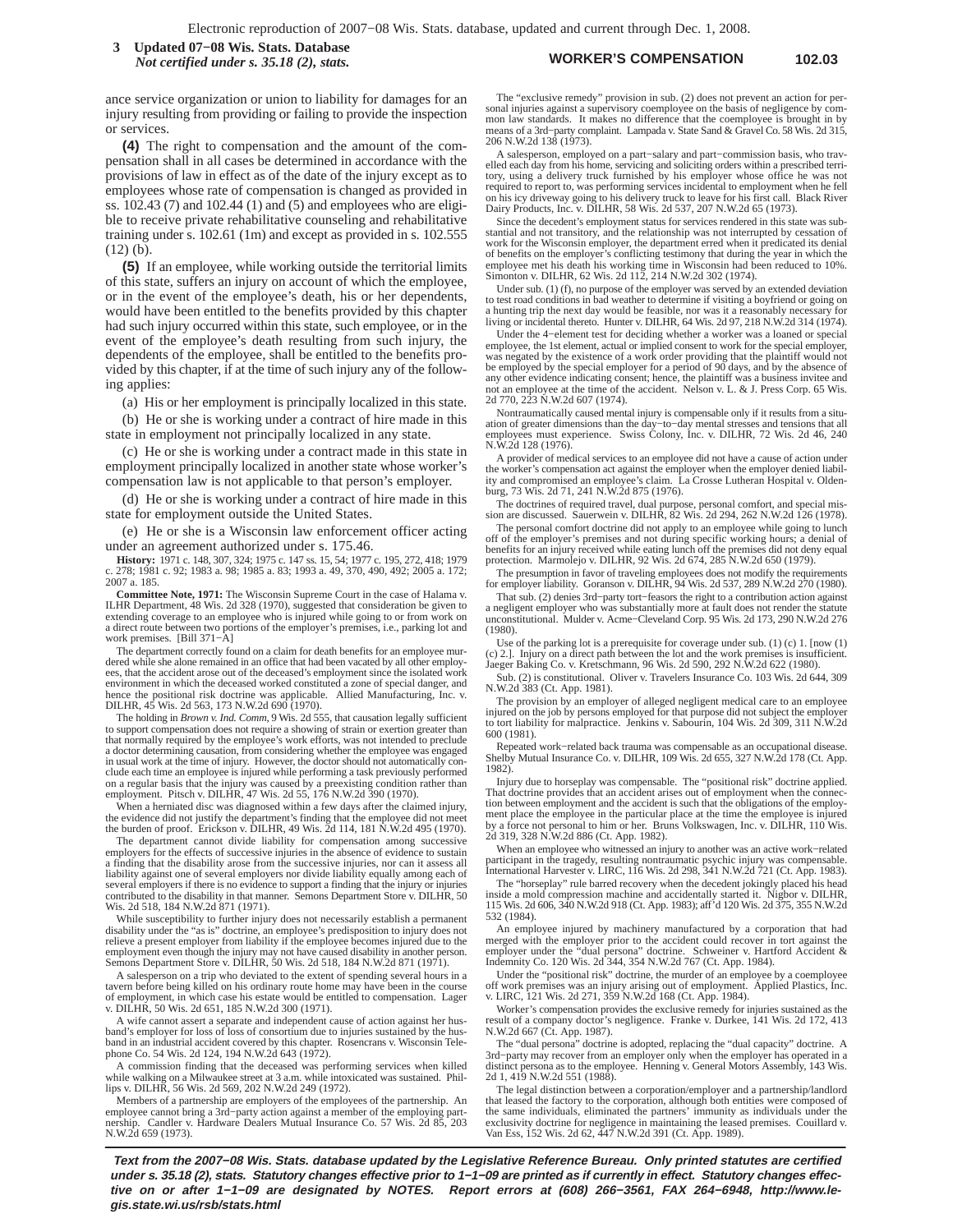### **102.03 WORKER'S COMPENSATION** *Not certified under s. 35.18 (2), stats.*

The injured employee, and not an injuring coemployee, must have been acting within the scope of employment at the time of injury. Jenson v. Employers Mutual Casualty Co. 161 Wis. 2d 253, 468 N.W.2d 1 (1991).

An assault under sub. (2) must be more than verbal; it must be physical. Jenson v. Employers Mutual Casualty Co. 161 Wis. 2d 253, 468 N.W.2d 1 (1991).

A parent corporation can be liable as a 3rd−party tortfeasor to an employee of a sub-sidiary when the parent negligently undertakes to render services to the subsidiary that the parent should have recognized were necessary for the protection of the sub-sidiary's employees. Miller v. Bristol−Myers, 168 Wis. 2d 863, 485 N.W.2d 31 (1992).

A compromise of a worker's compensation claim based on an allegation that an injury was job related precluded the claimant from pursuing a discrimination claim against the same employer on the theory that the injury was not job related. Marson v. LIRC, 178 Wis. 2d 118, 503 N.W.2d 582 (Ct. App. 1993).

A coemployee of the plaintiff who closed a car door on the plaintiff's hand was not engaged in the "operation of a motor vehicle" under sub. (2). Hake v. Zimmerlee, 178 Wis. 2d 417, 504 N.W.2d 411 (Ct. App. 1993).

A corporation's president who purchased and leased a machine to the corporation as an individual held a dual persona and was subject to tort liability. Rauch v. Officine Curioni, S.P.A. 179 Wis. 2d 539, 508 N.W.2d 12 (Ct. App. 1993).

This section does not bar an employee from seeking arbitration under a collective bargaining agreement to determine whether termination following an injury violated the agreement. This section only excludes tort actions for injuries covered by the act. County of Lacrosse v. WERC, 182 Wis. 2d 15, 513 N.W.2d 708 (1994).

A contract ''made in this state" under sub. (5) (b) is determined by where the contact was accepted. A contract accepted by telephone is made where the acceptor speaks. Horton v. Haddow, 186 Wis. 2d 174, 519 N.W.2d 736 (Ct. App. 1994).

Settlement of an employee's worker's compensation claim for a work related injury precluded the assertion of the employee's claim that she was entitled to leave for the injury under the Family Medical Leave Act, s. 103.10. Finell v. DILHR, 186 Wis. 2d 187, 519 N.W.2d 731 (Ct. App. 1994).

Employer payment of travel expenses does not alone render commuting a part of employment subject to coverage. When travel is a substantial part of employment and the employer provides a vehicle under its control and pays c be triggered. Doering v. LIRC, 187 Wis. 2d 471, 523 N.W.2d 142 (Ct. App. 1994).

Whether physical contact of a sexual nature was an assault by a coemployee not subject to the exclusive remedy provision of sub. (2) is a question of fact. A reasonable juror could conclude that sexual conduct could be so offensive that a reasonable person would have understood that physical injury such as loss of sleep, weight loss, or ulcers was substantially certain to follow. West Bend Mutual Insurance Co. v. Berger, 192 Wis. 2d 743, 531 N.W.2d 636 (Ct. App. 1995).

An employee's claims of defamation by an employer are preempted by this section. Claims for tortious interference with contract are not for injuries covered by the worker's compensation act and are not precluded. Wolf v. F & M Banks, 193 Wis. 2d 439, 534 N.W.2d 877 (Ct. App. 1995).

Nothing in this chapter precludes an employer from agreeing with employees to continue salaries for injured workers in excess of worker's compensation benefits. Excess payments are not worker's compensation and may be conditioned on the par-ties' agreement. City of Milwaukee v. DILHR, 193 Wis. 2d 626, 534 N.W.2d 903 (Ct. App. 1995).

A waiver of employer immunity from suit under this section may be made by an express agreement of indemnification. Schaub v. West Bend Mutual, 195 Wis. 2d 181, 536 N.W.2d 123 (Ct. App. 1995), 94−2174.

If an employer injures an employee through intentional sexual harassment, the injury is not an accident under sub. (1) (e) and not subject to the exclusivity provision of sub. (2). Lentz v. Young, 195 Wis. 2d 457, 536 N.W.2d 451 (Ct. App. 1995), 94−3335.

If an employee of one employer is injured while attempting to rescue an employee of another employer, the rescuing employee becomes an employee of the injured employee's employer for purposes of worker's compensation liability. That no employee of the injured employee's employer specifically requested the other employer's employee to assist is immaterial. Michels Pipeline Construction, Inc. v. LIRC, 197 Wis. 2d 928, 541 N.W.2d 241 (Ct. App. 1995).

An employee must prove unusual stress in order to receive benefits for a nervous disability that resulted from emotional stress. Milwaukee v. LIRC, 205 Wis. 2d 255, 556 N.W.2d 340 (Ct. App. 1996), 95−0541.

An attack that occurs during employment arising from a personal relationship outside the employment arises out of the employment if employment conditions contribute to the attack. Emotional injury from harassing phone calls by an ex−spouse to the employee at her place of work, after her employer unwittingly gave out her phone number, was an injury in the course of employment. Weiss v. City of Milwaukee, 208 Wis. 2d 95, 559 N.W.2d 558 (1997), 94−0171.

The elements of proof placed on a claimant alleging physical injury as a result of emotional stress in the workplace requires that work activity precipitate, aggravate, or accelerate beyond normal progression a progressively deteriorating or degenerative condition. Unlike emotional injury from stress, showing "unusual stress" is not required. UPS v. Lust, 208 Wis. 2d 306, 560 N.W.2d 301 (Ct. App. 1997), 96−0137.

The exclusive remedy provision in s. 102.03 (2) does not bar a complainant whose claim is covered by worker's compensation from pursuing an employment discrimination claim under the Fair Employment Act, subch. II of ch. 111. Byers v. LIRC, 208 Wis. 2d 388, 561 N.W.2d 678 (1997), 95−2490.

An employee terminated for misrepresenting his or her medical condition while receiving disability benefits for a concededly work−related injury continues to be entitled to benefits. Brakebush Brothers, Inc. v. LIRC, 210 Wis. 2d 623, 563 N.W.2d 512 (1997), 95−2586.

A work−related injury that plays any role in a second injury is properly considered a substantial factor in the reinjury. To find a work−related injury not a factor in a second injury, it must be found that the claimant would have suffered the same injury, to the same extent, despite the first injury. New symptoms alone do not suggest an unrelated second injury. Lange v. LIRC, 215 Wis. 2d 561, 573 N.W.2d 856 (Ct. App. 1997), 97−0865.

The *Seaman* loaned employee test is a 3−element test that is often miscast because the *Seaman* court indicated that there are 4 "vital questions" that must be answered. The 3 elements are: 1) consent by the employee; 2) entry by the employee upon work for the special employer; and 3) power of the special employer to control details of the work. The distinction between employee consent to perform certain acts and consent to enter into a new employment relationship is important. Borneman v. Corwyn Transport, Ltd. 219 Wis. 2d 346, 580 N.W.2d 253 (1998), 96−2511.

Under sub. (1) (f), there is a presumption that a travelling employee performs services incidental to employment at all times on a trip. The burden of proving a personal deviation on the trip is on the party asserting the deviation. Recreational activities may be considered a usual and proper part of the trip but do not always fit the presumption. CBS, Inc. v. LIRC, 219 Wis. 2d 564, 579 N.W.2d 668 (1998), 96−3707.

LIRC's determination of "scope of employment" is given great weight deference. Whether any agency's determination is given great weight depends on whether it has experience in interpreting a particular statutory scheme and not on whether it has ruled on the specific facts. Town of Russell Volunteer Fire Department v. LIRC, 223 Wis. 2d 723, 589 N.W.2d 445 (Ct. App. 1998), 98−0734.

A compensable injury must arise out of employment, which refers to the causal origin of the injury, and occur while the employee performs a service growing out of and incidental to employment, which refers to the time, pla injury. Ide v. LIRC, 224 Wis. 2d 159, 589 N.W.2d 363 (1999), 97−1649.

Intentional harm to an employee is an "accident " subject to this chapter if caused by acts of a coemployee, but not if caused by acts of an employer. Intentionally self− inflicted injury is not subject to this chapter, but death by suicide is not necessarily "intentionally self−inflicted" and is subject to this chapter if the suicide results from a work-related injury without an independent intervening cause. Cohn v. Apogee, Inc. 225 Wis. 2d 815, 593 N.W.2d 921 (Ct. App. 1999), 97–3817. Sub. (1) (f) does not establish a bright line rule that if a travelling employe

over past the conclusion of a business part of a trip, there is a personal deviation. An employee is not required to seek immediate seclusion in a hotel and to remain away from human beings at the risk of being charged with deviating from employment. Wisconsin Electric Power Co. v. LIRC, 226 Wis. 2d 778, 595 N.W.2d 23 (1999), 97−2747.

Injuries did not arise out of employment when the injured party was injured while collecting a paycheck as a matter of personal convenience. Secor v. LIRC, 2000 WI App 11, 232 Wis. 2d 519, 606 N.W.2d 175, 99−0123.

An employee's claim under s. 134.01 against fellow employees for injury to repu-tation and profession was preempted by this section. Mudrovich v. Soto, 2000 WI App 174, 238 Wis. 2d 162, 617 N.W.2d 242, 99−1410.

Under sub. (2), recovery of compensation is the exclusive remedy against a worker's compensation carrier and the carrier's agents. Walstrom v. Gallagher Bassett Services, Inc. 2000 WI App 247, 239 Wis. 2d 473, 620 N.W.2d 223, 00-1334.<br>It was reasonable for LIRC to hold that an employee had temporaril

his job and was not performing services incidental to employment under sub. (1) (c) 1. when he left the workplace to seek medical attention for an immediate need that was not related to his employment, even though intending to return. Fry v. LIRC, 2000 WI App 239, 239 Wis. 2d 574, 620 N.W.2d 449, 00−0523.

Whether a traveling employee's multiple drinks at a tavern was a deviation was irrelevant when the employee was injured while engaged in a later act reasonably necessary to living. Under s. 102.58, intoxication does not defeat a worker's compensation claim but only decreases the benefits. Heritage Mutual Insurance Co. v. Larsen, 2001 WI 30, 242 Wis. 2d 47, 624 N.W.2d 129, 98−3577.

Under the private errand doctrine, if a person in authority over the employee asks the employee to perform a service for the personal benefit of the employer or the employee's superior and the employee is injured while performing the task, the injury grew out of and was incidental to employment unless the request is clearly unautho-rized. Begel v. LIRC, 2001 WI App 134, 246 Wis. 2d 345, 631 N.W.2d 220, 00−1875.

Under the "dual persona" doctrine, the employer's second role must be so unrelated to its role as an employer that it constitutes a separate legal person. St. Paul Fire & Marine Insurance Co. v. Keltgen, 2003 WI App 53, 260 Wis. 2d 523, 659 N.W.2d 906, 02−1249.

When one company was the injured employee's employer on the date of the injury, but another company contracted to become the employer retroactive to a date prior to the injury, the former and its insurer were the responsible for providing benefits under ch. 102. Epic Staff Management, Inc. v. LIRC, 2003 WI App 143, 266 Wis. 2d 369, 667 N.W.2d 765, 02−2310.

Under the last exception in sub. (2), an employee who receives worker's compensation benefits may also file suit against a coemployee when a governmental unit<br>is obligated to pay judgments against that employee pursuant to a collective bargain-<br>ing agreement or a local ordinance. Keller v. Kraft, 444, 671 N.W.2d 361, 02−3377.

A claim of negligent hiring, training, and supervision against an employer for injuries caused by a sexual assault committed by a coemployee is precluded by the exclu-sivity provision in sub. (2). This chapter's purpose, history, and application demonstrate that the court is not a proper authority to create a public policy exception to the exclusivity provision. Peterson v. Arlington Hospitality Staffing, Inc. 2004 WI App 199, 276 Wis. 2d 746, 689 N.W.2d 61, 03−2811.

A Labor and Industry Review Commission's (LIRC) determination that an employee who sustained a knee injury while playing softball during a paid break<br>period deserved worker's compensation benefits was reasonable. LIRC reasonably<br>relied upon a treatise that holds that recreational activities employment when they have gone on long enough to become an incident of employ-ment. E. C. Styberg Engineering v. LIRC, 2005 WI App 20, 278 Wis. 2d 540, 692 N.W.2d 322, 04−1039.

A state session law that was never adopted by the common council or any other local legislative body as an ordinance, but was numbered and reprinted in the Milwaukee City Charter because it was not a local ordinance under sub. (2). Keller v. Kraft, 2005 WI App 102, 381 Wis. 2d 784, 698 N.W.2d 843, 04−1315.

When two employees, who each work for separate temporary help agencies are both placed with the same client of the temporary help agencies, sub. (2) does not prevent the employee who is injured by the conduct of the other employee from suing the latter's temporary help agency under a theory of *respondeat superior*. Warr v. QPS Companies, 2007 WI App 14, 298 Wis. 2d 440, 728 N.W.2d 39, 06−0208.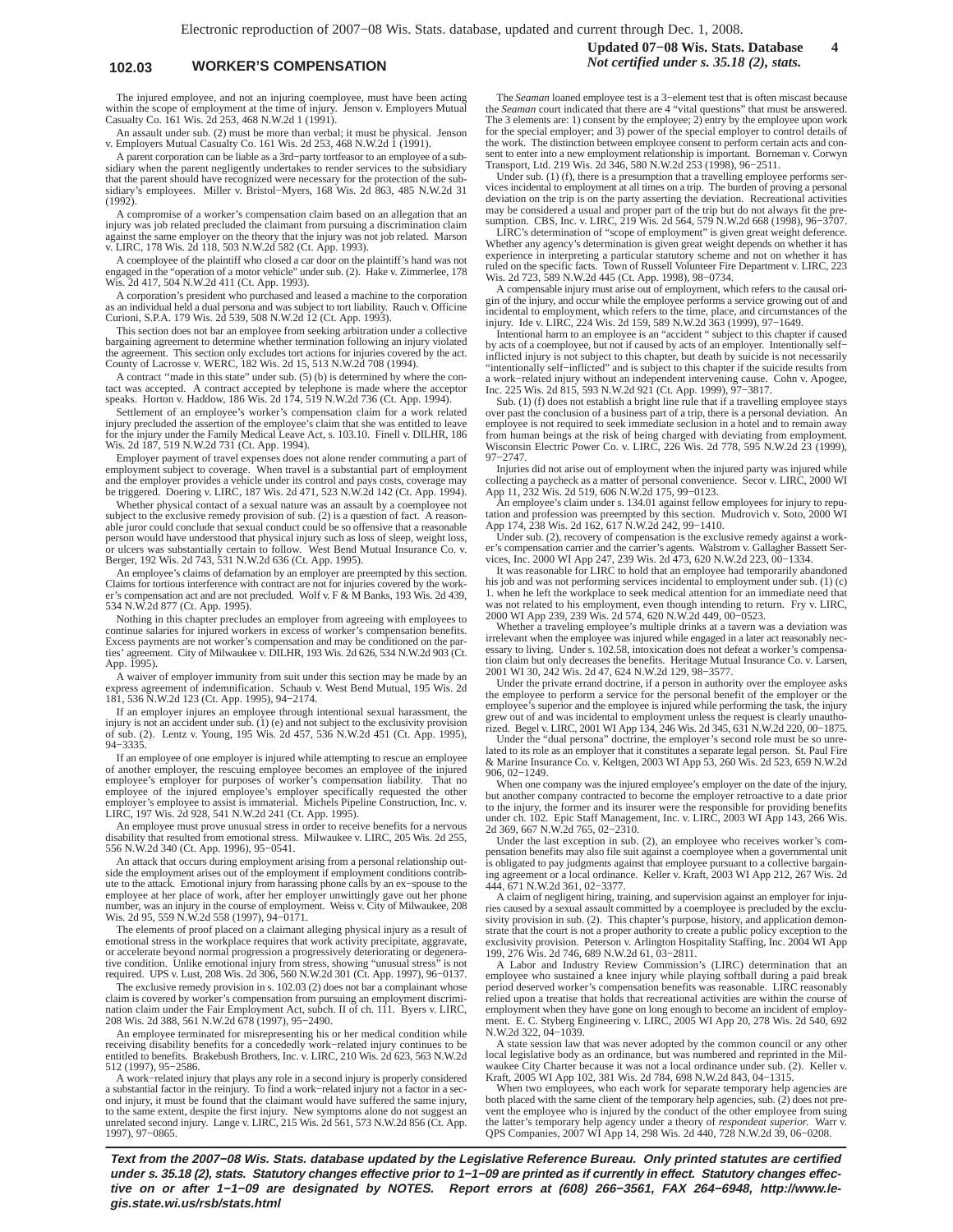**WORKER'S COMPENSATION 102.05 5 Updated 07−08 Wis. Stats. Database** *Not certified under s. 35.18 (2), stats.*

The exception to coemployee immunity due to negligent operation of a vehicle in sub. (2) must be narrowly construed. The distinction between operation and maintenance or repairs should apply in the context of the exception. When the action under consideration is undertaken to service or repair a vehicle, and the condition of the vehicle is such that it could not then be driven on a public roadway, the action does not constitute operation of a motor vehicle. McNeil v. Hansen, 2007 WI 56, 300 Wis. 2d 358, 731 N.W.2d 273, 05−0423.

An injured employee was entitled to temporary total disability (TTD) benefits after being terminated for violating plant safety rules while assigned to light duty work while within his healing period and without having regained the use of a hand. The employee suffered a wage loss while his injury limited his ability to work, meeting the statutory criteria for TTD. This chapter contains no exception to liability for an injured employee who is subsequently terminated, even for good cause. Emmpak

Foods, Inc. v. LIRC, 2007 WI App 164, 303 Wis. 2d 771, 737 N.W.2d 60, 06−0729. Wisconsin's worker's compensation jurisprudence clearly recognizes that an in− state injury in the course of employment will give rise to coverage under the Act. When an out−of−state employer sends an out−of−state employee to Wisconsin and the employee is injured or killed in Wisconsin in the course of employment, Wisconsin's Act is applicable. Therefore a co−employee has no liability for the employee's death and the co−employee's insurers were properly dismissed from the case. Estate of Torres v. Empire Fire and Marine Insurance Company, 2008 WI App 113, \_\_\_ Wis. 2d \_\_, 07−1519.

The exclusive remedy provision does not bar a ship owner from asserting a right to indemnification against the employer of the injured worker even though he has been paid compensation. Bagrowski v. American Export Isbrantsen Lines, Inc. 440 F.2d  $\frac{1}{2}02(1971)$ .

Emotional distress injury due to sexual harassment was exclusively compensable under this section. Zabkowicz v. West Bend Co., Div. Dart Industries, 789 F.2d 540 (1986).

When 2 employees left their place of employment to fight each other, neither was acting within the scope of employment. There was no cause of action against the employer under ch. 102 or tort or agency law. Johnson v. Hondo, Inc. 125 F.3d 408 (1997).

Sexual harassment was an accident under sub. (1) (e) and subject to the exclusivity provision of sub. (2). *Lentz,* 195 Wis. 2d 457, is distinguished. Hibben v. Nardone, 137 F.3d 480 (1998).

A 3rd−party was required to pay 95% of the damages even though only 25% negli-gent because an employer was shielded by sub. (2). Schuldies v. Service Machine Co. 448 F. Supp. 1196 (1978).

The plaintiff was a special employee of a 3rd−party defendant and a 3rd−party action was barred by the exclusivity provisions of this section. Simmons v. Atlas Vac Mach. Co. 493 F. Supp. 1082 (1980).

Although the employer of an injured employee was found to be at fault, a manufacturer who was also found to be at fault was not entitled to contribution from the employer. Ladwig v. Ermanco, Inc. 504 F. Supp. 1229 (1981).

Unauthorized sexual touching did not constitute an assault intended to cause bodily harm under sub. (2). Hrabak v. Marquip, Inc. 798 F. Supp. 550 (1992).

The exclusivity provision of the worker's compensation act does not bar a claim for invasion of privacy under s. 895.50. Marino v. Arandell Corp. 1 F. Supp. 2d 947 (1998).

Worker's Compensation Act No Longer Protects Against Employment Discrimi-nation Claims. Skinner. Wis. Law. March 1998.

**102.04 Definition of employer. (1)** The following shall constitute employers subject to the provisions of this chapter, within the meaning of s. 102.03:

(a) The state, each county, city, town, village, school district, sewer district, drainage district, long−term care district and other public or quasi−public corporations therein.

(b) 1. Every person who usually employs 3 or more employees, whether in one or more trades, businesses, professions or occupations, and whether in one or more locations.

2. Every person who usually employs less than 3 employees, provided the person has paid wages of \$500 or more in any calendar quarter for services performed in this state. Such employer shall become subject on the 10th day of the month next succeeding such quarter.

3. This paragraph shall not apply to farmers or farm labor.

(c) Every person engaged in farming who on any 20 consecutive or nonconsecutive days during a calendar year employs 6 or more employees, whether in one or more locations. The provisions of this chapter shall apply to such employer 10 days after the twentieth such day.

(d) Every joint venture electing under s. 102.28 (2) (a) to be an employer.

(e) Every person to whom pars. (a) to (d) are not applicable, who has any person in service under any contract of hire, express or implied, oral or written, and who, at or prior to the time of the injury to the employee for which compensation may be claimed, shall, as provided in s. 102.05, have elected to become subject to the provisions of this chapter, and who shall not, prior to such accident, have effected a withdrawal of such election.

**(2)** Except with respect to a partner or member electing under s. 102.075, members of partnerships or limited liability companies shall not be counted as employees. Except as provided in s. 102.07 (5) (a), a person under contract of hire for the performance of any service for any employer subject to this section is not the employer of any other person with respect to that service, and that other person shall, with respect to that service, be an employee only of the employer for whom the service is being performed.

**(2m)** A temporary help agency is the employer of an employee whom the temporary help agency has placed with or leased to another employer that compensates the temporary help agency for the employee's services. A temporary help agency is liable under s. 102.03 for all compensation and other payments payable under this chapter to or with respect to that employee, including any payments required under s. 102.16 (3), 102.18 (1) (b) or (bp), 102.22 (1), 102.35 (3), 102.57, or 102.60. Except as permitted under s. 102.29, a temporary help agency may not seek or receive reimbursement from another employer for any payments made as a result of that liability.

**(3)** As used in this chapter "farming" means the operation of farm premises owned or rented by the operator. "Farm premises" means areas used for operations herein set forth, but does not include other areas, greenhouses or other similar structures unless used principally for the production of food and farm plants. "Farmer" means any person engaged in farming as defined. Operation of farm premises shall be deemed to be the planting and cultivating of the soil thereof; the raising and harvesting of agricultural, horticultural or arboricultural crops thereon; the raising, breeding, tending, training and management of livestock, bees, poultry, fur−bearing animals, wildlife or aquatic life, or their products, thereon; the processing, drying, packing, packaging, freezing, grading, storing, delivering to storage, to market or to a carrier for transportation to market, distributing directly to consumers or marketing any of the above−named commodities, substantially all of which have been planted or produced thereon; the clearing of such premises and the salvaging of timber and management and use of wood lots thereon, but not including logging, lumbering or wood cutting operations unless conducted as an accessory to other farming operations; the managing, conserving, improving and maintaining of such premises or the tools, equipment and improvements thereon and the exchange of labor, services or the exchange of use of equipment with other farmers in pursuing such activities. The operation for not to exceed 30 days during any calendar year, by any person deriving the person's principal income from farming, of farm machinery in performing farming services for other farmers for a consideration other than exchange of labor shall be deemed farming. Operation of such premises shall be deemed to include also any other activities commonly considered to be farming whether conducted on or off such premises by the farm operator.

**History:** 1975 c. 199; 1983 a. 98; 1989 a. 64; 1993 a. 112; 1997 a. 38; 1999 a. 9; 2001 a. 37; 2005 a. 172; 2007 a. 20.

When an employee simultaneously performs service for 2 employers under their joint control and the service for each is the same or closely related, both employers are liable for worker's compensation. Insurance Co. of North America v. DILHR 45 Wis. 2d 361, 173 N.W.2d 192 (1970).

Wisconsin's worker's compensation jurisprudence clearly recognizes that an in− state injury in the course of employment will give rise to coverage under the Act. When an out−of–state employer sends an out–of–state employee to Wisconsin and the employee is injured or killed in Wisconsin in the course of employment, Wisconsin's Act is applicable. Therefore a co−employee has no liability for the employee's death and the co−employee's insurers were properly dismissed from the case. Estate of Torres v. Empire Fire and Marine Insurance Company, 2008 WI App 113, \_\_\_ Wis. 2d \_\_\_, \_\_\_ N.W.2d \_\_\_, 07–1519.

**102.05 Election by employer, withdrawal. (1)** An employer who has had no employee at any time within a continuous period of 2 years shall be deemed to have effected withdrawal, which shall be effective on the last day of such period. An employer who has not usually employed 3 employees and who has not paid wages of at least \$500 for employment in this state in every calendar quarter in a calendar year may file a withdrawal notice with the department, which withdrawal shall take effect 30 days after the date of such filing or at such later date as is specified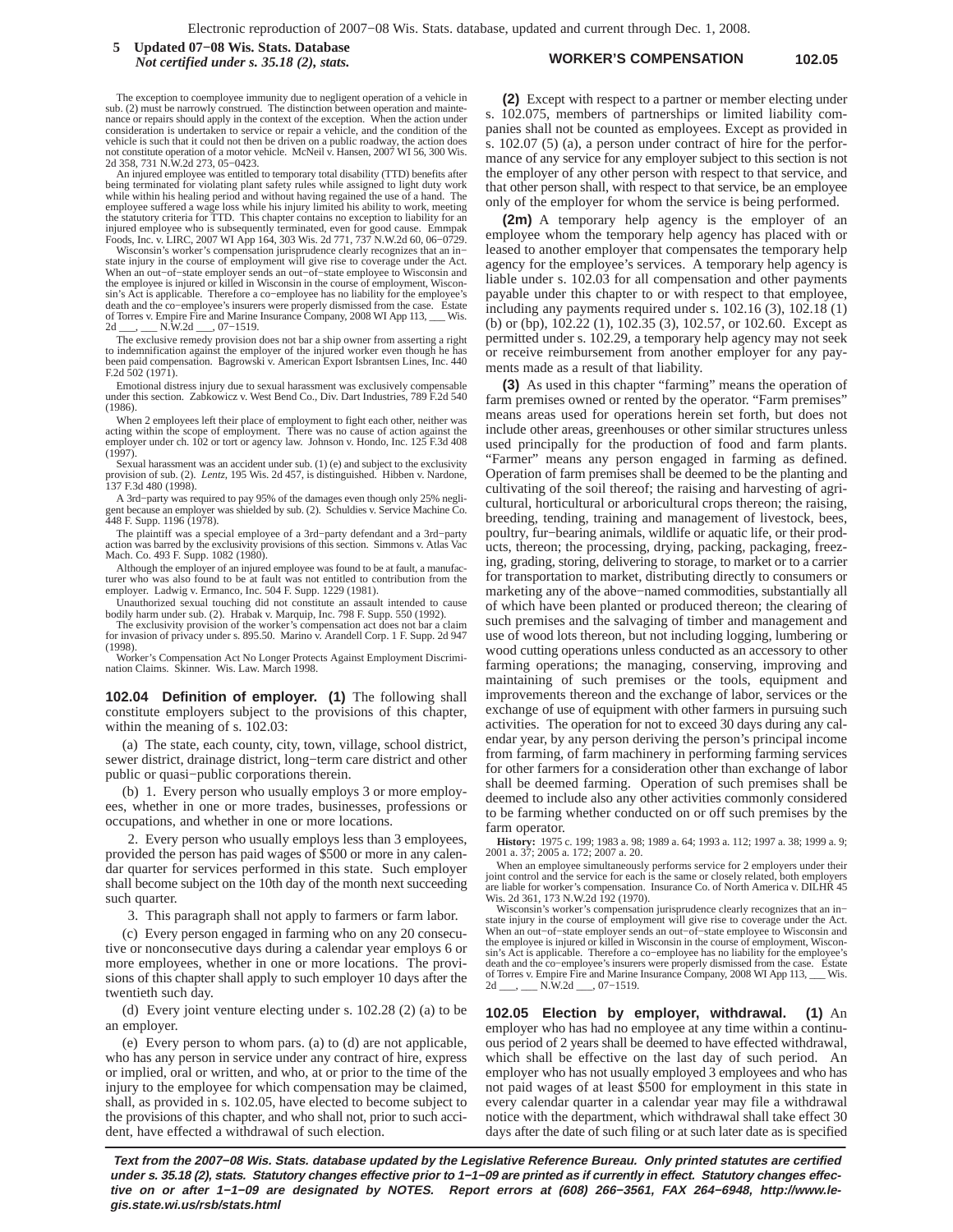## **102.05 WORKER'S COMPENSATION** *Not certified under s. 35.18 (2), stats.*

**Updated 07−08 Wis. Stats. Database 6**

in the notice. If an employer who is subject to this chapter only because the employer elected to become subject to this chapter under sub. (2) cancels or terminates his or her contract for the insurance of compensation under this chapter, that employer is deemed to have effected withdrawal, which shall be effective on the day after the contract is canceled or terminated.

**(2)** Any employer who shall enter into a contract for the insurance of compensation, or against liability therefor, shall be deemed thereby to have elected to accept the provisions of this chapter, and such election shall include farm laborers, domestic servants and employees not in the course of a trade, business, profession or occupation of the employer if such intent is shown by the terms of the policy. Such election shall remain in force until withdrawn in the manner provided in sub. (1).

**(3)** Any person engaged in farming who has become subject to this chapter may withdraw by filing with the department a notice of withdrawal, if the person has not employed 6 or more employees as defined by s. 102.07 (5) on 20 or more days during the current or previous calendar year. Such withdrawal shall be effective 30 days after the date of receipt by the department, or at such later date as is specified in the notice. Such person may again become subject to this chapter as provided by s. 102.04 (1) (c) and  $(e)$ 

**History:** 1983 a. 98 s. 31; 1993 a. 81, 492; 1999 a. 14.

An injured worker who never had individuals in his service as employees and did<br>not otherwise fulfill the statutory definition of an employer was not an employer,<br>because he had parachuted a worker's compensation policy. L

**102.06 Joint liability of employer and contractor.** An employer shall be liable for compensation to an employee of a contractor or subcontractor under the employer who is not subject to this chapter, or who has not complied with the conditions of s. 102.28 (2) in any case where such employer would have been liable for compensation if such employee had been working directly for the employer, including also work in the erection, alteration, repair or demolition of improvements or of fixtures upon premises of such employer which are used or to be used in the operations of such employer. The contractor or subcontractor, if subject to this chapter, shall also be liable for such compensation, but the employee shall not recover compensation for the same injury from more than one party. The employer who becomes liable for and pays such compensation may recover the same from such contractor, subcontractor or other employer for whom the employee was working at the time of the injury if such contractor, subcontractor or other employer was an employer as defined in s. 102.04. This section does not apply to injuries occurring on or after the first day of the first July beginning after the day that the secretary files the certificate under s. 102.80 (3) (a), except that if the secretary files the certificate under s. 102.80 (3) (ag) this section does apply to claims for compensation filed on or after the date specified in that certificate.

**History:** 1975 c. 147 s. 54; 1975 c. 199; 1989 a. 64; 1995 a. 117.

A "contractor under the employer" is one who regularly furnishes to a principal employer materials or services that are integrally related to the finished product service provided by that principal employer. Green Bay Packaging, Inc. v. DILHR, 72 Wis. 2d 26, 240 N.W.2d 422 (1976).

A franchisee was a "contractor under" a franchisor within the meaning of this sec-tion. Maryland Casualty Co. v. DILHR, 77 Wis. 2d 472, 253 N.W.2d 228 (1977).

Liability of principal employer for injuries to employees of his contractors or sub-contractors. 1977 WLR 185.

**102.07 Employee defined.** "Employee" as used in this chapter means:

**(1)** (a) Every person, including all officials, in the service of the state, or of any municipality therein whether elected or under any appointment, or contract of hire, express or implied, and whether a resident or employed or injured within or without the state. The state and any municipality may require a bond from a contractor to protect the state or municipality against compensation to employees of such contractor or employees of a subcontractor under the contractor. This paragraph does not apply beginning on the first day of the first July beginning after the day that the secretary files the certificate under s. 102.80 (3) (a), except that if the secretary files the certificate under s. 102.80 (3) (ag) this paragraph does apply to claims for compensation filed on or after the date specified in that certificate.

(b) Every person, including all officials, in the service of the state, or of any municipality therein whether elected or under any appointment, or contract of hire, express or implied, and whether a resident or employed or injured within or without the state. This paragraph first applies on the first day of the first July beginning after the day that the secretary files the certificate under s. 102.80 (3) (a), except that if the secretary files the certificate under s. 102.80 (3) (ag) this paragraph does apply to claims for compensation filed on or after the date specified in that certificate.

**(2)** Any peace officer shall be considered an employee while engaged in the enforcement of peace or in the pursuit and capture of those charged with crime.

**(3)** Nothing herein contained shall prevent municipalities from paying teachers, police officers, fire fighters and other employees full salaries during disability, nor interfere with any pension funds, nor prevent payment to teachers, police officers or fire fighters therefrom.

**(4)** (a) Every person in the service of another under any contract of hire, express or implied, all helpers and assistants of employees, whether paid by the employer or employee, if employed with the knowledge, actual or constructive, of the employer, including minors, who shall have the same power of contracting as adult employees, but not including the following:

1. Domestic servants.

2. Any person whose employment is not in the course of a trade, business, profession or occupation of the employer, unless as to any of said classes, the employer has elected to include them.

(b) Par. (a) 2. shall not operate to exclude an employee whose employment is in the course of any trade, business, profession or occupation of the employer, however casual, unusual, desultory or isolated the employer's trade, business, profession or occupation may be.

**(4m)** For the purpose of determining the number of employees to be counted under s. 102.04 (1) (b), but for no other purpose, a member of a religious sect is not considered to be an employee if the conditions specified in s. 102.28 (3) (b) have been satisfied with respect to that member.

**(5)** For the purpose of determining the number of employees to be counted under s. 102.04 (1) (c), but for no other purpose, the following definitions shall apply:

(a) Farmers or their employees working on an exchange basis shall not be deemed employees of a farmer to whom their labor is furnished in exchange.

(b) The parents, spouse, child, brother, sister, son−in−law, daughter−in−law, father−in−law, mother−in−law, brother−in−law, or sister−in−law of a farmer shall not be deemed the farmer's employees.

(c) A shareholder−employee of a family farm corporation shall be deemed a "farmer" for purposes of this chapter and shall not be deemed an employee of a farmer. A "family farm corporation" means a corporation engaged in farming all of whose shareholders are related as lineal ancestors or lineal descendants, whether by blood or by adoption, or as spouses, brothers, sisters, uncles, aunts, cousins, sons−in−law, daughters−in−law, fathers−in−law, mothers−in−law, brothers−in−law or sisters−in−law of such lineal ancestors or lineal descendants.

(d) A member of a religious sect is not considered to be an employee of a farmer if the conditions specified in s. 102.28 (3) (b) have been satisfied with respect to that member.

**(6)** Every person selling or distributing newspapers or magazines on the street or from house to house. Such a person shall be deemed an employee of each independent news agency which is subject to this chapter, or (in the absence of such agencies) of each publisher's (or other intermediate) selling agency which is subject to this chapter, or (in the absence of all such agencies) of each publisher, whose newspapers or magazines the person sells or distrib-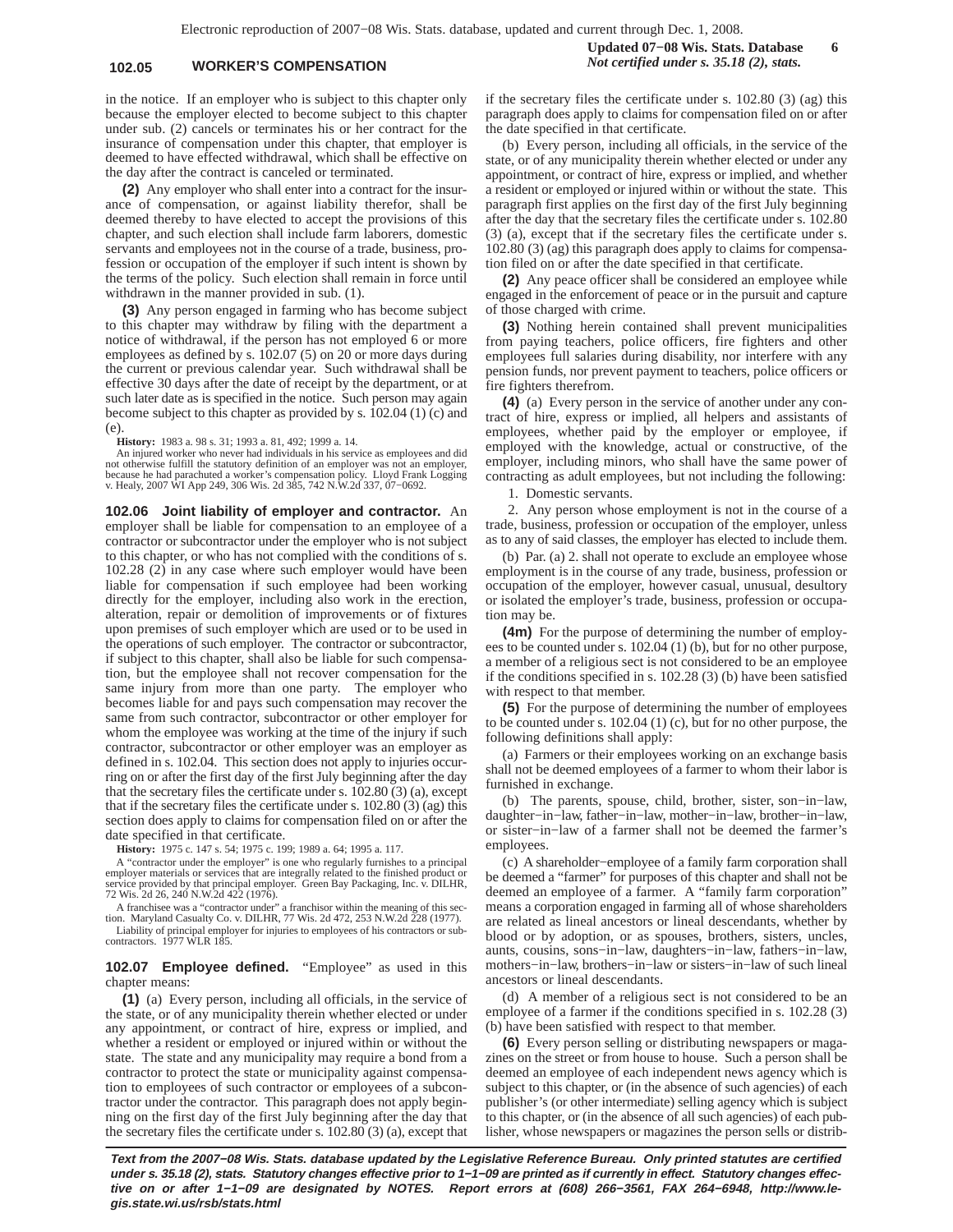#### **WORKER'S COMPENSATION 102.07 7 Updated 07−08 Wis. Stats. Database** *Not certified under s. 35.18 (2), stats.*

utes. Such a person shall not be counted in determining whether an intermediate agency or publisher is subject to this chapter.

**(7)** (a) Every member of a volunteer fire company or fire department organized under ch. 213, a legally organized rescue squad or a legally organized diving team is considered to be an employee of that company, department, squad or team. Every member of a company, department, squad or team described in this paragraph, while serving as an auxiliary police officer at an emergency, is also considered to be an employee of that company, department, squad or team. If a company, department, squad or team described in this paragraph has not insured its liability for compensation to its employees, the municipality or county within which that company, department, squad or team was organized shall be liable for that compensation.

(b) The department may issue an order under s. 102.31 (1) (b) permitting the county within which a volunteer fire company or fire department organized under ch. 213, a legally organized rescue squad, an ambulance service provider, as defined in s. 256.01 (3), or a legally organized diving team is organized to assume full liability for the compensation provided under this chapter of all volunteer members of that company, department, squad, provider or team.

**Cross Reference:** See also s. DWD 80.30, Wis. adm. code.

**(7m)** An employee, volunteer, or member of an emergency management unit is an employee for purposes of this chapter as provided in s. 166.03 (8) (d), a member of a regional emergency response team who is acting under a contract under s. 166.215 (1) is an employee of the state for purposes of this chapter as provided in s. 166.215 (4), and a behavioral health provider, health care provider, pupil services provider, or substance abuse prevention provider who is providing volunteer, unpaid behavioral health services, health care services, pupil services, or substance abuse prevention services on behalf of a health care facility during a state of emergency is an employee of the state for purposes of this chapter as provided in s. 250.042 (4) (b).

**(8)** (a) Except as provided in par. (b), every independent contractor is, for the purpose of this chapter, an employee of any employer under this chapter for whom he or she is performing service in the course of the trade, business, profession or occupation of such employer at the time of the injury.

(b) An independent contractor is not an employee of an employer for whom the independent contractor performs work or services if the independent contractor meets all of the following conditions:

1. Maintains a separate business with his or her own office, equipment, materials and other facilities.

2. Holds or has applied for a federal employer identification number with the federal internal revenue service or has filed business or self−employment income tax returns with the federal internal revenue service based on that work or service in the previous year.

3. Operates under contracts to perform specific services or work for specific amounts of money and under which the independent contractor controls the means of performing the services or work.

4. Incurs the main expenses related to the service or work that he or she performs under contract.

5. Is responsible for the satisfactory completion of work or services that he or she contracts to perform and is liable for a failure to complete the work or service.

6. Receives compensation for work or service performed under a contract on a commission or per job or competitive bid basis and not on any other basis.

7. May realize a profit or suffer a loss under contracts to perform work or service.

8. Has continuing or recurring business liabilities or obligations.

9. The success or failure of the independent contractor's business depends on the relationship of business receipts to expenditures

(c) The department may not admit in evidence state or federal laws, regulations, documents granting operating authority or licenses when determining whether an independent contractor meets the conditions specified in par. (b) 1. or 3.

**(8m)** An employer who is subject to this chapter is not an employee of another employer for whom the first employer performs work or service in the course of the other employer's trade, business, profession or occupation.

**(9)** Members of the national guard and state defense force, when on state active duty under direction of appropriate authority, but only in case federal laws, rules or regulations provide no benefits substantially equivalent to those provided in this chapter.

**(10)** Further to effectuate the policy of the state that the benefits of this chapter shall extend and be granted to employees in the service of the state, or of any municipality therein on the same basis, in the same manner, under the same conditions, and with like right of recovery as in the case of employees of persons, firms or private corporations, any question whether any person is an employee under this chapter shall be governed by and determined under the same standards, considerations, and rules of decision in all cases under subs. (1) to (9). Any statutes, ordinances, or administrative regulations which may be otherwise applicable to the classes of employees enumerated in sub. (1) shall not be controlling in deciding whether any person is an employee for the purposes of this chapter.

**(11)** The department may by rule prescribe classes of volunteer workers who may, at the election of the person for whom the service is being performed, be deemed to be employees for the purposes of this chapter. Election shall be by endorsement upon the worker's compensation insurance policy with written notice to the department. In the case of an employer exempt from insuring liability, election shall be by written notice to the department. The department shall by rule prescribe the means and manner in which notice of election by the employer is to be provided to the volunteer workers.

**(11m)** Subject to sub. (11), a volunteer for a nonprofit organization described in section 501 (c) of the internal revenue code, as defined in s. 71.01 (6), that is exempt or eligible for exemption from federal income taxation under section 501 (a) of the internal revenue code who receives from that nonprofit organization nominal payments of money or other things of value totaling not more than \$10 per week is not considered to be an employee of that nonprofit organization for purposes of this chapter.

**(12)** A student in a technical college district while, as a part of a training program, he or she is engaged in performing services for which a school organized under ch. 38 collects a fee or is engaged in producing a product sold by such a school is an employee of that school.

**(12m)** A student of a public school, as described in s. 115.01 (1), or a private school, as defined in s. 115.001 (3r), while he or she is engaged in performing services as part of a school work training, work experience or work study program, and who is not on the payroll of an employer that is providing the work training or work experience or who is not otherwise receiving compensation on which a worker's compensation carrier could assess premiums on that employer, is an employee of a school district or private school that elects under s. 102.077 to name the student as its employee.

**(13)** A juvenile performing uncompensated community service work as a result of a deferred prosecution agreement under s. 938.245, a consent decree under s. 938.32 or an order under s. 938.34 is an employee of the county in which the court ordering the community service work is located. No compensation may be paid to that employee for temporary disability during the healing period.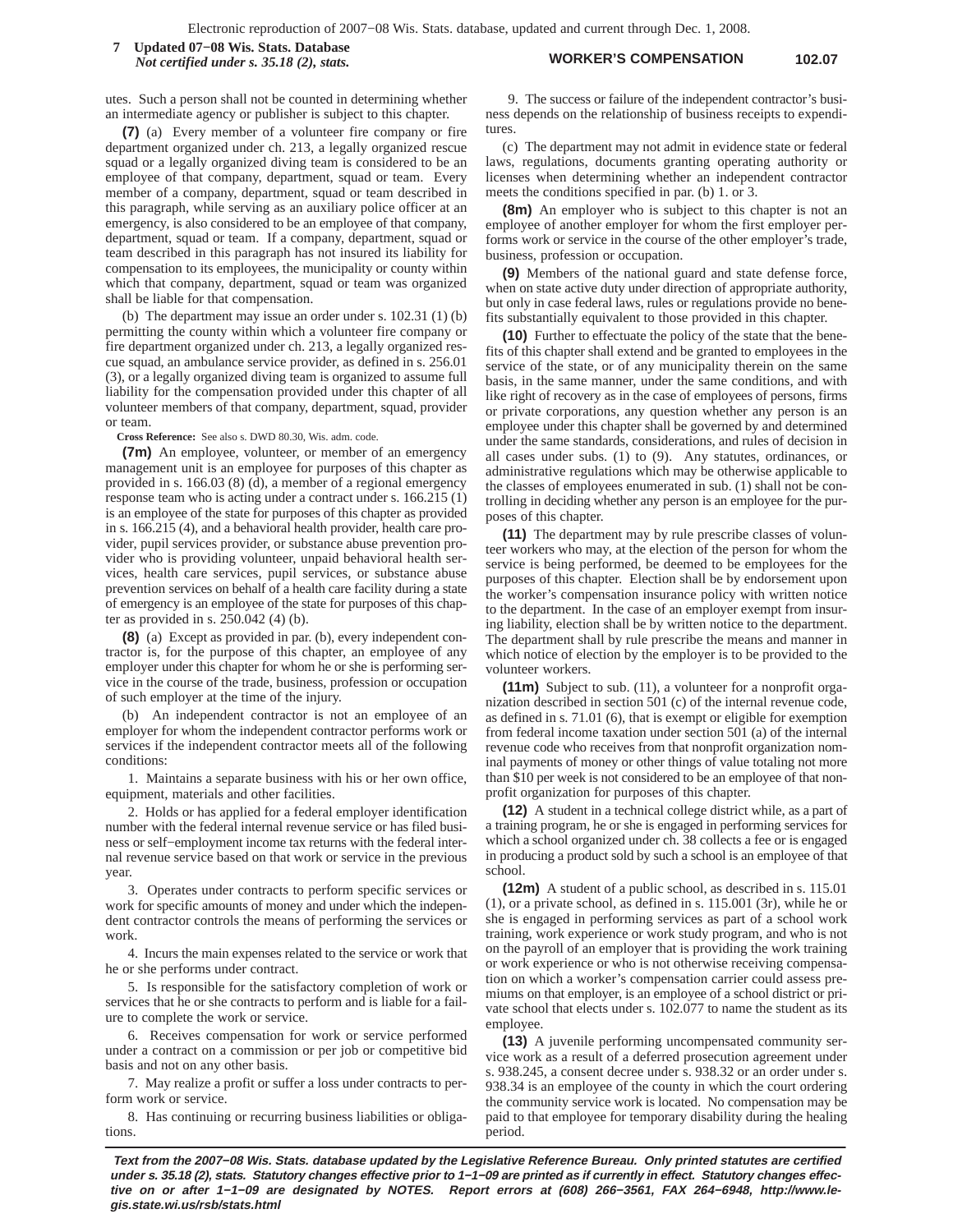### **102.07 WORKER'S COMPENSATION** *Not certified under s. 35.18 (2), stats.*

**(14)** An adult performing uncompensated community service work under s. 304.062, 943.017 (3), 971.38, 973.03 (3), 973.05 (3), 973.09 or 973.10 (1m) is an employee of the county in which the district attorney requiring or the court ordering the community service work is located or in which the place of assignment under s. 304.062 or 973.10 (1m) is located. No compensation may be paid to that employee for temporary disability during the healing period.

**(15)** A sole proprietor or partner or member electing under s. 102.075 is an employee.

**(16)** An inmate participating in a work release program under s. 303.065 (2) or in the transitional employment program is an employee of any employer under this chapter for whom he or she is performing service at the time of the injury.

**(17)** A prisoner of a county jail who is assigned to a work camp under s. 303.10 is not an employee of the county or counties providing the work camp while the prisoner is working under s. 303.10 (3).

**(17g)** A state employee who is on a leave of absence granted under s. 230.35 (3) (e) to provide services to the American Red Cross in a particular disaster is not an employee of the state for the purposes of this chapter during the period in which he or she is on the leave of absence, unless one of the following occurs:

(a) The American Red Cross specifies in its written request under s. 230.35 (3) (e) 2. c. that a unit of government in this state is requesting the assistance of the American Red Cross in the particular disaster and the state employee during the leave of absence provides services related to assisting the unit of government.

(b) The American Red Cross specifies in its written request under s. 230.35 (3) (e) 2. c. that it has been requested to provide assistance outside of this state in a particular disaster and there exists between the state of Wisconsin and the state in which the services are to be provided a mutual aid agreement, entered into by the governor, which specifies that the state of Wisconsin and the other state may assist each other in the event of a disaster and which contains provisions addressing worker's compensation coverage for the employees of the other state who provide services in Wisconsin.

**(17m)** A participant in a trial job under s. 49.147 (3) is an employee of any employer under this chapter for whom the participant is performing service at the time of the injury.

**(18)** A participant in a community service job under s. 49.147 (4) or a transitional placement under s. 49.147 (5) is an employee of the Wisconsin works agency, as defined under s. 49.001 (9), for the purposes of this chapter, except to the extent that the person for whom the participant is performing work provides worker's compensation coverage.

**History:** 1975 c. 147 s. 54; 1975 c. 224; 1977 c. 29; 1979 c. 278; 1981 c. 325; 1983 a. 27, 98; 1985 a. 29, 83, 135; 1985 a. 150 s. 4; 1985 a. 176, 332; 1987 a. 63; 1989 a. 31, 64, 359; 1993 a. 16, 81, 112, 399; 1995 a. 24, 77, 96, 117, 225, 281, 289, 417; 1997 a. 35, 38, 118; 1999 a. 14, 162; 2001 a. 37; 2005 a. 96; 2007 a. 130.

A truck owner who fell and sustained injuries in a company's truck parking area while in the process of repairing his truck was properly found under sub. (8) to be a statutory employee of the company at the time of his injury although he was an independent contractor who worked exclusively for the trucking company under a lease agreement. Employers Mutual Liability Insurance Co. v. DILHR, 52 Wis. 2d 515, 190 N.W.2d 907 (1971).

There was no employment when a member of an organization borrowed a refrigerated truck from a packing company for use at a picnic and was injured when returning it. Kress Packing Co. v. Kottwitz, 61 Wis. 2d 175, 212 N.W.2d 97 (1973).

Nothing in this chapter precludes an employer from agreeing with employees to continue salaries for injured workers in excess of worker's compensation benefits.<br>Excess payments are not worker's compensation and may be conditioned on the parties' agreement. City of Milwaukee v. DILHR, 193 Wis. 2d 626, 534 N.W.2d 903 (Ct.

App. 1995). Sub. (8) (b) supplants the common law and provides the sole test for determining whether a worker is an independent contractor for purposes of ch. 102. Jarrett v. LIRC, 2000 WI App 46, 233 Wis. 2d 174, 607 N.W.2d 326, 99−1413.

A person injured upon the premises of a temporary help agency prior to receiving a work assignment was an employee under this section when the agency operated essentially as a hiring hall contracting with persons seeking work assignments and requiring that the persons seeking work physically present themselves each day at the hall and remain there until they have a work assignment. Labor Ready, Inc. v. LIRC, 2005 WI App 153, 285 Wis. 2d 506, 702 N.W.2d 27, 04−1440.

The primary test for determining an employer−employee relationship is whether the alleged employer has a right to control the details of the work. In assessing the right to control, 4 secondary factors are considered: 1) direct evidence of the exercise of the right of control; 2) the method of payment of compensation; 3) the furnishing of equipment or tools for the performance of the work; and 4) the right to terminate the employment relationship. Acuity Mutual Insurance Company v. Olivas, 2007 WI 12, 298 Wis. 2d 640, 726 N.W.2d 258, 05−0685.

Sub. (8m) allows for a distinction between a person as an employee and as the proprietor of a side business that the employee runs separately. Acuity Insurance Com-pany v. Whittingham, 2007 WI App 210, 305 Wis. 2d 613, 740 N.W.2d 154, 06−2379.

Members of state boards, committees, commissions, or councils who are compensated by per diem or by actual and necessary expense are covered employees. 58 Atty. Gen. 10.

**102.075 Election by sole proprietor, partner or member. (1)** Any sole proprietor, partner or member of a limited liability company engaged in a vocation, profession or business on a substantially full−time basis may elect to be an employee under this chapter by procuring insurance against injury sustained in the pursuit of that vocation, profession or business. This coverage may be obtained by endorsement on an existing policy of worker's compensation insurance or by issuance of a separate policy to the sole proprietor, partner or member on the same basis as any other policy of worker's compensation insurance.

**(2)** For the purpose of any insurance policy other than a worker's compensation insurance policy, no sole proprietor, partner or member may be considered eligible for worker's compensation benefits unless he or she elected to be an employee under this section.

**(3)** Any sole proprietor, partner or member who elected to be an employee under this section may withdraw that election upon 30 days' prior written notice to the insurance carrier and the Wisconsin compensation rating bureau.

**History:** 1983 a. 98; 1993 a. 112.

**102.076 Election by corporate officer. (1)** Not more than 2 officers of a corporation having not more than 10 stockholders may elect not to be subject to this chapter. If the corporation has been issued a policy of worker's compensation insurance, an officer of the corporation may elect not to be subject to this chapter and not to be covered under the policy at any time during the period of the policy. Except as provided in sub. (2), the election shall be made by an endorsement, on the policy of worker's compensation insurance issued to that corporation, naming each officer who has so elected. The election is effective for the period of the policy and may not be reversed during the period of the policy. An officer who so elects is an employee for the purpose of determining whether the corporation is an employer under s. 102.04 (1)  $(b)$ 

**(2)** If a corporation has not more than 10 stockholders, not more than 2 officers and no other employees and is not otherwise required under this chapter to have a policy of worker's compensation insurance, an officer of that corporation who elects not to be subject to this chapter shall file a notice of that election with the department on a form approved by the department. The election is effective until the officer rescinds it by notifying the department in writing.

**History:** 1985 a. 83; 1987 a. 115, 179; 1989 a. 64; 1991 a. 85; 1997 a. 38.

**102.077 Election by school district or private school. (1)** A school district or a private school, as defined in s. 115.001 (3r), may elect to name as its employee for purposes of this chapter a student described in s. 102.07 (12m) by an endorsement on its policy of worker's compensation insurance or, if the school district or private school is exempt from the duty to insure under s. 102.28 (2), by filing a declaration with the department in the manner provided in s. 102.31 (2) (a) naming the student as an employee of the school district or private school for purposes of this chapter. A declaration under this subsection shall list the name of the student to be covered under this chapter, the name and address of the employer that is providing the work training or work experience for that student and the title, if any, of the work training, work experience or work study program in which the student is participating.

**(2)** A school district or private school may revoke a declaration under sub. (1) by providing written notice to the department in the manner provided in s. 102.31 (2) (a), the student and the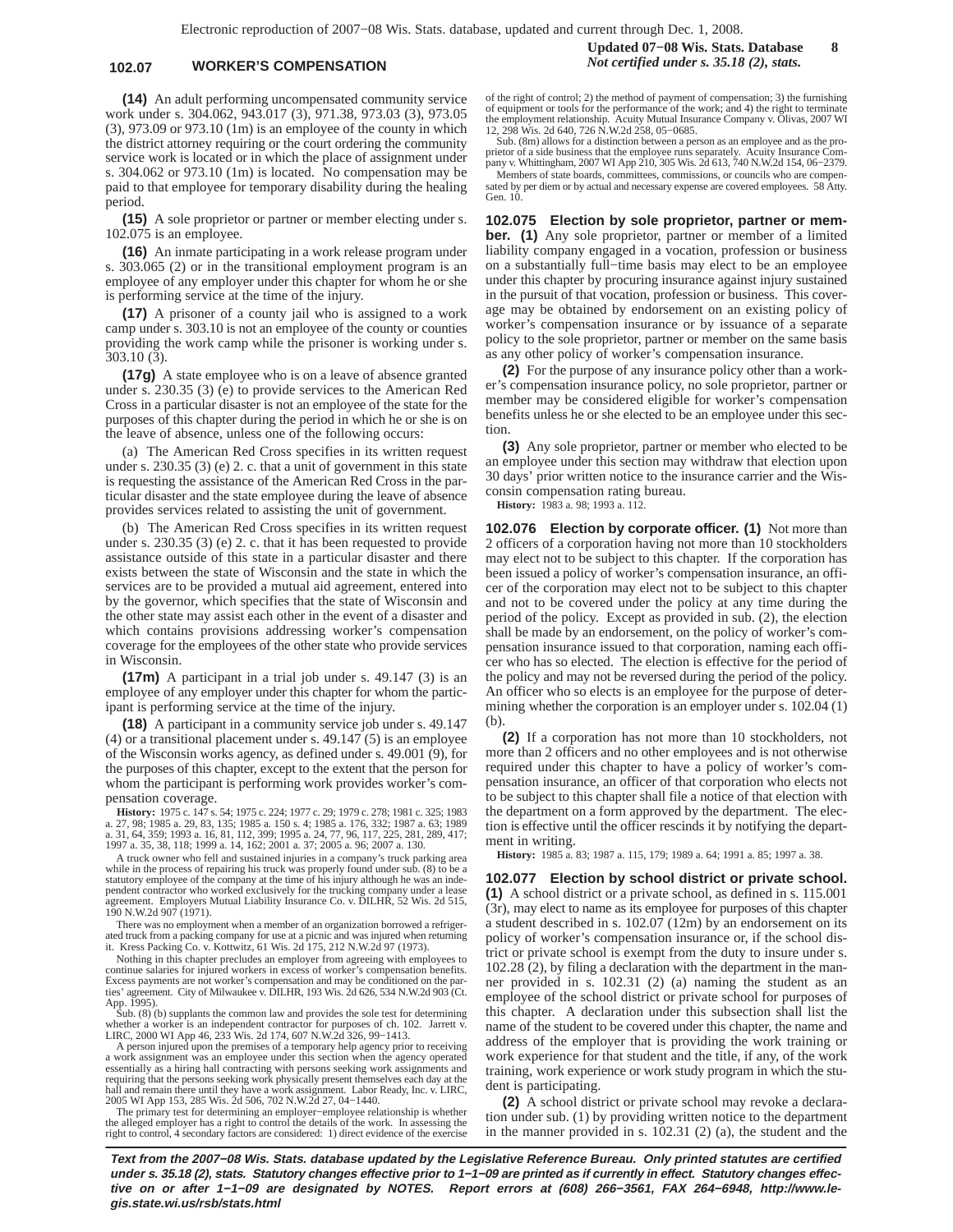**WORKER'S COMPENSATION 102.11 9 Updated 07−08 Wis. Stats. Database** *Not certified under s. 35.18 (2), stats.*

employer who is providing the work training or work experience for that student. A revocation under this subsection is effective 30 days after the department receives notice of that revocation. **History:** 1995 a. 117; 1997 a. 38; 1999 a. 14; 2001 a. 37.

**102.08 Administration for state employees.** The department of administration has responsibility for the timely delivery of benefits payable under this chapter to employees of the state and their dependents and other functions of the state as an employer under this chapter. The department of administration may delegate this authority to employing departments and agencies and require such reports as it deems necessary to accomplish this purpose. The department of administration or its delegated authorities shall file with the department of workforce development the reports that are required of all employers. The department of workforce development shall monitor the delivery of benefits to state employees and their dependents and shall consult with and advise the department of administration in the manner and at the times necessary to ensure prompt and proper delivery.

**History:** 1981 c. 20; 1995 a. 27 s. 9130 (4); 1997 a. 3.

**102.11 Earnings, method of computation. (1)** The average weekly earnings for temporary disability, permanent total disability, or death benefits for injury in each calendar year on or after January 1, 1982, shall be not less than \$30 nor more than the wage rate that results in a maximum compensation rate of 110 percent of the state's average weekly earnings as determined under s. 108.05 as of June 30 of the previous year. The average weekly earnings for permanent partial disability shall be not less than \$30 and, for permanent partial disability for injuries occurring on or after April 1, 2008, and before January 1, 2009, not more than \$408, resulting in a maximum compensation rate of \$272, and, for permanent partial disability for injuries occurring on or after January 1, 2009, not more than \$423, resulting in a maximum compensation rate of \$282. Between such limits the average weekly earnings shall be determined as follows:

(a) 1. Daily earnings shall mean the daily earnings of the employee at the time of the injury in the employment in which the employee was then engaged. In determining daily earnings under this subdivision, any hours worked beyond the normal full−time working day as established by the employer, whether compensated at the employee's regular rate of pay or at an increased rate of pay, shall not be considered.

2. a. In this subdivision, "part time for the day" means Saturday half days and any other day during which an employee works less than the normal full−time working hours established by the employer.

b. If at the time of the injury the employee is working part time for the day, the employee's daily earnings shall be arrived at by dividing the amount received, or to be received by the employee for such part−time service for the day, by the number of hours and fractional hours of the part−time service, and multiplying the result by the number of hours of the normal full−time working day established by the employer for the employment involved.

3. The average weekly earnings shall be arrived at by multiplying the employee's hourly earnings by the hours in the normal full−time workweek as established by the employer, or by multiplying the employee's daily earnings by the number of days and fractional days in the normal full−time workweek as established by the employer, at the time of the injury in the business operation of the employer for the particular employment in which the employee was engaged at the time of the employee's injury, whichever is greater.

4. It is presumed, unless rebutted by reasonably clear and complete documentation, that the normal full−time workweek established by the employer is 24 hours for a flight attendant, 56 hours for a firefighter, and not less than 40 hours for any other employee. If the employer has established a multi−week schedule with regular hours alternating between weeks, the normal full−

time workweek is the average number of hours worked per week under the multi−week schedule.

(am) In the case of an employee who is a member of a regularly−scheduled class of part−time employees, average weekly earnings shall be arrived at by the method prescribed in par. (a), except that the number of hours of the normal working day and the number of hours and days of the normal workweek shall be the hours and days established by the employer for that class. An employee is a member of a regularly−scheduled class of part−time employees if all of the following conditions are met:

1. The employee is a member of a class of employees that does the same type of work at the same location and, in the case of an employee in the service of the state, is employed in the same office, department, independent agency, authority, institution, association, society, or other body in state government or, if the department determines appropriate, in the same subunit of an office, department, independent agency, authority, institution, association, society, or other body in state government.

2. The minimum and maximum weekly hours regularly scheduled by the employer for the members of the class during the 13 weeks immediately preceding the date of the injury vary by no more than 5 hours. Subject to this requirement, the members of the class do not need to work the same days or the same shift to be considered members of a regularly−scheduled class of part− time employees.

3. At least 10% of the employer's workforce doing the same type of work are members of the class.

4. The class consists of more than one employee.

(b) In case of seasonal employment, average weekly earnings shall be arrived at by the method prescribed in par. (a), except that the number of hours of the normal full−time working day and the number of days of the normal full−time workweek shall be the hours and the days in similar service in the same or similar nonseasonal employment. Seasonal employment shall mean employment that can be conducted only during certain times of the year, and in no event shall employment be considered seasonal if it extends during a period of more than fourteen weeks within a calendar year.

(c) In the case of persons performing service without fixed earnings, or where normal full−time days or weeks are not maintained by the employer in the employment in which the employee worked when injured, or where, for other reason, earnings cannot be determined under the methods prescribed by par. (a) or (b), the earnings of the injured person shall, for the purpose of calculating compensation payable under this chapter, be taken to be the usual going earnings paid for similar services on a normal full−time basis in the same or similar employment in which earnings can be determined under the methods set out in par. (a) or (b).

(d) Except in situations where par. (b) applies, average weekly earnings shall in no case be less than actual average weekly earnings of the employee for the 52 calendar weeks before his or her injury within which the employee has been employed in the business, in the kind of employment and for the employer for whom the employee worked when injured. Calendar weeks within which no work was performed shall not be considered under this paragraph. This paragraph applies only if the employee has worked within a total of at least 6 calendar weeks during the 52 calendar weeks before his or her injury in the business, in the kind of employment and for the employer for whom the employee worked when injured. For purposes of this section, earnings for part−time services performed for a labor organization pursuant to a collective bargaining agreement between the employer and that labor organization shall be considered as part of the total earnings in the preceding 52 calendar weeks, whether payment is made by the labor organization or the employer.

(e) Where any things of value are received in addition to monetary earnings as a part of the wage contract, they shall be deemed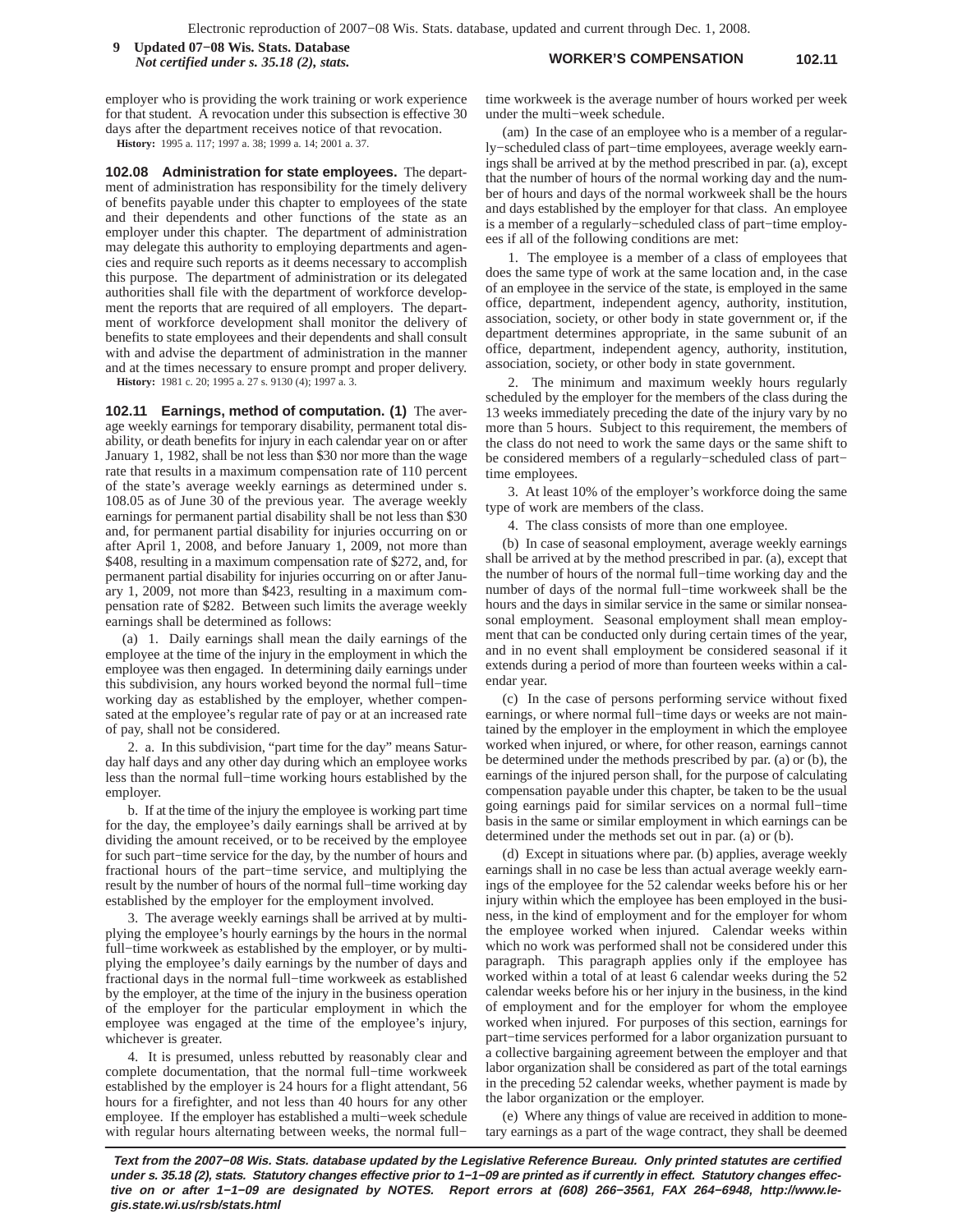## **102.11 WORKER'S COMPENSATION** *Not certified under s. 35.18 (2), stats.*

a part of earnings and computed at the value thereof to the employee.

(f) 1. Except as provided in subd. 2., average weekly earnings may not be less than 24 times the normal hourly earnings at the time of injury.

2. The weekly temporary disability benefits for a part−time employee who restricts his or her availability in the labor market to part−time work and is not employed elsewhere may not exceed the average weekly wages of the part−time employment.

(g) If an employee is under 27 years of age, the employee's average weekly earnings on which to compute the benefits accruing for permanent disability or death shall be determined on the basis of the earnings that the employee, if not disabled, probably would earn after attaining the age of 27 years. Unless otherwise established, the projected earnings determined under this paragraph shall be taken as equivalent to the amount upon which maximum weekly indemnity is payable.

**(2)** The average annual earnings when referred to in this chapter shall consist of 50 times the employee's average weekly earnings. Subject to the maximum limitation, average annual earnings shall in no case be taken at less than the actual earnings of the employee in the year immediately preceding the employee's injury in the kind of employment in which the employee worked at the time of injury.

**(3)** The weekly wage loss referred to in this chapter, except under s. 102.60 (6), shall be such percentage of the average weekly earnings of the injured employee computed according to the provisions of this section, as shall fairly represent the proportionate extent of the impairment of the employee's earning capacity in the employment in which the employee was working at the time of the injury, and other suitable employments, the same to be fixed as of the time of the injury, but to be determined in view of the nature and extent of the injury.

**History:** 1971 c. 148; 1973 c. 150; 1975 c. 147; 1977 c. 195; 1979 c. 278; 1981<br>c. 92; 1983 a. 98; 1985 a. 83; 1987 a. 179; 1989 a. 64; 1991 a. 85; 1993 a. 81, 492;<br>1995 a. 117; 1997 a. 38, 253; 2001 a. 37, 107; 2005 a. 1

**Cross Reference:** See also s. DWD 80.51, Wis. adm. code.

It was reasonable for the commission to determine that health insurance premiums were not "things of value (that) are received in addition to monetary earn sub. (1) (e). Theuer v. LIRC, 2001 WI 26, 242 Wis. 2d 29, 624 N.W.2d 110, 00–1085.

**102.12 Notice of injury, exception, laches.** No claim for compensation may be maintained unless, within 30 days after the occurrence of the injury or within 30 days after the employee knew or ought to have known the nature of his or her disability and its relation to the employment, actual notice was received by the employer or by an officer, manager or designated representative of an employer. If no representative has been designated by posters placed in one or more conspicuous places, then notice received by any superior is sufficient. Absence of notice does not bar recovery if it is found that the employer was not misled thereby. Regardless of whether notice was received, if no payment of compensation, other than medical treatment or burial expense, is made, and no application is filed with the department within 2 years from the date of the injury or death, or from the date the employee or his or her dependent knew or ought to have known the nature of the disability and its relation to the employment, the right to compensation therefor is barred, except that the right to compensation is not barred if the employer knew or should have known, within the 2−year period, that the employee had sustained the injury on which the claim is based. Issuance of notice of a hearing on the department's own motion has the same effect for the purposes of this section as the filing of an application. This section does not affect any claim barred under s. 102.17 (4).

**History:** 1983 a. 98.

**102.123 Statement of employee.** If an employee provides to the employer or the employer's insurer a signed statement relating to a claim for compensation by the employee, the employer or insurer shall provide a copy of the statement to the employee within a reasonable time after the statement is made. If an employer or insurer uses a recording device to take a statement

from an employee relating to a claim for compensation by the employee, the employer or insurer, on the request of the employee or the employee's attorney or other authorized agent, shall reduce the statement to writing and provide a written copy of the entire statement to the employee, attorney, or agent within a reasonable time after the statement is taken. The employer or insurer shall also make the actual recording of the statement available as an exhibit if a hearing on the claim is held. An employer or insurer that fails to provide an employee with a copy of the employee's statement as required by this section or that fails to make available as an exhibit the actual recording of a statement recorded by a recording device as required by this section may not use that statement in any manner in connection with the employee's claim for compensation.

**History:** 2001 a. 37.

**102.125 Fraudulent claims reporting and investigation.** If an insurer or self−insured employer has evidence that a claim is false or fraudulent in violation of s. 943.395 and if the insurer or self−insured employer is satisfied that reporting the claim to the department will not impede its ability to defend the claim, the insurer or self−insured employer shall report the claim to the department. The department may require an insurer or self− insured employer to investigate an allegedly false or fraudulent claim and may provide the insurer or self−insured employer with any records of the department relating to that claim. An insurer or self−insured employer that investigates a claim under this section shall report on the results of that investigation to the department. If based on the investigation the department has a reasonable basis to believe that a violation of s. 943.395 has occurred, the department shall refer the results of the investigation to the district attorney of the county in which the alleged violation occurred for prosecution.

**History:** 1993 a. 81; 2001 a. 37.

**102.13 Examination; competent witnesses; exclusion of evidence; autopsy. (1)** (a) Except as provided in sub. (4), whenever compensation is claimed by an employee, the employee shall, upon the written request of the employee's employer or worker's compensation insurer, submit to reasonable examinations by physicians, chiropractors, psychologists, dentists, physician assistants, advanced practice nurse prescribers, or podiatrists provided and paid for by the employer or insurer. No employee who submits to an examination under this paragraph is a patient of the examining physician, chiropractor, psychologist, dentist, physician assistant, advanced practice nurse prescriber, or podiatrist for any purpose other than for the purpose of bringing an action under ch. 655, unless the employee specifically requests treatment from that physician, chiropractor, psychologist, dentist, physician assistant, advanced practice nurse prescriber, or podiatrist.

(am) When compensation is claimed for loss of earning capacity under s. 102.44 (2) or (3), the employee shall, on the written request of the employee's employer or insurer, submit to reasonable examinations by vocational experts provided and paid for by the employer or insurer.

(b) An employer or insurer who requests that an employee submit to reasonable examination under par. (a) or (am) shall tender to the employee, before the examination, all necessary expenses including transportation expenses. The employee is entitled to have a physician, chiropractor, psychologist, dentist, physician assistant, advanced practice nurse prescriber, or podiatrist provided by himself or herself present at the examination and to receive a copy of all reports of the examination that are prepared by the examining physician, chiropractor, psychologist, podiatrist, dentist, physician assistant, advanced practice nurse prescriber, or vocational expert immediately upon receipt of those reports by the employer or worker's compensation insurer. The employee is also entitled to have a translator provided by himself or herself present at the examination if the employee has difficulty speaking or understanding the English language. The employer's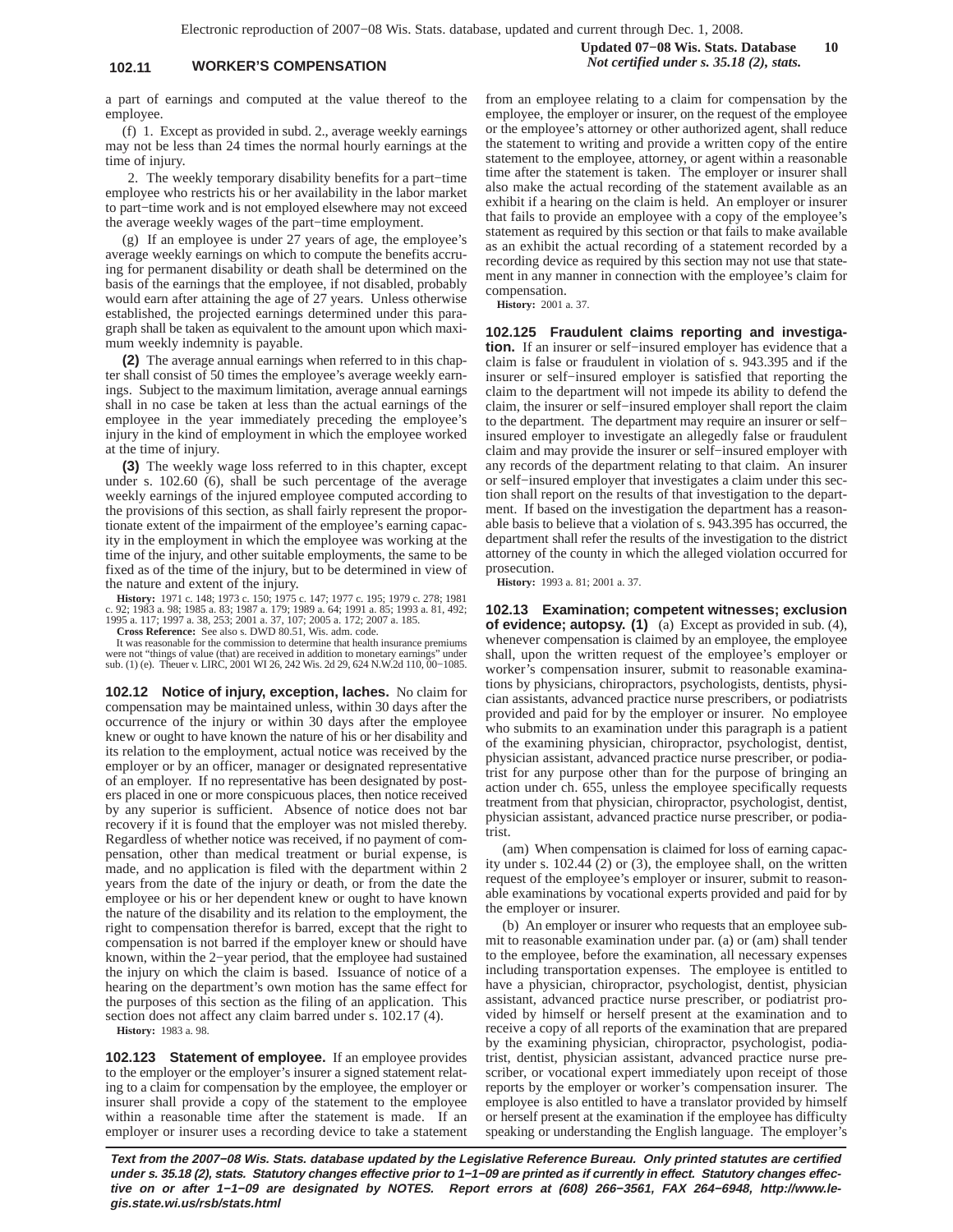#### **WORKER'S COMPENSATION 102.13 11 Updated 07−08 Wis. Stats. Database** *Not certified under s. 35.18 (2), stats.*

or insurer's written request for examination shall notify the employee of all of the following:

1. The proposed date, time, and place of the examination and the identity and area of specialization of the examining physician, chiropractor, psychologist, dentist, podiatrist, physician assistant, advanced practice nurse prescriber, or vocational expert.

2. The procedure for changing the proposed date, time and place of the examination.

3. The employee's right to have his or her physician, chiropractor, psychologist, dentist, physician assistant, advanced practice nurse prescriber, or podiatrist present at the examination.

4. The employee's right to receive a copy of all reports of the examination that are prepared by the examining physician, chiropractor, psychologist, dentist, podiatrist, physician assistant, advanced practice nurse prescriber, or vocational expert immediately upon receipt of these reports by the employer or worker's compensation insurer.

5. The employee's right to have a translator provided by himself or herself present at the examination if the employee has difficulty speaking or understanding the English language.

(c) So long as the employee, after a written request of the employer or insurer which complies with par. (b), refuses to submit to or in any way obstructs the examination, the employee's right to begin or maintain any proceeding for the collection of compensation is suspended, except as provided in sub. (4). If the employee refuses to submit to the examination after direction by the department or an examiner, or in any way obstructs the examination, the employee's right to the weekly indemnity which accrues and becomes payable during the period of that refusal or obstruction, is barred, except as provided in sub. (4).

(d) Subject to par. (e):

1. Any physician, chiropractor, psychologist, dentist, podiatrist, physician assistant, advanced practice nurse prescriber, or vocational expert who is present at any examination under par. (a) or (am) may be required to testify as to the results of the examination.

2. Any physician, chiropractor, psychologist, dentist, physician assistant, advanced practice nurse prescriber, or podiatrist who attended a worker's compensation claimant for any condition or complaint reasonably related to the condition for which the claimant claims compensation may be required to testify before the department when the department so directs.

3. Notwithstanding any statutory provisions except par. (e), any physician, chiropractor, psychologist, dentist, physician assistant, advanced practice nurse prescriber, or podiatrist attending a worker's compensation claimant for any condition or complaint reasonably related to the condition for which the claimant claims compensation may furnish to the employee, employer, worker's compensation insurer, or the department information and reports relative to a compensation claim.

4. The testimony of any physician, chiropractor, psychologist, dentist, physician assistant, advanced practice nurse prescriber, or podiatrist who is licensed to practice where he or she resides or practices in any state and the testimony of any vocational expert may be received in evidence in compensation proceedings.

(e) No person may testify on the issue of the reasonableness of the fees of a licensed health care professional unless the person is licensed to practice the same health care profession as the professional whose fees are the subject of the testimony. This paragraph does not apply to the fee dispute resolution process under s. 102.16 (2).

(f) If an employee claims compensation under s. 102.81 (1), the department may require the employee to submit to physical or vocational examinations under this subsection.

**(2)** (a) An employee who reports an injury alleged to be work−related or files an application for hearing waives any physician−patient, psychologist−patient or chiropractor−patient privilege with respect to any condition or complaint reasonably related to the condition for which the employee claims compensation. Notwithstanding ss. 51.30 and 146.82 and any other law, any physician, chiropractor, psychologist, dentist, podiatrist, physician assistant, advanced practice nurse prescriber, hospital, or health care provider shall, within a reasonable time after written request by the employee, employer, worker's compensation insurer, or department or its representative, provide that person with any information or written material reasonably related to any injury for which the employee claims compensation.

(b) A physician, chiropractor, podiatrist, psychologist, dentist, physician assistant, advanced practice nurse prescriber, hospital, or health service provider shall furnish a legible, certified duplicate of the written material requested under par. (a) upon payment of the actual costs of preparing the certified duplicate, not to exceed the greater of 45 cents per page or \$7.50 per request, plus the actual costs of postage. Any person who refuses to provide certified duplicates of written material in the person's custody that is requested under par. (a) shall be liable for reasonable and necessary costs and, notwithstanding s. 814.04 (1), reasonable attorney fees incurred in enforcing the requester's right to the duplicates under par. (a).

(c) If an injured employee has a period of temporary disability that exceeds 3 weeks or a permanent disability or if the injured employee has undergone surgery to treat his or her injury, other than surgery to correct a hernia, the department may by rule require the insurer or self−insured employer to submit to the department a final report of the employee's treating practitioner. A treating practitioner may charge a reasonable fee for the completion of the final report, but may not require prepayment of that fee. An insurer or self−insured employer that disputes the reasonableness of a fee charged for the completion of a treatment practitioner's final report may submit that dispute to the department for resolution under s. 102.16 (2).

**(3)** If 2 or more physicians, chiropractors, psychologists, dentists or podiatrists disagree as to the extent of an injured employee's temporary disability, the end of an employee's healing period, an employee's ability to return to work at suitable available employment or the necessity for further treatment or for a particular type of treatment, the department may appoint another physician, chiropractor, psychologist, dentist or podiatrist to examine the employee and render an opinion as soon as possible. The department shall promptly notify the parties of this appointment. If the employee has not returned to work, payment for temporary disability shall continue until the department receives the opinion. The employer or its insurance carrier or both shall pay for the examination and opinion. The employer or insurance carrier or both shall receive appropriate credit for any overpayment to the employee determined by the department after receipt of the opinion.

**(4)** The rights of employees to begin or maintain proceedings for the collection of compensation and to receive weekly indemnities which accrue and become payable shall not be suspended or barred under sub. (1) when an employee refuses to submit to a physical examination, upon the request of the employer or worker's compensation insurer or at the direction of the department or an examiner, which would require the employee to travel a distance of 100 miles or more from his or her place of residence, unless the employee has claimed compensation for treatment from a practitioner whose office is located 100 miles or more from the employee's place of residence or the department or examiner determines that any other circumstances warrant the examination. If the employee has claimed compensation for treatment from a practitioner whose office is located 100 miles or more from the employee's place of residence, the employer or insurer may request, or the department or an examiner may direct, the employee to submit to a physical examination in the area where the employee's treatment practitioner is located.

**(5)** The department may refuse to receive testimony as to conditions determined from an autopsy if it appears that the party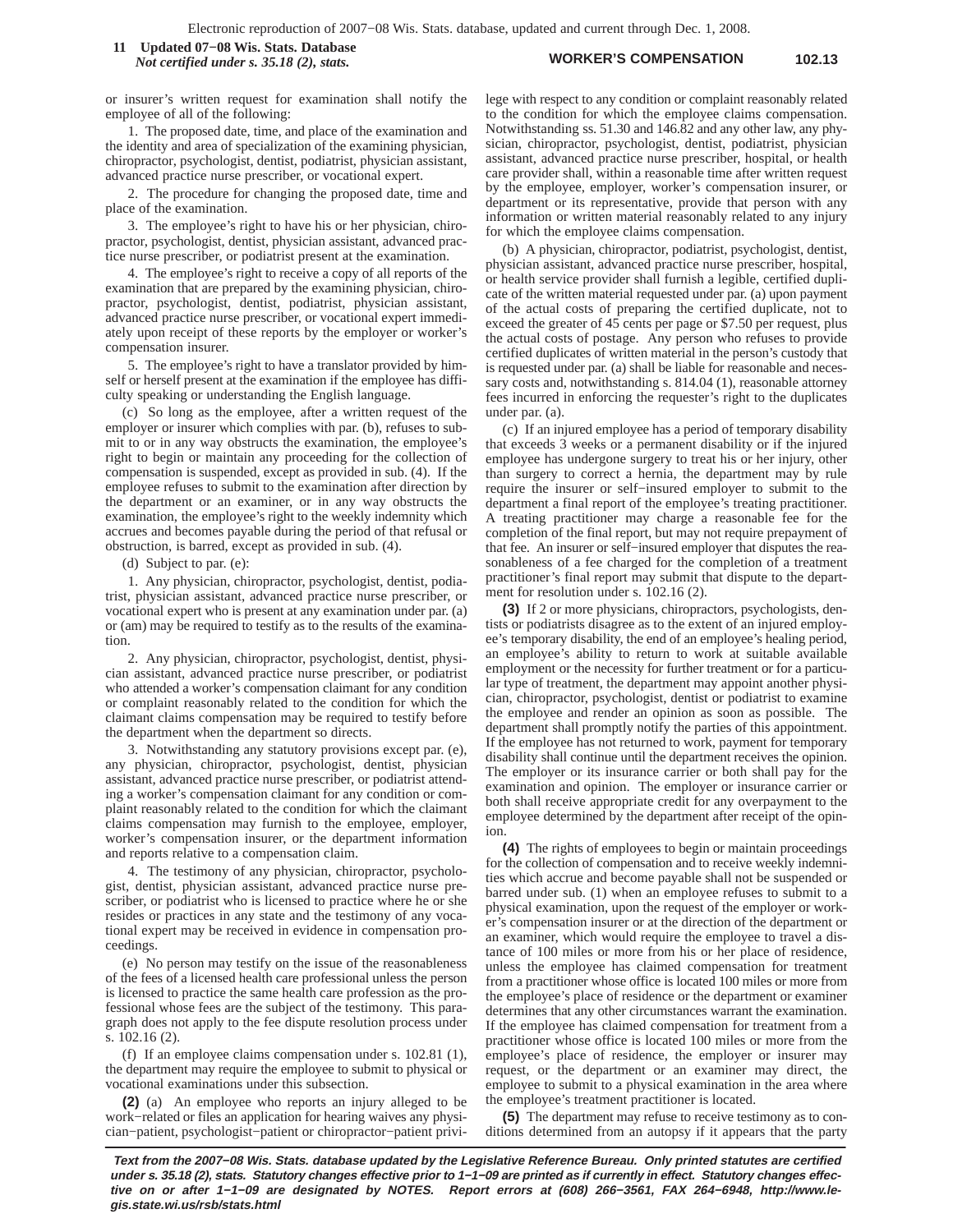Electronic reproduction of 2007−08 Wis. Stats. database, updated and current through Dec. 1, 2008.

### **102.13 WORKER'S COMPENSATION** *Not certified under s. 35.18 (2), stats.*

**Updated 07−08 Wis. Stats. Database 12**

offering the testimony had procured the autopsy and had failed to make reasonable effort to notify at least one party in adverse interest or the department at least 12 hours before the autopsy of the time and place it would be performed, or that the autopsy was performed by or at the direction of the coroner or medical examiner or at the direction of the district attorney for purposes not authorized by ch. 979. The department may withhold findings until an autopsy is held in accordance with its directions.

**History:** 1973 c. 272, 282; 1975 c. 147; 1977 c. 29; 1979 c. 102 s. 236 (3); 1979 c. 278; 1981 c. 92; 1983 a. 98, 279; 1985 a. 83; 1987 a. 179; 1989 a. 64, 359; 1991 a. 85; 1993 a. 81; 1997 a. 38; 2003 a. 144; 2005 a. 172.

#### **102.14 Jurisdiction of department; advisory committee. (1)** This chapter shall be administered by the department.

**(2)** The council on worker's compensation shall advise the department in carrying out the purposes of this chapter. Such council shall submit its recommendations with respect to amendments to this chapter to each regular session of the legislature and shall report its views upon any pending bill relating to this chapter to the proper legislative committee. At the request of the chairpersons of the senate and assembly committees on labor, the department shall schedule a meeting of the council with the members of the senate and assembly committees on labor to review and discuss matters of legislative concern arising under this chapter.

**History:** 1975 c. 147 s. 54; 1979 c. 278.

**102.15 Rules of procedure; transcripts. (1)** Subject to this chapter, the department may adopt its own rules of procedure and may change the same from time to time.

**(2)** The department may provide by rule the conditions under which transcripts of testimony and proceedings shall be furnished.

**(3)** All testimony at any hearing held under this chapter shall be taken down by a stenographic reporter, except that in case of an emergency, as determined by the examiner conducting the hearing, testimony may be recorded by a recording machine.

**History:** 1977 c. 418; 1989 a. 64.

**Cross Reference:** See also ch. DWD 80, Wis. adm. code.

**102.16 Submission of disputes, contributions by employees. (1)** Any controversy concerning compensation or a violation of sub. (3), including controversies in which the state may be a party, shall be submitted to the department in the manner and with the effect provided in this chapter. Every compromise of any claim for compensation may be reviewed and set aside, modified or confirmed by the department within one year from the date the compromise is filed with the department, or from the date an award has been entered, based thereon, or the department may take that action upon application made within one year. Unless the word "compromise" appears in a stipulation of settlement, the settlement shall not be deemed a compromise, and further claim is not barred except as provided in s. 102.17 (4) regardless of whether an award is made. The employer, insurer or dependent under s. 102.51 (5) shall have equal rights with the employee to have review of a compromise or any other stipulation of settlement. Upon petition filed with the department, the department may set aside the award or otherwise determine the rights of the parties.

**Cross Reference:** See also s. DWD 80.03, Wis. adm. code.

**(1m)** (a) If an insurer or self−insured employer concedes by compromise under sub. (1) or stipulation under s. 102.18 (1) (a) that the insurer or self−insured employer is liable under this chapter for any health services provided to an injured employee by a health service provider, but disputes the reasonableness of the fee charged by the health service provider, the department may include in its order confirming the compromise or stipulation a determination as to the reasonableness of the fee or the department may notify, or direct the insurer or self−insured employer to notify, the health service provider under sub. (2) (b) that the reasonableness of the fee is in dispute. The department shall deny payment of a health service fee that the department determines under this paragraph to be unreasonable. A health service provider and an insurer or self−insured employer that are parties to a fee dispute

under this paragraph are bound by the department's determination under this paragraph on the reasonableness of the disputed fee, unless that determination is set aside, reversed, or modified by the department under sub. (2) (f) or is set aside on judicial review as provided in sub. (2) (f).

(b) If an insurer or self−insured employer concedes by compromise under sub. (1) or stipulation under s. 102.18 (1) (a) that the insurer or self−insured employer is liable under this chapter for any treatment provided to an injured employee by a health service provider, but disputes the necessity of the treatment, the department may include in its order confirming the compromise or stipulation a determination as to the necessity of the treatment or the department may notify, or direct the insurer or self−insured employer to notify, the health service provider under sub. (2m) (b) that the necessity of the treatment is in dispute. Before determining under this paragraph the necessity of treatment provided to an injured employee, the department may, but is not required to, obtain the opinion of an expert selected by the department who is qualified as provided in sub. (2m) (c). The standards promulgated under sub. (2m) (g) shall be applied by an expert and by the department in rendering an opinion as to, and in determining, necessity of treatment under this paragraph. In cases in which no standards promulgated under sub. (2m) (g) apply, the department shall find the facts regarding necessity of treatment. The department shall deny payment for any treatment that the department determines under this paragraph to be unnecessary. A health service provider and an insurer or self−insured employer that are parties to a dispute under this paragraph over the necessity of treatment are bound by the department's determination under this paragraph on the necessity of the disputed treatment, unless that determination is set aside, reversed, or modified by the department under sub. (2m) (e) or is set aside on judicial review as provided in sub. (2m) (e).

(c) If an insurer or self−insured employer concedes by compromise under sub. (1) or stipulation under s. 102.18 (1) (a) that the insurer or self−insured employer is liable under this chapter for the cost of a prescription drug dispensed under s. 102.425 (2) for outpatient use by an injured employee, but disputes the reasonableness of the amount charged for the prescription drug, the department may include in its order confirming the compromise or stipulation a determination as to the reasonableness of the prescription drug charge or the department may notify, or direct the insurer or self−insured employer to notify, the pharmacist or practitioner dispensing the prescription drug under s. 102.425 (4m) (b) that the reasonableness of the prescription drug charge is in dispute. The department shall deny payment of a prescription drug charge that the department determines under this paragraph to be unreasonable. A pharmacist or practitioner and an insurer or self− insured employer that are parties to a dispute under this paragraph over the reasonableness of a prescription drug charge are bound by the department's determination under this paragraph on the reasonableness of the disputed prescription drug charge, unless that determination is set aside, reversed, or modified by the department under s. 102.425 (4m) (e) or is set aside on judicial review as provided in s. 102.425 (4m) (e).

**(2)** (a) Except as provided in this paragraph, the department has jurisdiction under this subsection, sub. (1m) (a), and s. 102.17 to resolve a dispute between a health service provider and an insurer or self−insured employer over the reasonableness of a fee charged by the health service provider for health services provided to an injured employee who claims benefits under this chapter. A health service provider may not submit a fee dispute to the department under this subsection before all treatment by the health service provider of the employee's injury has ended if the amount in controversy, whether based on a single charge or a combination of charges for one or more days of service, is less than \$25. After all treatment by a health service provider of an employee's injury has ended, the health service provider may submit any fee dispute to the department, regardless of the amount in controversy. The department shall deny payment of a health service fee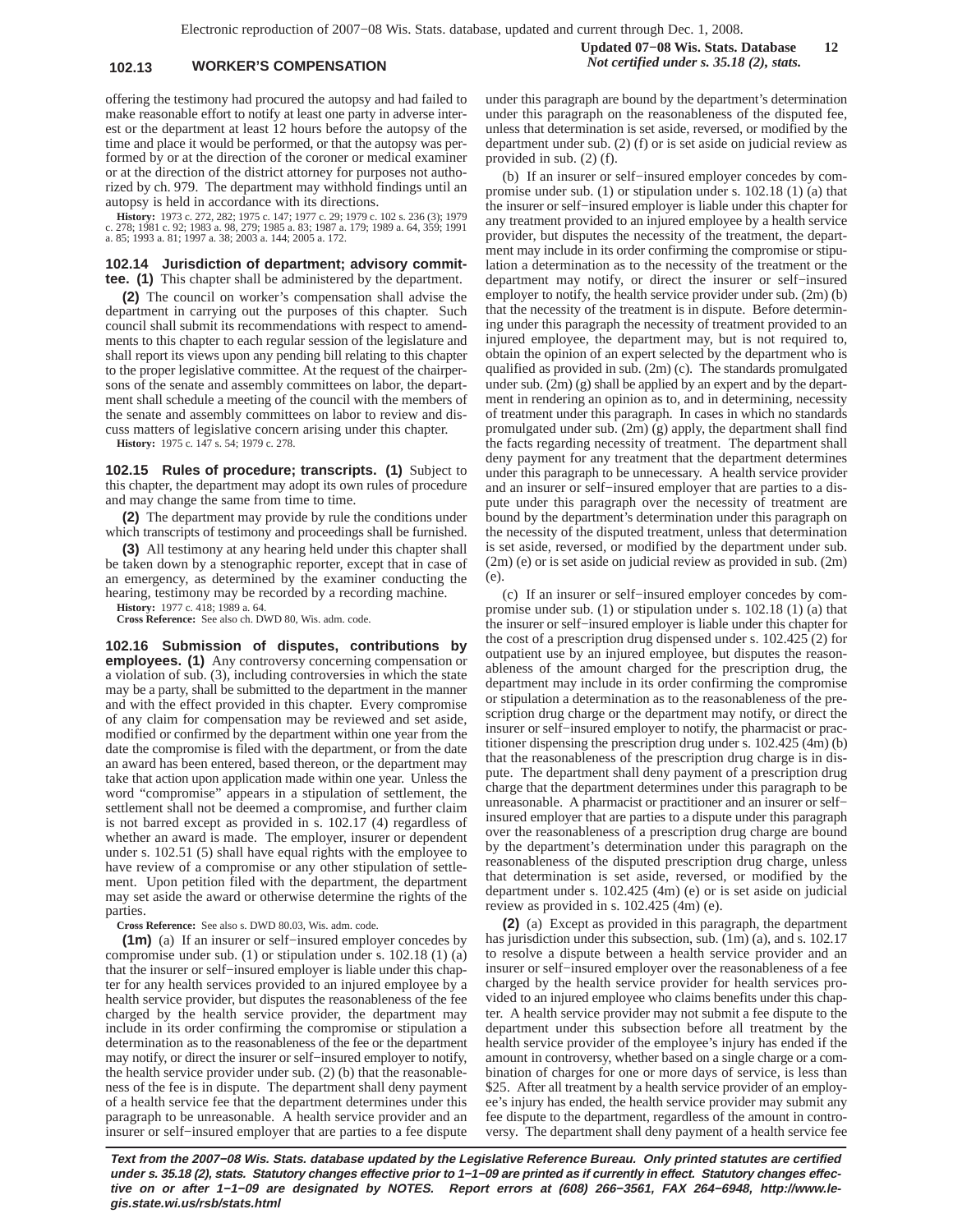**WORKER'S COMPENSATION 102.16 13 Updated 07−08 Wis. Stats. Database** *Not certified under s. 35.18 (2), stats.*

that the department determines under this subsection to be unreasonable.

(am) A health service provider and an insurer or self−insured employer that are parties to a fee dispute under this subsection are bound by the department's determination under this subsection on the reasonableness of the disputed fee, unless that determination is set aside on judicial review as provided in par. (f).

(b) An insurer or self−insured employer that disputes the reasonableness of a fee charged by a health service provider or the department under sub. (1m) (a) or s. 102.18 (1) (bg) 1. shall provide reasonable notice to the health service provider that the fee is being disputed. After receiving reasonable notice under this paragraph or under sub. (1m) (a) or s. 102.18 (1) (bg) 1. that a health service fee is being disputed, a health service provider may not collect the disputed fee from, or bring an action for collection of the disputed fee against, the employee who received the services for which the fee was charged.

(c) After a fee dispute is submitted to the department, the insurer or self−insured employer that is a party to the dispute shall provide to the department information on that fee and information on fees charged by other health service providers for comparable services. The insurer or self−insured employer shall obtain the information on comparable fees from a database that is certified by the department under par. (h). Except as provided in par. (e) 1., if the insurer or self−insured employer does not provide the information required under this paragraph, the department shall determine that the disputed fee is reasonable and order that it be paid. If the insurer or self−insured employer provides the information required under this paragraph, the department shall use that information to determine the reasonableness of the disputed fee.

(d) The department shall analyze the information provided to the department under par. (c) according to the criteria provided in this paragraph to determine the reasonableness of the disputed fee. The department shall determine that a disputed fee is reasonable and order that the disputed fee be paid if that fee is at or below the mean fee for the health service procedure for which the disputed fee was charged, plus 1.4 standard deviations from that mean, as shown by data from a database that is certified by the department under par. (h). The department shall determine that a disputed fee is unreasonable and order that a reasonable fee be paid if the disputed fee is above the mean fee for the health service procedure for which the disputed fee was charged, plus 1.4 standard deviations from that mean, as shown by data from a database that is certified by the department under par. (h), unless the health service provider proves to the satisfaction of the department that a higher fee is justified because the service provided in the disputed case was more difficult or more complicated to provide than in the usual case.

(e) 1. Subject to subd. 2., if an insurer or self−insured employer that disputes the reasonableness of a fee charged by a health service provider cannot provide information on fees charged by other health service providers for comparable services because the database to which the insurer or self−insured employer subscribes is not able to provide accurate information for the health service procedure at issue, the department may use any other information that the department considers to be reliable and relevant to the disputed fee to determine the reasonableness of the disputed fee.

2. Notwithstanding subd. 1., the department may use only a hospital radiology database that has been certified by the department under par. (h) to determine the reasonableness of a hospital fee for radiology services.

(f) Within 30 days after a determination under this subsection, the department may set aside, reverse, or modify the determination for any reason that the department considers sufficient. Within 60 days after a determination under this subsection, the department may set aside, reverse, or modify the determination on grounds of mistake. A health service provider, insurer, or self−insured employer that is aggrieved by a determination of the department under this subsection may seek judicial review of that determination in the same manner that compensation claims are reviewed under s. 102.23.

(g) Section 102.13 (1) (e) does not apply to the fee dispute resolution process under this subsection.

(h) The department shall promulgate rules establishing procedures and requirements for the fee dispute resolution process under this subsection, including rules specifying the standards that health service fee databases must meet for certification under this paragraph. Using those standards, the department shall certify databases of the health service fees that various health service providers charge. In certifying databases under this paragraph, the department shall certify at least one database of hospital fees for radiology services, including diagnostic and interventional radiology, diagnostic ultrasound and nuclear medicine.

**Cross Reference:** See also s. DWD 80.72, Wis. adm. code.

**(2m)** (a) Except as provided in this paragraph, the department has jurisdiction under this subsection, sub.  $(\overline{1m})$  (b), and s. 102.17 to resolve a dispute between a health service provider and an insurer or self−insured employer over the necessity of treatment provided for an injured employee who claims benefits under this chapter. A health service provider may not submit a dispute over necessity of treatment to the department under this subsection before all treatment by the health service provider of the employee's injury has ended if the amount in controversy, whether based on a single charge or a combination of charges for one or more days of service, is less than \$25. After all treatment by a health service provider of an employee's injury has ended, the health service provider may submit any dispute over necessity of treatment to the department, regardless of the amount in controversy. The department shall deny payment for any treatment that the department determines under this subsection to be unnecessary.

(am) A health service provider and an insurer or self−insured employer that are parties to a dispute under this subsection over the necessity of treatment are bound by the department's determination under this subsection on the necessity of the disputed treatment, unless that determination is set aside on judicial review as provided in par. (e).

(b) An insurer or self−insured employer that disputes the necessity of treatment provided by a health service provider or the department under sub. (1m) (b) or s. 102.18 (1) (bg) 2. shall provide reasonable notice to the health service provider that the necessity of that treatment is being disputed. After receiving reasonable notice under this paragraph or under sub. (1m) (b) or s. 102.18 (1) (bg) 2. that the necessity of treatment is being disputed, a health service provider may not collect a fee for that disputed treatment from, or bring an action for collection of the fee for that disputed treatment against, the employee who received the treatment.

(c) Before determining under this subsection the necessity of treatment provided for an injured employee who claims benefits under this chapter, the department shall obtain a written opinion on the necessity of the treatment in dispute from an expert selected by the department. To qualify as an expert, a person must be licensed to practice the same health care profession as the individual health service provider whose treatment is under review and must either be performing services for an impartial health care services review organization or be a member of an independent panel of experts established by the department under par. (f). The standards promulgated under par. (g) shall be applied by an expert and by the department in rendering an opinion as to, and in determining, necessity of treatment under this paragraph. In cases in which no standards promulgated under sub. (2m) (g) apply, the department shall find the facts regarding necessity of treatment. The department shall adopt the written opinion of the expert as the department's determination on the issues covered in the written opinion, unless the health service provider or the insurer or self− insured employer present clear and convincing written evidence that the expert's opinion is in error.

(d) The department may charge a party to a dispute over the necessity of treatment provided for an injured employee who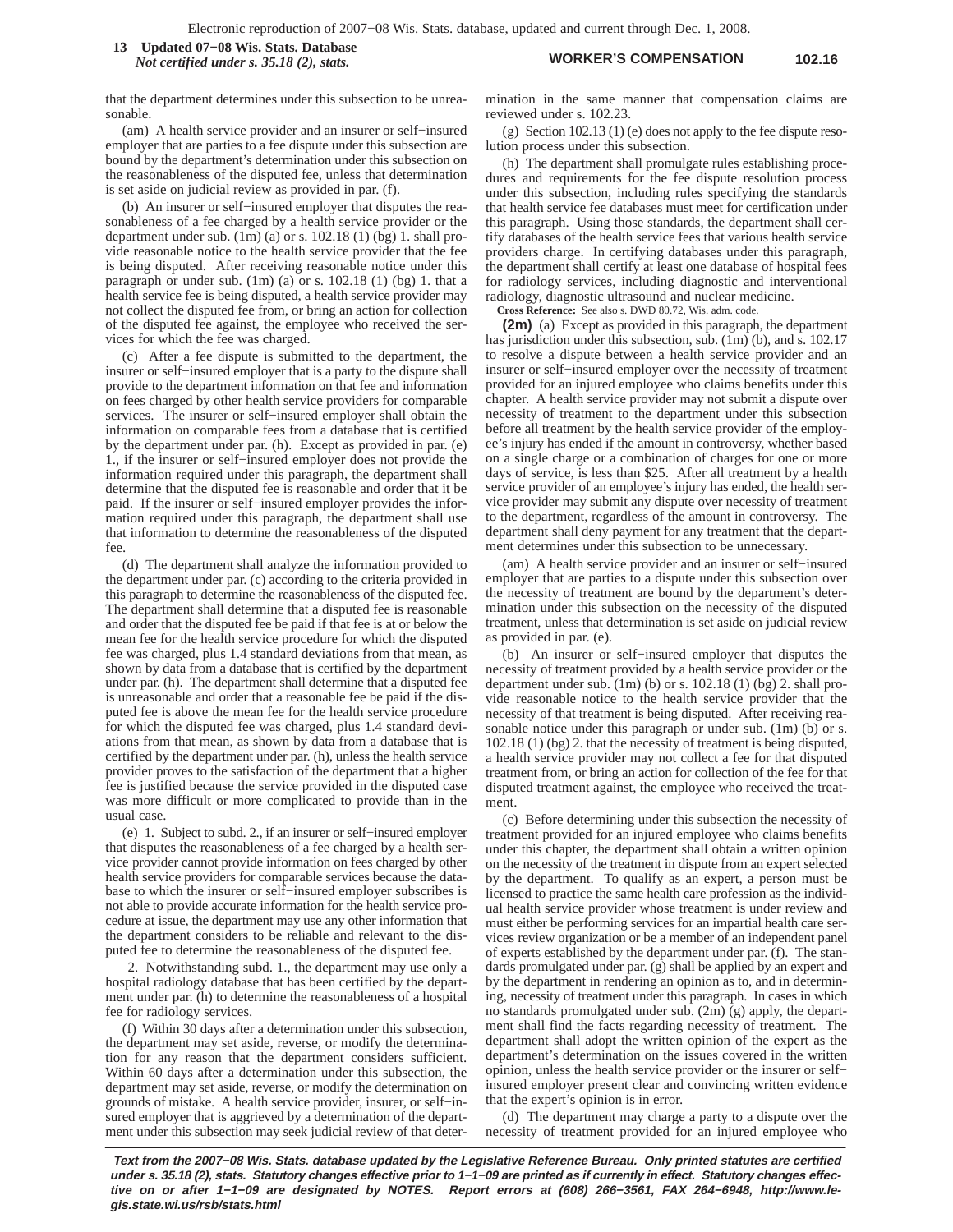## **102.16 WORKER'S COMPENSATION** *Not certified under s. 35.18 (2), stats.*

claims benefits under this chapter for the full cost of obtaining the written opinion of the expert under par. (c). The department shall charge the insurer or self−insured employer for the full cost of obtaining the written opinion of the expert for the first dispute that a particular individual health service provider is involved in, unless the department determines that the individual health service provider's position in the dispute is frivolous or based on fraudulent representations. In a subsequent dispute involving the same individual health service provider, the department shall charge the losing party to the dispute for the full cost of obtaining the written opinion of the expert.

(e) Within 30 days after a determination under this subsection, the department may set aside, reverse, or modify the determination for any reason that the department considers sufficient. Within 60 days after a determination under this subsection, the department may set aside, reverse, or modify the determination on grounds of mistake. A health service provider, insurer, or self−insured employer that is aggrieved by a determination of the department under this subsection may seek judicial review of that determination in the same manner that compensation claims are reviewed under s. 102.23.

(f) The department may contract with an impartial health care services review organization to provide the expert opinions required under par. (c), or establish a panel of experts to provide those opinions, or both. If the department establishes a panel of experts to provide the expert opinions required under par. (c), the department may pay the members of that panel a reasonable fee, plus actual and necessary expenses, for their services.

(g) The department shall promulgate rules establishing procedures and requirements for the necessity of treatment dispute resolution process under this subsection, including rules setting the fees under par. (f) and rules establishing standards for determining the necessity of treatment provided to an injured employee. Before the department may amend the rules establishing those standards, the department shall establish an advisory committee under s. 227.13 composed of health care providers providing treatment under s. 102.42 to advise the department and the council on worker's compensation on amending those rules.

**Cross Reference:** See also s. DWD 80.73 and ch. DWD 81, Wis. adm. code.

**(3)** No employer subject to this chapter may solicit, receive, or collect any money from an employee or any other person or make any deduction from their wages, either directly or indirectly, for the purpose of discharging any liability under this chapter or recovering premiums paid on a contract described under s. 102.31 (1) (a) or a policy described under s. 102.315 (3), (4), or (5) (a); nor may any employer subject to this chapter sell to an employee or other person, or solicit or require the employee or other person to purchase, medical, chiropractic, podiatric, psychological, dental, or hospital tickets or contracts for medical, surgical, hospital, or other health care treatment that is required to be furnished by that employer.

**(4)** The department has jurisdiction to pass on any question arising out of sub. (3) and has jurisdiction to order the employer to reimburse an employee or other person for any sum deducted from wages or paid by him or her in violation of that subsection. In addition to the penalty provided in s. 102.85 (1), any employer violating sub. (3) shall be liable to an injured employee for the reasonable value of the necessary services rendered to that employee pursuant to any arrangement made in violation of sub. (3) without regard to that employee's actual disbursements for the same.

**(5)** Except as provided in s. 102.28 (3), no agreement by an employee to waive the right to compensation is valid.

**History:** 1975 c. 147, 200; 1977 c. 195; 1981 c. 92, 314; 1983 a. 98; 1985 a. 83; 1989 a. 64; 1991 a. 85; 1993 a. 81; 1995 a. 117; 1997 a. 38; 1999 a. 14, 185; 2001 a. 37; 2003 a. 144; 2005 a. 172; 2007 a. 185.

The continuing obligation to compensate an employee for work related medical expenses under s. 102.42 does not allow agency review of compromise agreements after the one−year statute of limitations in s. 102.16 (1) has run if the employee incurs medical expenses after that time. Schenkoski v. LIRC, 203 Wis. 2d 109, 552 N.W.2d

120 (Ct. App. 1996), 96−0051. An appeal under sub. (2m) (e) of a department determination may be served under s. 102.23 (1) (b) on the department or the commission. McDonough v. DWD, 227 Wis. 2d 271, 595 N.W.2d 686 (1999), 97–3711.

**102.17 Procedure; notice of hearing; witnesses, contempt; testimony, medical examination. (1)** (a) Upon the filing with the department by any party in interest of any application in writing stating the general nature of any claim as to which any dispute or controversy may have arisen, it shall mail a copy of such application to all other parties in interest and the insurance carrier shall be deemed a party in interest. The department may bring in additional parties by service of a copy of the application. The department shall cause notice of hearing on the application to be given to each party interested, by service of such notice on the interested party personally or by mailing a copy to the interested party's last−known address at least 10 days before such hearing. In case a party in interest is located without the state, and has no post−office address within this state, the copy of the application and copies of all notices shall be filed with the department of financial institutions and shall also be sent by registered or certified mail to the last−known post−office address of such party. Such filing and mailing shall constitute sufficient service, with the same effect as if served upon a party located within this state. The hearing may be adjourned in the discretion of the department, and hearings may be held at such places as the department designates, within or without the state. The department may also arrange to have hearing held by the commission, officer or tribunal having authority to hear cases arising under the worker's compensation law of any other state, of the District of Columbia, or of any territory of the United States, the testimony and proceedings at any such hearing to be reported to the department and to be part of the record in the case. Any evidence so taken shall be subject to rebuttal upon final hearing before the department.

(b) In any dispute or controversy pending before the department, the department may direct the parties to appear before an examiner for a conference to consider the clarification of issues, the joining of additional parties, the necessity or desirability of amendments to the pleadings, the obtaining of admissions of fact or of documents, records, reports and bills which may avoid unnecessary proof and such other matters as may aid in disposition of the dispute or controversy. After this conference the department may issue an order requiring disclosure or exchange of any information or written material which it considers material to the timely and orderly disposition of the dispute or controversy. If a party fails to disclose or exchange within the time stated in the order, the department may issue an order dismissing the claim without prejudice or excluding evidence or testimony relating to the information or written material. The department shall provide each party with a copy of any order.

(c) Any party shall have the right to be present at any hearing, in person or by attorney or any other agent, and to present such testimony as may be pertinent to the controversy before the department. No person, firm, or corporation, other than an attorney at law who is licensed to practice law in the state, may appear on behalf of any party in interest before the department or any member or employee of the department assigned to conduct any hearing, investigation, or inquiry relative to a claim for compensation or benefits under this chapter, unless the person is 18 years of age or older, does not have an arrest or conviction record, subject to ss. 111.321, 111.322 and 111.335, is otherwise qualified, and has obtained from the department a license with authorization to appear in matters or proceedings before the department. Except as provided under pars. (cm) and (cr), the license shall be issued by the department under rules promulgated by the department. The department shall maintain in its office a current list of persons to whom licenses have been issued. Any license may be suspended or revoked by the department for fraud or serious misconduct on the part of an agent, any license may be denied, suspended, nonrenewed, or otherwise withheld by the department for failure to pay court−ordered payments as provided in par. (cm) on the part of an agent, and any license may be denied or revoked if the department of revenue certifies under s. 73.0301 that the applicant or licensee is liable for delinquent taxes. Before suspending or revoking the license of the agent on the grounds of fraud or mis-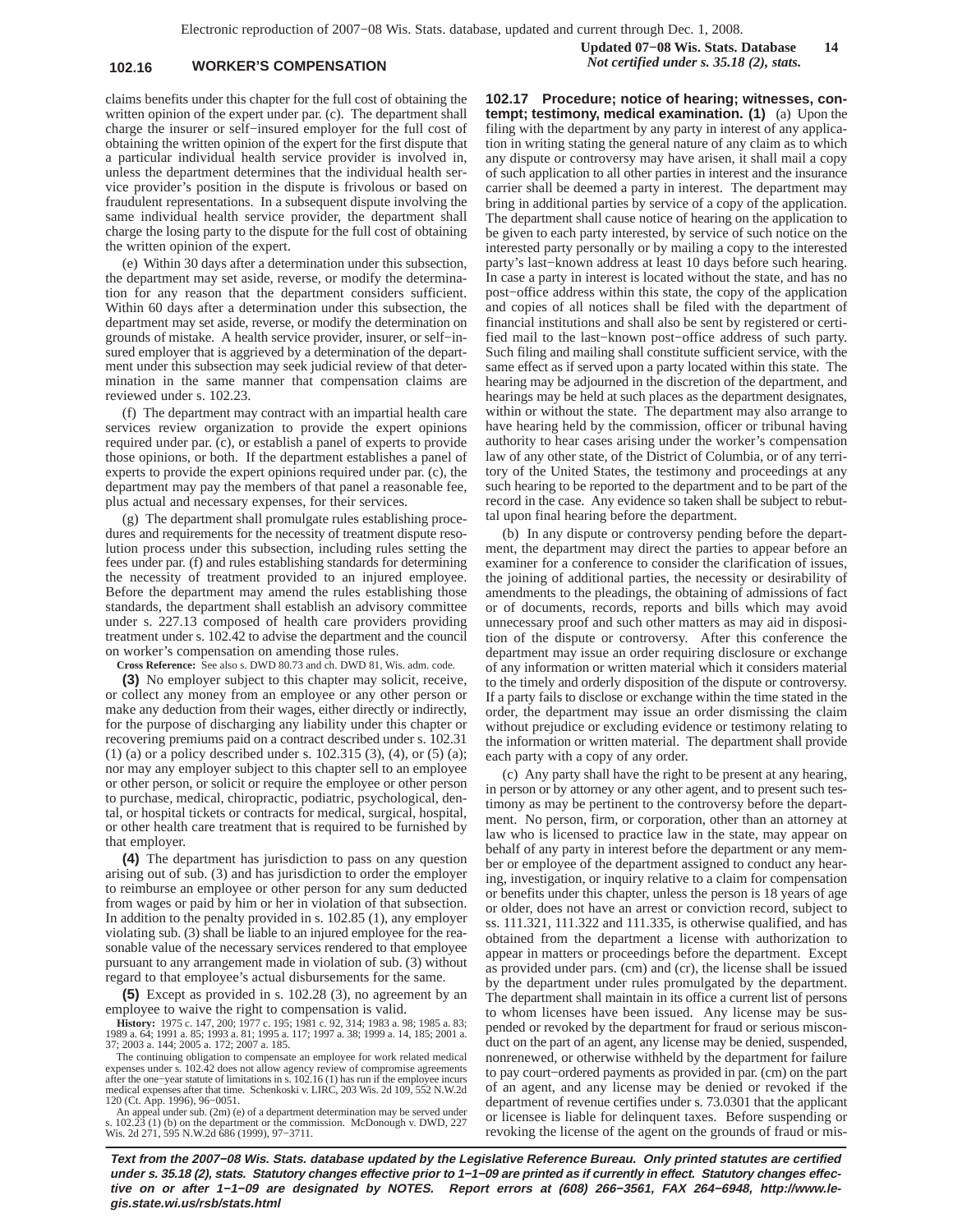**WORKER'S COMPENSATION 102.17 15 Updated 07−08 Wis. Stats. Database** *Not certified under s. 35.18 (2), stats.*

conduct, the department shall give notice in writing to the agent of the charges of fraud or misconduct and shall give the agent full opportunity to be heard in relation to those charges. In denying, suspending, restricting, refusing to renew, or otherwise withholding a license for failure to pay court−ordered payments as provided in par. (cm), the department shall follow the procedure provided in a memorandum of understanding entered into under s. 49.857. The license and certificate of authority shall, unless otherwise suspended or revoked, be in force from the date of issuance until the June 30 following the date of issuance and may be renewed by the department from time to time, but each renewed license shall expire on the June 30 following the issuance of the renewed license.

(cg) 1. Except as provided in subd. 2m., the department shall require each applicant for a license under par. (c) who is an individual to provide the department with the applicant's social security number, and shall require each applicant for a license under par. (c) who is not an individual to provide the department with the applicant's federal employer identification number, when initially applying for or applying to renew the license.

2. If an applicant who is an individual fails to provide the applicant's social security number to the department or if an applicant who is not an individual fails to provide the applicant's federal employer identification number to the department, the department may not issue or renew a license under par. (c) to or for the applicant unless the applicant is an individual who does not have a social security number and the applicant submits a statement made or subscribed under oath or affirmation as required under subd. 2m.

2m. If an applicant who is an individual does not have a social security number, the applicant shall submit a statement made or subscribed under oath or affirmation to the department that the applicant does not have a social security number. The form of the statement shall be prescribed by the department. A license issued in reliance upon a false statement submitted under this subdivision is invalid.

3. The subunit of the department that obtains a social security number or a federal employer identification number under subd. 1. may not disclose the social security number or the federal employer identification number to any person except to the department of revenue for the sole purpose of requesting certifications under s. 73.0301 or on the request of the subunit of the department that administers the child and spousal support program under s. 49.22 (2m).

(cm) The department shall deny, suspend, restrict, refuse to renew or otherwise withhold a license under par. (c) for failure of the applicant or agent to pay court−ordered payments of child or family support, maintenance, birth expenses, medical expenses or other expenses related to the support of a child or former spouse or for failure of the applicant or agent to comply, after appropriate notice, with a subpoena or warrant issued by the department or a county child support agency under s. 59.53 (5) and related to paternity or child support proceedings, as provided in a memorandum of understanding entered into under s. 49.857. Notwithstanding par. (c), an action taken under this paragraph is subject to review only as provided in the memorandum of understanding entered into under s. 49.857 and not as provided in ch. 227.

(cr) The department shall deny an application for the issuance or renewal of a license under par. (c), or revoke such a license already issued, if the department of revenue certifies under s. 73.0301 that the applicant or licensee is liable for delinquent taxes. Notwithstanding par. (c), an action taken under this paragraph is subject to review only as provided under s. 73.0301 (5) and not as provided in ch. 227.

(d) 1. The contents of certified medical and surgical reports by physicians, podiatrists, surgeons, dentists, psychologists, physician assistants, advanced practice nurse prescribers, and chiropractors licensed in and practicing in this state, and of certified reports by experts concerning loss of earning capacity under s. 102.44 (2) and (3), presented by a party for compensation constitute prima facie evidence as to the matter contained in those reports, subject to any rules and limitations the department prescribes. Certified reports of physicians, podiatrists, surgeons, dentists, psychologists, physician assistants, advanced practice nurse prescribers, and chiropractors, wherever licensed and practicing, who have examined or treated the claimant, and of experts, if the practitioner or expert consents to being subjected to cross− examination also constitute prima facie evidence as to the matter contained in those reports. Certified reports of physicians, podiatrists, surgeons, psychologists, and chiropractors are admissible as evidence of the diagnosis, necessity of the treatment, and cause and extent of the disability. Certified reports by doctors of dentistry, physician assistants, and advanced practice nurse prescribers are admissible as evidence of the diagnosis and necessity of treatment but not of the cause and extent of disability. Any physician, podiatrist, surgeon, dentist, psychologist, chiropractor, physician assistant, advanced practice nurse prescriber, or expert who knowingly makes a false statement of fact or opinion in such a certified report may be fined or imprisoned, or both, under s. 943.395.

2. The record of a hospital or sanatorium in this state that is satisfactory to the department, established by certificate, affidavit, or testimony of the supervising officer of the hospital or sanitorium, any other person having charge of the record, or a physician, podiatrist, surgeon, dentist, psychologist, physician assistant, advanced practice nurse prescriber, or chiropractor to be the record of the patient in question, and made in the regular course of examination or treatment of the patient, constitutes prima facie evidence as to the matter contained in the record, to the extent that the record is otherwise competent and relevant.

3. The department may, by rule, establish the qualifications of and the form used for certified reports submitted by experts who provide information concerning loss of earning capacity under s. 102.44 (2) and (3). The department may not admit into evidence a certified report of a practitioner or other expert or a record of a hospital or sanatorium that was not filed with the department and all parties in interest at least 15 days before the date of the hearing, unless the department is satisfied that there is good cause for the failure to file the report.

4. A report or record described in subd. 1., 2., or 3. that is admitted or received into evidence by the department constitutes substantial evidence under s. 102.23 (6) as to the matter contained in the report or record.

(e) The department may, with or without notice to any party, cause testimony to be taken, an inspection of the premises where the injury occurred to be made, or the time books and payrolls of the employer to be examined by any examiner, and may direct any employee claiming compensation to be examined by a physician, chiropractor, psychologist, dentist, or podiatrist. The testimony so taken, and the results of any such inspection or examination, shall be reported to the department for its consideration upon final hearing. All ex parte testimony taken by the department shall be reduced to writing and any party shall have opportunity to rebut that testimony on final hearing.

(f) Sections 804.05 and 804.07 shall not apply to proceedings under this chapter, except as to a witness:

1. Who is beyond reach of the subpoena of the department; or

2. Who is about to go out of the state, not intending to return in time for the hearing; or

3. Who is so sick, infirm or aged as to make it probable that the witness will not be able to attend the hearing; or

4. Who is a member of the legislature, if any committee of the same or the house of which the witness is a member, is in session, provided the witness waives his or her privilege.

(g) Whenever the testimony presented at any hearing indicates a dispute or creates a doubt as to the extent or cause of disability or death, the department may direct that the injured employee be examined, that an autopsy be performed, or that an opinion be obtained without examination or autopsy, by or from an impartial,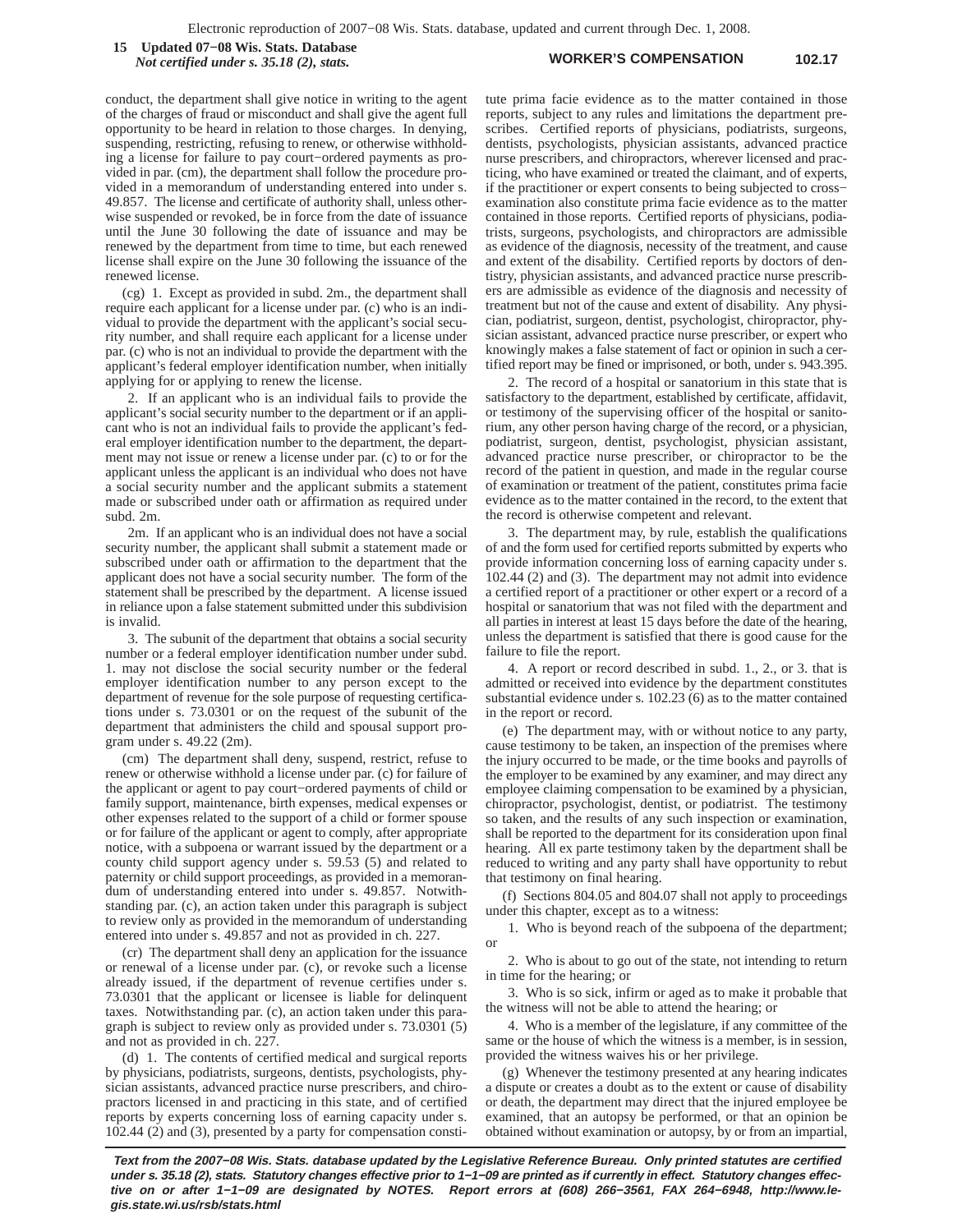## **102.17 WORKER'S COMPENSATION** *Not certified under s. 35.18 (2), stats.*

**Updated 07−08 Wis. Stats. Database 16**

competent physician, chiropractor, dentist, psychologist or podiatrist designated by the department who is not under contract with or regularly employed by a compensation insurance carrier or self−insured employer. The expense of the examination, autopsy, or opinion shall be paid by the employer or, if the employee claims compensation under s. 102.81, from the uninsured employers fund. The report of the examination, autopsy, or opinion shall be transmitted in writing to the department and a copy of the report shall be furnished by the department to each party, who shall have an opportunity to rebut such report on further hearing.

(h) The contents of certified reports of investigation, made by industrial safety specialists who are employed, contracted, or otherwise secured by the department and available for cross−examination, served upon the parties 15 days prior to hearing, shall constitute prima facie evidence as to matter contained in those reports. A report described in this paragraph that is admitted or received into evidence by the department constitutes substantial evidence under s. 102.23 (6) as to the matter contained in the report.

**(2)** If the department shall have reason to believe that the payment of compensation has not been made, it may on its own motion give notice to the parties, in the manner provided for the service of an application, of a time and place when a hearing will be held for the purpose of determining the facts. Such notice shall contain a statement of the matter to be considered. Thereafter all other provisions governing proceedings on application shall attach insofar as the same may be applicable. When the department schedules a hearing on its own motion, the department does not become a party in interest and is not required to appear at the hearing.

**(2m)** Any party, including the department, may require any person to produce books, papers and records at the hearing by personal service of a subpoena upon the person along with a tender of witness fees as provided in ss. 814.67 and 885.06. Except as provided in sub. (2s), the subpoena shall be on a form provided by the department and shall give the name and address of the party requesting the subpoena.

**(2s)** A party's attorney of record may issue a subpoena to compel the attendance of a witness or the production of evidence. A subpoena issued by an attorney must be in substantially the same form as provided in s. 805.07 (4) and must be served in the manner provided in s. 805.07 (5). The attorney shall, at the time of issuance, send a copy of the subpoena to the appeal tribunal or other representative of the department responsible for conducting the proceeding.

**(3)** Any person who shall willfully and unlawfully fail or neglect to appear or to testify or to produce books, papers and records as required, shall be fined not less than \$25 nor more than \$100, or imprisoned in the county jail not longer than 30 days. Each day such person shall so refuse or neglect shall constitute a separate offense.

**(4)** Except as provided in this subsection and s. 102.555 (12) (b), the right of an employee, the employee's legal representative, or a dependent to proceed under this section shall not extend beyond 12 years after the date of the injury or death or after the date that compensation, other than treatment or burial expenses, was last paid, or would have been last payable if no advancement were made, whichever date is latest. In the case of occupational disease; a traumatic injury resulting in the loss or total impairment of a hand or any part of the rest of the arm proximal to the hand or of a foot or any part of the rest of the leg proximal to the foot, any loss of vision, or any permanent brain injury; or a traumatic injury causing the need for an artificial spinal disc or a total or partial knee or hip replacement, there shall be no statute of limitations, except that benefits or treatment expense for an occupational disease becoming due 12 years after the date of injury or death or last payment of compensation shall be paid from the work injury supplemental benefit fund under s. 102.65 and in the manner provided in s. 102.66 and benefits or treatment expense for a traumatic injury becoming due 12 years after that date shall be paid by the employer or insurer. Payment of wages by the employer during disability or absence from work to obtain treatment shall be considered payment of compensation for the purpose of this section if the employer knew of the employee's condition and its alleged relation to the employment.

**(5)** This section does not limit the time within which the state may bring an action to recover the amounts specified in ss. 102.49 (5) and 102.59.

**(6)** If an employee or dependent shall, at the time of injury, or at the time the employee's or dependent's right accrues, be under 18 years of age, the limitations of time within which the employee or dependent may file application or proceed under this chapter, if they would otherwise sooner expire, shall be extended to one year after the employee or dependent attains the age of 18 years. If, within any part of the last year of any such period of limitation, an employee, the employee's personal representative, or surviving dependent be insane or on active duty in the armed forces of the United States such period of limitation shall be extended to 2 years after the date that the limitation would otherwise expire. The provision hereof with respect to persons on active duty in the armed forces of the United States shall apply only where no applicable federal statute is in effect.

**(7)** (a) Except as provided in par. (b), in a claim under s. 102.44 (2) and (3), testimony or certified reports of expert witnesses on loss of earning capacity may be received in evidence and considered with all other evidence to decide on an employee's actual loss of earning capacity.

(b) Except as provided in par. (c), the department shall exclude from evidence testimony or certified reports from expert witnesses under par. (a) offered by the party that raises the issue of loss of earning capacity if that party failed to notify the department and the other parties of interest, at least 60 days before the date of the hearing, of the party's intent to provide the testimony or reports and of the names of the expert witnesses involved. Except as provided in par. (c), the department shall exclude from evidence testimony or certified reports from expert witnesses under par. (a) offered by a party of interest in response to the party that raises the issue of loss of earning capacity if the responding party failed to notify the department and the other parties of interest, at least 45 days before the date of the hearing, of the party's intent to provide the testimony or reports and of the names of the expert witnesses involved.

(c) Notwithstanding the notice deadlines provided in par. (b), the department may receive in evidence testimony or certified reports from expert witnesses under par. (a) when the applicable notice deadline under par. (b) is not met if good cause is shown for the delay in providing the notice required under par. (b) and if no party is prejudiced by the delay.

**(8)** Unless otherwise agreed to by all parties, an injured employee shall file with the department and serve on all parties at least 15 days before the date of the hearing an itemized statement of all medical expenses and incidental compensation under s. 102.42 claimed by the injured employee. The itemized statement shall include, if applicable, information relating to any travel expenses incurred by the injured employee in obtaining treatment including the injured employee's destination, number of trips, round trip mileage and meal and lodging expenses. The department may not admit into evidence any information relating to medical expenses and incidental compensation under s. 102.42 claimed by an injured employee if the injured employee failed to file with the department and serve on all parties at least 15 days before the date of the hearing an itemized statement of the medical expenses and incidental compensation under s. 102.42 claimed by the injured employee, unless the department is satisfied that there is good cause for the failure to file and serve the itemized statement.

**History:** 1971 c. 148; 1971 c. 213 s. 5; 1973 c. 150, 282; Sup. Ct. Order, 67 Wis. 2d 585, 774 (1975); 1975 c. 147 ss. 20, 54; 1975 c. 199, 200; 1977 c. 29, 195, 273;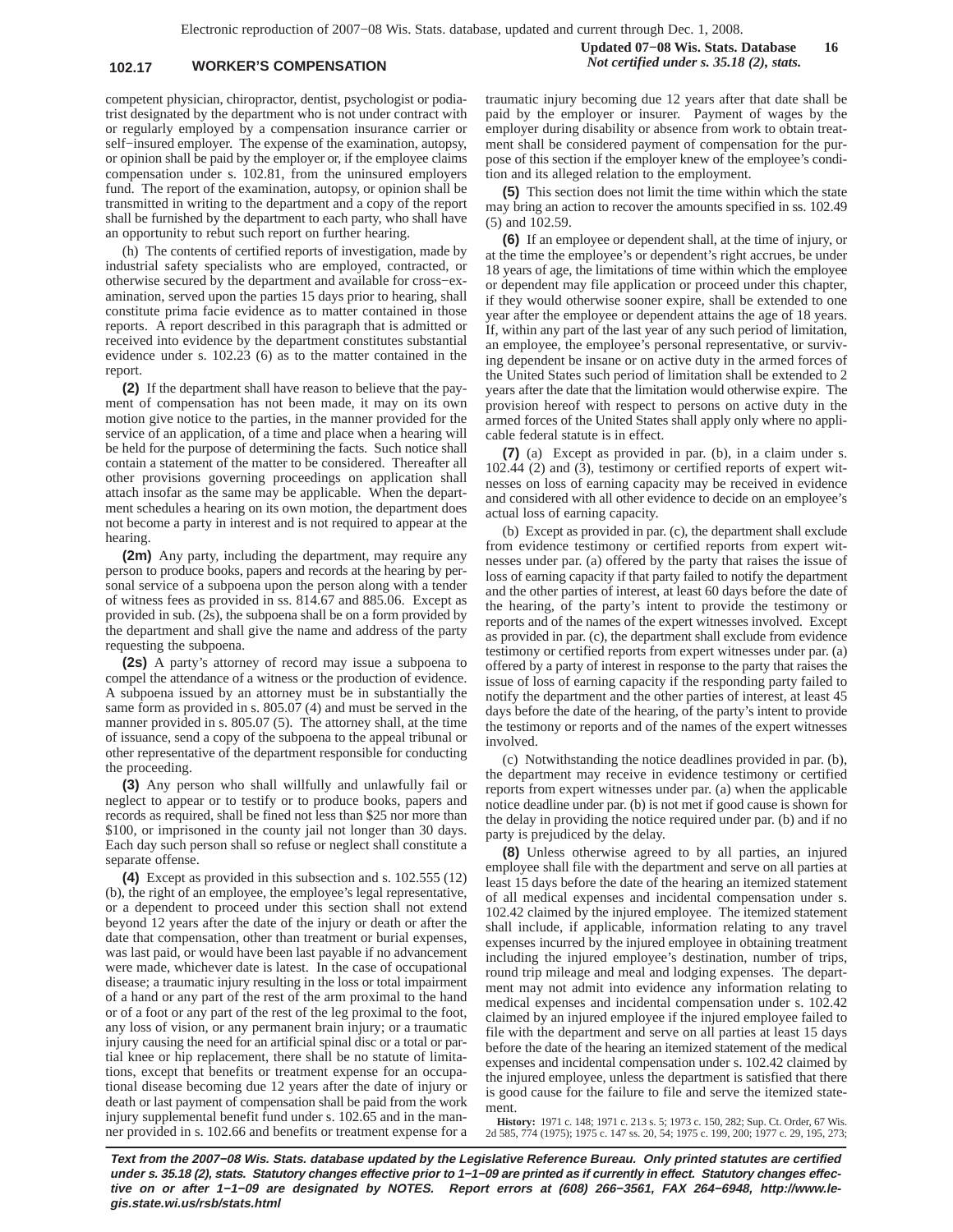#### **WORKER'S COMPENSATION 102.18 17 Updated 07−08 Wis. Stats. Database** *Not certified under s. 35.18 (2), stats.*

1979 c. 278; 1981 c. 92, 314; 1981 c. 317 s. 2202; 1981 c. 380; 1981 c. 391 s. 211; 1985 a. 83; 1989 a. 64, 139, 359; 1991 a. 85; 1993 a. 81, 492; 1995 a. 27, 117; 1997 a. 38, 191, 237; 1999 a. 9; 2001 a. 37; 2003 a. 144; 2005 a. 172; 2007 a. 185.

**Cross Reference:** See also ch. DWD 80, Wis. adm. code.

A plaintiff−employer was not deprived of any substantial due process rights by the department's refusal to invoke its rule requiring inspection of the opposing parties' medical reports when the plaintiff had ample notice of the nature of the employee's claim. Theodore Fleisner, Inc. v. DILHR, 65 Wis. 2d 317, 222 N.W.2d 600 (1974).

Under the facts of the case, a refusal to grant an employer's request for adjournment was a denial of due process. Bituminous Casualty Co. v. DILHR, 97 Wis. 2d 730, 295 N.W.2d 183 (Ct. App. 1980).

Sub. (1) (d) does not create a presumption that evidence presented by treating phy-sicians is correct. The statute enforces the idea that LIRC determines the weight to be given medical witnesses. Conradt v. Mt. Carmel School, 197 Wis. 2d 60, 539 N.W.2d 713 (Ct. App. 1995), 94−2842.

LIRC's authority under sub. (1) (a) to control its calendar and manage its internal affairs necessarily implies the power to deny an applicant's motion to withdraw an application for hearing. An appellant's failure to appear at a hearing after a motion to withdraw the application was denied was grounds for entry of a default judgment under s. 102.18 (1) (a). Baldwin v. LIRC, 228 Wis. 2d 601, 599 N.W.2d 8 (Ct. App. 1999), 98−3090.

In the absence of testimony in conflict with a claimant's medical experts, LIRC may reject the expert evidence if there is countervailing testimony raising legitimate doubt about the employee's injury. Kowalchuk v. LIRC, 2000 WI App 85, 234 Wis. 2d 203, 610 N.W.2d 122, 99−1183.

It was reasonable for LIRC to conclude that the statute of limitations under sub. (4) for death benefits begins to run at the time of death, rather than the time of injury. International Paper Co. v. LIRC, 2001 WI App 248, 248 Wis. 2d 348, 635 N.W.2d 823, 01−0126.

Prehearing discovery under Wisconsin's worker's compensation act. Towers. 68 MLR 597 (1985).

**102.175 Apportionment of liability. (1)** If it is established at the hearing that 2 or more accidental injuries, for each of which a party to the proceedings is liable under this chapter, have each contributed to a physical or mental condition for which benefits would be otherwise due, liability for such benefits shall be apportioned according to the proof of the relative contribution to disability resulting from the injury.

**(2)** If after a hearing or a prehearing conference the department determines that an injured employee is entitled to compensation but that there remains in dispute only the issue of which of 2 or more parties is liable for that compensation, the department may order one or more parties to pay compensation in an amount, time and manner as determined by the department. If the department later determines that another party is liable for compensation, the department shall order that other party to reimburse any party that was ordered to pay compensation under this subsection.

**History:** 1979 c. 278; 1993 a. 81.

**102.18 Findings, orders and awards. (1)** (a) All parties shall be afforded opportunity for full, fair, public hearing after reasonable notice, but disposition of application may be made by compromise, stipulation, agreement, or default without hearing.

(b) Within 90 days after the final hearing and close of the record, the department shall make and file its findings upon the ultimate facts involved in the controversy, and its order, which shall state its determination as to the rights of the parties. Pending the final determination of any controversy before it, the department may in its discretion after any hearing make interlocutory findings, orders, and awards, which may be enforced in the same manner as final awards. The department may include in any interlocutory or final award or order an order directing the employer or insurer to pay for any future treatment that may be necessary to cure and relieve the employee from the effects of the injury. If the department finds that the employer or insurer has not paid any amount that the employer or insurer was directed to pay in any interlocutory order or award and that the nonpayment was not in good faith, the department may include in its final award a penalty not exceeding 25% of each amount that was not paid as directed. When there is a finding that the employee is in fact suffering from an occupational disease caused by the employment of the employer against whom the application is filed, a final award dismissing the application upon the ground that the applicant has suffered no disability from the disease shall not bar any claim the employee may thereafter have for disability sustained after the date of the award.

(bg) 1. If the department finds under par. (b) that an insurer or self–insured employer is liable under this chapter for any health services provided to an injured employee by a health service provider, but that the reasonableness of the fee charged by the health service provider is in dispute, the department may include in its order under par. (b) a determination as to the reasonableness of the fee or the department may notify, or direct the insurer or self−insured employer to notify, the health service provider under s. 102.16 (2) (b) that the reasonableness of the fee is in dispute. The department shall deny payment of a health service fee that the department determines under this subdivision to be unreasonable. An insurer or self−insured employer and a health service provider that are parties to a fee dispute under this subdivision are bound by the department's determination under this subdivision on the reasonableness of the disputed fee, unless that determination is set aside, reversed, or modified by the department under sub. (3) or by the commission under sub.  $(3)$  or  $(4)$  or is set aside on judicial review under s. 102.23.

2. If the department finds under par. (b) that an employer or insurance carrier is liable under this chapter for any treatment provided to an injured employee by a health service provider, but that the necessity of the treatment is in dispute, the department may include in its order under par. (b) a determination as to the necessity of the treatment or the department may notify, or direct the employer or insurance carrier to notify, the health service provider under s. 102.16 (2m) (b) that the necessity of the treatment is in dispute. Before determining under this subdivision the necessity of treatment provided to an injured employee, the department may, but is not required to, obtain the opinion of an expert selected by the department who is qualified as provided in s. 102.16 (2m) (c). The standards promulgated under s. 102.16 (2m) (g) shall be applied by an expert in rendering an opinion as to, and in determining, necessity of treatment under this subdivision. In cases in which no standards promulgated under s. 102.16 (2m) (g) apply, the department shall find the facts regarding necessity of treatment. The department shall deny payment for any treatment that the department determines under this subdivision to be unnecessary. An insurer or self−insured employer and a health service provider that are parties to a dispute under this subdivision over the necessity of treatment are bound by the department's determination under this subdivision on the necessity of the disputed treatment, unless that determination is set aside, reversed, or modified by the department under sub. (3) or by the commission under sub. (3) or (4) or is set aside on judicial review under s. 102.23.

3. If the department finds under par. (b) that an insurer or self− insured employer is liable under this chapter for the cost of a prescription drug dispensed under s. 102.425 (2) for outpatient use by an injured employee, but that the reasonableness of the amount charged for that prescription drug is in dispute, the department may include in its order under par. (b) a determination as to the reasonableness of the prescription drug charge or the department may notify, or direct the insurer or self−insured employer to notify, the pharmacist or practitioner dispensing the prescription drug under s. 102.425 (4m) (b) that the reasonableness of the prescription drug charge is in dispute. The department shall deny payment of a prescription drug charge that the department determines under this subdivision to be unreasonable. An insurer or self−insured employer and a pharmacist or practitioner that are parties to a dispute under this subdivision over the reasonableness of a prescription drug charge are bound by the department's determination under par. (b) on the reasonableness of the disputed prescription drug charge, unless that determination is set aside, reversed, or modified by the department under sub. (3) or by the commission under sub. (3) or (4) or is set aside on judicial review under s. 102.23.

(bp) If the department determines that the employer or insurance carrier suspended, terminated, or failed to make payments or failed to report an injury as a result of malice or bad faith, the department may include a penalty in an award to an employee for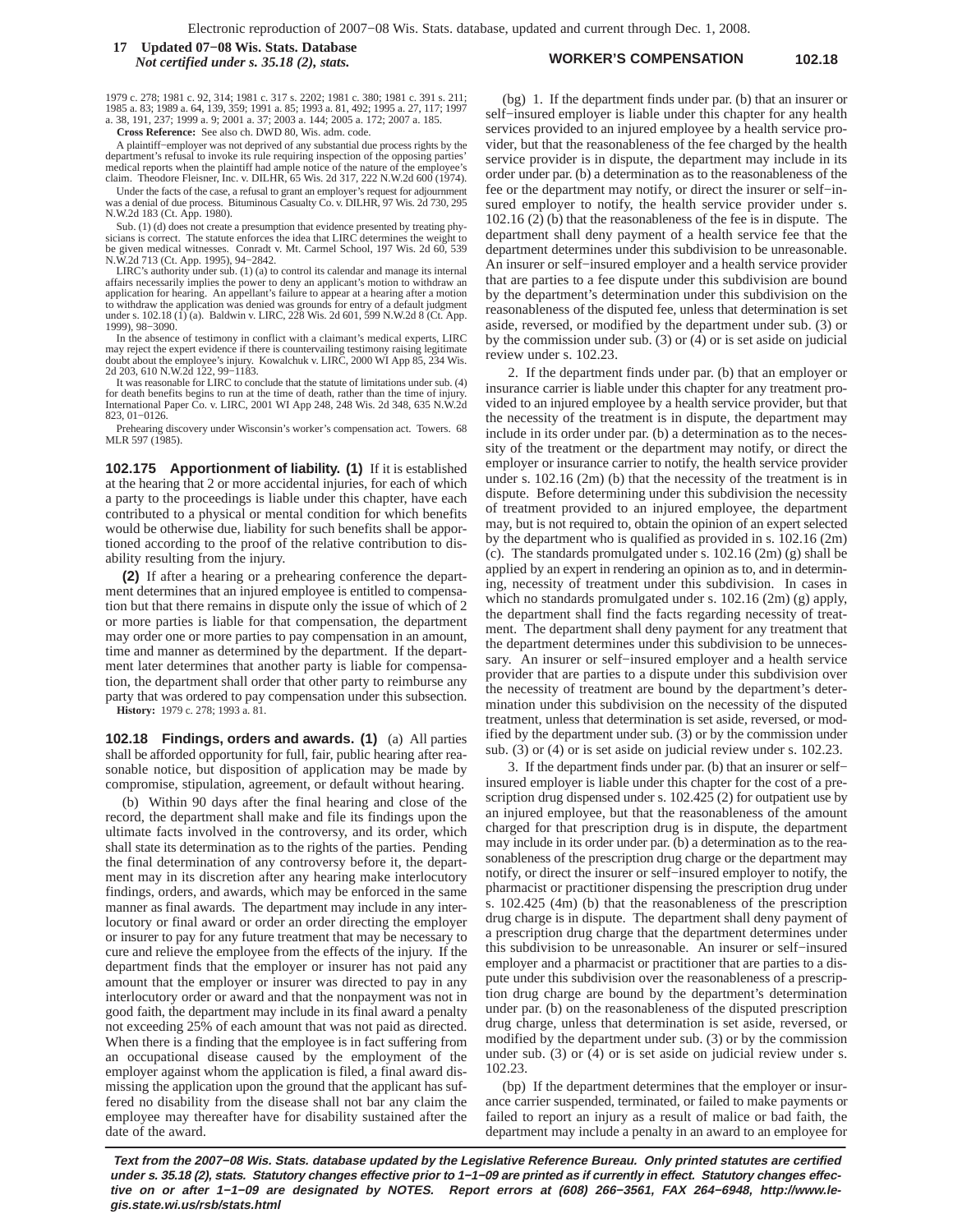## **102.18 WORKER'S COMPENSATION** *Not certified under s. 35.18 (2), stats.*

each event or occurrence of malice or bad faith. This penalty is the exclusive remedy against an employer or insurance carrier for malice or bad faith. If this penalty is imposed for an event or occurrence of malice or bad faith that causes a payment that is due an injured employee to be delayed in violation of s. 102.22 (1) or overdue in violation of s. 628.46 (1), the department may not also order an increased payment under s. 102.22 (1) or the payment of interest under s. 628.46 (1). The department may award an amount that it considers just, not to exceed the lesser of 200 percent of total compensation due or \$30,000 for each event or occurrence of malice or bad faith. The department may assess the penalty against the employer, the insurance carrier or both. Neither the employer nor the insurance carrier is liable to reimburse the other for the penalty amount. The department may, by rule, define actions which demonstrate malice or bad faith.

(bw) If an insurer, a self−insured employer or, if applicable, the uninsured employers fund pays compensation to an employee in excess of its liability and another insurer is liable for all or part of the excess payment, the department may order the insurer or self− insured employer that is liable to reimburse the insurer or self−insured employer that made the excess payment or, if applicable, the uninsured employers fund.

(c) If 2 or more examiners have conducted a formal hearing on a claim and are unable to agree on the order or award to be issued, the decision shall be the decision of the majority. If the examiners are equally divided on the decision, the department may appoint an additional examiner who shall review the record and consult with the other examiners concerning their personal impressions of the credibility of the evidence. Findings of fact and an order or award may then be issued by a majority of the examiners.

(d) Any award which falls within a range of 5% of the highest or lowest estimate of permanent partial disability made by a practitioner which is in evidence is presumed to be a reasonable award, provided it is not higher than the highest or lower than the lowest estimate in evidence.

(e) Except as provided in s. 102.21, if the department orders a party to pay an award of compensation, the party shall pay the award no later than 21 days after the date on which the order is mailed to the last−known address of the party, unless the party files a petition for review under sub. (3). This paragraph applies to all awards of compensation ordered by the department, whether the award results from a hearing, the default of a party, or a compromise or stipulation confirmed by the department.

**(2)** The department shall have and maintain on its staff such examiners as are necessary to hear and decide disputed claims and to assist in the effective administration of this chapter. These examiners shall be attorneys and may be designated as administrative law judges. These examiners may make findings and orders, and approve, review, set aside, modify or confirm stipulations of settlement or compromises of claims for compensation.

**(3)** A party in interest may petition the commission for review of an examiner's decision awarding or denying compensation if the department or commission receives the petition within 21 days after the department mailed a copy of the examiner's findings and order to the party's last−known address. The commission shall dismiss a petition which is not timely filed unless the petitioner shows probable good cause that the reason for failure to timely file was beyond the petitioner's control. If no petition is filed within 21 days from the date that a copy of the findings or order of the examiner is mailed to the last−known address of the parties in interest, the findings or order shall be considered final unless set aside, reversed or modified by the examiner within that time. If the findings or order are set aside by the examiner the status shall be the same as prior to the findings or order set aside. If the findings or order are reversed or modified by the examiner the time for filing a petition commences with the date that notice of reversal or modification is mailed to the last−known address of the parties in interest. The commission shall either affirm, reverse, set aside or modify the findings or order in whole or in part, or direct the

taking of additional evidence. This action shall be based on a review of the evidence submitted.

**(4)** (a) Unless the liability under s. 102.35 (3), 102.43 (5), 102.49, 102.57, 102.58, 102.59, 102.60 or 102.61 is specifically mentioned, the order, findings or award are deemed not to affect such liability.

(b) Within 28 days after a decision of the commission is mailed to the last−known address of each party in interest, the commission may, on its own motion, set aside the decision for further consideration.

(c) On its own motion, for reasons it deems sufficient, the commission may set aside any final order or award of the commission or examiner within one year after the date of the order or award, upon grounds of mistake or newly discovered evidence, and, after further consideration, do any of the following:

1. Affirm, reverse or modify, in whole or in part, the order or award.

2. Reinstate the previous order or award.

3. Remand the case to the department for further proceedings.

(d) While a petition for review by the commission is pending or after entry of an order or award by the commission but before commencement of an action for judicial review or expiration of the period in which to commence an action for judicial review, the commission shall remand any compromise presented to it to the department for consideration and approval or rejection pursuant to s. 102.16 (1). Presentation of a compromise does not affect the period in which to commence an action for judicial review.

**(5)** If it shall appear to the department that a mistake may have been made as to cause of injury in the findings, order or award upon an alleged injury based on accident, when in fact the employee was suffering from an occupational disease, the department may upon its own motion, with or without hearing, within 3 years from the date of such findings, order or award, set aside such findings, order or award, or the department may take such action upon application made within such 3 years. Thereafter, and after opportunity for hearing, the department may, if in fact the employee is suffering from disease arising out of the employment, make new findings and award, or it may reinstate the previous findings, order or award.

**(6)** In case of disease arising out of the employment, the department may from time to time review its findings, order or award, and make new findings, order or award, based on the facts regarding disability or otherwise as they may then appear. This subsection shall not affect the application of the limitation in s. 102.17 (4).

**History:** 1971 c. 148; 1973 c. 150; 1975 c. 147; 1977 c. 29, 195; 1979 c. 89, 278, 355; 1981 c. 92; 1983 a. 98; 1985 a. 83; 1987 a. 179; 1989 a. 64; 1997 a. 38; 1999 a. 14; 2001 a. 37; 2003 a. 144; 2005 a. 172; 2007 a. 185.

**Cross Reference:** See also LIRC and s. DWD 80.05, Wis. adm. code.

**Committee Note, 1971:** The intent is to authorize the commission within its absolute discretion to reopen final orders on the basis of mistake or newly discovered evidence within a period of one year from the date of such order where this is found to be just. It is intended that the commission have authority to grant or deny compensation, including the right to increase or to decrease benefits previously awarded. [Bill 371−A]

Interlocutory orders issued by the department in worker's compensation cases are not res judicata. Worsch v. DILHR, 46 Wis. 2d 504, 175 N.W.2d 201 (1970).

When the department reverses an examiner's findings and makes independent findings, the latter should be accompanied by a memorandum opinion indicating not only prior consultation with the examiner and review of the record, but a statement or statements of the reasons for reaching a different result or conclusion, particularly when the credibility of witnesses is involved. Transamerica Insurance Co. v. DILHR, 54 Wis. 2d 272, 195 N.W.2d 656 (1972).

The department could properly find no permanent disability in the case of a suc-<br>cessful fusion of vertebrae and still retain jurisdiction to determine future disability<br>when doctors testified that there might be future ef 60 Wis. 2d 736, 211 N.W.2d 441 (1973).

In a case involving conflicting testimony in which the department reverses an examiner's findings, fundamental fairness requires a separate statement by the department explaining why it reached its decision, as well as specifically setting forth in the record its consultation with the examiner with respect to impressions or conclusions in regard to the credibility of witnesses. Simonton v. DILHR, 62 Wis. 2d 112, 214 N.W.2d 302 (1974).

Sub. (5) is inapplicable if at the original hearing the examiner considered the possi-bility of both accidental injury and injury caused by occupational disease and denied the applicant benefits. Murphy v. DILHR, 63 Wis. 2d 248, 217 N.W.2d 370 (1974).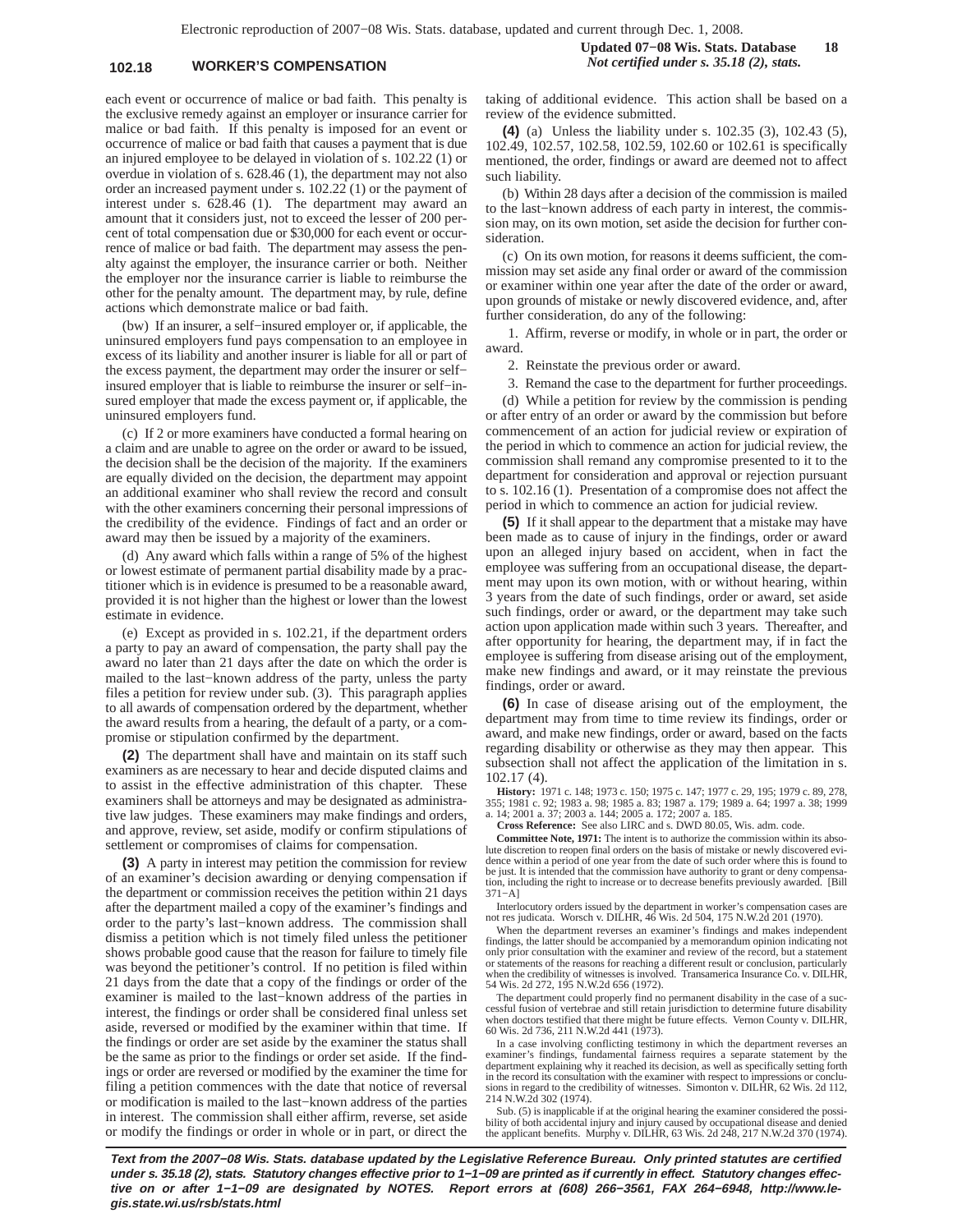**WORKER'S COMPENSATION 102.22 19 Updated 07−08 Wis. Stats. Database** *Not certified under s. 35.18 (2), stats.*

An award will be affirmed if it is supported by any credible evidence. When there are inconsistencies or conflicts in medical testimony, it is for the department and not the courts to reconcile inconsistencies. Theodore Fleisner, Inc. v. DILHR, 65 Wis. 2d 317, 222 N.W.2d 600 (1974).

The authority granted under sub. (3) to modify the findings of a hearing examiner does not extend to the making of findings and an order on an alternative basis of liability neither tried by the parties nor ruled on by the examiner. When another basis of liability is applicable, the examiner's findings must be set aside and an order directing the taking of additional testimony entered, directing the examiner to make new findas to the substituted basis. Joseph Schlitz Brewing Co. v. DILHR, 67 Wis. 2d 185, 226 N.W.2d 492 (1975).

The dismissal of an application that was neither based upon a stipulation or compromise nor entered after a hearing was void. The original application was valid though made many years earlier. Kohler Co. v. DILHR, 81 Wis. 2d 11, 259 N.W.2d 695 (1977).

The department is not required to make specific findings as to a defense to a worker's claim, but it is better practice to either make findings or state why none were made. Universal Foundry Co. v. DILHR, 82 Wis. 2d 479, 263 N.W.2d 172 (1978).

Commission guidelines, formulated as internal standards of credibility in worker's compensation cases, are irrelevant to a court's review of the commission's findings. E. F. Brewer Co. v. DILHR, 82 Wis. 2d 634, 264 N.W.2d 222 (1978).

A general finding by the department implies all facts necessary to support it. A finding not explicitly made may be inferred from other properly made findings and from findings that were not made if there is evidence that would support those find-ings. Valadzic v. Briggs & Stratton Corp. 92 Wis. 2d 583, 286 N.W.2d 540 (1979).

Sub. (1) (bp) is constitutional. Messner v. Briggs & Stratton Corp. 120 Wis. 2d 127, 353 N.W.2d 363 (Ct. App. 1984).

An employer was penalized for denying a claim that was not "fairly debatable" under sub. (1) (bp). Kimberly−Clark Corp. v. LIRC, 138 Wis. 2d 58, 405 N.W.2d 684 (Ct. App. 1987).

Sub. (4) (c) grants the review commission exclusive authority to set aside findings<br>due to newly discovered evidence. The trial court does not possess that authority.<br>Hopp v. LIRC, 146 Wis. 2d 172, 430 N.W.2d 359 (Ct. App.

To show bad faith under sub. (1) (bp) a claimant must show that the employer acted without a reasonable basis for the delay and with knowledge or a reckless disregard of the lack of reasonable basis for the delay. North American Mechanical v. LIRC, 157 Wis. 2d 801, 460 N.W.2d 835 (Ct. App. 1990).

After the commission makes a final order and the review period has passed, the commission's decision is final for all purposes. Kwaterski v. LIRC, 158 Wis. 2d 112, 462 N.W.2d 534 (Ct. App. 1990).

Sub. (3) does not authorize LIRC to take administrative notice of any fact; review is limited to the record before the hearing examiner. Amsoil, Inc. v. LIRC, 173 Wis. 2d 154, 496 N.W.2d 150 (Ct. App. 1992).

The commission may not reject a medical opinion absent something in the record to support the rejection; countervailing expert testimony is not required in all cases. Leist v. LIRC, 183 Wis. 2d 450, 515 N.W.2d 268 (Ct. App. 1994).

Issuance of a default order under sub. (1) (a) is discretionary. Rules of civil proce-dure do not apply to administrative proceedings. Nothing in the law suggests a default order must be issued in the absence of excusable neglect. Verhaagh v. LIRC, 204 Wis. 2d 154, 554 N.W.2d 678 (Ct. App. 1996), 96−0470.

The commission may not rule on and consider issues on appeal that were not liti-gated and may not consider evidence not considered by the administrative law judge unless the parties are allowed to offer rebuttal evidence. Wright v. LIRC, 210 Wis. 2d 289, 565 N.W.2d 221 (Ct. App. 1997), 96−1024.

LIRC's authority under s. 102.17 (1) (a) to control its calender and manage its inter-nal affairs necessarily implies the power to deny an applicant's motion to withdraw an application for hearing. An appellant's failure to appear at a hearing after a motion to withdraw the application was denied was grounds for entry of a default judgment under sub. (1) (a). Baldwin v. LIRC, 228 Wis. 2d 601, 599 N.W.2d 8 (Ct. App. 1999), 98−3090.

LIRC's application of sub. (1) (bp) was entitled to great weight deference. Beverly Enterprises v. LIRC, 2002 WI App 23, 250 Wis. 2d 246, 640 N.W.2d 518, 01−0970.

To demonstrate bad faith under sub. (1) (bp), a claimant must show the absence of a reasonable basis for denying benefits and the defendant's knowledge or reckless disregard of the lack of a reasonable basis for denying the claim. Brown v. LIRC, 2003 WI 142, 267 Wis. 2d 31, 671 N.W.2d 279, 02−1429.

Because sub. (1) (bp) specifically allows for the imposition of bad faith penalties on an employer for failure to pay benefits, and because s. 102.23 (5) specifically directs the employer to pay benefits pending an appeal when the only issue is who will pay benefits, an employer may be subject to bad faith penalties under sub. (bp),<br>independent from its insurer, when it fails to pay benefits in accordance with s. 102.23<br>(5). Bosco v. LIRC, 2004 W1 77, 272 Wis. 2d 586

Sub. (1) (d) does not prohibit determinations in excess of the highest medical<br>assessment in evidence, but rather creates a presumption of reasonableness for a-<br>wards that fall within the prescribed range. The statute does outside of the prescribed range is unreasonable and does not prohibit DWD from set-ting minimum loss of use percentages by administrative rule. Daimler Chrysler v. LIRC, 2007 WI 15, 299 Wis. 2d 1, 727 N.W.2d 311, 05−0544.

Sub. (1) (bp) does not govern the conduct of the department or its agent and does not impose any penalty on the department or its agent for bad faith conduct in administering the uninsured employers fund. Sub. (1) (bp) constitutes the exclusive remedy for the bad faith conduct of an employer or an insurance carrier. Because sub. (1) (bp) does not apply to the department's agent, it does not provide an exclusive remedy for the agent's bad faith. Moreover, s. 102.81 (1) (a) exempts the department and its agent from paying an employee the statutory penalties and interest imposed on an employer or an insurance carrier for their misdeeds, but nothing in s. 102.81 (1) (a) exempts the department or its agent from liability for its bad faith conduct in processing claims. Aslakson v. Gallagher Bassett Services, Inc. 2007 WI 39, 300 Wis. 2d 92, 729 N.W.2d 712, 04−2588.

Because the parties explicitly stated the only claim against the employer was for accidental injury, the employer could not "know the charges or claims" against it<br>included an occupational disease claim. It never had an opportunity to be heard on<br>"the probative force of the evidence adduced by both side tional disease claim, or on the law applicable to the occupational disease claim, either during the hearing or in its brief to the commission. As such the employer was denied both due process and a "fair hearing" under sub. (1) (a). Waste Management Incorpoabor and Industry Review Commission, 2008 WI App 50, \_\_\_ Wis. 2d\_ 747 N.W.2d 782, 07−2405.

**102.19 Alien dependents; payments through consular officers.** In case a deceased employee, for whose injury or death compensation is payable, leaves surviving alien dependents residing outside of the United States, the duly accredited consular officer of the country of which such dependents are citizens or such officer's designated representative residing within the state shall, except as otherwise determined by the department, be the sole representative of the deceased employee and dependents in all matters pertaining to their claims for compensation. The receipt by such officer or agent of compensation funds and the distribution thereof shall be made only upon order of the department, and payment to such officer or agent pursuant to any such order shall be a full discharge of the benefits or compensation. Such consular officer or such officer's representative shall furnish, if required by the department, a bond to be approved by it, conditioned upon the proper application of all moneys received by such person. Before such bond is discharged, such consular officer or representative shall file with the department a verified account of the items of his or her receipts and disbursements of such compensation. Such consular officer or representative shall make interim reports to the department as it may require.

**History:** 1977 c. 29.

**102.195 Employees confined in institutions; payment of benefits.** In case an employee is adjudged insane or incompetent, or convicted of a felony, and is confined in a public institution and has wholly dependent upon the employee for support a person, whose dependency is determined as if the employee were deceased, compensation payable during the period of the employee's confinement may be paid to the employee and the employee's dependents, in such manner, for such time and in such amount as the department by order provides.

**History:** 1993 a. 492.

**102.20 Judgment on award.** If any party presents a certified copy of the award to the circuit court for any county, the court shall, without notice, render judgment in accordance with the award. A judgment rendered under this section shall have the same effect as though rendered in an action tried and determined by the court, and shall, with like effect, be entered in the judgment and lien docket.

**History:** 1995 a. 224; 2001 a. 37.

"Award" under this section means an award that has become final under s. 102.18 (3). Warren v. Link Farms, Inc. 123 Wis. 2d 485, 368 N.W.2d 688 (Ct. App. 1985).

**102.21 Payment of awards by municipalities.** Whenever an award is made by the department under this chapter or s. 66.191, 1981 stats., against any municipality, the person in whose favor it is made shall file a certified copy thereof with the municipal clerk. Within 20 days thereafter, unless an appeal is taken, such clerk shall draw an order on the municipal treasurer for the payment of the award. If upon appeal such award is affirmed in whole or in part the order for payment shall be drawn within 10 days after a certified copy of such judgment is filed with the proper clerk. If more than one payment is provided for in the award or judgment, orders shall be drawn as the payments become due. No statute relating to the filing of claims against, and the auditing, allowing and payment of claims by municipalities shall apply to the payment of an award or judgment under this section.

**History:** 1983 a. 191 s. 6.

**102.22 Penalty for delayed payments; interest. (1)** If the employer or his or her insurer inexcusably delays in making the first payment that is due an injured employee for more than 30 days after the day on which the employee leaves work as a result of an injury and if the amount due is \$500 or more, the payments as to which the delay is found shall be increased by 10%. If the employer or his or her insurer inexcusably delays in making the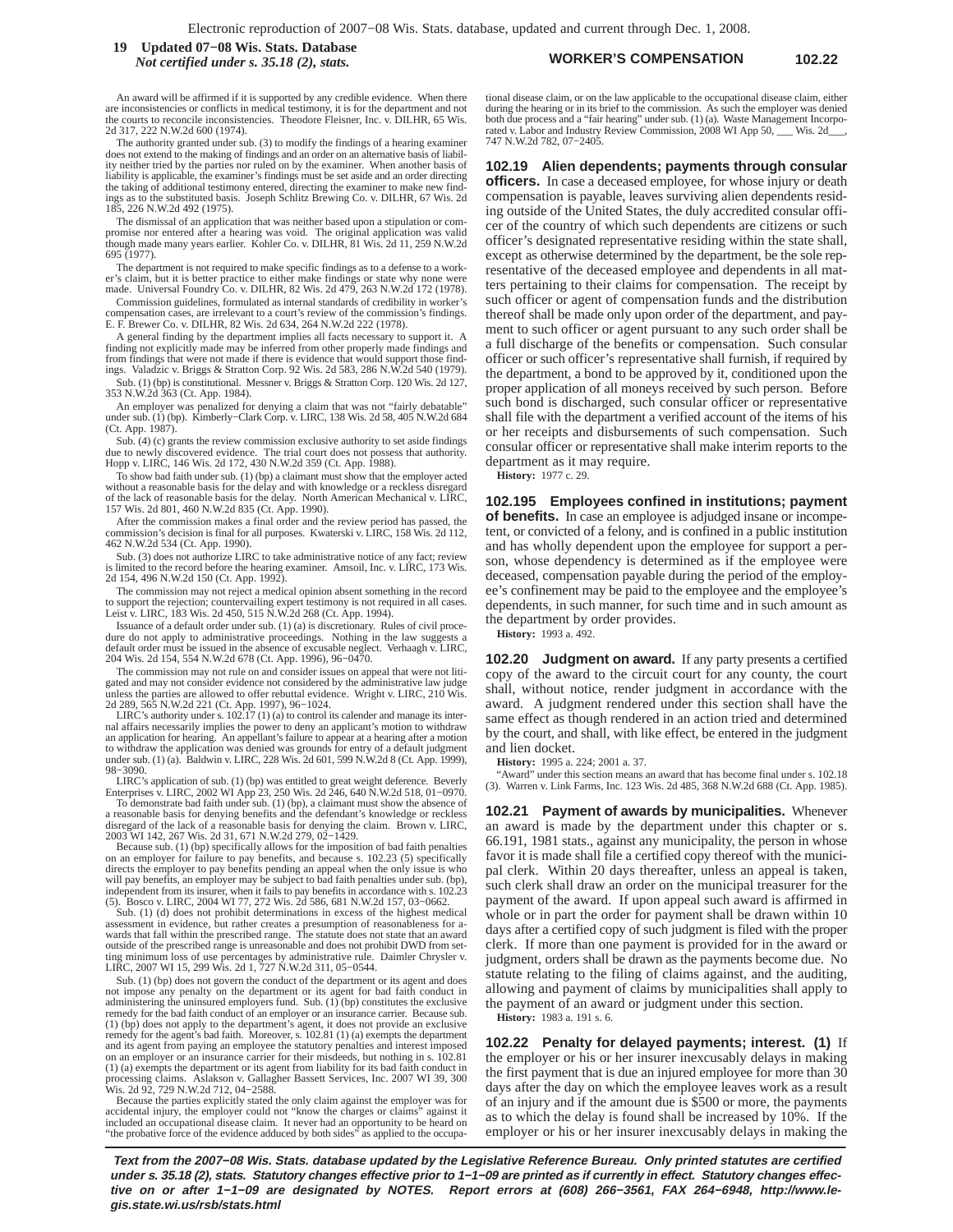## **102.22 WORKER'S COMPENSATION** *Not certified under s. 35.18 (2), stats.*

first payment that is due an injured employee for more than 14 days after the day on which the employee leaves work as a result of an injury, the payments as to which the delay is found may be increased by 10%. If the employer or his or her insurer inexcusably delays for any length of time in making any other payment that is due an injured employee, the payments as to which the delay is found may be increased by 10%. Where the delay is chargeable to the employer and not to the insurer s. 102.62 shall apply and the relative liability of the parties shall be fixed and discharged as therein provided. The department may also order the employer or insurance carrier to reimburse the employee for any finance charges, collection charges or interest which the employee paid as a result of the inexcusable delay by the employer or insurance carrier.

**(2)** If the sum ordered by the department to be paid is not paid when due, that sum shall bear interest at the rate of 10% per year. The state is liable for such interest on awards issued against it under this chapter. The department has jurisdiction to issue award for payment of such interest at any time within one year of the date of its order, or upon appeal after final court determination. Such interest becomes due from the date the examiner's order becomes final or from the date of a decision by the labor and industry review commission, whichever is later.

**(3)** If upon petition for review the commission affirms an examiner's order, interest at the rate of 7% per year on the amount ordered by the examiner shall be due for the period beginning on the 21st day after the date of the examiner's order and ending on the date paid under the commission's decision. If upon petition for judicial review under s. 102.23 the court affirms the commission's decision, interest at the rate of 7% per year on the amount ordered by the examiner shall be due up to the date of the commission's decision, and thereafter interest shall be computed under sub. (2).

**History:** 1977 c. 195; 1979 c. 110 s. 60 (13); 1979 c. 278; 1981 c. 92; 1983 a. 98; 1985 a. 83; 1993 a. 81.

The department can assess the penalty for inexcusable delay in making payments prior to the entry of an order. The question of inexcusable delay is one of law and the courts are not bound by the department's finding as to it. Milwaukee County v. DILHR, 48 Wis. 2d 392, 180 N.W.2d 513 (1970).

The penalty under sub. (1) does not bar an action for bad faith for failure to pay claim. Coleman v. American Universal Insurance Co. 86 Wis. 2d 615, 273 N.W. Coleman v. American Universal Insurance Co. 86 Wis. 2d 615, 273 N.W.2d 220 (1979).

LIRC's application of sub. (1) was entitled to great weight deference. Beverly Enterprises v. LIRC, 2002 WI App 23, 250 Wis. 2d 246, 640 N.W.2d 518, 01−0970.

**102.23 Judicial review. (1)** (a) The findings of fact made by the commission acting within its powers shall, in the absence of fraud, be conclusive. The order or award granting or denying compensation, either interlocutory or final, whether judgment has been rendered on it or not, is subject to review only as provided in this section and not under ch. 227 or s. 801.02. Within 30 days after the date of an order or award made by the commission either originally or after the filing of a petition for review with the department under s. 102.18 any party aggrieved thereby may by serving a complaint as provided in par. (b) and filing the summons and complaint with the clerk of the circuit court commence, in circuit court, an action against the commission for the review of the order or award, in which action the adverse party shall also be made a defendant. If the circuit court is satisfied that a party in interest has been prejudiced because of an exceptional delay in the receipt of a copy of any finding or order, it may extend the time in which an action may be commenced by an additional 30 days. The proceedings shall be in the circuit court of the county where the plaintiff resides, except that if the plaintiff is a state agency, the proceedings shall be in the circuit court of the county where the defendant resides. The proceedings may be brought in any circuit court if all parties stipulate and that court agrees.

(b) In such an action a complaint shall be served with an authenticated copy of the summons. The complaint need not be verified, but shall state the grounds upon which a review is sought. Service upon a commissioner or agent authorized by the commission to accept service constitutes complete service on all parties, but there shall be left with the person so served as many copies of the summons and complaint as there are defendants, and the commission shall mail one copy to each other defendant.

(c) Except as provided in par. (cm), the commission shall serve its answer within 20 days after the service of the complaint, and, within the like time, the adverse party may serve an answer to the complaint, which answer may, by way of counterclaim or cross complaint, ask for the review of the order or award referred to in the complaint, with the same effect as if the party had commenced a separate action for the review thereof.

(cm) If an adverse party to the proceeding brought under par. (a) is an insurance company, the insurance company may serve an answer to the complaint within 45 days after the service of the complaint.

(d) The commission shall make return to the court of all documents and papers on file in the matter, all testimony that has been taken, and the commission's order, findings, and award. Such return of the commission when filed in the office of the clerk of the circuit court shall, with the papers specified in s. 809.15, constitute a judgment roll in the action; and it shall not be necessary to have a transcript approved. The action may thereupon be brought on for hearing before the court upon the record by any party on 10 days' notice to the other; subject, however, to the provisions of law for a change of the place of trial or the calling in of another judge.

(e) Upon such hearing, the court may confirm or set aside such order or award; and any judgment which may theretofore have been rendered thereon; but the same shall be set aside only upon the following grounds:

1. That the commission acted without or in excess of its powers.

2. That the order or award was procured by fraud.

3. That the findings of fact by the commission do not support the order or award.

**(2)** Upon the trial of any such action the court shall disregard any irregularity or error of the commission or the department unless it is made to affirmatively appear that the plaintiff was damaged thereby.

**(3)** The record in any case shall be transmitted to the department within 5 days after expiration of the time for appeal from the order or judgment of the court, unless appeal shall be taken from such order or judgment.

**(4)** Whenever an award is made against the state the attorney general may bring an action for review thereof in the same manner and upon the same grounds as are provided by sub. (1).

**(5)** When an action for review involves only the question of liability as between the employer and one or more insurance companies or as between several insurance companies, a party that has been ordered by the department, the commission, or a court to pay compensation is not relieved from paying compensation as ordered.

**(6)** If the commission's order or award depends on any fact found by the commission, the court shall not substitute its judgment for that of the commission as to the weight or credibility of the evidence on any finding of fact. The court may, however, set aside the commission's order or award and remand the case to the commission if the commission's order or award depends on any material and controverted finding of fact that is not supported by credible and substantial evidence.

**History:** 1973 c. 150; 1975 c. 199; Sup. Ct. Order, 73 Wis. 2d xxxi (1976); 1977 c. 29; 1977 c. 187 ss. 59, 135; 1977 c. 195, 272, 447; Sup. Ct. Order, 83 Wis. 2d xiii (1978); 1979 c. 278; 1981 c. 390 s. 252; 1983 a. 98, 122, 538; 1985 a. 83; 1997 a. 187; 2001 a. 37; 2005 a. 172, 442.

**Judicial Council Committee's Note, 1976:** The procedure for initiating a petition for judicial review under ch. 102 is governed by the provisions of s. 102.23 rather than the provisions for initiating a civil action under s. 801.02. [Re Order effective Jan. 1, 1977]

The fact that a party appealing from a DILHR order as to unemployment com-pensation labeled his petition "under 227.15" [now 227.52], is immaterial since the circuit court had subject matter jurisdiction. An answer by the department that s. 227.15 [now 227.52] gave no jurisdiction amounted to an appearance, and the department could not later claim that the court had no personal jurisdiction because the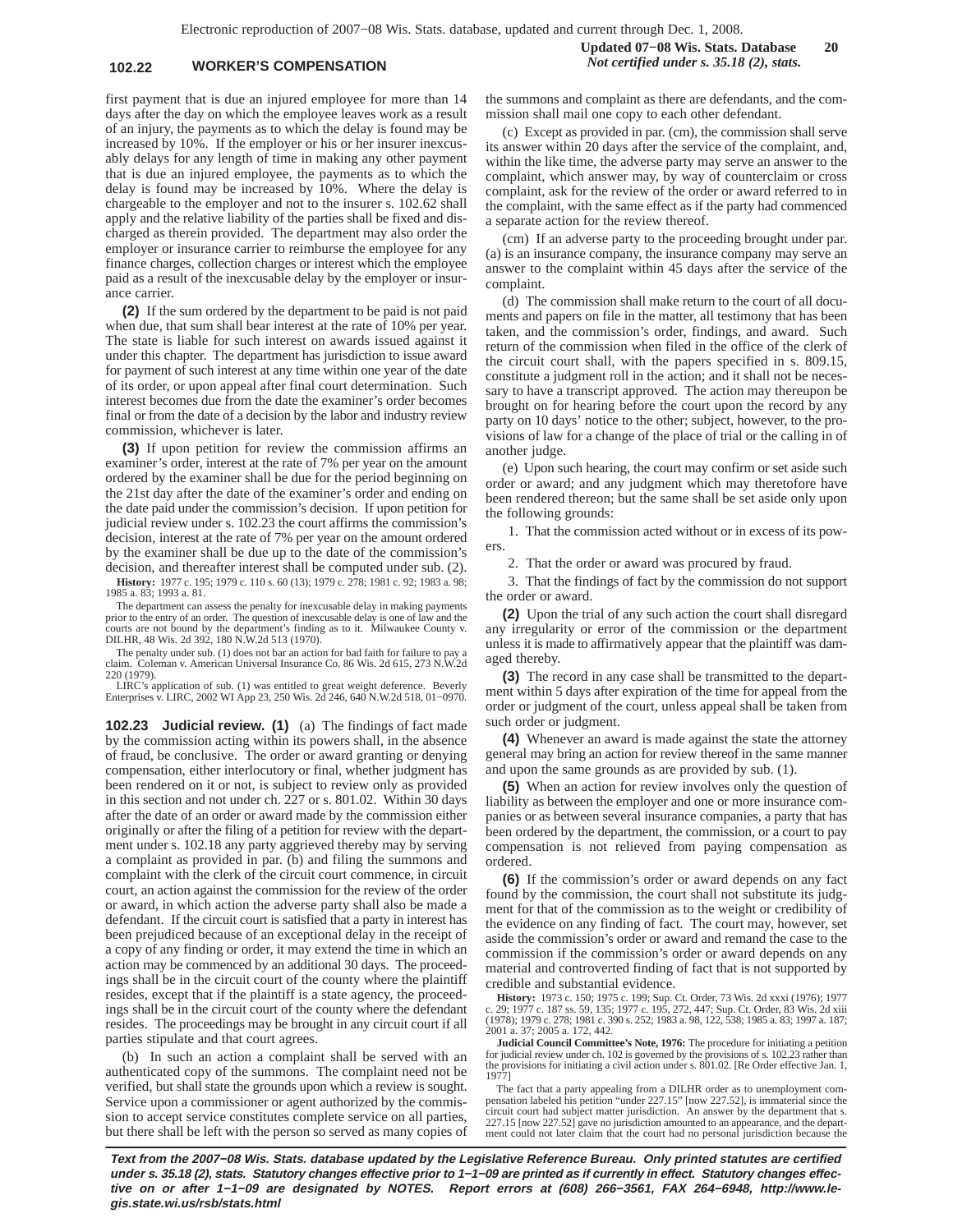#### **WORKER'S COMPENSATION 102.26 21 Updated 07−08 Wis. Stats. Database** *Not certified under s. 35.18 (2), stats.*

appellant had not served a summons and complaint. Lees v. DILHR, 49 Wis. 2d 491, 182 N.W.2d 245 (1971).

A finding of fact, whether ultimate or evidentiary, is still in its essential nature a fact, whereas a conclusion of law accepts those facts, and by judicial reasoning results from the application of rules or concepts of law to those facts whether undisputed or not. Kress Packing Co. v. Kottwitz, 61 Wis. 2d 175, 212 N.W.2d 97 (1973).

A challenge to the constitutionality of sub. (1) was not sustained since it is manifest from the statute that the legislature intended to have the department be the real party in interest and not a mere nominal party. Hunter v. DILHR, 64 Wis. 2d 97, 218 N.W.2d 314 (1974).

When the claimant timely appealed an adverse worker's compensation decision in good faith, but erroneously captioned the appeal, the trial court abused its discretion by dismissing the action. Cruz v. DILHR, 81 Wis. 2d 442, 260 N.W.2d 692 (1978).

An employer whose unemployment compensation account is not affected by the commission's determination has no standing to seek judicial review. Cornwell Personnel Associates v. DILHR, 92 Wis. 2d 53, 284 N.W.2d 706 (Ct. App. 1979).

An agency's mixed conclusions of law and findings of fact may be analyzed by using 2 methods: 1) the analytical method of separating law from fact; or 2) the practi-cal or policy method that avoids law and fact labels and searches for a rational basis for the agency's decision. United Way of Greater Milwaukee v. DILHR, 105 Wis. 2d 447, 313 N.W.2d 858 (Ct. App. 1981).

A failure to properly serve the commission pursuant to sub. (1) (b) results in a juris-dictional defect rather than a mere technical error. Gomez v. LIRC, 153 Wis. 2d 686, 451 N.W.2d 475 (Ct. App. 1989).

Discretionary reversal is not applicable to judicial review of LIRC orders under ch. 102. There is no power to reopen a matter that has been fully determined under ch. 102. Kwaterski v. LIRC, 158 Wis. 2d 112, 462 N.W.2d 534 (Ct. App. 1990).

Who is an "adverse party" under sub. (1) (a) is discussed. Brandt v. LIRC, 166 Wis. 2d 623, 480 N.W.2d 673 (1992), Miller Brewing Co. v. LIRC, 173 Wis. 2d 700, 495 N.W.2d 660 (1993).

A LIRC decision is to be upheld unless it directly contravenes the words of the statute, is clearly contrary to legislative intent, or is otherwise without a rational basis. Wisconsin Electric Power Co. v. LIRC, 226 Wis. 2d 778, 595 N.W.2d 23 (1999), 97−2747.

An appeal under s. 102.16 (2m) (e) of a department determination may be served under sub. (1) (b) on the department or the commission. McDonough v. Department of Workforce Development, 227 Wis. 2d 271, 595 N.W.2d 686 (1999), 97−3711.

Under s. 102.23 (1) (a), judicial review is available only from an order or award granting or denying compensation. Judicial review by common law certiorari was not available for a claim that LIRC failed to act within the statutory time limitations under sub. (4), which would be subject to judicial review of any subsequent order or award granting or denying compensation in that case. Vidal v. LIRC, 2002 WI 72, 253 Wis. 2d 426, 645 N.W.2d 870, 00−3548.

The plaintiff complied with the requirement of sub. (1) that every adverse party be made a defendant by naming the defendant's insurer in the caption of the summons and complaint, which were timely filed and served even though the insurer was not mentioned in the complaint's body. Selaiden v. Columbia Hospital, 2002 WI App 99, 253 Wis. 2d 553, 644 N.W.2d 690, 01−2046.

Sub. (5) requires an employer to make payment to a disabled employee pending appeal of a date of injury defense in an occupational disease case when the employer's liability is not disputed on appeal and the only question is who will pay benefits. Bosco v. LIRC, 2004 WI 77, 272 Wis. 2d 586, 681 N.W.2d 157, 03−0662.

Because s. 102.18 (1) (bp) specifically allows for the imposition of bad faith penalties on an employer for failure to pay benefits and because sub. (5) specifically directs<br>the employer to pay benefits pending an appeal when the only issue is who will pay<br>benefits, an employer may be subject to bad faith independent from its insurer, when it fails to pay benefits in accordance with sub. (5). Bosco v. LIRC, 2004 WI 77, 272 Wis. 2d 586, 681 N.W.2d 157, 03−0662.

Judicial review of workmen's compensation cases. Haferman, 1973 WLR 576.

**102.24 Remanding record. (1)** Upon the setting aside of any order or award, the court may recommit the controversy and remand the record in the case to the commission for further hearing or proceedings, or it may enter the proper judgment upon the findings of the commission, as the nature of the case shall demand. An abstract of the judgment entered by the trial court upon the review of any order or award shall be made by the clerk of circuit court upon the judgment and lien docket entry of any judgment which may have been rendered upon the order or award. Transcripts of the abstract may be obtained for like entry upon the judgment and lien dockets of the courts of other counties.

**(2)** After the commencement of an action to review any award of the commission the parties may have the record remanded by the court for such time and under such condition as they may provide, for the purpose of having the department act upon the question of approving or disapproving any settlement or compromise that the parties may desire to have so approved. If approved the action shall be at an end and judgment may be entered upon the approval as upon an award. If not approved the record shall forthwith be returned to the circuit court and the action shall proceed as if no remand had been made.

**History:** 1975 c. 147; 1977 c. 29; 1979 c. 278; 1995 a. 224.

**102.25 Appeal from judgment on award. (1)** Any party aggrieved by a judgment entered upon the review of any order or award may appeal therefrom within the time period specified in s. 808.04 (1). A trial court shall not require the commission or any party to the action to execute, serve or file an undertaking under s. 808.07 or to serve, or secure approval of, a transcript of the notes of the stenographic reporter or the tape of the recording machine. The state is a party aggrieved under this subsection if a judgment is entered upon the review confirming any order or award against it. At any time before the case is set down for hearing in the court of appeals or the supreme court, the parties may have the record remanded by the court to the department in the same manner and for the same purposes as provided for remanding from the circuit court to the department under s. 102.24 (2).

**(2)** It shall be the duty of the clerk of any court rendering a decision affecting an award of the commission to promptly furnish the commission with a copy of such decision without charge.

**History:** 1971 c. 148; Sup. Ct. Order, 67 Wis. 2d 585, 774 (1975); 1977 c. 29, 187, 195, 418; 1979 c. 278; 1983 a. 219.

**Judicial Council Note, 1983:** Sub. (1) is amended to replace the appeal deadline of 30 days after service of notice of entry of judgment or award by the standard time specified in s. 808.04 (1), stats., for greater uniformity. The subsection is further amended to eliminate the superfluous provisions for calendaring and hearing the appeal. [Bill 151−S]

A court order setting aside an administrative order and remanding the case to the administrative agency disposed of the entire matter in litigation and was appealable as of right. Bearns v. DILHR, 102 Wis. 2d 70, 306 N.W.2d 22 (1981).

**102.26 Fees and costs. (1)** No fees may be charged by the clerk of any circuit court for the performance of any service required by this chapter, except for the entry of judgments and certified transcripts of judgments. In proceedings to review an order or award, costs as between the parties shall be in the discretion of the court, but no costs may be taxed against the commission.

**(2)** Unless previously authorized by the department, no fee may be charged or received for the enforcement or collection of any claim for compensation, nor may any contract for that enforcement or collection be enforceable when that fee, inclusive of all taxable attorney fees paid or agreed to be paid for that enforcement or collection, exceeds 20 percent of the amount at which that claim is compromised or of the amount awarded, adjudged, or collected, except that in cases of admitted liability in which there is no dispute as to the amount of compensation due and in which no hearing or appeal is necessary, the fee charged may not exceed 10 percent, but not to exceed \$250, of the amount at which that claim is compromised or of the amount awarded, adjudged, or collected. The limitation as to fees shall apply to the combined charges of attorneys, solicitors, representatives, and adjusters who knowingly combine their efforts toward the enforcement or collection of any compensation claim.

**(3)** (a) Except as provided in par. (b), compensation exceeding \$100 in favor of any claimant shall be made payable to and delivered directly to the claimant in person.

(b) 1. The department may upon application of any interested party and subject to sub. (2) fix the fee of the claimant's attorney or representative and provide in the award for that fee to be paid directly to the attorney or representative.

2. At the request of the claimant medical expense, witness fees and other charges associated with the claim may be ordered paid out of the amount awarded.

3. The claimant may request the insurer or self−insured employer to pay any compensation that is due the claimant by depositing the payment directly into an account maintained by the claimant at a financial institution. If the insurer or self−insured employer agrees to the request, the insurer or self−insured employer may deposit the payment by direct deposit, electronic funds transfer, or any other money transfer technique approved by the department. The claimant may revoke a request under this subdivision at any time by providing appropriate written notice to the insurer or self−insured employer.

(c) Payment according to the directions of the award shall protect the employer and the employer's insurer, or the uninsured employers fund if applicable, from any claim of attorney's lien.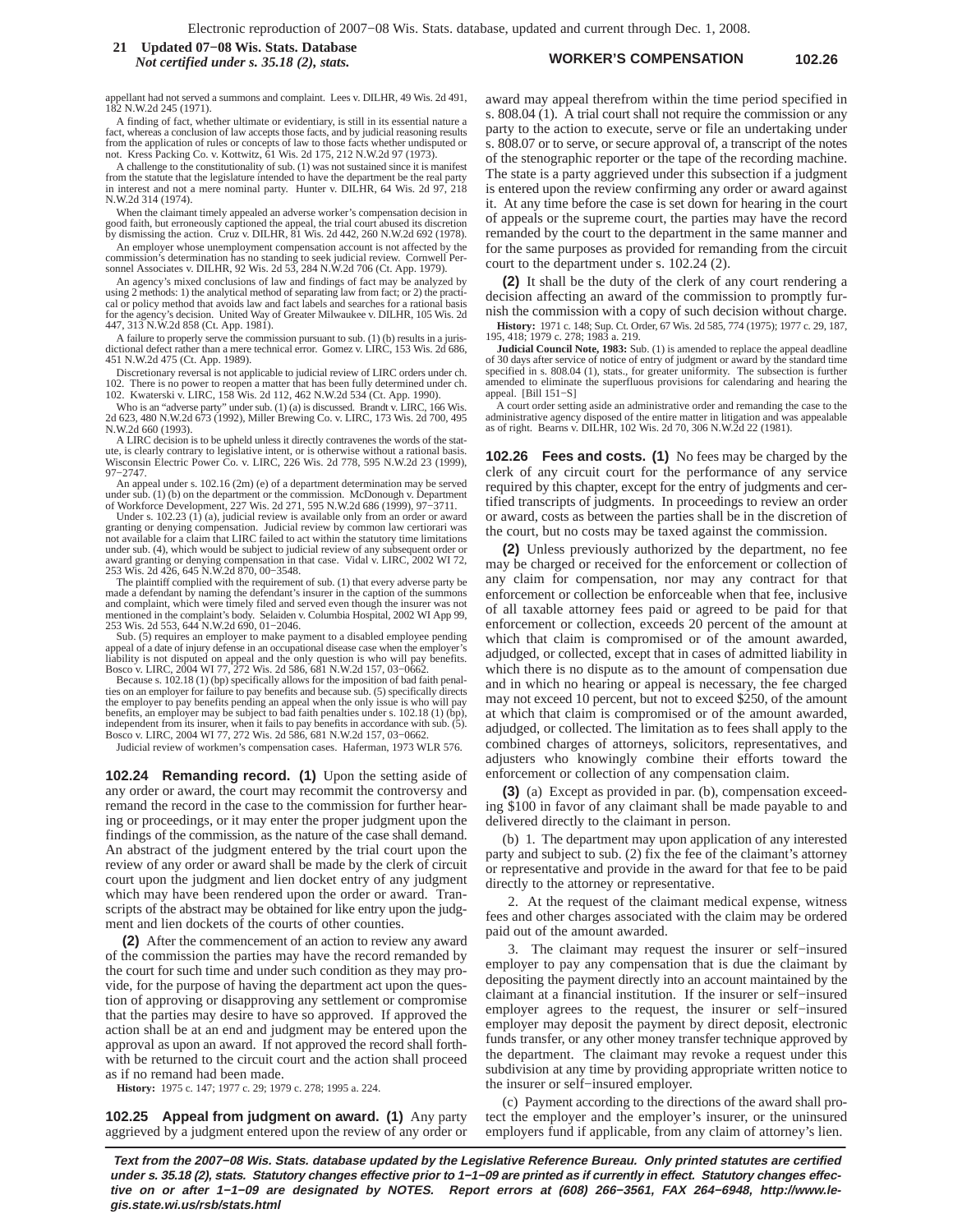### **102.26 WORKER'S COMPENSATION** *Not certified under s. 35.18 (2), stats.*

**Updated 07−08 Wis. Stats. Database 22**

**(4)** The charging or receiving of any fee in violation of this section shall be unlawful, and the attorney or other person guilty thereof shall forfeit double the amount retained by the attorney or other person, the same to be collected by the state in an action in debt, upon complaint of the department. Out of the sum recovered the court shall direct payment to the injured party of the amount of the overcharge.

**History:** 1971 c. 148; 1975 c. 147 s. 54; 1975 c. 199; 1977 c. 29; 1979 c. 278; 1985 a. 83; 1989 a. 64; 1993 a. 490, 492; 1995 a. 224; 1999 a. 9; 2001 a. 37; 2007 a. 185. **Cross Reference:** See also s. DWD 80.43, Wis. adm. code.

The only fee authorized to be paid to any clerk of court under sub. (1) is the fee under s. 814.61 (5), when applicable. 76 Atty. Gen. 148.

**102.27 Claims and awards protected; exceptions. (1)** Except as provided in sub. (2), no claim for compensation shall be assignable, but this provision shall not affect the survival thereof; nor shall any claim for compensation, or compensation awarded, or paid, be taken for the debts of the party entitled thereto.

**(2)** (a) A benefit under this chapter is assignable under s. 46.10 (14) (e), 49.345 (14) (e), 301.12 (14) (e), 767.225 (1) (L), 767.513 (3), or 767.75 (1) or (2m).

(b) If a governmental unit provides public assistance under ch. 49 to pay medical costs or living expenses related to a claim under this chapter, the employer or insurance carrier owing compensation shall reimburse that governmental unit any compensation awarded or paid if the governmental unit has given the parties to the claim written notice stating that it provided the assistance and the cost of the assistance provided. Reimbursement shall equal the lesser of either the amount of assistance the governmental unit provided or two−thirds of the amount of the award or payment remaining after deduction of attorney fees and any other fees or costs chargeable under ch. 102. The department shall comply with this paragraph when making payments under s. 102.81.

**History:** 1981 c. 20, 391; 1983 a. 27, 192; 1985 a. 83; 1989 a. 64; 1993 a. 481; 1997 a. 191, 237; 1999 a. 9; 2005 a. 443 s. 265; 2007 a. 20.

**102.28 Preference of claims; worker's compensation insurance.** (1) PREFERENCE. The whole claim for compensation for the injury or death of any employee or any award or judgment thereon, and any claim for unpaid compensation insurance premiums are entitled to preference in bankruptcy or insolvency proceedings as is given creditors' actions except as denied or limited by any law of this state or by the federal bankruptcy act, but this section shall not impair the lien of any judgment entered upon any award.

**(2)** REQUIRED INSURANCE; EXCEPTIONS. (a) *Duty to insure payment for compensation.* Unless exempted by the department under par. (b) or sub. (3), every employer, as described in s. 102.04 (1), shall insure payment for that compensation in an insurer authorized to do business in this state. A joint venture may elect to be an employer under this chapter and obtain insurance for payment of compensation. If a joint venture that is subject to this chapter only because the joint venture elected to be an employer under this chapter is dissolved and cancels or terminates its contract for the insurance of compensation under this chapter, that joint venture is deemed to have effected withdrawal, which shall be effective on the day after the contract is canceled or terminated.

(b) *Exemption from duty to insure.* The department may grant a written order of exemption to an employer who shows its financial ability to pay the amount of compensation, agrees to report faithfully all compensable injuries and agrees to comply with this chapter and the rules of the department. The department may condition the granting of an exemption upon the employer's furnishing of satisfactory security to guarantee payment of all claims under compensation. The department may require that bonds or other personal guarantees be enforceable against sureties in the same manner as an award may be enforced. The department may from time to time require proof of financial ability of the employer to pay compensation. Any exemption shall be void if the application for it contains a financial statement which is false in any material respect. An employer who files an application containing a false financial statement remains subject to par. (a). The department may promulgate rules establishing an amount to be charged to an initial applicant for exemption under this paragraph and an annual amount to be charged to employers that have been exempted under this paragraph.

(c) *Revocation of exemption.* The department, after seeking the advice of the self−insurers council, may revoke an exemption granted to an employer under par. (b), upon giving the employer 10 days' written notice, if the department finds that the employer's financial condition is inadequate to pay its employees' claims for compensation, that the employer has received an excessive number of claims for compensation or that the employer has failed to discharge faithfully its obligations according to the agreement contained in the application for exemption. The employer may, within 10 days after receipt of the notice of revocation, request in writing a review of the revocation by the secretary or the secretary's designee and the secretary or the secretary's designee shall review the revocation within 30 days after receipt of the request for review. If the employer is aggrieved by the determination of the secretary or the secretary's designee, the employer may, within 10 days after receipt of notice of that determination, request a hearing under s. 102.17. If the secretary or the secretary's designee determines that the employer's exemption should be revoked, the employer shall obtain insurance coverage as required under par. (a) immediately upon receipt of notice of that determination and, notwithstanding the pendency of proceedings under ss. 102.17 to 102.25, shall keep that coverage in force until another exemption under par. (b) is granted.

(d) *Effect of insuring with unauthorized insurer.* An employer who procures an exemption under par. (b) and thereafter enters into any agreement for excess insurance coverage with an insurer not authorized to do business in this state shall report that agreement to the department immediately. The placing of such coverage shall not by itself be grounds for revocation of the exemption.

**(3)** PROVISION OF ALTERNATIVE BENEFITS. (a) An employer may file with the department an application for exemption from the duty to pay compensation under this chapter with respect to any employee who signs the waiver described in subd. 1. and the affidavit described in subd. 2. if an authorized representative of the religious sect to which the employee belongs signs the affidavit specified in subd. 3. and the agreement described in subd. 4. An application for exemption under this paragraph shall include all of the following:

1. A written waiver by the employee or, if the employee is a minor, by the employee and his or her parent or guardian of all compensation under this chapter other than the alternative benefits provided under par. (c).

2. An affidavit by the employee or, if the employee is a minor, by the employee and his or her parent or guardian stating that the employee is a member of a recognized religious sect and that, as a result of the employee's adherence to the established tenets or teachings of the religious sect, the employee is conscientiously opposed to accepting the benefits of any public or private insurance that makes payments in the event of death, disability, old age or retirement, or that makes payments toward the cost of or provides medical care, including any benefits provided under the federal social security act, 42 USC 301 to 1397f.

3. An affidavit by an authorized representative of the religious sect to which the employee belongs stating that the religious sect has a long−standing history of providing its members who become dependent on the support of the religious sect as a result of work− related injuries, and the dependents of those members, with a standard of living and medical treatment that are reasonable when compared to the general standard of living and medical treatment for members of the religious sect.

4. An agreement signed by an authorized representative of the religious sect to which the employee belongs to provide the financial and medical assistance described in subd. 3. to the employee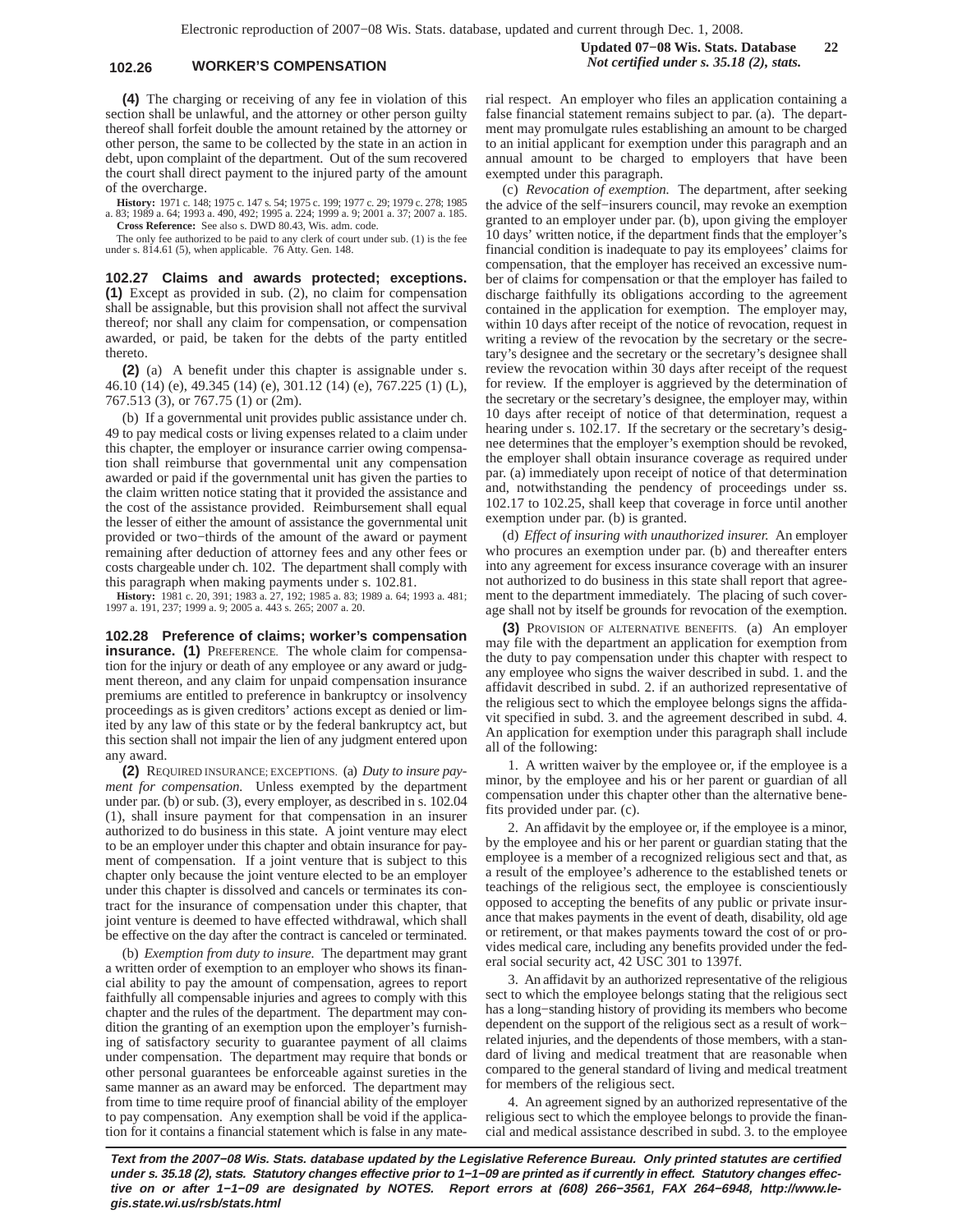**WORKER'S COMPENSATION 102.28 23 Updated 07−08 Wis. Stats. Database** *Not certified under s. 35.18 (2), stats.*

and to the employee's dependents if the employee sustains an injury which, but for the waiver under subd. 1., the employer would be liable for under s. 102.03.

(b) The department shall approve an application under par. (a) if the department determines that all of the following conditions are satisfied:

1. The employee has waived all compensation under this chapter other than the alternative benefits provided under par. (c).

2. The employee is a member of a religious sect whose established tenets or teachings oppose accepting the benefits of insurance as described in par. (a) 2. and that, as a result of adherence to those tenets or teachings, the employee conscientiously opposes accepting those benefits.

3. The religious sect to which the employee belongs has a long−established history of providing its members who become dependent on the religious sect as a result of work−related injuries, and the dependents of those members, with a standard of living and medical treatment that are reasonable when compared to the general standard of living and medical treatment for members of the religious sect. In determining whether the religious sect has a long−standing history of providing the financial and medical assistance described in this subdivision, the department shall presume that a 25−year history of providing that financial and medical assistance is long−standing for purposes of this subdivision.

4. The religious sect to which the employee belongs has agreed to provide the financial and medical assistance described in subd. 3. to the employee and to the dependents of the employee if the employee sustains an injury that, but for the waiver under par. (a) 1., the employer would be liable for under s. 102.03.

(c) An employee who has signed a waiver under par. (a) 1. and an affidavit under par. (a) 2., who sustains an injury that, but for that waiver, the employer would be liable for under s. 102.03, who at the time of the injury was a member of a religious sect whose authorized representative has filed an affidavit under par. (a) 3. and an agreement under par. (a) 4. and who as a result of the injury becomes dependent on the religious sect for financial and medical assistance, or the employee's dependent, may request a hearing under s. 102.17 (1) to determine if the religious sect has provided the employee and his or her dependents with a standard of living and medical treatment that are reasonable when compared to the general standard of living and medical treatment for members of the religious sect. If, after hearing, the department determines that the religious sect has not provided that standard of living or medical treatment, or both, the department may order the religious sect to provide alternative benefits to that employee or his or her dependent, or both, in an amount that is reasonable under the circumstances, but not in excess of the benefits that the employee or dependent could have received under this chapter but for the waiver under par. (a) 1.

(d) The department shall provide a form for the application for exemption of an employer under par. (a) (intro.), the waiver and affidavit of an employee under par. (a) 1. and 2., the affidavit of a religious sect under par. (a) 3. and the agreement of a religious sect under par. (a) 4. A properly completed form is prima facie evidence of satisfaction of the conditions under par. (b) as to the matter contained in the form.

**(4)** CLOSURE ORDER. (a) When the department discovers an uninsured employer, the department may order the employer to cease operations until the employer complies with sub. (2).

(b) If the department believes that an employer may be an uninsured employer, the department shall notify the employer of the alleged violation of sub. (2) and the possibility of closure under this subsection. The employer may request and shall receive a hearing under s. 102.17 on the matter if the employer applies for a hearing within 10 days after the notice of the alleged violation is served.

(c) After a hearing under par. (b), or without a hearing if one is not requested, the department may issue an order to an employer to cease operations on a finding that the employer is an uninsured employer.

(d) The department of justice may bring an action in any court of competent jurisdiction for an injunction or other remedy to enforce the department's order to cease operations under par. (c).

**(5)** EMPLOYER'S LIABILITY. If compensation is awarded under this chapter, against any employer who at the time of the accident has not complied with sub. (2), such employer shall not be entitled as to such award or any judgment entered thereon, to any of the exemptions of property from seizure and sale on execution allowed in ss. 815.18 to 815.21. If such employer is a corporation, the officers and directors thereof shall be individually and jointly and severally liable for any portion of any such judgment as is returned unsatisfied after execution against the corporation.

**(6)** REPORTS BY EMPLOYER. Every employer shall upon request of the department report to it the number of employees and the nature of their work and also the name of the insurance company with whom the employer has insured liability under this chapter and the number and date of expiration of such policy. Failure to furnish such report within 10 days from the making of a request by certified mail shall constitute presumptive evidence that the delinquent employer is violating sub. (2).

**(7)** INSOLVENT EMPLOYERS; ASSESSMENTS. (a) If an employer who is currently or was formerly exempted by written order of the department under sub. (2) is unable to pay an award, judgment is rendered in accordance with s. 102.20 against that employer, and execution is levied and returned unsatisfied in whole or in part, payments for the employer's liability shall be made from the fund established under sub. (8). If a currently or formerly exempted employer files for bankruptcy and not less than 60 days after that filing the department has reason to believe that compensation payments due are not being paid, the department in its discretion may make payment for the employer's liability from the fund established under sub. (8). The secretary of administration shall proceed to recover such payments from the employer or the employer's receiver or trustee in bankruptcy, and may commence an action or proceeding or file a claim therefor. The attorney general shall appear on behalf of the secretary of administration in any such action or proceeding. All moneys recovered in any such action or proceeding shall be paid into the fund established under sub. (8).

(b) Each employer exempted by written order of the department under sub. (2) shall pay into the fund established by sub. (8) a sum equal to that assessed against each of the other such exempt employers upon the issuance of an initial order. The order shall provide for a sum sufficient to secure estimated payments of the insolvent exempt employer due for the period up to the date of the order and for one year following the date of the order and to pay the estimated cost of insurance carrier or insurance service organization services under par. (c). Payments ordered to be made to the fund shall be paid to the department within 30 days. If additional moneys are required, further assessments shall be made based on orders of the department with assessment prorated on the basis of the gross payroll for this state of the exempt employer, reported to the department for the previous calendar year for unemployment insurance purposes under ch. 108. If the exempt employer is not covered under ch. 108, then the department shall determine the comparable gross payroll for the exempt employer. If payment of any assessment made under this subsection is not made within 30 days of the order of the department, the attorney general may appear on behalf of the state to collect the assessment.

(c) The department may retain an insurance carrier or insurance service organization to process, investigate and pay valid claims. The charge for such service shall be paid from the fund as provided under par. (b).

**(8)** SELF−INSURED EMPLOYERS LIABILITY FUND. The moneys paid into the state treasury under sub. (7), together with all accrued interest, shall constitute a separate nonlapsible fund designated as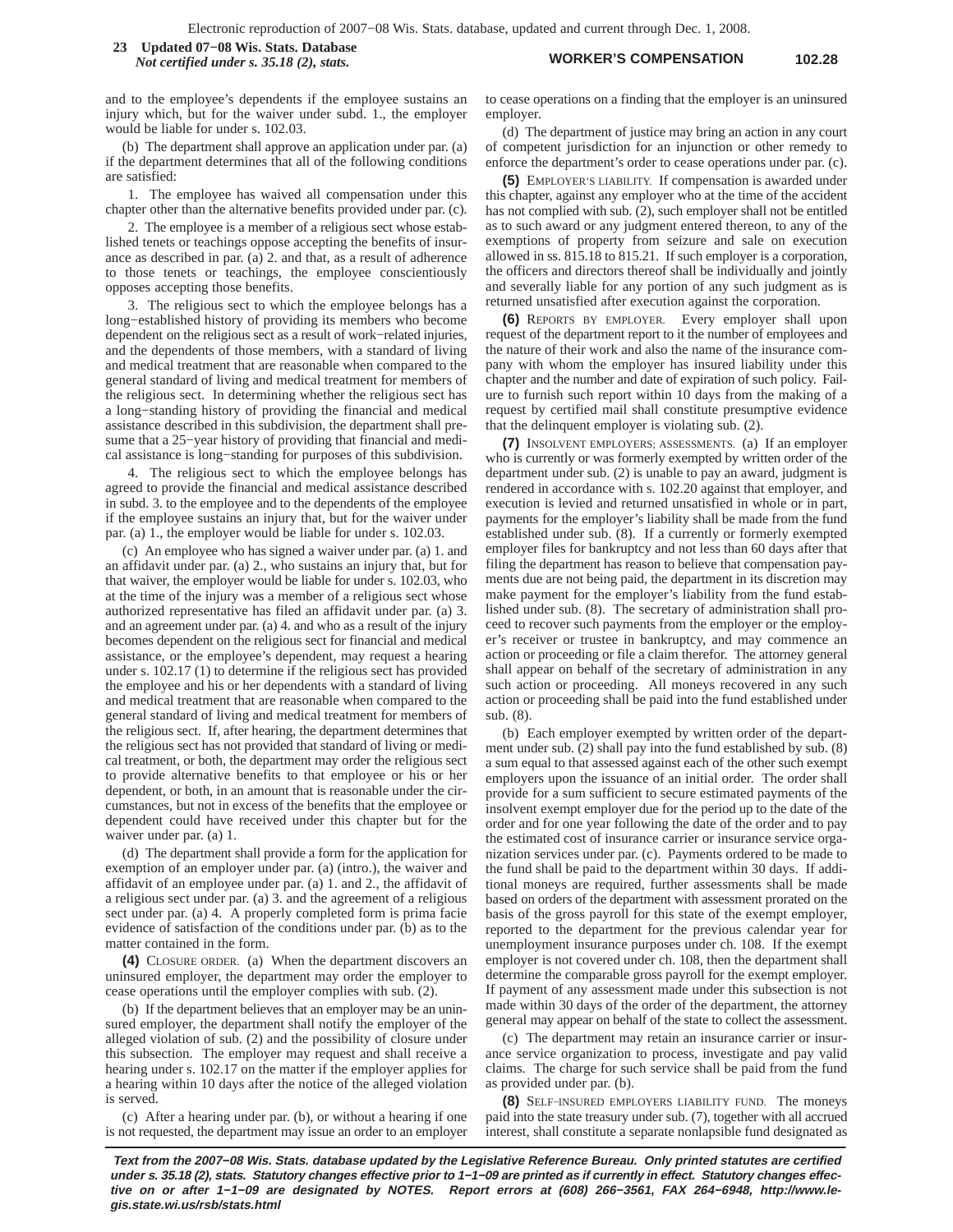**Updated 07−08 Wis. Stats. Database 24 102.28 WORKER'S COMPENSATION** *Not certified under s. 35.18 (2), stats.*

the self−insured employers liability fund. Moneys in the fund may be expended only as provided in s. 20.445 (1) (s) and may not be used for an other purpose of the state.

**History:** 1973 c. 150; Sup. Ct. Order, 67 Wis. 2d 585, 774 (1975); 1975 c. 147 ss.<br>23, 54; 1975 c. 199; 1977 c. 195; 1981 c. 92; 1983 a. 98; 1985 a. 83; 1987 a. 179; 1989<br>a. 64; 1991 a. 85; 1993 a. 81; 1995 a. 117; 1997 a **Cross Reference:** See also ss. DWD 80.40 and 80.60, Wis. adm. code.

The "insure payment" requirement of sub. (2) (a) requires an employer to provide coverage for every employee in all possible employment situations. Substantial compliance with sub. (2) (a) is not sufficient. This provision does not violate due process. State v. Koch, 195 Wis. 2d 801, 537 N.W.2d 39 (Ct. App. 1995), 94−1230.

**102.29 Third party liability. (1)** The making of a claim for compensation against an employer or compensation insurer for the injury or death of an employee shall not affect the right of the employee, the employee's personal representative, or other person entitled to bring action, to make claim or maintain an action in tort against any other party for such injury or death, hereinafter referred to as a 3rd party; nor shall the making of a claim by any such person against a 3rd party for damages by reason of an injury to which ss. 102.03 to 102.64 are applicable, or the adjustment of any such claim, affect the right of the injured employee or the employee's dependents to recover compensation. The employer or compensation insurer who shall have paid or is obligated to pay a lawful claim under this chapter shall have the same right to make claim or maintain an action in tort against any other party for such injury or death. If the department pays or is obligated to pay a claim under s. 102.81 (1), the department shall also have the right to maintain an action in tort against any other party for the employee's injury or death. However, each shall give to the other reasonable notice and opportunity to join in the making of such claim or the instituting of an action and to be represented by counsel. If a party entitled to notice cannot be found, the department shall become the agent of such party for the giving of a notice as required in this subsection and the notice, when given to the department, shall include an affidavit setting forth the facts, including the steps taken to locate such party. Each shall have an equal voice in the prosecution of said claim, and any disputes arising shall be passed upon by the court before whom the case is pending, and if no action is pending, then by a court of record or by the department. If notice is given as provided in this subsection, the liability of the tort−feasor shall be determined as to all parties having a right to make claim, and irrespective of whether or not all parties join in prosecuting such claim, the proceeds of such claim shall be divided as follows: After deducting the reasonable cost of collection, one−third of the remainder shall in any event be paid to the injured employee or the employee's personal representative or other person entitled to bring action. Out of the balance remaining, the employer, insurance carrier, or, if applicable, uninsured employers fund shall be reimbursed for all payments made by it, or which it may be obligated to make in the future, under this chapter, except that it shall not be reimbursed for any payments made or to be made under s. 102.18 (1) (bp), 102.22, 102.35 (3), 102.57, or 102.60. Any balance remaining shall be paid to the employee or the employee's personal representative or other person entitled to bring action. If both the employee or the employee's personal representative or other person entitled to bring action, and the employer, compensation insurer, or department, join in the pressing of said claim and are represented by counsel, the attorney fees allowed as a part of the costs of collection shall be, unless otherwise agreed upon, divided between such attorneys as directed by the court or by the department. A settlement of any 3rd−party claim shall be void unless said settlement and the distribution of the proceeds thereof is approved by the court before whom the action is pending and if no action is pending, then by a court of record or by the department.

**(2)** In the case of liability of the employer or insurer to make payment into the state treasury under s. 102.49 or 102.59, if the injury or death was due to the actionable act, neglect or default of a 3rd party, the employer or insurer shall have a right of action against the 3rd party to recover the sum so paid into the state treasury, which right may be enforced either by joining in the action mentioned in sub. (1), or by independent action. Contributory negligence of the employee because of whose injury or death such payment was made shall bar recovery if such negligence was greater than the negligence of the person against whom recovery is sought, and the recovery allowed the employer or insurer shall be diminished in proportion to the amount of negligence attributable to such injured or deceased employee. Any action brought under this subsection may, upon order of the court, be consolidated and tried together with any action brought under sub. (1).

**(3)** Nothing in this chapter shall prevent an employee from taking the compensation that the employee may be entitled to under this chapter and also maintaining a civil action against any physician, chiropractor, psychologist, dentist, physician assistant, advanced practice nurse prescriber, or podiatrist for malpractice.

**(4)** If the employer and the 3rd party are insured by the same insurer, or by the insurers who are under common control, the employer's insurer shall promptly notify the parties in interest and the department. If the employer has assumed the liability of the 3rd party, it shall give similar notice, in default of which any settlement with an injured employee or beneficiary is void. This subsection does not prevent the employer or compensation insurer from sharing in the proceeds of any 3rd−party claim or action, as set forth in sub. (1).

**(5)** An insurer subject to sub. (4) which fails to comply with the notice provision of that subsection and which fails to commence a 3rd−party action, within the 3 years allowed by s. 893.54, may not plead that s. 893.54 is a bar in any action commenced by the injured employee under this section against any such 3rd party subsequent to 3 years from the date of injury, but prior to 6 years from such date of injury. Any recovery in such an action is limited to the insured liability of the 3rd party. In any such action commenced by the injured employee subsequent to the 3−year period, the insurer of the employer shall forfeit all right to participate in such action as a complainant and to recover any payments made under this chapter.

**(6)** (a) In this subsection, "temporary help agency" means a temporary help agency that is primarily engaged in the business of placing its employees with or leasing its employees to another employer as provided in s. 102.01 (2) (f).

(b) No employee of a temporary help agency who makes a claim for compensation may make a claim or maintain an action in tort against any of the following:

1. Any employer that compensates the temporary help agency for the employee's services.

2. Any other temporary help agency that is compensated by that employer for another employee's services.

3. Any employee of that compensating employer or of that other temporary help agency, unless the employee who makes a claim for compensation would have a right under s. 102.03 (2) to bring an action against the employee of the compensating employer or the employee of the other temporary help agency if the employees were coemployees.

(c) No employee of an employer that compensates a temporary help agency for another employee's services who makes a claim for compensation may make a claim or maintain an action in tort against any of the following:

1. The temporary help agency.

2. Any employee of the temporary help agency, unless the employee who makes a claim for compensation would have a right under s. 102.03 (2) to bring an action against the employee of the temporary help agency if the employees were coemployees.

**(6m)** (a) No leased employee, as defined in s. 102.315 (1) (g), who makes a claim for compensation may make a claim or maintain an action in tort against any of the following:

1. The client, as defined in s. 102.315 (1) (b), that accepted the services of the leased employee.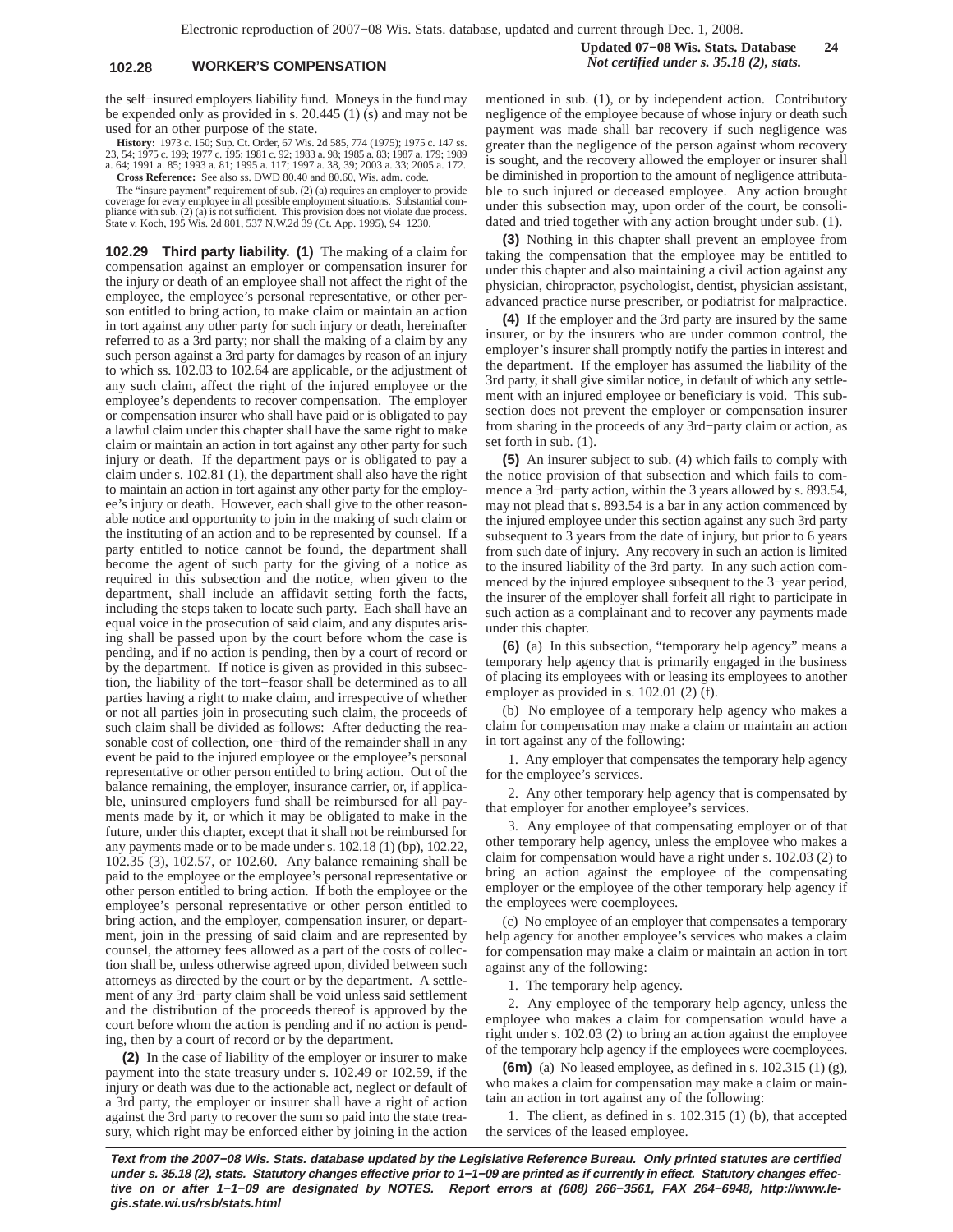#### **WORKER'S COMPENSATION 102.29 25 Updated 07−08 Wis. Stats. Database** *Not certified under s. 35.18 (2), stats.*

2. Any other employee leasing company, as defined in s. 102.315 (1) (f), that provides the services of another leased employee to the client.

3. Any employee of the client or of that other employee leasing company, unless the leased employee who makes a claim for compensation would have a right under s. 102.03 (2) to bring an action against the employee of the client or the leased employee of the other employee leasing company if the employees and leased employees were coemployees.

(b) No employee of a client who makes a claim for compensation may make a claim or maintain an action in tort against any of the following:

1. An employee leasing company that provides the services of a leased employee to the client.

2. Any leased employee of the employee leasing company, unless the employee who makes a claim for compensation would have a right under s. 102.03 (2) to bring an action against the leased employee if the employee and the leased employee were coemployees.

**(7)** No employee who is loaned by his or her employer to another employer and who makes a claim for compensation under this chapter may make a claim or maintain an action in tort against the employer who accepted the loaned employee's services.

**(8)** No student of a public school, as described in s. 115.01 (1), or a private school, as defined in s. 115.001 (3r), who is named under s. 102.077 as an employee of the school district or private school for purposes of this chapter and who makes a claim for compensation under this chapter may make a claim or maintain an action in tort against the employer that provided the work training or work experience from which the claim arose.

**(8m)** No participant in a community service job under s. 49.147 (4) or a transitional placement under s. 49.147 (5) who, under s. 49.147 (4) (c) or  $(5)$  (c), is provided worker's compensation coverage by a Wisconsin works agency, as defined under s. 49.001 (9), and who makes a claim for compensation under this chapter may make a claim or maintain an action in tort against the employer who provided the community service job or transitional placement from which the claim arose.

**(8r)** No participant in a food stamp employment and training program under s. 49.79 (9) who, under s. 49.79 (9) (a) 5., is provided worker's compensation coverage by the department of health services or by a Wisconsin Works agency, as defined in s. 49.001 (9), or other provider under contract with the department of health services or a county department under s. 46.215, 46.22, or 46.23 or tribal governing body to administer the food stamp employment and training program and who makes a claim for compensation under this chapter may make a claim or maintain an action in tort against the employer who provided the employment and training from which the claim arose.

**(9)** No participant in a work experience component of a job opportunities and basic skills program who, under s. 49.193 (6) (a), 1997 stats., was considered to be an employee of the agency administering that program, or who, under s. 49.193 (6) (a), 1997 stats., was provided worker's compensation coverage by the person administering the work experience component, and who makes a claim for compensation under this chapter may make a claim or maintain an action in tort against the employer who provided the work experience from which the claim arose. This subsection does not apply to injuries occurring after February 28, 1998.

**(10)** No behavioral health provider, health care provider, pupil services provider, or substance abuse prevention provider who, under s. 250.042 (4) (b), is considered to be an employee of the state for purposes of worker's compensation coverage while providing volunteer, unpaid behavioral health services, health care services, pupil services, or substance abuse prevention services on behalf of a health care facility during a state of emergency and who makes a claim for compensation under this chapter may

make a claim or bring an action in tort against the health care facility that accepted those services.

**History:** 1975 c. 147 ss. 24, 54; 1977 c. 195; 1979 c. 323 s. 33; 1981 c. 92; 1985 a. 83 s. 44; 1985 a. 332 s. 253; 1987 a. 179; 1989 a. 64; 1995 a. 117, 289; 1997 a. 38; 1999 a. 9, 14; 2001 a. 16, 37; 2003 a. 144; 2005 a. 96, 172, 253; 2007 a. 20 ss. 2645, 9121 (6) (a); 2007 a. 97, 185.

**NOTE: See cases annotated under 102.03 as to the right to bring a 3rd−party action against a coemployee.**

In a 3rd−party action under s. 102.29, safe place liability under s. 101.11 cannot be imposed on officers or employees of the employer. Their liability must be based on common law negligence. Pitrowski v. Taylor, 55 Wis. 2d 615, 201 N.W.2d 52 (1972).

Members of a partnership are employers of the employees of the partnership. An employee cannot bring a 3rd−party action against a member of the employing partnership. Candler v. Hardware Dealers Mutual Insurance Co. 57 Wis. 2d 85, 203 N.W.2d 659 (1973).

Liability of a corporate officer in a 3rd−party action must derive from acts done in the capacity of coemployee, not as a corporate officer and supervisor. Kruse v. Schieve, 61 Wis. 2d 421, 213 N.W.2d 65 (1973).

Sub. (1) provides attorney fees are to be allowed as "costs of collection" and, unless otherwise agreed upon, are to be divided between the attorneys for both the employee and the compensation carrier pursuant to court direction. Diedrick v. Hartford Accident & Indemnity Co. 62 Wis. 2d 759, 216 N.W.2d 193 (1974).

The words "action commenced by the injured employee" in sub. (5) also encompass the bringing of wrongful death and survival actions. Ortman v. Jensen & John-son, Inc. 66 Wis. 2d 508, 225 N.W.2d 635 (1975).

The 6−year limitation on 3rd−party actions for wrongful death provided in sub. (5) does not deny 3rd−party defendants equal protection although other wrongful death defendants are subject to the s. 893.205 (2) 3−year limitation. Ortman v. Jenson & Johnson, Inc. 66 Wis. 2d 508, 225 N.W.2d 635. (1975).

The extra–hazardous activity exception did not apply to an employee of a general<br>contractor who was injured while doing routine work in a nuclear power plant. Snider<br>v. Northern States Power Co. 81 Wis. 2d 224, 260 N.W.2d

A "business pursuit" exclusion in a defendant coemployee's homeowner's policy did not offend public policy. Bertler v. Employers Insurance of Wausau, 86 Wis. 2d 13, 271 N.W.2d 603 (1978).

That sub. (2) denies 3rd−party tort−feasors the right to a contribution action against a negligent employer who was substantially more at fault does not render the statute unconstitutional. Mulder v. Acme−Cleveland Corp. 95 Wis. 2d 173, 290 N.W.2d 276 (1980).

The right to share in a jury award was not dependent on participation in the pro-secution of the underlying action. Guyette v. West Bend Mutual Insurance Co. 102 Wis. 2d 496, 307 N.W.2d 311 (Ct. App. 1981).

The provision by an employer of alleged negligent medical care to an employee injured on the job by persons employed for that purpose did not subject the empl to tort liability for malpractice. Jenkins v. Sabourin, 104 Wis. 2d 309, 311 N.W.2d 600 (1981).

An award for loss of consortium is not subject to the distribution formula under sub. (1). DeMeulenaere v. Transport Insurance Co. 116 Wis. 2d 322, 342 N.W.2d 56 (Ct. App. 1983).

The trial court exceeded its authority under sub. (1) by applying an alternative allocation formula without the consent of all the parties. An award for pain and suf-fering is subject to allocation under sub. (1), but an award to a spouse for loss of consortium prior to the employee's death is not. Kottka v. PPG Industries, Inc. 130 Wis. 2d 499, 388 N.W.2d 160 (1986).

The distribution scheme under sub. (1) renders common−law subrogation prin-ciples inapplicable. Martinez v. Ashland Oil, Inc. 132 Wis. 2d 11, 390 N.W.2d 72 (Ct. App. 1986).

When there are competing claims for insufficient insurance proceeds and one claim is subject to sub. (1) allocation, while the other is not, the formula set forth in this case is to be followed. Brewer v. Auto−Owners Ins. Co. 142 Wis. 2d 864, 418 N.W.2d 841 (Ct. App. 1987).

The "dual persona" doctrine is adopted, replacing the "dual capacity" doctrine. A 3rd−party may recover from an employer only when the employer has operated in a distinct persona as to the employee. Henning v. General Motors Assembly, 143 Wis. 2d 1, 419 N.W.2d 551 (1988).

Unless he or she is affirmatively negligent with respect to the claimant, a person who employs an independent contractor may not be held vicariously liable to the independent contractor's employees. Wagner v. Continental Casualty Co. 143 Wis. 2d 379, 421 N.W.2d 835 (1988).

The legal distinction between a corporation/employer and a partnership/landlord that leased the factory to the corporation, although both entities were composed of the same individuals, eliminated the partners' immunity as individuals under the exclusivity doctrine for negligence in maintaining the leased premises. Couillard v. Van Ess, 152 Wis. 2d 62, 447 N.W.2d 391 (Ct. App. 1989).

In structured settlement situations, the "remainder" under sub. (1) from which an employee must receive the first one−third is the remainder of the front payment after deduction of collection costs. Skirowski v. Employers Mutual Casualty Co. 158 Wis. 2d 242, 462 N.W.2d 245 (Ct. App. 1990).

Sub. (6) does not require a temporary employer to control or have the right to control the details of the work being performed. The temporary employer need only con-trol the work activities of the temporary employee; it need not have exclusive control over the employee's work. Gansch v. Nekoosa Papers, Inc., 158 Wis. 2d 743, 463 N.W.2d 682 (1990).

An employee's cause of action created by a 3rd−party's negligence does not relate back to the initial work injury, but creates a separate cause of action; the cause of action and the employer's rights of subrogation accrue at the time of the 3rd−party negligence. Sutton v. Kaarakka, 159 Wis. 2d 83, 464 N.W.2d 29 (Ct. App. 1990).

A parent corporation can be liable to an employee of a subsidiary as a 3rd−party tort−feasor when the parent negligently undertakes to render services to the subsidiary that the parent should have recognized were necessary for the protection of the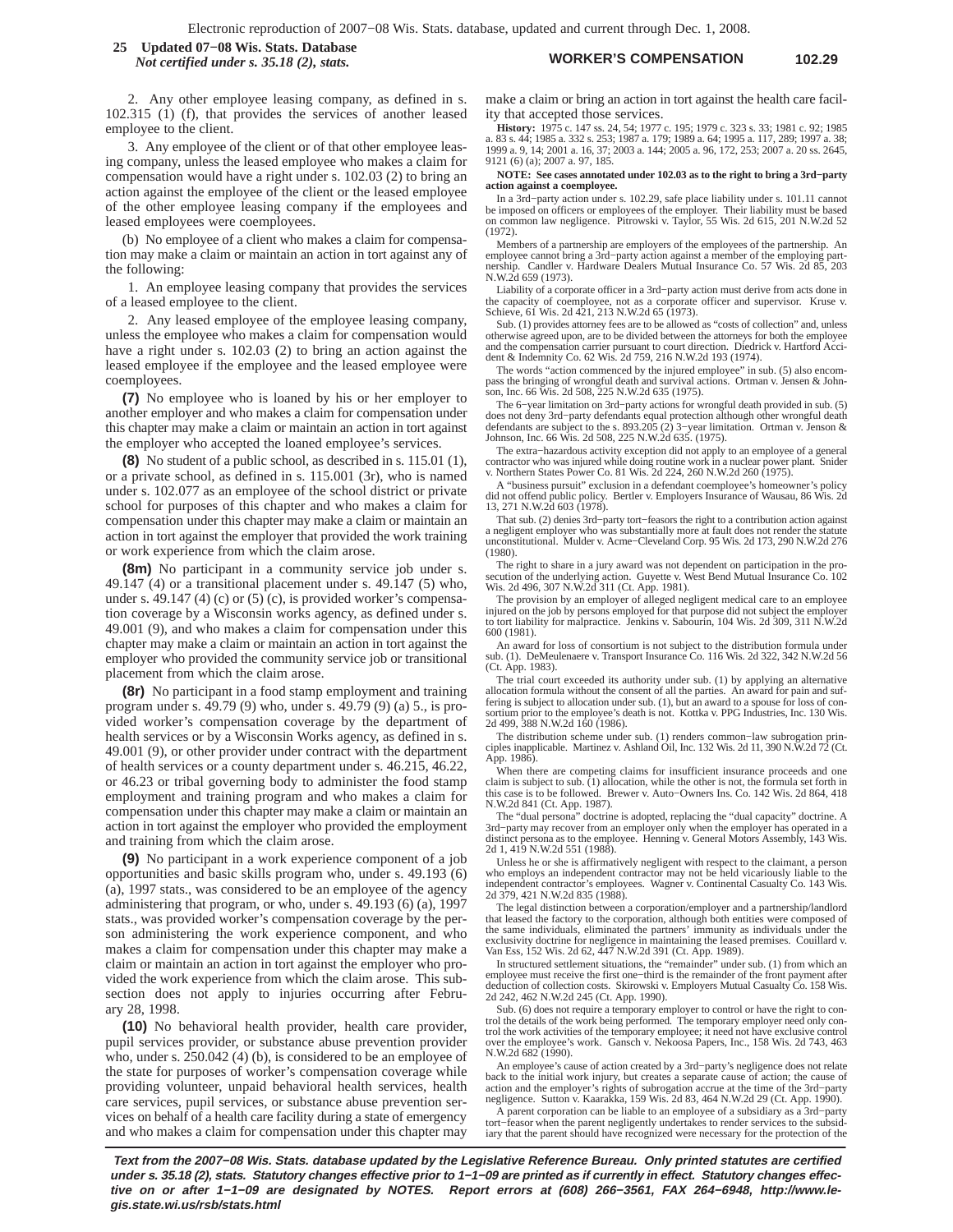## **102.29 WORKER'S COMPENSATION** *Not certified under s. 35.18 (2), stats.*

subsidiary's employees. Miller v. Bristol−Myers, 168 Wis. 2d 863, 485 N.W.2d 31 (1992).

Rights under sub. (1) are not a type of subrogation, but provide a direct cause of action. Campion v. Montgomery Elevator Co. 172 Wis. 2d 405, 493 N.W.2d 244 (Ct. App. 1992).

An insurer must be paid under sub. (1) in a 3rd−party settlement for an injury that it concluded was noncompensable but was consequential to the original injury. Nelson v. Rothering, 174 Wis. 2d 296, 496 N.W.2d 87 (1993).

A worker's compensation insurer cannot bring a 3rd−party action against an insurer who paid a claimant under uninsured motorist coverage; uninsured motorist coverage is contractual and this section only applies to tort actions. Berna−Mork v. Jones, 174 Wis. 2d 645, 498 N.W.2d 221 (1993).

Sub. (1) does not require an interested party receiving notice of another's 3rd−party claim to give a reciprocal notice to the party making the claim in order to share in the settlement proceeds. Elliot v. Employers Mut. Cas. Co. 176 Wis. 2d 410, 500 N.W.2d 397 (Ct. App. 1993).

The "dual persona doctrine" that allows an employee to sue an employer in tort when the employer was acting in a persona distinct from its employer persona is avail-able to a temporary employee subject to sub. (6). Melzer v. Cooper Industries, Inc. 177 Wis. 2d 609, 503 N.W.2d 291 (Ct. App. 1993).

Third−party claims under sub. (1) include wrongful death actions; settlement proceeds are subject to allocation under sub. (1). Stolper v. Owens−Corning Fiberglass Corp. 178 Wis. 2d 747, 505 N.W.2d 157 (Ct. App. 1993).

An insurer had no right to reimbursement from legal malpractice settlement pro-ceeds arising from a failure to file an action for a work related injury. The employee's injury from the malpractice was the loss of a legal right not a physical injury. Smith v. Long, 178 Wis. 2d 797, 505 N.W.2d 429 (Ct. App. 1993).

Damages for a child's loss of a parent's society and financial support are not subject to allocation under sub. (1). Cummings v. Klawitter, 179 Wis. 2d 408, 506 N.W.2d 750 (Ct. App. 1993).

The traditional 4−prong *Seaman* test for determining whether a person was a "loaned employee" subject to the exclusive remedy provisions of this chapter applies to temporary employees not covered by sub. (6). Bauernfeind v. Zell, 190 Wis. 2d 701, 528 N.W.2d 1 (1995).

Pecuniary damages recovered in a 3rd−party wrongful death action are subject to distribution under this section. Johnson v. ABC Insurance Co. 193 Wis. 2d 35, 532 N.W.2d 130 (1995).

An insurer is entitled to reimbursement under sub. (1) from an employee's settlement with his or her employer when the employer's basis for liability is an indemnifi-cation agreement with a 3rd−party tort−feasor. Houlihan v. ABC Insurance Co. 198 Wis. 2d 133, 542 N.W.2d 178 (Ct. App. 1995), 95−0662.

Sub. (5) extends the statute of limitations only when s. 893.54 is the applicable statute; it does not extend the statute of another state when it is applicable under s. 893.07.<br>That sub. (5) only applies to cases subject to the Wisconsin statute is not unconstitu-<br>tional. Bell v. Employers Casualty Co. 198 1995), 95−0301.

The *Seaman* loaned employee test has 3 elements but is often miscast because the *Seaman* court indicated that there are four "vital questions" that must be answered. The 3 elements are: 1) consent by the employee; 2) entry by the employee upon work for the special employer; and 3) power in the special employer to control details of<br>the work. When an employee of one employer assists the employees of another<br>employer as a true volunteer, a loaned employee relationship

The allocation of a settlement to various plaintiffs cannot be contested by an insurer who defaults at the hearing to approve the settlement. An insurer does not lose its right to share in the proceeds by defaulting, but it does forfeit its right to object to the application of settlement proceeds to specific claims. Herlache v. Blackhawk Colli-sion Repair, Inc. 215 Wis. 2d 99, 572 N.W.2d 121 (Ct. App. 1997), 97−0760.

In a 3rd−party action filed by an insurer under sub. (1), the insurer has the right to maintain an action for payments it has made or will make to the employee by making a claim for all of the employees' damages, including pain and suffering. Threshermens Mutual Insurance Co. v. Page, 217 Wis. 2d 451, 577 N.W.2d 335 (1998), 95−2942.

A variety of factors indicated that a party's participation in an action constituted "pressing" a claim under this section. Zentgraf v. The Hanover Insurance Co. 2002 WI App 13, 250 Wis. 2d 281, 640 N.W.2d 171, 01–0323.<br>WI

& Marine Insurance Co. v. Keltgen, 2003 WI App 53, 260 Wis. 2d 523, 659 N.W.2d 906, 02−1249.

A "temporary help agency" requires: 1) an employer who places its employee with a 2nd employer, 2) the 2nd employer controls the employee's work activities, and 3) the 2nd employer compensates the first employer for the employee's services. Placement turns not on the physical proximity of the employee to an employer, but upon the purpose of the employee's work. It is a matter of whose work the employee is per-forming, not where the work is being performed. Control requires some evidence of compulsion or specific direction concerning the employee's daily activities. Peronto v. Case Corporation, 2005 WI App 32, 278 Wis. 2d 800; 693 N.W.2d 133, 04−0846.

Any activities that the attorney takes to bring the claim to court on behalf of his or her client, as enumerated in *Zentgraf*, constitute a cost of collection amenable to recovery under sub. (1). Sub. (1) does not require a worker's compensation attorney to demonstrate that his or her activities substantially contributed to obtaining recov-ery from the third party, or that the activities were taken on behalf of the employee, in order to join in the pressing of a claim. Anderson v. MSI Preferred Insurance Company, 2005 WI 62, 281 Wis. 2d 66, 697 N.W.2d 73, 03–1880.<br>The deduction for costs of collection under sub. (1) must be reasonable. The cir

court must consider all of the circumstances to determine whether a contingency fee figure is reasonable and look to the factors in SCR 20:1.5(a) that help determine the reasonableness of an attorney's fee. For hourly attorney fees the court must follow the lodestar approach under which the circuit court must first multiply the reasonable hours expended by a reasonable rate then make adjustments using the SCR 20:1.5(a) factors. The sum of all the attorneys' reasonable fees and costs may, but need not, equal a reasonable cost of collection. The court must evaluate the total cost of collection and determine whether that sum is reasonable, in light of, among other things,

the recovery. Anderson v. MSI Preferred Insurance Company, 2005 WI 62, 281 Wis. 2d 66, 697 N.W.2d 73, 03−1880. The pro rata distribution formula under *Brewer,* 142 Wis. 2d 864, applies whenever the insurance proceeds are insufficient to satisfy all claims regardless of the reason for that insufficiency, including a settlement by the parties. Allocating a disproportionate amount of the total settlement to claims that are exempt from sub. (1) circumvents legislative intent. The *Brewer* formula prevents the parties from using settlement as an end−run around the purposes of the worker's compensation scheme. Green v. Advance Finishing Technology, Inc. 2005 WI App 70, 280 Wis. 2d 743, 695 N.W.2d 856, 04−0877.

Problems in 3rd−party action procedure under the Wisconsin worker's compensation act. Piper. 60 MLR 91.

Impleading a negligent employer in a third−party action when the employer has provided workman's compensation benefits. 1976 WLR 1201.

Product liability in the workplace: The effect of workers' compensation on the rights and liabilities of 3rd parties. Weisgall. 1977 WLR 1035.

Preoccupation with Work Defense to Contributory Negligence. Parlee. Wis. Law. May 1995.

Worker's Compensation Act No Longer Protects Against Employment Discrimination Claims. Skinner. Wis. Law. March 1998.

**102.30 Other insurance not affected; liability of insured employer. (1)** This chapter does not affect the organization of any mutual or other insurance company or the right of the employer to insure in mutual or other companies against such liability or against the liability for the compensation provided for by this chapter.

**(2)** An employer may provide by mutual or other insurance, by arrangement with employees or otherwise, for the payment to those employees, their families, their dependents or their representatives, of sick, accident or death benefits in addition to the compensation provided under this chapter. Liability for compensation is not affected by any insurance, contribution or other benefit due to or received by the person entitled to that compensation.

**(3)** Unless an employee elects to receive sick leave benefits in lieu of compensation under this chapter, if sick leave benefits are paid during the period that temporary disability benefits are payable, the employer shall restore sick leave benefits to the employee in an amount equal in value to the amount payable under this chapter. The combination of temporary disability benefits and sick leave benefits paid to the employee may not exceed the employee's weekly wage.

**(4)** Regardless of any insurance or other contract, an employee or dependent entitled to compensation under this chapter may recover compensation directly from the employer and may enforce in the person's own name, in the manner provided in this chapter, the liability of any insurance company which insured the liability for that compensation. The appearance, whether general or special, of any such insurance carrier by agent or attorney constitutes waiver of the service of copy of application and of notice of hearing required by s. 102.17.

**(5)** Payment of compensation under this chapter by either the employer or the insurance company shall, to the extent thereof, bar recovery against the other of the amount so paid. As between the employer and the insurance company, payment by either the employer or the insurance company directly to the employee or the person entitled to compensation is subject to the conditions of the policy.

**(6)** The failure of the assured to do or refrain from doing any act required by the policy is not available to the insurance carrier as a defense against the claim of the injured employee or the injured employee's dependents.

**(7)** (a) The department may order direct reimbursement out of the proceeds payable under this chapter for payments made under a nonindustrial insurance policy covering the same disability and expenses compensable under s. 102.42 when the claimant consents or when it is established that the payments under the nonindustrial insurance policy were improper. No attorney fee is due with respect to that reimbursement.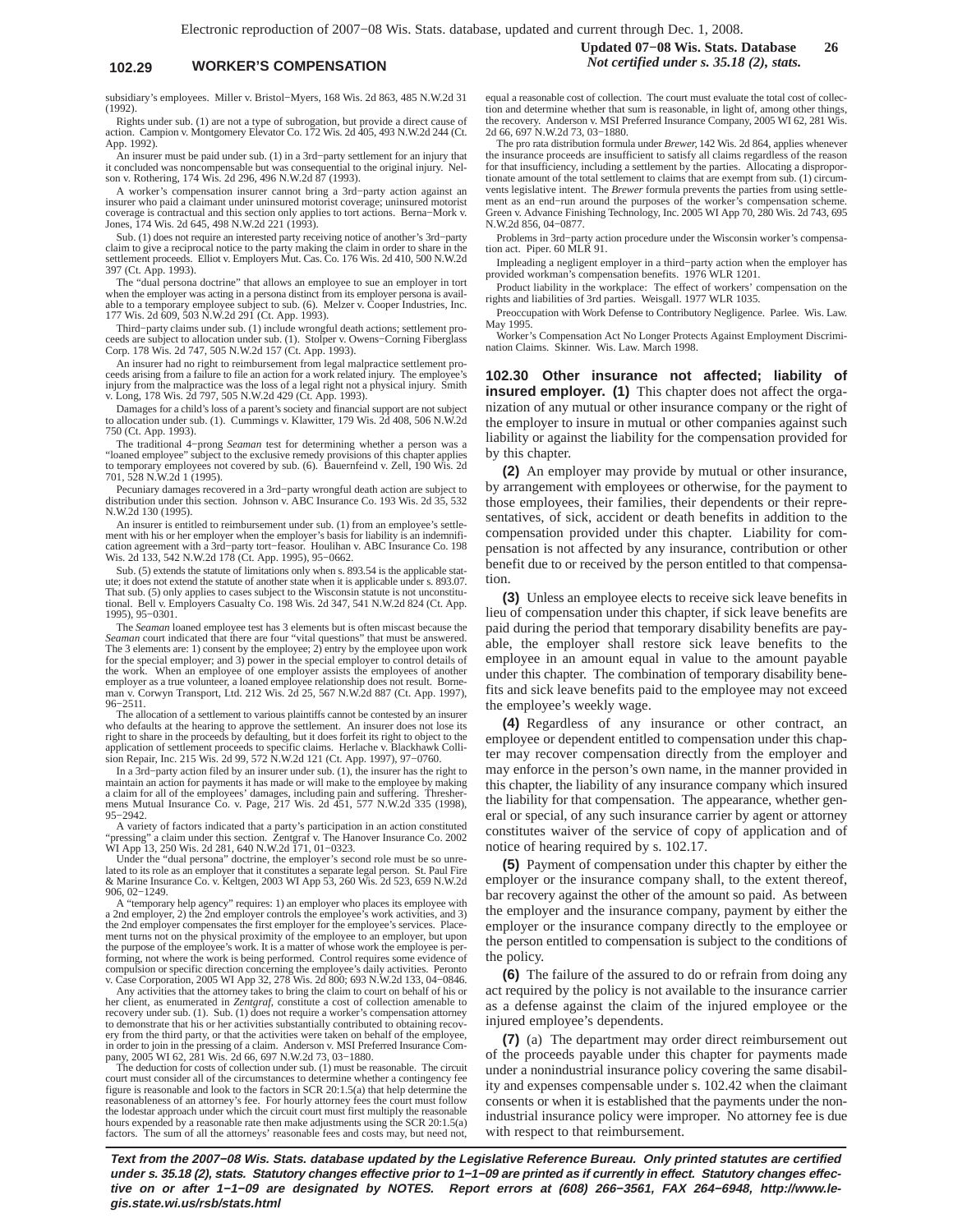**WORKER'S COMPENSATION 102.31 27 Updated 07−08 Wis. Stats. Database** *Not certified under s. 35.18 (2), stats.*

(b) An insurer who issues a nonindustrial insurance policy described in par. (a) may not intervene as a party in any proceeding under this chapter for reimbursement under par. (a).

**History:** 1973 c. 150; 1975 c. 147 ss. 25, 54; 1975 c. 199; 1985 a. 83; 1987 a. 179. The prohibition of intervention by nonindustrial insurers under sub. (7) (b) is constitutional. An insurer is not denied a remedy for amounts wrongfully paid to its insured. It may bring a direct action the insured. Employers Health Insurance Co. v Tesmer, 161 Wis. 2d 733, 469 N.W.2d 203 (Ct. App. 1991).

Although sub. (7) (a), read in isolation, authorizes the reimbursement of a subro-gated insurer, when an insurer becomes subrogated by paying medical expenses arising from injuries that are compensable under this chapter, and the employer's worker's compensation insurance carrier is in liquidation, s. 646.31 (11) precludes the commission from ordering the employer to reimburse the subrogated insurer for<br>those expenses. Wisconsin Insurance Security Fund v. Labor and Industry Review<br>Commission, 2005 WI App 242, 288 Wis. 2d 206, 707 N.W.2d 293, 04–

**102.31 Worker's compensation insurance; policy regulations. (1)** (a) Every contract for the insurance of compensation provided under this chapter or against liability therefor is subject to this chapter and provisions inconsistent with this chapter are void.

(b) Except as provided in par. (c), a contract under par. (a) shall be construed to grant full coverage of all liability of the assured under this chapter unless the department specifically consents by written order to the issuance of a contract providing divided insurance or partial insurance.

(c) 1. Liability under s. 102.35 (3) is the sole liability of the employer, notwithstanding any agreement of the parties to the contrary.

2. An intermediate agency or publisher referred to in s. 102.07 (6) may, under its own contract of insurance, cover liability of employees as defined in s. 102.07 (6) for an intermediate or independent news agency, if the contract of insurance of the publisher or intermediate agency is endorsed to cover those persons. If the publisher so covers, the intermediate or independent news agency need not cover liability for those persons.

(d) A contract procured to insure a partnership may not be construed to cover the individual liability of the members of the partnership in the course of a trade, business, profession or occupation conducted by them as individuals. A contract procured to insure an individual may not be construed to cover the liability of a partnership of which the individual is a member or to cover the liability of the individual arising as a member of any partnership.

(dL) A contract procured to insure a limited liability company may not be construed to cover the individual liability of the members of the limited liability company in the course of a trade, business, profession or occupation conducted by them as individuals. A contract procured to insure an individual may not be construed to cover the liability of a limited liability company of which the individual is a member or to cover the liability of the individual arising as a member of any limited liability company.

(e) An insurer who provides a contract under par. (a) shall file the contract as provided in s. 626.35.

**(2)** (a) No party to a contract of insurance may cancel the contract within the contract period or terminate or not renew the contract upon the expiration date until a notice in writing is given to the other party fixing the proposed date of cancellation or declaring that the party intends to terminate or does not intend to renew the policy upon expiration. Except as provided in par. (b), when an insurance company does not renew a policy upon expiration, the nonrenewal is not effective until 60 days after the insurance company has given written notice of the nonrenewal to the insured employer and the department. Cancellation or termination of a policy by an insurance company for any reason other than nonrenewal is not effective until 30 days after the insurance company has given written notice of the cancellation or termination to the insured employer and the department. Notice to the department may be given by personal service of the notice upon the department at its office in Madison, by sending the notice by certified mail addressed to the department at its office in Madison, or by transmitting the notice to the department at its office in Madison by facsimile machine transmission, electronic mail, or any electronic, magnetic, or other medium approved by the department. The department may provide by rule that the notice of cancellation or termination be given to the Wisconsin compensation rating bureau rather than to the department and that the notice of cancellation or termination be given to the Wisconsin compensation rating bureau by certified mail, facsimile machine transmission, electronic mail, or other medium approved by the department after consultation with the Wisconsin compensation rating bureau. Whenever the Wisconsin compensation rating bureau receives such a notice of cancellation or termination it shall immediately notify the department of the notice of cancellation or termination.

(b) 1. In the event of a court−ordered liquidation of an insurance company, a contract of insurance issued by that company terminates on the date specified in the court order.

2. Regardless of whether the notices required under par. (a) have been given, a cancellation or termination is effective upon the effective date of replacement insurance coverage obtained by the employer or of an order exempting the employer from carrying insurance under s. 102.28 (2).

**(3)** The department may examine from time to time the books and records of any insurer insuring liability or compensation for an employer in this state. The department may require an insurer to designate one mailing address for use by the department and to respond to correspondence from the department within 30 days. Any insurer that refuses or fails to answer correspondence from the department or to allow the department to examine its books and records is subject to enforcement proceedings under s. 601.64.

**(4)** If any insurer authorized to transact worker's compensation insurance in this state fails to promptly pay claims for compensation for which it is liable or fails to make reports to the department required by s. 102.38, the department may recommend to the commissioner of insurance, with detailed reasons, that enforcement proceedings under s. 601.64 be invoked. The commissioner shall furnish a copy of the recommendation to the insurer and shall set a date for a hearing, at which both the insurer and the department shall be afforded an opportunity to present evidence. If after the hearing the commissioner finds that the insurer has failed to carry out its obligations under this chapter, the commissioner shall institute enforcement proceedings under s. 601.64. If the commissioner does not so find, the commissioner shall dismiss the complaint.

**(5)** If any employer whom the department exempted from carrying compensation insurance arbitrarily or unreasonably refuses employment to or discharges employees because of a nondisabling physical condition, the department shall revoke the exemption of that employer.

**(6)** The department has standing to appear as a complainant and present evidence in any administrative hearing or court proceeding instituted for alleged violation of s. 628.34 (7).

**(7)** If the department by one or more written orders specifically consents to the issuance of one or more contracts covering only the liability incurred on a construction project and if the construction project owner designates the insurance carrier and pays for each such contract, the construction project owner shall reimburse the department for all costs incurred by the department in issuing the written orders and in ensuring minimum confusion and maximum safety on the construction project. All moneys received under this subsection shall be deposited in the worker's compensation operations fund and credited to the appropriation account under s. 20.445 (1) (rb).

**(8)** The Wisconsin compensation rating bureau shall provide the department with any information that the department may request relating to worker's compensation insurance coverage, including the names of employers insured and any insured employer's address, business status, type and date of coverage, manual premium code, and policy information including numbers, cancellations, terminations, endorsements, and reinstate-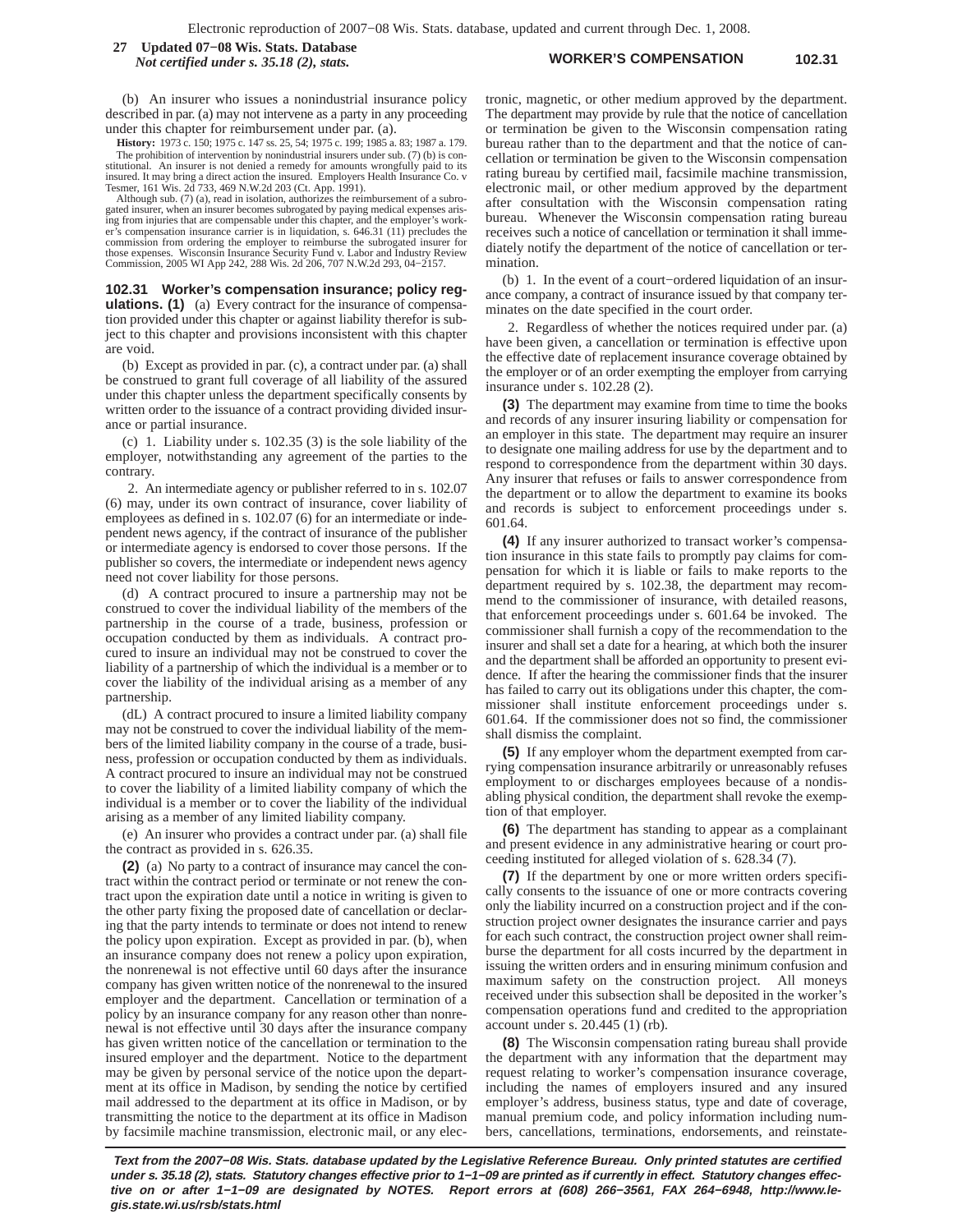### **102.31 WORKER'S COMPENSATION** *Not certified under s. 35.18 (2), stats.*

ment dates. The department may enter into contracts with the Wisconsin compensation rating bureau to share the costs of data processing and other services. No information obtained by the department under this subsection may be made public by the department except as authorized by the Wisconsin compensation rating bureau.

**History:** 1971 c. 260, 307; 1975 c. 39; 1975 c. 147 ss. 26, 54; 1975 c. 199, 371;<br>1977 c. 29, 195; 1979 c. 278; 1981 c. 92; 1983 a. 189 s. 329 (25); 1985 a. 29, 83; 1987<br>a. 179; 1989 a. 64, 332; 1993 a. 81, 112; 2001 a. 3 a. 185.

**Cross Reference:** See also ss. DWD 80.61 and 80.65, Wis. adm. code.

Sub. (1) (b) [now (1) (d)] does not apply to a joint venture, and insurance written in the name of one venturer is sufficient to cover his or her joint liability. Insurance Company of North America v. DILHR, 45 Wis. 2d 361, 173 N.W.2d 192 (1970).

#### **102.315 Worker's compensation insurance; employee leasing companies. (1)** DEFINITIONS. In this section:

(a) "Bureau" means the Wisconsin compensation rating bureau under s. 626.06.

(b) "Client" means a person that obtains all or part of its nontemporary, ongoing employee workforce through an employee leasing agreement with an employee leasing company.

(c) "Divided workforce" means a workforce in which some of the employees of a client are leased employees and some of the employees of the client are not leased employees.

(d) "Divided workforce plan" means a plan under which 2 worker's compensation insurance policies are issued to cover the employees of a client that has a divided workforce, one policy covering the leased employees of the client and one policy covering the employees of the client who are not leased employees.

(e) "Employee leasing agreement" means a written contract between an employee leasing company and a client under which the employee leasing company provides all or part of the nontemporary, ongoing employee workforce of the client.

(f) "Employee leasing company" means a person that contracts to provide the nontemporary, ongoing employee workforce of a client under a written agreement, regardless of whether the person uses the term "professional employer organization," "PEO," "staff leasing company," "registered staff leasing company," or "employee leasing company," or uses any other, similar name, as part of the person's business name or to describe the person's business. "Employee leasing company" does not include a cooperative educational service agency. This definition applies only for the purposes of this chapter and does not apply to the use of the term in any other chapter.

(g) "Leased employee" means a nontemporary, ongoing employee whose services are obtained by a client under an employee leasing agreement.

(h) "Master policy" means a single worker's compensation insurance policy issued by an insurer authorized to do business in this state to an employee leasing company in the name of the employee leasing company that covers more than one client of the employee leasing company.

(i) "Multiple coordinated policy" means a contract of insurance for worker's compensation under which an insurer authorized to do business in this state issues separate worker's compensation insurance policies to an employee leasing company for each client of the employee leasing company that is insured under the contract.

(j) "Small client" means a client that has an unmodified annual premium assignable to its business, including the business of all entities or organizations that are under common control or ownership with the client, that is equal to or less than the threshold below which employers are not experience rated under the standards and criteria under ss. 626.11 and 626.12, without regard to whether the client has a divided workforce.

**(2)** EMPLOYEE LEASING COMPANY LIABLE. An employee leasing company is liable under s. 102.03 for all compensation payable under this chapter to a leased employee, including any payments required under s. 102.16 (3), 102.18 (1) (b) or (bp), 102.22 (1), 102.35 (3), 102.57, or 102.60. Except as permitted under s.

102.29, an employee leasing company may not seek or receive reimbursement from another employer for any payments made as a result of that liability. An employee leasing company is not liable under s. 102.03 for any compensation payable under this chapter to an employee of a client who is not a leased employee.

**(3)** MULTIPLE COORDINATED POLICY REQUIRED. Except as provided in subs. (4) and (5) (a), an employee leasing company shall insure its liability under sub. (2) by obtaining a separate worker's compensation insurance policy for each client of the employee leasing company under a multiple coordinated policy. The policy shall name both the employee leasing company and the client as named insureds, shall indicate which named insured is the employee leasing company and which is the client, shall designate either the employee leasing company or the client, but not both, as the first named insured, and shall provide the mailing address of each named insured. Except as permitted under sub. (6), an insurer may issue a policy for a client under this subsection only if all of the employees of the client are leased employees and are covered under the policy.

**(4)** MASTER POLICY; APPROVAL REQUIRED. An employee leasing company may insure its liability under sub. (2) by obtaining a master policy that has been approved by the commissioner of insurance as provided in this subsection. The commissioner of insurance may approve the issuance of a master policy if the insurer proposing to issue the master policy submits a filing to the bureau showing that the insurer has the technological capacity and operation capability to provide to the bureau information, including unit statistical data, information concerning proof of coverage and cancellation, termination, and nonrenewal of coverage, and any other information that the bureau may require, at the client level and in a format required by the bureau and the bureau submits the filing to the commissioner of insurance for approval under s. 626.13. A master policy filing under this subsection shall also establish basic manual rules governing the issuance of an insurance policy covering the leased employees of a divided workforce that are consistent with sub. (6) and the cancellation, termination, and nonrenewal of policies that are consistent with sub. (10). On approval by the commissioner of insurance of a master policy filing, an insurer may issue a master policy to an employee leasing company insuring the liability of the employee leasing company under sub. (2).

**(5)** MASTER POLICY; SMALL CLIENTS. (a) Regardless of whether a master policy has been approved under sub. (4), an employee leasing company may insure its liability under sub. (2) with respect to a group of small clients of the employee leasing company by obtaining a master policy in the voluntary market insuring that liability. The fact that an employee leasing company has a client that is covered under a mandatory risk−sharing plan under s. 619.01 does not preclude the employee leasing company from obtaining a master policy under this paragraph so long as that client is not covered under the master policy. An insurer may issue a master policy under this paragraph insuring in the voluntary market the liability under sub. (2) of an employee leasing company with respect to a group of small clients of the employee leasing company regardless of whether any of those small clients has a divided workforce.

(b) Within 30 days after the effective date of an employee leasing agreement with a small client that is covered under a master policy under par. (a), the employee leasing company shall report to the department all of the following information:

1. The name and address of the small client and of each entity or organization that is under common control or ownership with the small client.

2. The number of employees initially covered under the master policy.

3. The estimated unmodified annual premium assignable to the small client's business, including the business of all entities or organizations that are under common control or ownership with the small client, without regard to whether the small client has a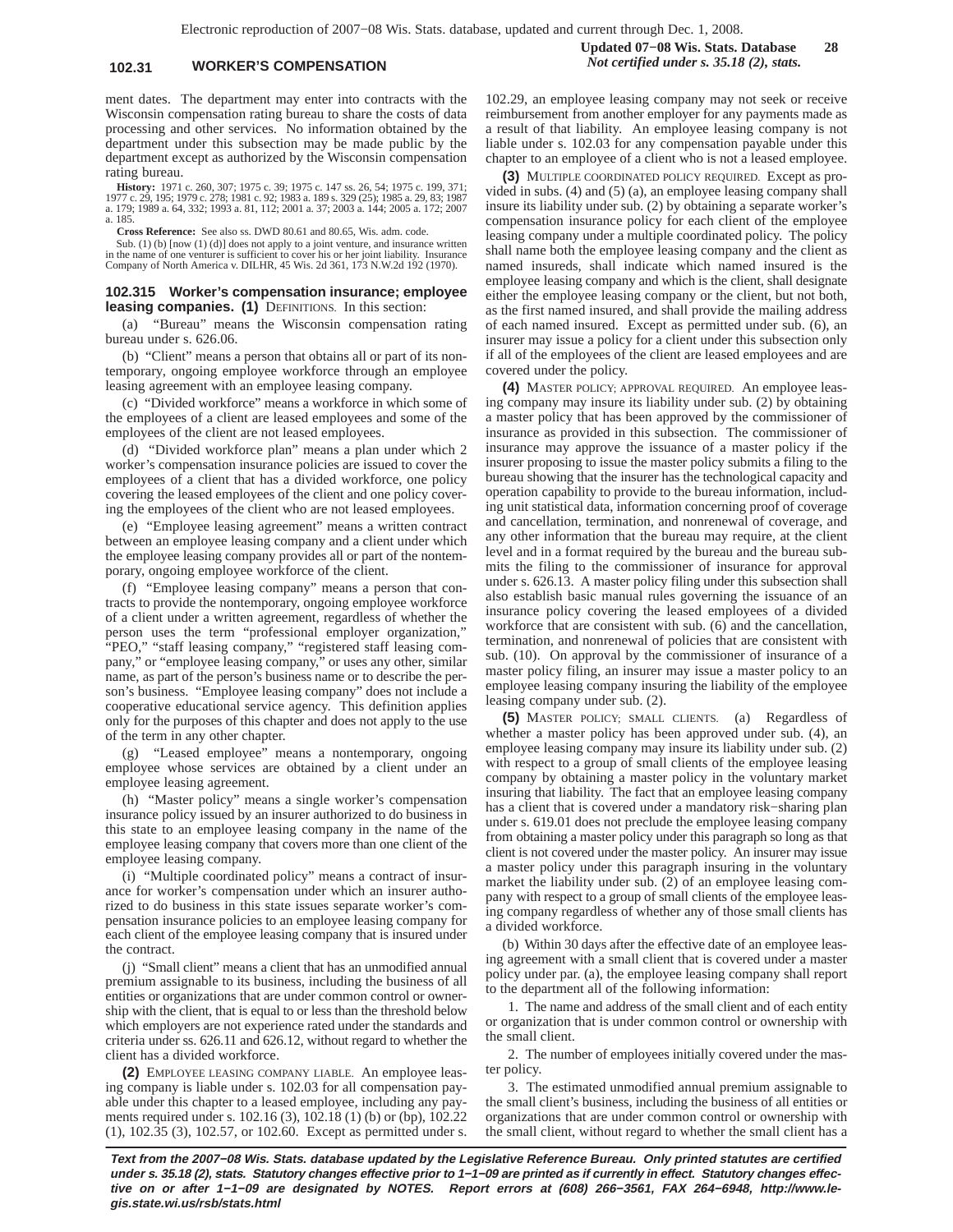#### **WORKER'S COMPENSATION 102.315 29 Updated 07−08 Wis. Stats. Database** *Not certified under s. 35.18 (2), stats.*

divided workforce, which information the small client shall report to the employee leasing company.

4. The effective date of the employee leasing agreement.

(c) Within 30 days after the effective date of coverage of a small client under a master policy under par. (a), the insurer or, if authorized by the insurer, the employee leasing company shall file proof of that coverage with the department. Coverage of a small client under a master policy becomes binding when the insurer or employee leasing company files proof of that coverage under this paragraph or provides notice of coverage to the small client, whichever occurs first. Nothing in this paragraph requires an employee leasing company or an employee of an employee leasing company to be licensed as an insurance intermediary under ch. 628.

(d) If at any time the unmodified annual premium assignable to the business of a small client that is covered under a master policy under par. (a), including the business of all entities or organizations that are under common control or ownership with the small client, without regard to whether the small client has a divided workforce, exceeds the threshold below which employers are not experience rated under the standards and criteria under ss. 626.11 and 626.12, the employee leasing company shall notify the insurer and obtain coverage for the small client under sub. (3) or (4).

**(6)** DIVIDED WORKFORCE. (a) If a client notifies the department as provided under par. (b) of its intent to have a divided workforce, an insurer may issue a worker's compensation insurance policy covering only the leased employees of the client. An insurer that issues a policy covering only the leased employees of a client is not liable under s. 102.03 for any compensation payable under this chapter to an employee of the client who is not a leased employee unless the insurer also issues a policy covering that employee. A client that has a divided workforce shall insure its employees who are not leased employees in the voluntary market and may not insure those employees under the mandatory risk− sharing plan under s. 619.01 unless the leased employees of the client are covered under that plan.

(b) A client that intends to have a divided workforce shall notify the department of that intent on a form prescribed by the department that includes all of the following:

1. The names and mailing addresses of the client and the employee leasing company, the effective date of the employee leasing agreement, a description of the employees of the client who are not leased employees, and such other information as the department may require.

2. Except as provided in par. (c), evidence that the employees of the client who are not leased employees are covered in the voluntary market. That evidence shall be in the form of a copy of the information page or declaration page of a worker's compensation insurance policy or binder evidencing placement of coverage in the voluntary market covering those employees.

3. An agreement by the client to assume full responsibility to immediately pay all compensation and other payments payable under this chapter as may be required by the department should a dispute arise between 2 or more insurers as to liability under this chapter for an injury sustained while a divided workforce plan is in effect, pending final resolution of that dispute. This subdivision does not preclude a client from insuring that responsibility in an insurer authorized to do business in this state.

(c) If the leased employees of a client are covered under a mandatory risk−sharing plan under s. 619.01, the client may, instead of providing the evidence required under par. (b) 2., provide evidence in its notification under par. (b) that both the leased employees of the client and the employees of the client who are not leased employees are covered under that mandatory risk−sharing plan. That evidence shall be in the form of a copy of the information page or declaration page of a worker's compensation insurance policy or binder evidencing placement of coverage under the mandatory risk−sharing plan covering both those leased employees and employees who are not leased employees.

(d) When the department receives a notification under par. (b), the department shall immediately provide a copy of the notification to the bureau.

(e) 1. If a client intends to terminate a divided workforce plan, the client shall notify the department of that intent on a form prescribed by the department. Termination of a divided workforce plan by a client is not effective until 10 days after notice of the termination is received by the department.

2. If an insurer cancels, terminates, or does not renew a worker's compensation insurance policy issued under a divided workforce plan that covers in the voluntary market the employees of a client who are not leased employees, the divided workforce plan is terminated on the effective date of the cancellation, termination, or nonrenewal of the policy, unless the client submits evidence under par. (c) that both the leased employees of the client and the employees of the client who are not leased employees are covered under a mandatory risk−sharing plan.

3. If an insurer cancels, terminates, or does not renew a worker's compensation insurance policy issued under a divided workforce plan that covers under the mandatory risk−sharing plan under s. 619.01 the employees of a client who are not leased employees, the divided workforce plan is terminated on the effective date of the cancellation, termination, or nonrenewal of the policy.

**(7)** FILING OF CONTRACTS. An insurer that provides a policy under sub.  $(3)$ ,  $(4)$ , or  $(5)$   $(a)$  shall file the policy as provided in s. 626.35.

**(8)** COVERAGE OF CERTAIN EMPLOYEES. (a) A sole proprietor, a partner, or a member of a limited liability company is not eligible for worker's compensation benefits under a policy issued under sub. (3), (4), or (5) (a) unless the sole proprietor, partner, or member elects coverage under s. 102.075 by an endorsement on the policy naming the sole proprietor, partner, or member who has so elected.

(b) An officer of a corporation is covered for worker's compensation benefits under a policy issued under sub. (3), (4), or (5) (a), unless the officer elects under s. 102.076 not to be covered under the policy by an endorsement on the policy naming the officer who has so elected.

(c) An employee leasing company shall obtain a worker's compensation insurance policy that is separate from a policy covering the employees whom it leases to its clients to cover the employees of the employee leasing company who are not leased employees.

**(9)** PREMIUMS. (a) An insurer that issues a policy under sub. (3), (4), or (5) (a) may charge a premium for coverage under that policy that complies with the applicable classifications, rules, rates, and rating plans filed with and approved by the commissioner of insurance under s. 626.13.

(b) For a policy issued under sub. (3) in which an employee leasing company is the first named insured or for a master policy issued under sub. (4) or (5) (a), an insurer may obligate only the employee leasing company to pay premiums due for a client's coverage under the policy and may not recover any unpaid premiums due for that coverage from the client.

(c) This subsection does not prohibit an insurer from doing any of the following:

1. Collecting premiums or other charges due with respect to a client by means of list billing through an employee leasing company.

2. Requiring an employee leasing company to maintain a letter of credit or other form of security to ensure payment of a premium.

3. Issuing policies that have a common renewal date to all, or a class of all, clients of an employee leasing company.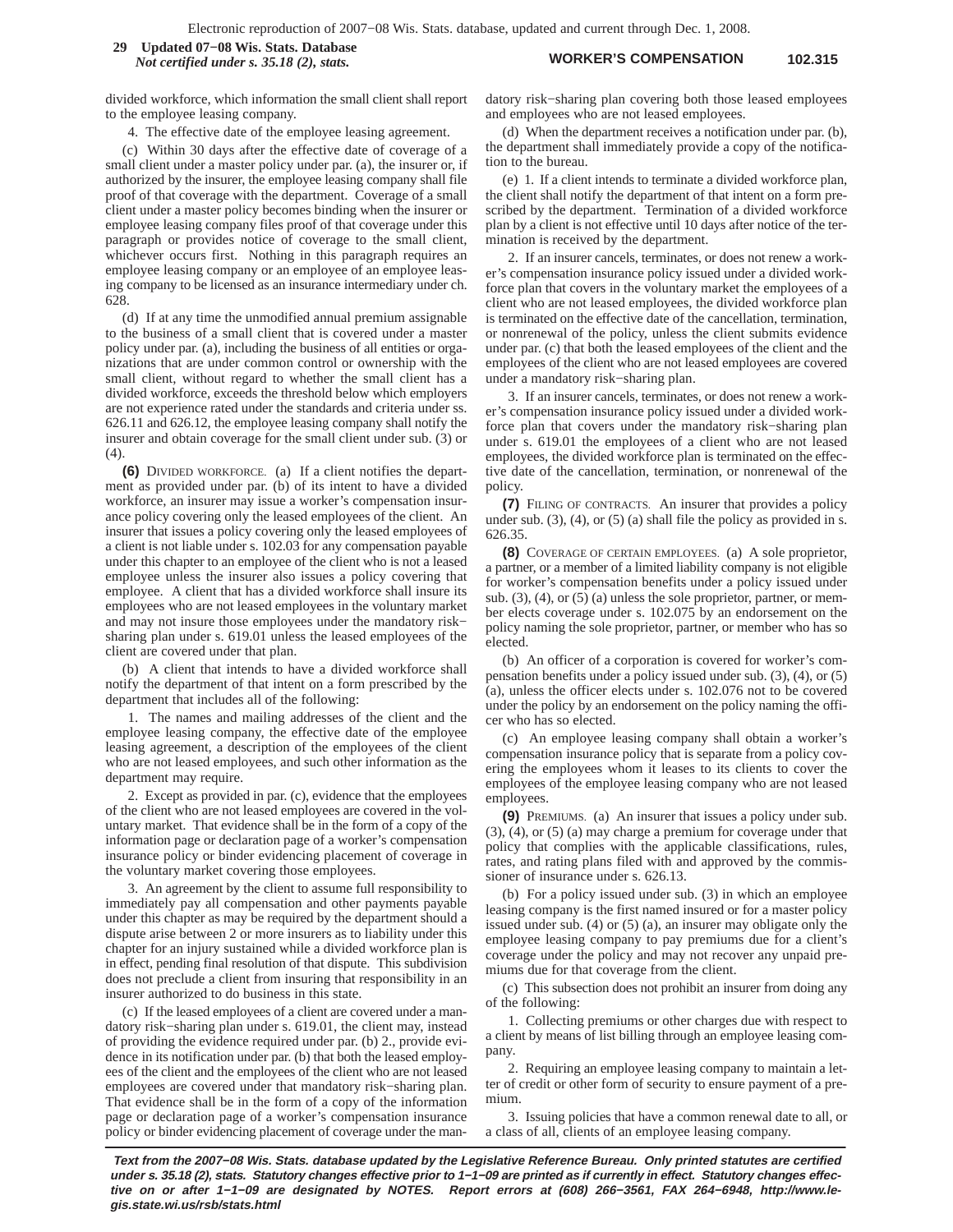## **102.315 WORKER'S COMPENSATION** *Not certified under s. 35.18 (2), stats.*

4. Grouping together the clients of an employee leasing company for the purpose of offering dividend eligibility and paying dividends to those clients in compliance with s. 631.51.

5. Applying a discount to the premium charged with respect to a client as permitted by the bureau.

6. Applying a retrospective rating option for determining the premium charged with respect to a client. No insurer or employee leasing company may impose on, allocate to, or collect from a client a penalty under a retrospective rating option arrangement. This subdivision does not prohibit an insurer from requiring an employee leasing company to pay a penalty under a retrospective rating option arrangement with respect to a client of the employee leasing company.

**(10)** CANCELLATION, TERMINATION, AND NONRENEWAL OF POLI-CIES. (a) 1. A policy issued under sub. (3) in which the employee leasing company is the first named insured and a policy issued under sub. (4) or (5) (a) may be cancelled, terminated, or nonrenewed as provided in subds. 2. to 4.

2. The insureds under a policy described in subd. 1. may cancel the policy during the policy period if both the employee leasing company and the client agree to the cancellation, the cancellation is confirmed by the employee leasing company promptly providing written confirmation of the cancellation to the client or by the client agreeing to the cancellation in writing, and the insurer provides written notice of the cancellation to the department as required under s. 102.31 (2) (a).

3. Subject to subd. 4., an insurer may cancel, terminate, or nonrenew a policy described in subd. 1. by providing written notice of the cancellation, termination, or nonrenewal to the insured employee leasing company and to the department as required under s. 102.31 (2) (a) and by providing that notice to the insured client. The insurer is not required to state in the notice to the insured client the facts on which the decision to cancel, terminate, or nonrenew the policy is based. Except as provided in s. 102.31 (2) (b), cancellation or termination of a policy under this subdivision for any reason other than nonrenewal is not effective until 30 days after the insurer has provided written notice of the cancellation or termination to the insured employee leasing company, the insured client, and the department. Except as provided in s. 102.31 (2) (b), nonrenewal of a policy under this subdivision is not effective until 60 days after the insurer has provided written notice of the cancellation or termination to the insured employee leasing company, the insured client, and the department.

4. If an employee leasing company terminates an employee leasing agreement with a client in its entirety, an insurer may cancel or terminate a policy described in subd. 1. covering that client during the policy period by providing written notice of the cancellation or termination to the insured employee leasing company and the department as required under s. 102.31 (2) (a) and by providing that notice to the insured client. The insurer shall state in the notice to the insured client that the policy is being cancelled or terminated due to the termination of the employee leasing agreement. Except as provided in s. 102.31 (2) (b), cancellation or termination of a policy under this subdivision is not effective until 30 days after the insurer has provided written notice of the cancellation or termination to the insured employee leasing company, the insured client, and the department.

(b) 1. A policy issued under sub. (3) in which the client is the first named insured may be cancelled, terminated, or nonrenewed as provided in subds. 2. to 4.

2. The insureds under a policy described in subd. 1. may cancel the policy during the policy period if both the employee leasing company and the client agree to the cancellation, the cancellation is confirmed by the employee leasing company promptly providing written confirmation of the cancellation to the client or by the client agreeing to the cancellation in writing, and the insurer provides written notice of the cancellation to the department as required under s. 102.31 (2) (a).

3. An insurer may cancel, terminate, or nonrenew a policy described in subd. 1., including cancellation or termination of a policy providing continued coverage under subd. 4., by providing written notice of the cancellation, termination, or nonrenewal to the insured employee leasing company and to the department as required under s. 102.31 (2) (a) and by providing that notice to the insured client. Except as provided in s. 102.31 (2) (b), cancellation or termination of a policy under this subdivision for any reason other than nonrenewal is not effective until 30 days after the insurer has provided written notice of the cancellation or termination to the insured employee leasing company, the insured client, and the department. Except as provided in s. 102.31 (2) (b), nonrenewal of a policy under this subdivision is not effective until 60 days after the insurer has provided written notice of the cancellation or termination to the insured employee leasing company, the insured client, and the department.

4. If an employee leasing agreement is terminated during the policy period of a policy described in subd. 1., an insurer shall cancel the employee leasing company's coverage under the policy by an endorsement to the policy and coverage of the client under the policy shall continue as to all employees of the client unless the policy is cancelled or terminated as permitted under subd. 3. **History:** 2007 a. 185.

**102.32 Continuing liability; guarantee settlement, gross payment. (1m)** In any case in which compensation payments for an injury have extended or will extend over 6 months or more after the date of the injury or in any case in which death benefits are payable, any party in interest may, in the discretion of the department, be discharged from, or compelled to guarantee, future compensation payments by doing any of the following:

(a) Depositing the present value of the total unpaid compensation upon a 5 percent interest discount basis with a credit union, savings bank, savings and loan association, bank, or trust company designated by the department.

(b) Purchasing an annuity, within the limitations provided by law, from an insurance company licensed in this state that is designated by the department.

(c) Making payment in gross upon a 5 percent interest discount basis to be approved by the department.

(d) In cases in which the time for making payments or the amounts of payments cannot be definitely determined, furnishing a bond, or other security, satisfactory to the department for the payment of compensation as may be due or become due. The acceptance of the bond, or other security, and the form and sufficiency of the bond or other security, shall be subject to the approval of the department. If the employer or insurer is unable or fails to immediately procure the bond, then, in lieu of procuring the bond, deposit shall be made with a credit union, savings bank, savings and loan association, bank, or trust company designated by the department, of the maximum amount that may reasonably become payable in these cases, to be determined by the department at amounts consistent with the extent of the injuries and the law. The bonds and deposits are to be reduced only to satisfy claims and withdrawn only after the claims which they are to guarantee are fully satisfied or liquidated under par. (a), (b), or (c).

**(5)** Any insured employer may, within the discretion of the department, compel the insurer to discharge, or to guarantee payment of, the employer's liabilities in any case described in sub. (1m) and thereby release the employer from compensation liability in that case, but if for any reason a bond furnished or deposit made under sub. (1m) (d) does not fully protect, the compensation insurer or insured employer, as the case may be, shall still be liable to the beneficiary of the bond or deposit.

**(6)** (a) If compensation is due for permanent disability following an injury or if death benefits are payable, payments shall be made to the employee or dependent on a monthly basis as provided in pars. (b) to (e).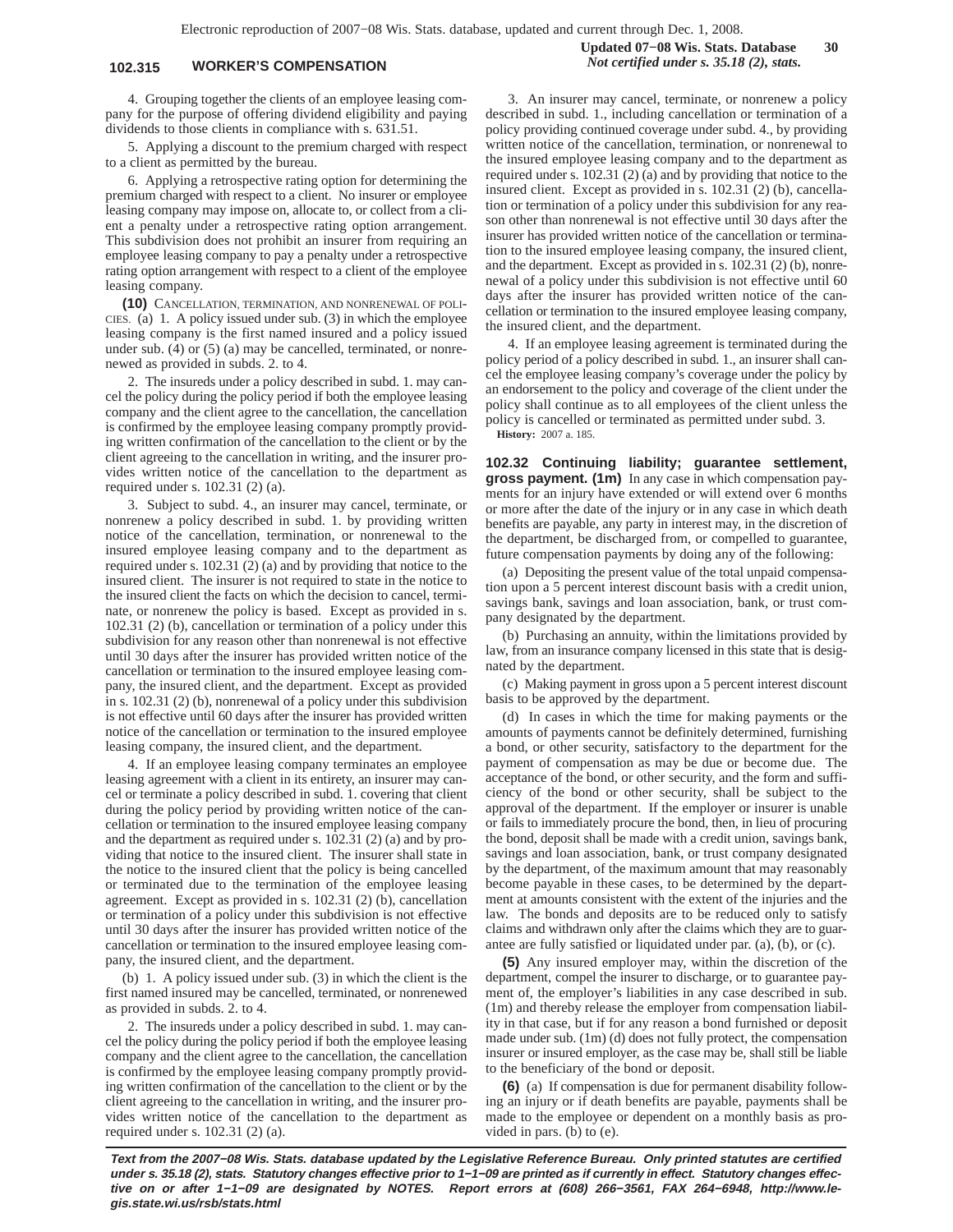**WORKER'S COMPENSATION 102.33 31 Updated 07−08 Wis. Stats. Database** *Not certified under s. 35.18 (2), stats.*

(b) Subject to par. (d), if the employer or the employer's insurer concedes liability for an injury that results in permanent disability and if the extent of the permanent disability can be determined based on a minimum permanent disability rating promulgated by the department by rule, compensation for permanent disability shall begin within 30 days after the end of the employee's healing period or the date on which compensation for temporary disability ends due to the employee's return to work, whichever is earlier.

(c) Subject to par. (d), if the employer or the employer's insurer concedes liability for an injury that results in permanent disability, but the extent of the permanent disability cannot be determined without a medical report that provides the basis for a minimum permanent disability rating, compensation for permanent disability shall begin within 30 days after the employer or the employer's insurer receives a medical report that provides a basis for a permanent disability rating.

(d) The department shall promulgate rules for determining when compensation for permanent disability shall begin in cases in which the employer or the employer's insurer concedes liability, but disputes the extent of permanent disability.

(e) Payments for permanent disability, including payments based on minimum permanent disability ratings promulgated by the department by rule, shall continue on a monthly basis and shall accrue and be payable between intermittent periods of temporary disability so long as the employer or insurer knows the nature of the permanent disability.

**(6m)** The department may direct an advance on a payment of unaccrued compensation for permanent disability or death benefits if the department determines that the advance payment is in the best interest of the injured employee or the employee's dependents. In directing the advance, the department shall give the employer or the employer's insurer an interest credit against its liability. The credit shall be computed at 5 percent. An injured employee or dependent may receive no more than 3 advance payments per calendar year.

**(7)** No lump sum settlement shall be allowed in any case of permanent total disability upon an estimated life expectancy, except upon consent of all parties, after hearing and finding by the department that the interests of the injured employee will be conserved thereby.

**History:** 1977 c. 195; 1979 c. 278; 1983 a. 98, 368, 538; 1991 a. 221; 1993 a. 492; 2001 a. 37; 2003 a. 144; 2005 a. 172; 2007 a. 185.<br>**Cross Reference:** See also ss. DWD 80.32, 80.33, 80.39, and 80.50, Wis. adm.

code.

The interest credit under sub. (6) [now sub. (6m)] was properly calculated on a per annum basis rather than a one−time simple interest basis. Hamm v. LIRC, 223 Wis. 2d 183, 588 N.W.2d 358 (Ct. App. 1998), 98−0051.

**102.33 Department forms and records; public access. (1)** The department shall print and furnish free to any employer or employee any blank forms that the department considers necessary to facilitate efficient administration of this chapter. The department shall keep any record books or records that the department considers necessary for the proper and efficient administration of this chapter.

**(2)** (a) Except as provided in pars. (b) and (c), the records of the department, and the records of the commission, related to the administration of this chapter are subject to inspection and copying under s. 19.35 (1).

(b) Except as provided in this paragraph and par. (d), a record maintained by the department or by the commission that reveals the identity of an employee who claims worker's compensation benefits, the nature of the employee's claimed injury, the employee's past or present medical condition, the extent of the employee's disability, or the amount, type, or duration of benefits paid to the employee and a record maintained by the department that reveals any financial information provided to the department by a self−insured employer or by an applicant for exemption under s. 102.28 (2) (b) are confidential and not open to public inspection or copying under s. 19.35 (1). The department or commission may deny a request made under s. 19.35 (1) or, subject to s. 102.17 (2m)

and (2s), refuse to honor a subpoena issued by an attorney of record in a civil or criminal action or special proceeding to inspect and copy a record that is confidential under this paragraph, unless one of the following applies:

1. The requester is the employee who is the subject of the record or an attorney or authorized agent of that employee. An attorney or authorized agent of an employee who is the subject of a record shall provide a written authorization for inspection and copying from the employee if requested by the department or the commission.

2. The record that is requested contains confidential information concerning a worker's compensation claim and the requester is an insurance carrier or employer that is a party to any worker's compensation claim involving the same employee or an attorney or authorized agent of that insurance carrier or employer, except that the department or the commission is not required to do a random search of its records and may require the requester to provide the approximate date of the injury and any other relevant information that would assist the department or the commission in finding the record requested. An attorney or authorized agent of an insurance carrier or employer that is a party to an employee's worker's compensation claim shall provide a written authorization for inspection and copying from the insurance carrier or employer if requested by the department or the commission.

3. The record that is requested contains financial information provided by a self−insured employer or by an applicant for exemption under s. 102.28 (2) (b) and the requester is the self−insured employer or applicant for exemption or an attorney or authorized agent of the self−insured employer or applicant for exemption. An attorney or authorized agent of the self−insured employer or of the applicant for exemption shall provide a written authorization for inspection and copying from the self−insured employer or applicant for exemption if requested by the department.

4. A court of competent jurisdiction in this state orders the department or the commission to release the record.

5. The requester is the subunit of the department that administers child and spousal support or a county child support agency under s. 59.53 (5), the request is made under s. 49.22 (2m) and the request is limited to the name and address of the employee who is the subject of the record, the name and address of the employee's employer and any financial information about that employee contained in the record.

6. The department of revenue requests the record for the purpose of locating a person, or the assets of a person, who has failed to file tax returns, who has underreported taxable income or who is a delinquent taxpayer; identifying fraudulent tax returns; or providing information for tax−related prosecutions.

(c) A record maintained by the department or the commission that contains employer or insurer information obtained from the Wisconsin compensation rating bureau under s. 102.31 (8) or 626.32 (1) (a) is confidential and not open to public inspection or copying under s. 19.35 (1) unless the Wisconsin compensation rating bureau authorizes public inspection or copying of that information.

(d) 1. In this paragraph:

a. "Government unit" has the meaning given in s. 108.02 (17) and also includes a corresponding unit in the government of another state or a unit of the federal government.

b. "Institution of higher education" has the meaning given in s. 108.02 (18).

c. "Nonprofit research organization" means an organization that is exempt from federal income tax under section 501 (a) of the Internal Revenue Code and whose mission is to engage in research.

2. The department or the commission may release information that is confidential under par. (b) to a government unit, an institution of higher education, or a nonprofit research organization for purposes of research and may release information that is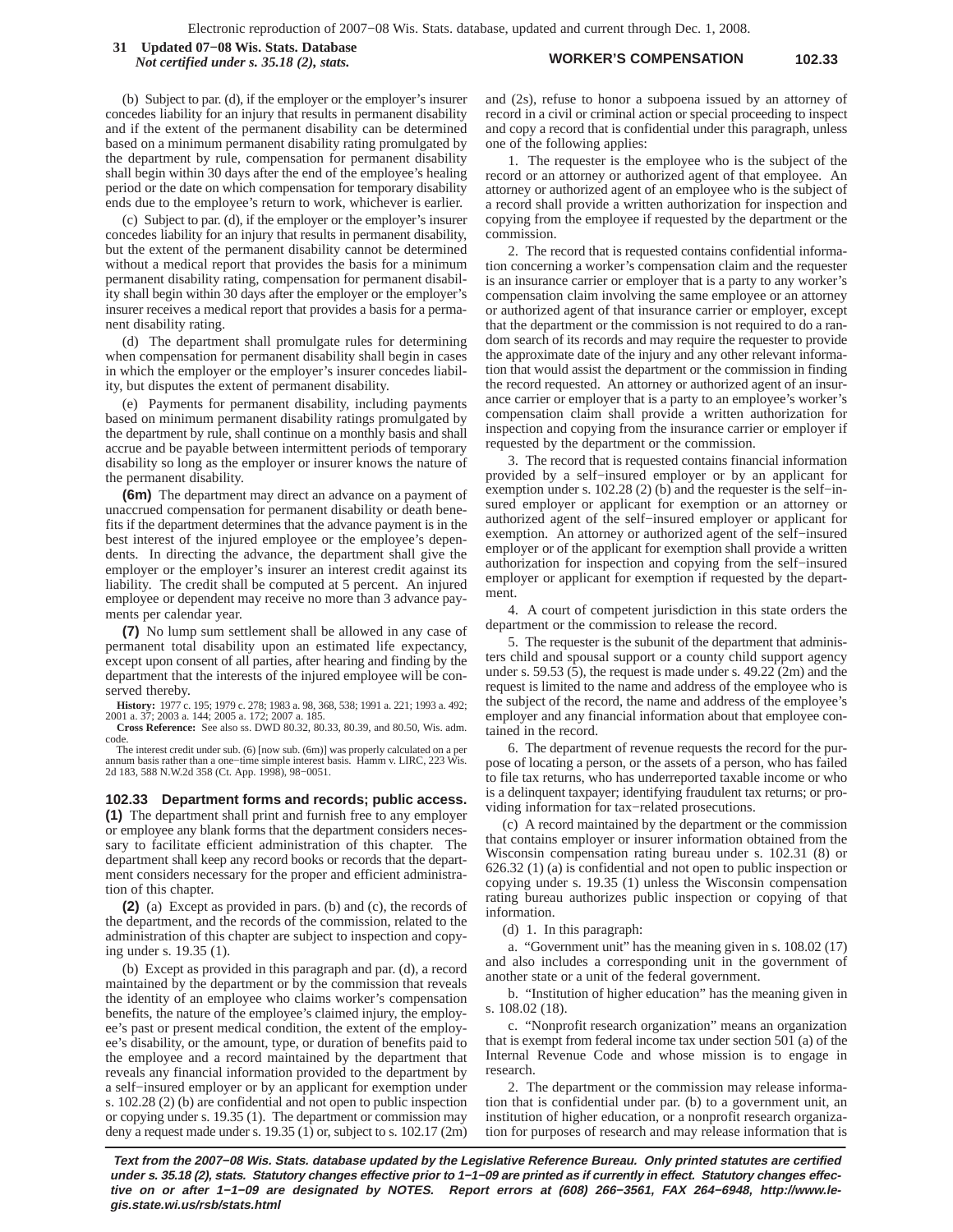## **102.33 WORKER'S COMPENSATION** *Not certified under s. 35.18 (2), stats.*

confidential under par. (c) to those persons for that purpose if the Wisconsin compensation rating bureau authorizes that release. A government unit, institution of higher education, or nonprofit research organization may not permit inspection or disclosure of any information released to it under this subdivision that is confidential under par. (b) unless the department or commission authorizes that inspection or disclosure and may not permit inspection or disclosure of any information released to it under this subdivision that is confidential under par. (c) unless the department or commission, and the Wisconsin compensation rating bureau, authorize the inspection or disclosure. A government unit, institution of higher education, or nonprofit research organization that obtains any confidential information under this subdivision for purposes of research shall provide the results of that research free of charge to the person that released or authorized the release of that information.

**History:** 1975 c. 147 s. 54; 1989 a. 64; 1991 a. 85; 1995 a. 117; 1997 a. 191, 237; 2001 a. 37, 107; 2005 a. 172.

**102.35 Penalties. (1)** Every employer and every insurance company that fails to keep the records or to make the reports required by this chapter or that knowingly falsifies such records or makes false reports shall pay a work injury supplemental benefit surcharge to the state of not less than \$10 nor more than \$100 for each offense. The department may waive or reduce a surcharge imposed under this subsection if the employer or insurance company that violated this subsection requests a waiver or reduction of the surcharge within 45 days after the date on which notice of the surcharge is mailed to the employer or insurance company and shows that the violation was due to mistake or an absence of information. A surcharge imposed under this subsection is due within 90 days after the date on which notice of the surcharge is mailed to the employer or insurance company. Interest shall accrue on amounts that are not paid when due at the rate of 1 percent per month. All surcharges and interest payments received under this subsection shall be deposited in the fund established under s. 102.65.

**(2)** Any employer, or duly authorized agent thereof, who, without reasonable cause, refuses to rehire an employee injured in the course of employment, or who, because of a claim or attempt to claim compensation benefits from such employer, discriminates or threatens to discriminate against an employee as to the employee's employment, shall forfeit to the state not less than \$50 nor more than \$500 for each offense. No action under this subsection may be commenced except upon request of the department.

**(3)** Any employer who without reasonable cause refuses to rehire an employee who is injured in the course of employment, where suitable employment is available within the employee's physical and mental limitations, upon order of the department and in addition to other benefits, has exclusive liability to pay to the employee the wages lost during the period of such refusal, not exceeding one year's wages. In determining the availability of suitable employment the continuance in business of the employer shall be considered and any written rules promulgated by the employer with respect to seniority or the provisions of any collective bargaining agreement with respect to seniority shall govern.

**History:** 1975 c. 147; 1977 c. 29, 195; 2003 a. 144; 2005 a. 172.

An employer cannot satisfy sub. (3) by rehiring with an intent to fire at a later date. Dielectric Corporation v. LIRC, 111 Wis. 2d 270, 330 N.W.2d 606 (Ct. App. 1983). An employer has the burden to prove that rehiring was in good faith. West Allis School Dist. v. DILHR, 116 Wis. 2d 410, 342 N.W.2d 415 (1984).

A one−day absence from work due to an injury triggered the rehire provision under sub. (3). Link Industries, Inc. v. LIRC, 141 Wis. 2d 551, 415 N.W.2d 574 (Ct. App. 1987).

For liability under sub. (3), the employee must show that he or she: 1) was an employee; 2) sustained a compensable injury; 3) applied for rehire; 4) had the application for rehire refused due to the injury. Universal Food

Sub. (3) does not bar an employee from seeking arbitration under a collective bargaining agreement to determine whether termination following an injury violated the agreement. Sub. (3) relates to harm other than worker injuries and is not subject to the exclusive remedy provision of s. 102.03 (2); the "exclusive liability" language in sub. (3) does not bar lawsuits but imposes a penalty on the employer for refusal to hire. County of LaCrosse v. WERC, 182 Wis. 2d 15, 513 N.W.2d 708 (1994).

A LIRC interpretation of sub. (3), that a violation requires an employee who is unable to return to a prior employment to express an interest in reemployment in a different capacity, was reasonable. Hill v. LIRC, 184 Wis. 2d 110, 516 N.W.2d 441 (Ct. App. 1994).

If an employer shows that it refused to rehire an injured employee because the employee's position was eliminated to reduce costs and increase efficiency, reason-able cause has been shown under sub. (3). Ray Hutson Chevrolet, Inc. v. LIRC, 186 Wis. 2d 118, 519 N.W.2d 649 (Ct. App. 1994).

An attendance policy that includes absences due to work−related injuries as part of the total of absences allowed before termination violates sub. (3). Great Northern Corp. v. LIRC, 189 Wis. 2d 313, 525 N.W.2d 361 (Ct. App. 1994).

Neither sub. (2) nor case law authorizes employees who are terminated for filing worker's compensation claims to bring wrongful discharge claims against their employers. Brown v. Pick 'n Save Food Stores, 138 F. Supp. 2d 1133 (2001).

**102.37 Employers' records.** Every employer of 3 or more persons and every employer who is subject to this chapter shall keep a record of all accidents causing death or disability of any employee while performing services growing out of and incidental to the employment. This record shall give the name, address, age, and wages of the deceased or injured employee, the time and causes of the accident, the nature and extent of the injury, and any other information the department may require by rule or general order. Reports based upon this record shall be furnished to the department at such times and in such manner as the department may require by rule or general order, in a format approved by the department.

**History:** 1975 c. 147 s. 54; 1985 a. 83; 2001 a. 37.

**102.38 Records and reports of payments.** Every insurance company that transacts the business of compensation insurance, and every employer who is subject to this chapter, but whose liability is not insured, shall keep a record of all payments made under this chapter and of the time and manner of making the payments and shall furnish reports based upon these records and any other information to the department as the department may require by rule or general order, in a format approved by the department. **History:** 1975 c. 147 s. 54; 1975 c. 199; 1979 c. 89; 1985 a. 83; 2001 a. 37.

**102.39 Rules and general orders; application of statutes.** The provisions of s. 103.005 relating to the adoption, publication, modification, and court review of rules or general orders of the department shall apply to all rules promulgated or general orders adopted under this chapter.

**History:** 1995 a. 27; 2001 a. 37.

**102.40 Reports not evidence in actions.** Reports furnished to the department pursuant to ss. 102.37 and 102.38 shall not be admissible as evidence in any action or proceeding arising out of the death or accident reported.

**102.42 Incidental compensation. (1)** TREATMENT OF EMPLOYEE. The employer shall supply such medical, surgical, chiropractic, psychological, podiatric, dental, and hospital treatment, medicines, medical and surgical supplies, crutches, artificial members, appliances, and training in the use of artificial members and appliances, or, at the option of the employee, Christian Science treatment in lieu of medical treatment, medicines, and medical supplies, as may be reasonably required to cure and relieve from the effects of the injury, and to attain efficient use of artificial members and appliances, and in case of the employer's neglect or refusal seasonably to do so, or in emergency until it is practicable for the employee to give notice of injury, the employer shall be liable for the reasonable expense incurred by or on behalf of the employee in providing such treatment, medicines, supplies, and training. When the employer has knowledge of the injury and the necessity for treatment, the employer's failure to tender the necessary treatment, medicines, supplies, and training constitutes such neglect or refusal. The employer shall also be liable for reasonable expense incurred by the employee for necessary treatment to cure and relieve the employee from the effects of occupational disease prior to the time that the employee knew or should have known the nature of his or her disability and its relation to employment, and as to such treatment subs. (2) and (3) shall not apply. The obligation to furnish such treatment and appliances shall con-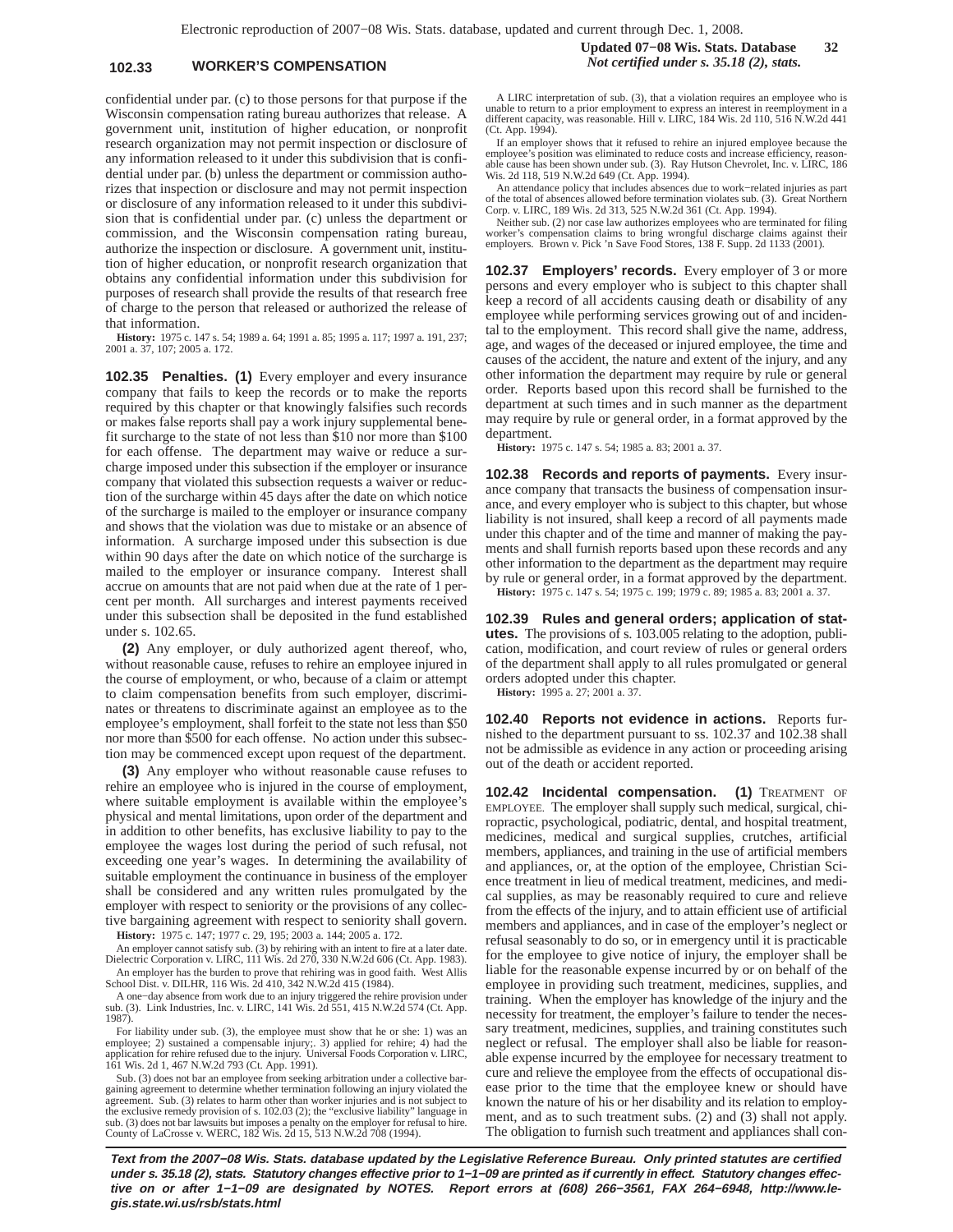**WORKER'S COMPENSATION 102.425 33 Updated 07−08 Wis. Stats. Database** *Not certified under s. 35.18 (2), stats.*

tinue as required to prevent further deterioration in the condition of the employee or to maintain the existing status of such condition whether or not healing is completed.

**(1m)** LIABILITY FOR UNNECESSARY TREATMENT. If an employee who has sustained a compensable injury undertakes in good faith invasive treatment that is generally medically acceptable, but that is unnecessary, the employer shall pay disability indemnity for all disability incurred as a result of that treatment. An employer is not liable for disability indemnity for any disability incurred as a result of any unnecessary treatment undertaken in good faith that is noninvasive or not medically acceptable. This subsection applies to all findings that an employee has sustained a compensable injury, whether the finding results from a hearing, the default of a party, or a compromise or stipulation confirmed by the department.

**(2)** CHOICE OF PRACTITIONER. (a) When the employer has notice of an injury and its relationship to the employment, the employer shall offer to the injured employee his or her choice of any physician, chiropractor, psychologist, dentist, physician assistant, advanced practice nurse prescriber, or podiatrist licensed to practice and practicing in this state for treatment of the injury. By mutual agreement, the employee may have the choice of any qualified practitioner not licensed in this state. In case of emergency, the employer may arrange for treatment without tendering a choice. After the emergency has passed the employee shall be given his or her choice of attending practitioner at the earliest opportunity. The employee has the right to a 2nd choice of attending practitioner on notice to the employer or its insurance carrier. Any further choice shall be by mutual agreement. Partners and clinics are considered to be one practitioner. Treatment by a practitioner on referral from another practitioner is considered to be treatment by one practitioner.

(b) The employer is liable for the expense of reasonable travel to obtain treatment at the same rate as is provided for state officers and employees under s. 20.916 (8). The employer is not liable for the expense of unreasonable travel to obtain treatment.

**(3)** PRACTITIONER CHOICE UNRESTRICTED. If the employer fails to tender treatment as provided in sub. (1) or choice of an attending practitioner as provided in sub. (2), the employee's right to choose the attending practitioner is not restricted and the employer is liable for the reasonable and necessary expense thereof.

**(4)** CHRISTIAN SCIENCE. The liability of an employer for the cost of Christian Science treatment provided to an injured employee is limited to the usual and customary charge for that treatment.

**(5)** ARTIFICIAL MEMBERS. Liability for repair and replacement of prosthetic devices is limited to the effects of normal wear and tear. Artificial members furnished at the end of the healing period for cosmetic purposes only need not be duplicated.

**(6)** TREATMENT REJECTED BY EMPLOYEE. Unless the employee shall have elected Christian Science treatment in lieu of medical, surgical, dental or hospital treatment, no compensation shall be payable for the death or disability of an employee, if the death be caused, or insofar as the disability may be aggravated, caused or continued by an unreasonable refusal or neglect to submit to or follow any competent and reasonable medical, surgical or dental treatment or, in the case of tuberculosis, by refusal or neglect to submit to or follow hospital or medical treatment when found by the department to be necessary. The right to compensation accruing during a period of refusal or neglect to submit to or follow hospital or medical treatment when found by the department to be necessary in the case of tuberculosis shall be barred, irrespective of whether disability was aggravated, caused or continued thereby.

**(8)** AWARD TO STATE EMPLOYEE. Whenever an award is made by the department in behalf of a state employee, the department of workforce development shall file duplicate copies of the award with the department of administration. Upon receipt of the copies of the award, the department of administration shall promptly

issue a voucher in payment of the award from the proper appropriation under s. 20.865 (1) (fm), (kr) or (ur), and shall transmit one copy of the voucher and the award to the officer, department or agency by whom the affected employee is employed.

**(9)** REHABILITATION; PHYSICAL AND VOCATIONAL. (a) One of the primary purposes of this chapter is restoration of an injured employee to gainful employment. To this end, the department shall employ a specialist in physical, medical and vocational rehabilitation.

(b) Such specialist shall study the problems of rehabilitation, both physical and vocational and shall refer suitable cases to the department for vocational evaluation and training. The specialist shall investigate and maintain a directory of such rehabilitation facilities, private and public, as are capable of rendering competent rehabilitation service to seriously injured employees.

(c) The specialist shall review and evaluate reported injuries for potential cases in which seriously injured employees may be in need of physical and medical rehabilitation and may confer with the injured employee, employer, insurance carrier or attending practitioner regarding treatment and rehabilitation.

**History:** 1971 c. 61; 1973 c. 150, 282; 1975 c. 147; 1977 c. 195 ss. 24 to 28, 45;<br>1977 c. 273; 1979 c. 278; 1981 c. 20; 1987 a. 179; 1989 a. 64; 1995 a. 27 ss. 3743m,<br>3744, 9130 (4); 1997 a. 3, 38; 1999 a. 9; 2001 a. 37; a. 185.

The requirement that medical treatment be supplied during the healing period, defined as prior to the time the condition becomes stationary, is not determined by reference to the percentage of disability, but by a determination that the injury has stabilized. Custodial care, as distinguished from nursing services, is not compensable. Mednicoff v. DILHR, 54 Wis. 2d 7, 194 N.W.2d 670 (1972).

In appropriate cases, the department may postpone a determination of permanent disability for a reasonable period until after a claimant completes a competent and reasonable course of physical therapy or vocational rehabilitation as an essential part of the treatment required for full recovery and minimization of damages. Transamerica Insurance Co. v. DILHR, 54 Wis. 2d 272, 195 N.W.2d 656 (1972).

An employee who wishes to consult a second doctor on the panel after the first says no further treatment is needed may do so without notice or consent. If the second doc-<br>tor prescribes an operation that increases the amount of disability, the employer is<br>liable. Spencer v. DILHR, 55 Wis. 2d 525, 200 N.W.

Sub. (7) [now sub. (6)] relieves an employer of liability when the employee refuses treatment provided by the employer, as required under sub. (1). An employee is not required to seek treatment from someone other than the employer. Klein Industrial Salvage v. DILHR, 80 Wis. 2d 457, 259 N.W.2d 124 (1972).

Under ss. 102.42 (9) (a), 102.43 (5), and 102.61, the department may extend temporary disability, travel expense, and maintenance costs beyond 40 weeks if additional training is warranted. Beloit Corporation v. State, 152 Wis. 2d 579, 449 N.W.2d 299 (Ct. App. 1989).

Sub. (1) requires an employer to pay medical expenses even after a final order has been issued. Linsey v. LIRC, 171 Wis. 2d 499, 493 N.W.2d 14 (1992).

Sub. (2) (a) does not require an employer to consent to out−of−state health care expenses that result from a referral by an in−state practitioner selected in accordance with the statute. UFE Inc. v. LIRC, 201 Wis. 2d 274, 548 N.W.2d 57 (1996), 94−2794.

The continuing obligation to compensate an employee for work related medical expenses under s. 102.42 does not allow agency review of compromise agreements<br>after the one--year statute of limitations in s. 102.16 (1) has run if the employee incurs<br>medical expenses after that time. Schenkoski v. LIRC

120 (Ct. App. 1996), 96−0051. Under sub. (2), an employee can seek reimbursement for expenses related to 2 practitioners regardless of whether they are the first 2 practitioners whom the employee has seen. Hermax Carpet Marts v. LIRC, 220 Wis. 2d 611, 583 N.W.2d 662 (Ct. App. 1998), 97−1119.

Section 102.01 (2) (g) sets the date of injury of an occupational disease and s 102.01 (1) provides that medical expenses incurred before an employee knows of the work−related injury are compensable. Read together, medical expenses in occupational disease cases are not compensable until the date of injury, but once the date is established all expenses associated with the disease, even if incurred before the date of injury, are compensable. United Wisconsin Insurance Co. v. LIRC, 229 Wis. 2d

416, 600 N.W.2d 186 (Ct. App. 1999), 97−3776. *Spencer* creates an exception to the general rule that compensation is permitted only if medical expenses are reasonably required and necessary. As long as a claimant engages in unnecessary and unreasonable treatment in good faith, the employer is responsible for payment. Honthaners Restaurants, Inc. v. LIRC, 2000 WI App 273, 240 Wis. 2d 234, 621 N.W.2d 660, 99−3002.

Continuing Payments for Medical Expenses in Worker's Compensation Proceedings. Carnell & Woog. Wis. Law. Nov. 1993.

#### **102.425 Prescription and nonprescription drug treatment. (1)** DEFINITIONS. In this section:

(a) "Dispense" has the meaning given in s. 450.01 (7).

(b) "Drug" has the meaning given in s. 450.01 (10).

(c) "Drug product equivalent" has the meaning given in s. 450.13 (1).

(d) "Nonprescription drug product" has the meaning given in s. 450.01 (13m).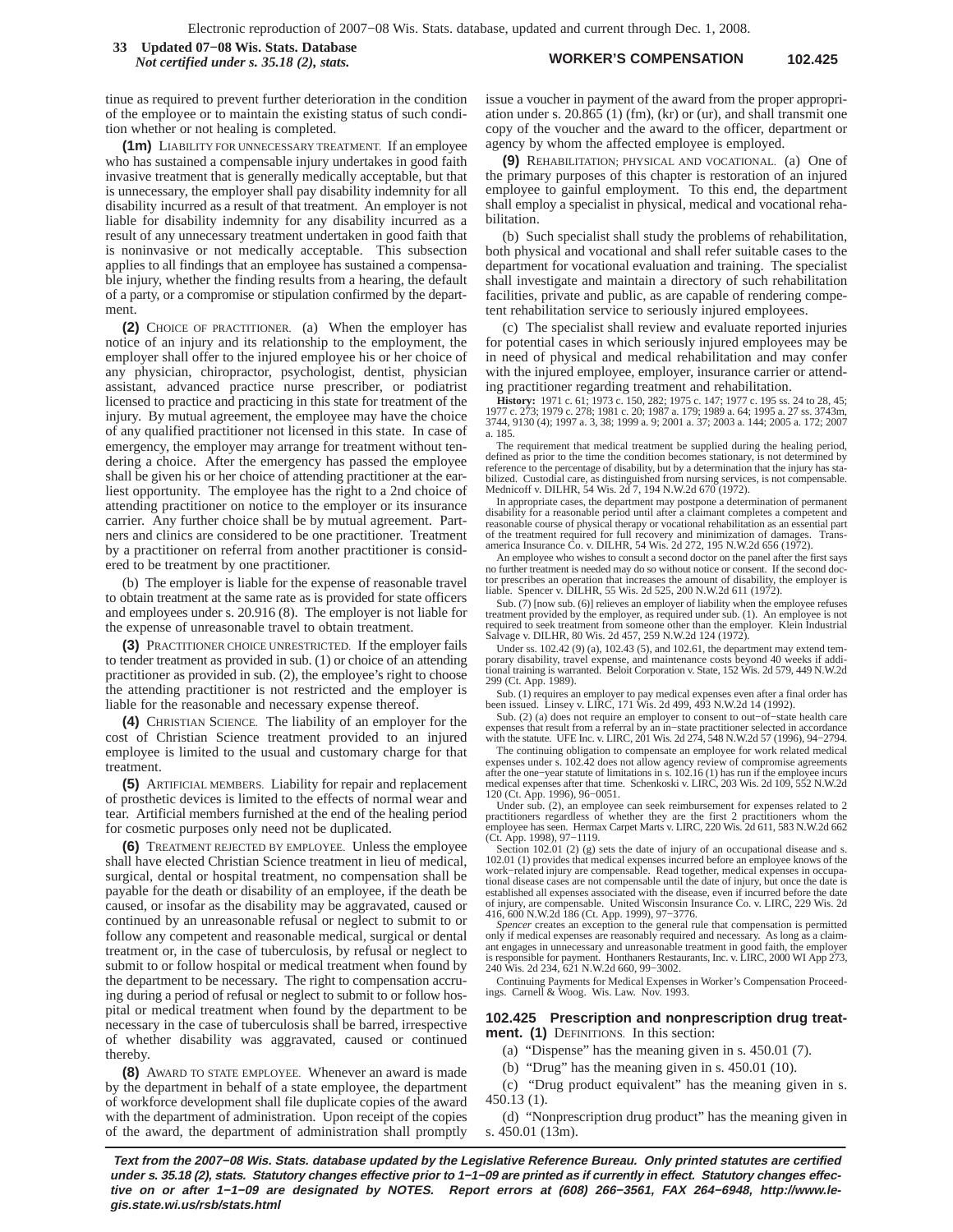## **102.425 WORKER'S COMPENSATION** *Not certified under s. 35.18 (2), stats.*

(e) "Pharmacist" has the meaning given in s. 450.01 (15).

(f) "Practitioner" has the meaning given in s. 450.01 (17).

(g) "Prescription" has the meaning given in s. 450.01 (19).

(h) "Prescription drug" has the meaning given in s. 450.01 (20).

(i) "Prescription order" has the meaning given in s. 450.01 (21).

**(2)** SUBSTITUTION OF DRUG PRODUCT EQUIVALENTS. (a) Except as provided in pars. (b) and (c), when a drug is prescribed to treat an injury for which an employer or insurer is liable under this chapter, the pharmacist or practitioner dispensing the drug shall substitute a drug product equivalent in place of the prescribed drug if all of the following apply:

1. In the professional judgment of the dispensing pharmacist or practitioner, the drug product equivalent is therapeutically equivalent to the prescribed drug.

2. The charge for the drug product equivalent is less than the charge for the prescribed drug.

(b) A pharmacist or practitioner may not substitute a drug product equivalent under par. (a) in place of a prescribed drug if any of the following apply:

1. The prescribed drug is a single−source patented drug for which there is no drug product equivalent.

2. The prescriber determines that the prescribed drug is medically necessary and indicates that no substitution may be made for that prescribed drug by writing on the face of the prescription order or, in the case of a prescription order that is transmitted electronically, by designating in electronic format the phrase "No substitutions" or "Dispense as written" or words of similar meaning or the initials "N.S." or "D.A.W."

(c) Unless par. (b) applies, if an injured employee requests that a specific brand name drug be used to treat the employee's injury, the pharmacist or practitioner dispensing the prescription shall dispense the specific brand name drug as requested. If a specific brand name drug is dispensed under this paragraph, the employer or insurer and the employee shall share the cost of the prescription as follows:

1. The employer or insurer shall be liable in an amount equal to the average wholesale price, as determined under sub. (3) (a) 1., of the lowest−priced drug product equivalent that the pharmacist or practitioner has in stock on the day on which the brand name drug is dispensed, plus the dispensing fee under sub. (3) (a) 2. and any applicable taxes under sub. (3) (a) 3. that would be payable for that drug product equivalent.

2. The employee shall be liable in an amount equal to the difference between the amount for which the employer or insurer is liable under subd. 1. and an amount equal to the average wholesale price, as determined under sub. (3) (a) 1., of the brand name drug on the day on which the brand name drug is dispensed, plus any applicable taxes under sub. (3) (a) 3. that are payable for that brand name drug.

**(3)** LIABILITY OF EMPLOYER OR INSURER. (a) The liability of an employer or insurer for the cost of a prescription drug dispensed under sub. (2) for outpatient use by an injured employee is limited to the sum of all of the following:

1. The average wholesale price of the prescription drug as of the date on which the prescription drug is dispensed, as quoted in the Drug Topics Red Book, published by Medical Economics Company, Inc. or its successor.

2. A dispensing fee of \$3 per prescription order, which shall be payable for all prescription drugs dispensed under sub. (2) regardless of the location from which the prescription drug is dispensed, but which shall be payable only to a pharmacist who dispenses the prescription drug.

3. Any state or federal taxes that may be applicable to the prescription drug dispensed.

(b) In addition to the liability under par. (a), an employer or insurer is also liable for reimbursement to an injured employee for

all out−of−pocket expenses incurred by the injured employee in obtaining the prescription drug dispensed.

(c) A billing statement submitted to an employer or insurer for a prescription drug dispensed under sub. (2) shall include the national drug code number of the prescription as listed in the national drug code directory maintained by the federal food and drug administration and shall state separately the price of the prescription drug and the dispensing fee.

**(4)** LIABILITY OF EMPLOYEE. (a) Except as provided in par. (b), a pharmacist or practitioner who dispenses a prescription drug under sub. (2) to an injured employee may not collect, or bring an action to collect, from the injured employee any charge that is in excess of the liability of the injured employee under sub. (2) (c) 2. or the liability of the employer or insurer under sub. (3) (a).

(b) If an employer or insurer denies or disputes liability for the cost of a drug prescribed to an injured employee under sub. (2), the pharmacist or practitioner who dispensed the drug may collect, or bring an action to collect, from the injured employee the cost of the prescription drug dispensed, subject to the limitations specified in sub. (3) (a). If an employer or insurer concedes liability for the cost of a drug prescribed to an injured employee under sub. (2), but disputes the reasonableness of the amount charged for the prescription drug, the employer or insurer shall provide notice under sub. (4m) (b) to the pharmacist or practitioner that the reasonableness of the amount charged is in dispute and the pharmacist or practitioner who dispensed the drug may not collect, or bring an action to collect, from the injured employee the cost of the prescription drug dispensed after receiving that notice.

**(4m)** RESOLUTION OF PRESCRIPTION DRUG CHARGE DISPUTES. (a) The department has jurisdiction under this subsection and s. 102.16 (1m) (c) and s. 102.17 to resolve a dispute between a pharmacist or practitioner and an employer or insurer over the reasonableness of the amount charged for a prescription drug dispensed under sub. (2) for outpatient use by an injured employee who claims benefits under this chapter.

(b) An employer or insurer that disputes the reasonableness of the amount charged for a prescription drug dispensed under sub. (2) for outpatient use by an injured employee or the department under sub. (4) (b) or s. 102.16 (1m) (c) or 102.18 (1) (bg) 3. shall provide, within 30 days after receiving a completed bill for the prescription drug, notice to the pharmacist or practitioner that the charge is being disputed. After receiving notice under this paragraph or under sub. (4) (b) or s. 102.16 (1m) (c) or 102.18 (1) (bg) 1. that a prescription drug charge is being disputed, a pharmacist or practitioner may not collect the disputed charge from, or bring an action for collection of the disputed charge against, the employee who received the prescription drug.

(c) A pharmacist or practitioner that receives notice under par. (b) that the reasonableness of the amount charged for a prescription drug dispensed under sub. (2) for outpatient use by an injured employee is in dispute shall file the dispute with the department within 6 months after receiving that notice.

(d) The department shall deny payment of a prescription drug charge that the department determines under this subsection to be unreasonable. A pharmacist or practitioner and an employer or insurer that are parties to a dispute under this subsection over the reasonableness of a prescription drug charge are bound by the department's determination under this subsection on the reasonableness of the disputed charge, unless that determination is set aside on judicial review as provided in par. (e).

(e) Within 30 days after a determination under this subsection, the department may set aside, reverse, or modify the determination for any reason that the department considers sufficient. Within 60 days after a determination under this subsection, the department may set aside, reverse, or modify the determination on grounds of mistake. A pharmacist, practitioner, employer, or insurer that is aggrieved by a determination of the department under this subsection may seek judicial review of that determina-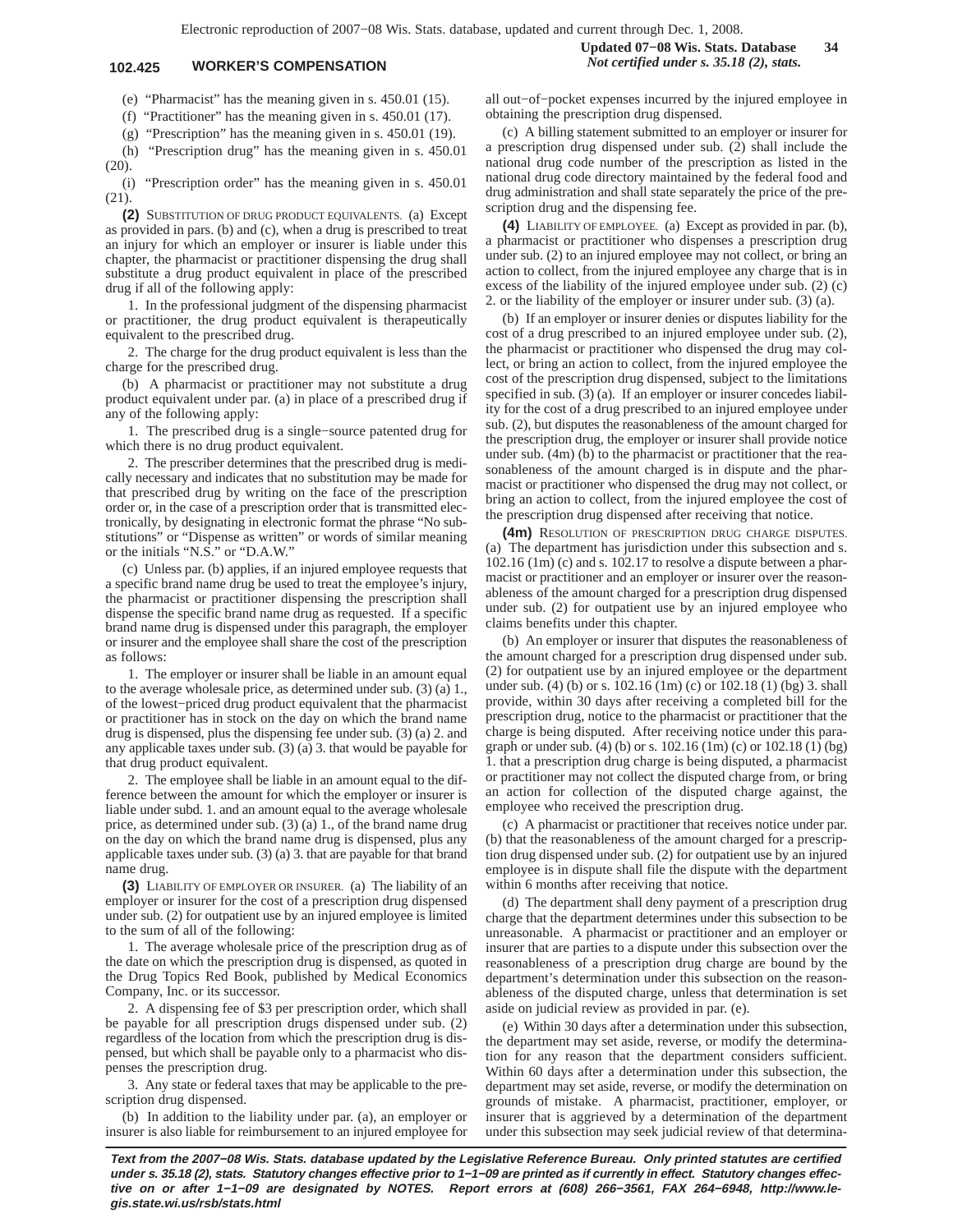#### **WORKER'S COMPENSATION 102.43 35 Updated 07−08 Wis. Stats. Database** *Not certified under s. 35.18 (2), stats.*

tion in the same manner that compensation claims are reviewed under s. 102.23.

**(5)** NONPRESCRIPTION DRUG PRODUCTS. The liability of an employer or insurer for the cost of a nonprescription drug product used to treat an injured employee is limited to the usual and customary charge to the general public for the nonprescription drug product.

**History:** 2005 a. 172; 2007 a. 185.

**102.43 Weekly compensation schedule.** If the injury causes disability, an indemnity shall be due as wages commencing the 4th calendar day from the commencement of the day the scheduled work shift began, exclusive of Sundays only, excepting where the employee works on Sunday, after the employee leaves work as the result of the injury, and shall be payable weekly thereafter, during such disability. If the disability exists after 7 calendar days from the date the employee leaves work as a result of the injury and only if it so exists, indemnity shall also be due and payable for the first 3 calendar days, exclusive of Sundays only, excepting where the employee works on Sunday. Said weekly indemnity shall be as follows:

**(1)** If the injury causes total disability, two−thirds of the average weekly earnings during such disability.

**(2)** If the injury causes partial disability, during the partial disability, such proportion of the weekly indemnity rate for total disability as the actual wage loss of the injured employee bears to the injured employee's average weekly wage at the time of the injury.

**(3)** If the disability caused by the injury is at times total and at times partial, the weekly indemnity during each total or partial disability shall be in accordance with subs. (1) and (2), respectively.

**(4)** If the disability period involves a fractional week, indemnity shall be paid for each day of such week, except Sundays only, at the rate of one−sixth of the weekly indemnity.

**(5)** Temporary disability, during which compensation shall be payable for loss of earnings, shall include such period as may be reasonably required for training in the use of artificial members and appliances. Except as provided in s. 102.61 (1g), temporary disability shall also include such period as the employee may be receiving instruction pursuant to s. 102.61 (1) or (1m). Temporary disability on account of receiving instruction of the latter nature, and not otherwise resulting from the injury, shall not be in excess of 80 weeks. Such 80−week limitation does not apply to temporary disability benefits under this section, travel or maintenance expense under s. 102.61 (1), or private rehabilitation counseling or rehabilitative training costs under s. 102.61 (1m) if the department determines that additional training is warranted. The necessity for additional training as authorized by the department for any employee shall be subject to periodic review and reevaluation.

**(6)** (a) Except as provided in par. (b), no sick leave benefits provided in connection with other employment or wages received from other employment held by the employee when the injury occurred may be considered in computing actual wage loss from the employer in whose employ the employee sustained injury.

(b) In the case of an employee whose average weekly earnings are calculated under s. 102.11 (1) (a), wages received from other employment held by the employee when the injury occurred shall be considered in computing actual wage loss from the employer in whose employ the employee sustained the injury as provided in this paragraph. If an employee's average weekly earnings are calculated under s. 102.11 (1) (a), wages received from other employment held by the employee when the injury occurred shall be offset against those average weekly earnings and not against the employee's actual earnings in the employment in which the employee was engaged at the time of the injury.

(c) Wages received from the employer in whose employ the employee sustained injury or from other employment obtained after the injury occurred shall be considered in computing benefits for temporary disability.

**(7)** (a) If an employee has a renewed period of temporary disability commencing more than 2 years after the date of injury and, except as provided in par. (b), the employee returned to work for at least 10 days preceding the renewed period of disability, payment of compensation for the new period of disability shall be made as provided in par. (c).

(b) An employee need not return to work at least 10 days preceding a renewed period of temporary disability to obtain benefits under sub. (5) for rehabilitative training commenced more than 2 years after the date of injury. Benefits for rehabilitative training shall be made as provided in par. (c).

(c) 1. If the employee was entitled to maximum weekly benefits at the time of injury, payment for the renewed temporary disability or the rehabilitative training shall be at the maximum rate in effect at the commencement of the new period.

2. If the employee was entitled to less than the maximum rate, the employee shall receive the same proportion of the maximum which is in effect at the time of the commencement of the renewed period or the rehabilitative training as the employee's actual rate at the time of injury bore to the maximum rate in effect at that time.

3. For an employee who is receiving rehabilitative training, a holiday break, semester break or other, similar scheduled interruption in a course of instruction does not commence a new period of rehabilitative training under this paragraph.

**(8)** During a compulsory vacation period scheduled in accordance with a collective bargaining agreement:

(a) Regardless of whether the employee's healing period has ended, no employee at work immediately before the compulsory vacation period may receive a temporary total disability benefit for injury sustained while engaged in employment for that employer.

(b) An employee receiving temporary partial disability benefits immediately before the compulsory vacation period for injury sustained while engaged in employment for that employer shall continue to receive those benefits.

**(9)** Temporary disability, during which compensation shall be payable for loss of earnings, shall include the period during which an employee could return to a restricted type of work during the healing period, unless any of the following apply:

(a) Suitable employment that is within the physical and mental limitations of the employee is furnished to the employee by the employer or some other employer. For purposes of this paragraph, if the employer or some other employer makes a good faith offer of suitable employment that is within the physical and mental limitations of the employee and if the employee refuses without reasonable cause to accept that offer, the employee is considered to have returned to work as of the date of the offer at the earnings that the employee would have received but for the refusal. In case of a dispute as to the extent of an employee's physical or mental limitations or as to what employment is suitable within those limitations, the employee may file an application under s. 102.17 and ss. 102.17 to 102.26 shall apply.

(b) The employee's employment with the employer has been suspended or terminated due to the employee's alleged commission of a crime, the circumstances of which are substantially related to that employment, and the employee has been charged with the commission of that crime. If the employee is not found guilty of the crime, compensation for temporary disability shall be payable in full.

(c) The employee's employment with the employer has been suspended or terminated due to the employee's violation of the employer's policy concerning employee drug use during the period when the employee could return to a restricted type of work during the healing period. Compensation for temporary disability may be denied under this paragraph only if prior to the date of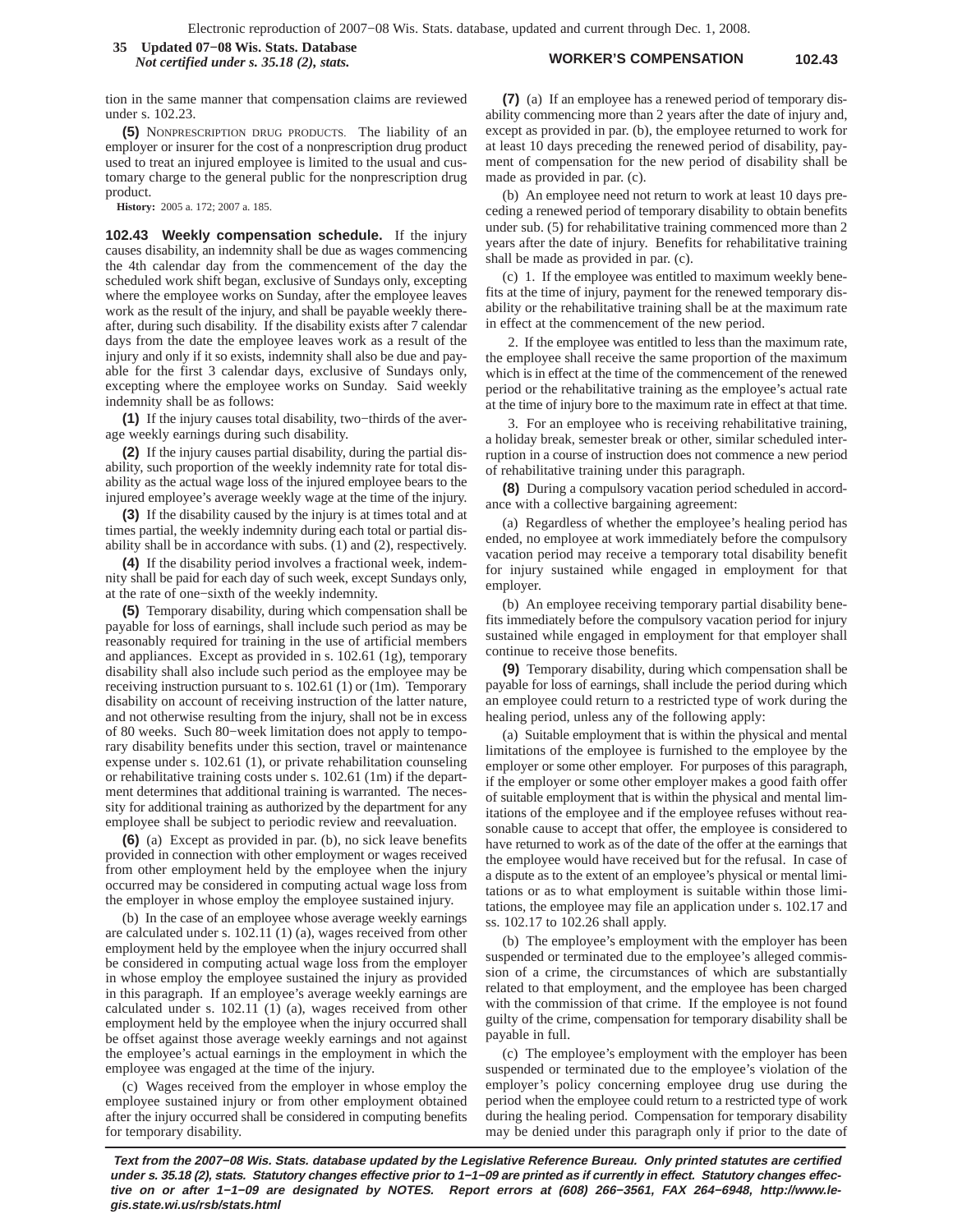## **102.43 WORKER'S COMPENSATION** *Not certified under s. 35.18 (2), stats.*

injury the employer's policy concerning employee drug use was established in writing and regularly enforced by the employer.

**History:** 1971 c. 148; 1973 c. 150; 1975 c. 147; 1977 c. 195; 1979 c. 278; 1983 a. 98; 1985 a. 83; 1987 a. 179; 1993 a. 370, 492; 1995 a. 225, 413; 2001 a. 37; 2005 a. 172.

**Committee Note, 1971:** Employees who have two jobs who have been injured at one of them have in some cases been made totally disabled for work at either job. Sick leave benefits from the other employer has suspended eligibility for compensation or has reduced compensation even though the employee suffered a wage loss. This is considered to be inequitable. Sick leave benefits from the employer where injury occurred are to be considered, however, in determining eligibility for compensation from such employer. [Bill 371−A]

Under ss. 102.42 (9) (a), 102.43 (5), and 102.61, the department may extend tem-porary disability, travel expense, and maintenance costs beyond 40 weeks if additional training is warranted. Beloit Corp. v. State, 152 Wis. 2d 579, 449 N.W.2d 299 (Ct. App. 1989).

The phrase "if the injury causes disability" is interpreted in light of the "as is" rule<br>that an employee's susceptibility to injury due to a pre-existing condition does not<br>relieve the employer from liability. ITW Deltar

a pre−existing condition. It was reasonable to find that a woman was entitled to bene-fits for the period she was unable to undergo surgery to repair a work−related injury due to the threat that anesthesia would cause harm to her pre-existing pregnancy.<br>ITW Deltar v. LIRC, 226 Wis. 2d 11, 593 N.W.2d 908 (Ct. App. 1999), 98-2912.<br>The social security offset under s. 102.44 (5) may be used to r

ability benefits paid under sub. (5) during the period that the worker is engaged in a vocational rehabilitation program as described in s. 102.61. Michels Pipeline Con-struction v. Labor And Industry Review Commission, 2008 WI App 55, \_\_\_Wis. 2d \_\_\_, 750 N.W.2d 485, 07−0607.

**102.44 Maximum limitations.** Section 102.43 shall be subject to the following limitations:

**(1)** Notwithstanding any other provision of this chapter, every employee who is receiving compensation under this chapter for permanent total disability or continuous temporary total disability more than 24 months after the date of injury resulting from an injury which occurred prior to January 1, 1993, shall receive supplemental benefits which shall be payable in the first instance by the employer or the employer's insurance carrier, or in the case of benefits payable to an employee under s. 102.66, shall be paid by the department out of the fund created under s. 102.65. These supplemental benefits shall be paid only for weeks of disability occurring after January 1, 1995, and shall continue during the period of such total disability subsequent to that date.

(a) If such employee is receiving the maximum weekly benefits in effect at the time of the injury, the supplemental benefit for a week of disability occurring after April 1, 2008, shall be an amount which, when added to the regular benefit established for the case, shall equal \$450.

(b) If such employee is receiving a weekly benefit which is less than the maximum benefit which was in effect on the date of the injury, the supplemental benefit for a week of disability occurring after April 1, 2008, shall be an amount sufficient to bring the total weekly benefits to the same proportion of \$450 as the employee's weekly benefit bears to the maximum in effect on the date of injury.

(c) The employer or insurance carrier paying the supplemental benefits required under this subsection shall be entitled to reimbursement for each such case from the fund established by s. 102.65, commencing one year from the date of the first such payment and annually thereafter while such payments continue. Claims for such reimbursement shall be approved by the department.

**(2)** In case of permanent total disability aggregate indemnity shall be weekly indemnity for the period that the employee may live. Total impairment for industrial use of both eyes, or the loss of both arms at or near the shoulder, or of both legs at or near the hip, or of one arm at the shoulder and one leg at the hip, constitutes permanent total disability. This enumeration is not exclusive, but in other cases the department shall find the facts.

**(3)** For permanent partial disability not covered by ss. 102.52 to 102.56, the aggregate number of weeks of indemnity shall bear such relation to 1,000 weeks as the nature of the injury bears to one causing permanent total disability and shall be payable at the rate of two−thirds of the average weekly earnings of the employee, the earnings to be computed as provided in s. 102.11. The weekly

indemnity shall be in addition to compensation for the healing period and shall be for the period that the employee may live, not to exceed 1,000 weeks.

**(4)** Where the permanent disability is covered by ss. 102.52, 102.53 and 102.55, such sections shall govern; provided, that in no case shall the percentage of permanent total disability be taken as more than 100 per cent.

**(5)** In cases where it is determined that periodic benefits granted by the federal social security act are paid to the employee because of disability, the benefits payable under this chapter shall be reduced as follows:

(a) For each dollar that the total monthly benefits payable under this chapter, excluding attorney fees and costs, plus the monthly benefits payable under the social security act for disability exceed 80% of the employee's average current earnings as determined by the social security administration, the benefits payable under this chapter shall be reduced by the same amount so that the total benefits payable shall not exceed 80% of the employee's average current earnings. However, no total benefit payable under this chapter and under the federal social security act may be reduced to an amount less than the benefit payable under this chapter.

(b) No reduction under this section shall be made because of an increase granted by the social security administration as a cost of living adjustment.

(c) Failure of the employee, except for excusable neglect, to report social security disability payments within 30 days after written request shall allow the employer or insurance carrier to reduce weekly compensation benefits payable under this chapter by 75%. Compensation benefits otherwise payable shall be reimbursed to the employee after reporting.

(d) The employer or insurance carrier making such reduction shall report to the department the reduction and as requested by the department, furnish to the department satisfactory proof of the basis for the reduction.

(e) The reduction prescribed by this section shall be allowed only as to payments made on or after July 1, 1980, and shall be computed on the basis of payments made for temporary total, temporary partial, permanent total and permanent partial disability.

(f) No reduction shall take into account payments made under the social security act to dependents of an employee.

**(6)** (a) Where an injured employee claiming compensation for disability under sub. (2) or (3) has returned to work for the employer for whom he or she worked at the time of the injury, the permanent disability award shall be based upon the physical limitations resulting from the injury without regard to loss of earning capacity unless the actual wage loss in comparison with earnings at the time of injury equals or exceeds 15%.

(b) If, during the period set forth in s. 102.17 (4) the employment relationship is terminated by the employer at the time of the injury, or by the employee because his or her physical or mental limitations prevent his or her continuing in such employment, or if during such period a wage loss of 15% or more occurs the department may reopen any award and make a redetermination taking into account loss of earning capacity.

(c) The determination of wage loss shall not take into account any period during which benefits are payable for temporary disability.

(d) The determination of wage loss shall not take into account any period during which benefits are paid under ch. 108.

(e) For the purpose of determining wage loss, payment of benefits for permanent partial disability shall not be considered payment of wages.

(f) Wage loss shall be determined on wages, as defined in s. 102.11. Percentage of wage loss shall be calculated on the basis of actual average wages over a period of at least 13 weeks.

(g) For purposes of this subsection, if the employer in good faith makes an offer of employment which is refused by the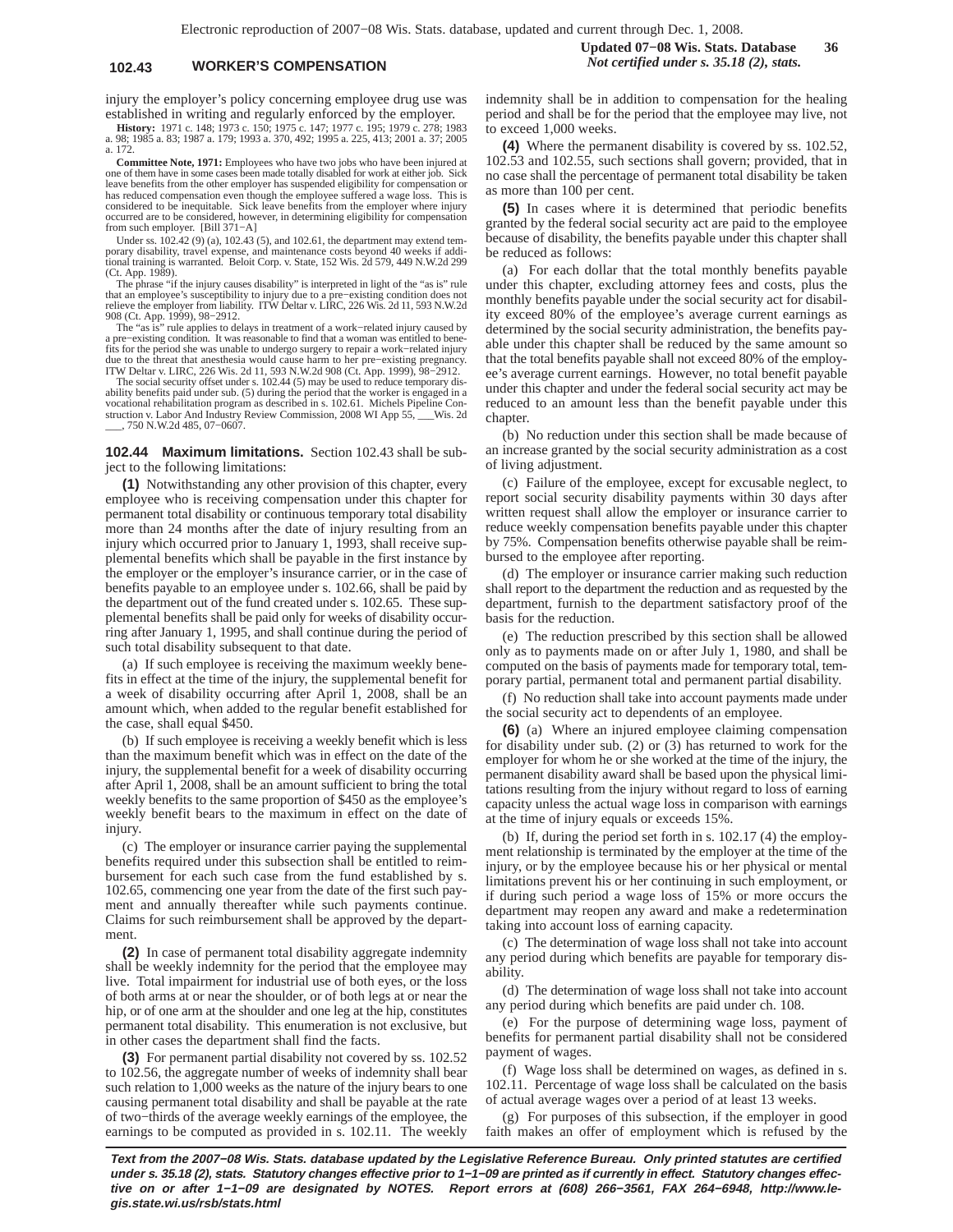**WORKER'S COMPENSATION 102.475 37 Updated 07−08 Wis. Stats. Database** *Not certified under s. 35.18 (2), stats.*

employee without reasonable cause, the employee is considered to have returned to work with the earnings the employee would have received had it not been for the refusal.

(h) In all cases of permanent partial disability not covered by ss. 102.52 to 102.56, whether or not the employee has returned to work, the permanent partial disability shall not be less than that imposed by the physical limitations.

**History:** 1971 c. 148; 1973 c. 150; 1975 c. 147 ss. 33, 54, 57; 1975 c. 199; 1977 c. 195; 1979 c. 278; 1981 c. 92; 1983 a. 98; 1991 a. 85; 1995 a. 117; 2001 a. 37; 2003 a. 144; 2005 a. 172; 2007 a. 185.

**Cross Reference:** See also ss. DWD 80.32, 80.34, and 80.50, Wis. adm. code.

**Committee Note, 1971:** Employees who are totally disabled receive compensation at the wage level and the compensation rate in effect as of the date of their injury. This is an average of approximately \$45.90 per week for the employees who are<br>injured previous to February 1, 1970. The intent is to provide for payment of supple-<br>mental benefits; for example, an employee who was injured earning wages in excess of the maximum of \$52.86 is receiving \$37 a week for total<br>disability. This employee will receive supplemental benefits of \$42 a week to bring<br>the total up to \$79, which was the maximum February 1, in October 1951 with a wage of \$26.43 has been receiving \$18.50 per week for total disability. This is 50% of the maximum in effect in October 1951. Such employee will receive supplemental benefits of \$21 a week to bring the total up to \$39.50, which is 50% of the maximum in effect February 1, 1970. It is not intended that any death benefit payment be affected by this section. [Bill 371−A]

The department must disregard total loss of earning capacity in the case of a rela-tive scheduled injury. Mednicoff v. DILHR, 54 Wis. 2d 7, 194 N.W.2d 670 (1972).

The "odd−lot" doctrine is a part of Wisconsin law. It provides that if a claimant makes a prima facie case that he or she was injured in an industrial accident and, because of injury, age, education, and capacity, is unable to secure continuing gainful employment, the burden of showing that the claimant is employable shifts to the employer. Balczewski v. DILHR, 76 Wis. 2d 487, 251 N.W.2d 794 (1977).

Sub. (6) (a) includes only wage loss suffered at the employment where the injury occurred and does not include wage loss from a second job. Ruff v. LIRC, 159 Wis. 2d 239, 464 N.W.2d 56 (Ct. App. 1990).

LIRC exceeded its authority when it ordered temporary total disability payments for an indefinite future period. Such payments are not authorized for the period after a medical condition has stabilized and before the employee undergoes surgery. GTC Auto Parts v. LIRC, 184 Wis. 2d 450, 516 N.W.2d 313 (Ct. App. 1993).

Sub. (4) requires apportionment between scheduled and unscheduled injuries when both contribute to permanent total disability. Loss of earning capacity may not be awarded for scheduled injuries. Langhus v. LIRC, 206 Wis. 2d 494, 557 N.W.2d 450 (Ct. App. 1996), 96−0622.

In order for sub. (6) (b) to apply, the physical limitations must be from an unsched-uled injury. Mireles v. LIRC, 226 Wis. 2d 53, 593 N.W.2d 859 (Ct. App. 1999), 98−1607.

Sub. (2) governs the permanent total disability indemnity. "Other cases" of disabil-ity under sub. (2) may include a combination of scheduled and unscheduled injuries. Mireles v. LIRC, 2000 WI 96, 237 Wis. 2d 69, 613 N.W.2d 875, 98−1607.

Sub. (6) (b) allows the department to reopen an award to account for loss of earning<br>capacity from an unscheduled injury, even if a scheduled injury causes the termina-<br>tion of employment. Mireles v. LIRC, 2000 WI 96, 237 98−1607.

Sub. (2) allows the awarding of permanent total disability that results from a combination of scheduled and unscheduled injuries, provided that the applicant estab-lishes that a clear, ascertainable portion of the disability is attributable to the unscheduled injury or injuries. Secura Insurance v. LIRC, 2000 WI App 237, 239 Wis. 2d 315, 620 N.W.2d 626, 00−0303.

A claimant is not required to present evidence of a job search as part of prima facie case of odd−lot unemployability, provided the claimant shows that because of the injury and other *Balczewski* factors such as age, education, capacity, and training, he or she is unable to secure continuing, gainful employment. If the claimant is within the odd−lot category, it falls to the employer to rebut the prima facie case by demonstrating that the claimant is employable and that jobs exist for him or her. Beecher v. LIRC, 2004 WI 88, 273 Wis. 2d 136, 682 N.W.2d 29, 02−1582.

The burden that shifts from the claimant to the employer under *Balczewski* is a burden of persuasion, but only as to the sub−issue of whether a job exists that the claimant can do. The burden of persuasion on the other aspects of the claimant's case for per-<br>manent total disability benefits remains, as always, with the claimant. Beecher v.<br>LIRC, 2004 WI 88, 273 Wis. 2d 136, 682 N.W.2d 29, 02–

The social security offset under sub. (5) may be used to reduce temporary disability benefits paid under s. 102.43 (5) during the period that the worker is engaged in a vocational rehabilitation program as described in s. 102.61. Michels Pipeline Con-struction v. Labor And Industry Review Commission, 2008 WI App 55, \_\_\_ Wis. 2d\_\_\_, 750 N.W.2d 485, 07−0607.

Payment of the supplemental benefit of 102.44 (1) is not precluded to former state employees by Art. IV, s. 26. The second injury fund is not impressed with a construc-tive trust which prevents its use for payment of such supplemental benefits. 62 Atty. Gen. 69.

**102.45 Benefits payable to minors; how paid.** Compensation and death benefit payable to an employee or dependent who was a minor when the employee's or dependent's right began to accrue, may, in the discretion of the department, be ordered paid to a bank, trust company, trustee, parent or guardian, for the use of such employee or dependent as may be found best calculated to conserve the employee's or dependent's interests. Such employee or dependent shall be entitled to receive payments, in the aggregate, at a rate not less than that applicable to payments of primary compensation for total disability or death benefit as accruing from the employee's or dependent's 18th birthday. **History:** 1973 c. 150; 1993 a. 492.

**102.46 Death benefit.** Where death proximately results from the injury and the deceased leaves a person wholly dependent upon him or her for support, the death benefit shall equal 4 times his or her average annual earnings, but when added to the disability indemnity paid and due at the time of death, shall not exceed two−thirds of weekly wage for the number of weeks set out in s. 102.44 (3).

**History:** 1979 c. 278; 1981 c. 92.

Death benefits under the worker's compensation law. Fortune. WBB Apr. 1987.

**102.47 Death benefit, continued.** If death occurs to an injured employee other than as a proximate result of the injury, before disability indemnity ceases, death benefit and burial expense allowance shall be as follows:

**(1)** Where the injury proximately causes permanent total disability, they shall be the same as if the injury had caused death, except that the burial expense allowance shall be included in the items subject to the limitation stated in s. 102.46. The amount available shall be applied toward burial expense before any is applied toward death benefit. If there are no surviving dependents the amount payable to dependents shall be paid, as provided in s. 102.49 (5) (b), to the fund created under s. 102.65.

**(2)** Where the injury proximately causes permanent partial disability, the unaccrued compensation shall first be applied toward funeral expenses, not to exceed the amount specified in s. 102.50. Any remaining sum shall be paid to dependents, as provided in this section and ss. 102.46 and 102.48, and there is no liability for any other payments. All computations under this subsection shall take into consideration the present value of future payments. If there are no surviving dependents the amount payable to dependents shall be paid, as provided in s. 102.49 (5) (b), to the fund created under s. 102.65.

**History:** 1971 c. 148; 1977 c. 195; 1983 a. 98; 1987 a. 179. When a deceased worker dies before the level of permanent partial disability is established, the dependent's death benefit is not wiped out. "Unaccrued compensa-<br>tion" under sub. (2) is compensation that has not become due, or compensation for<br>which a claim is not yet enforceable. It is not limited to not yet paid. Edward Brothers, Inc. v. LIRC, 2007 WI App 128, 300 Wis. 2d 638, 731 N.W.2d 302, 06−2398.

**102.475 Death benefit; law enforcement and correctional officers, fire fighters, rescue squad members, diving team members, national or state guard members and emergency management personnel. (1)** SPECIAL BENEFIT. If the deceased employee is a law enforcement officer, correctional officer, fire fighter, rescue squad member, diving team member, national guard member or state defense force member on state active duty as described in s. 102.07 (9) or if a deceased person is an employee or volunteer performing emergency management activities under ch. 166 during a state of emergency or a circumstance described in s. 166.04, who sustained an accidental injury while performing services growing out of and incidental to that employment or volunteer activity so that benefits are payable under s. 102.46 or 102.47 (1), the department shall voucher and pay from the appropriation under s. 20.445 (1) (aa) a sum equal to 75% of the primary death benefit as of the date of death, but not less than \$50,000 to the persons wholly dependent upon the deceased. For purposes of this subsection, dependency shall be determined under ss. 102.49 and 102.51.

**(2)** PAYMENTS TO DEPENDENTS. (a) If there are more than 4 persons who are wholly dependent upon the deceased employee an additional benefit of \$2,000 shall be paid for each dependent in excess of 4.

(b) If there is more than one person who is wholly dependent upon the deceased employee, the benefits under this section shall be apportioned between such dependents on the same proportional basis as the primary death benefit.

(c) Notwithstanding sub. (1), if there are partial dependents of the deceased employee who are entitled to benefits under s.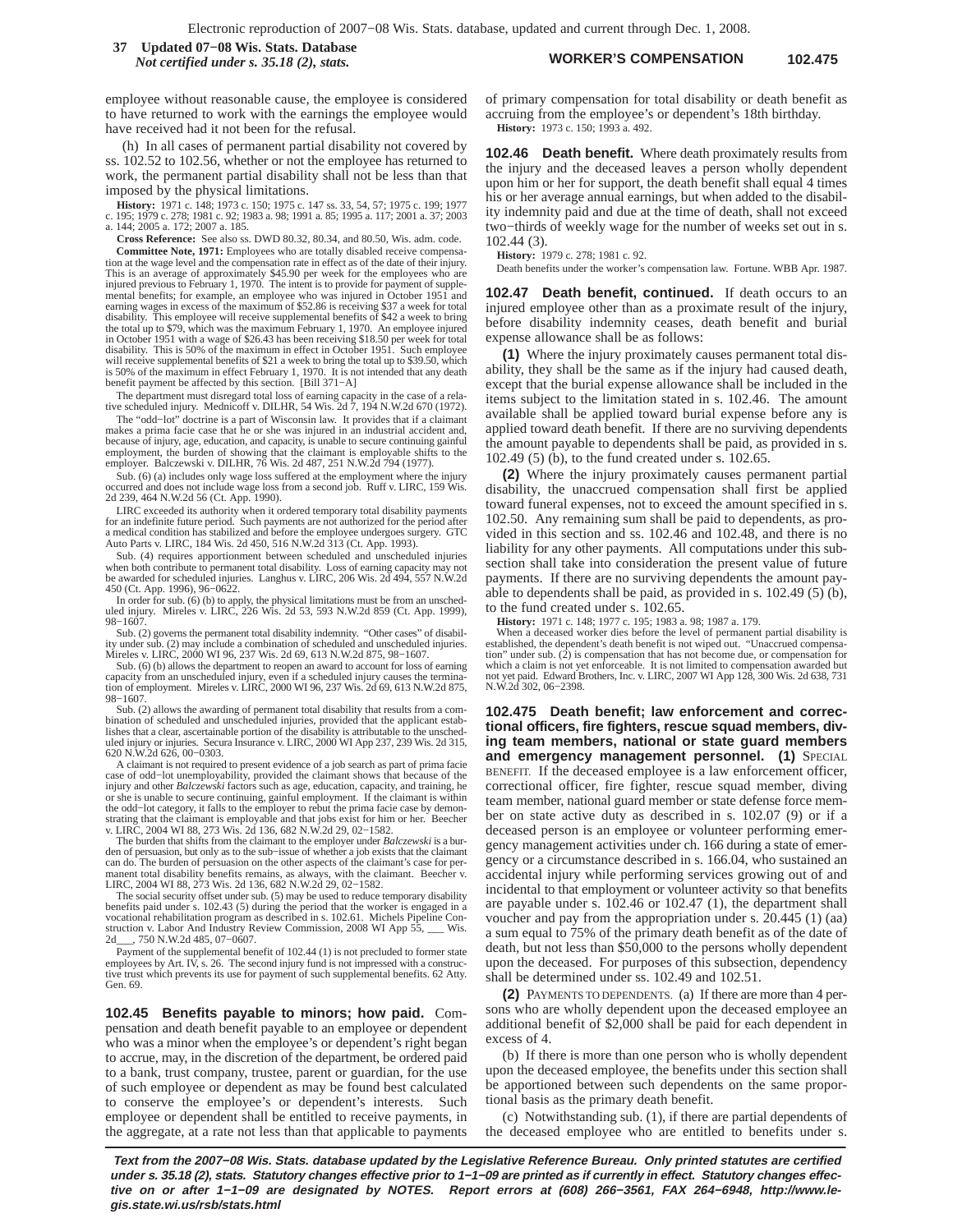## **102.475 WORKER'S COMPENSATION** *Not certified under s. 35.18 (2), stats.*

102.48, they shall be entitled to such portion of the benefit determined under sub. (1) that their partial dependency benefit bears to the primary benefit payable to one wholly dependent upon the deceased. No payment to a partial dependent shall be less than \$1,000.

**(3)** DISPUTES. In case of dispute, dependents may file applications as provided in s. 102.17, and ss. 102.17 to 102.27 shall apply. In such case, if the claim for a primary death benefit is compromised, any claim under this section shall be compromised on the same proportional basis. The attorney general shall represent the interests of the state in case of such dispute.

**(5)** MINORS. Benefits due to minors under this section may be paid as provided in s. 102.45.

**(6)** PROOF. In administering this section the department may require reasonable proof of birth, marriage, relationship or dependency.

**(7)** NOT TO AFFECT OTHER RIGHTS, BENEFITS OR COMPENSATION. The compensation provided for in this section is in addition to, and not exclusive of, any pension rights, death benefits or other compensation otherwise payable by law.

**(8)** DEFINITIONS. As used in this section:

(a) "Correctional officer" means any person employed by the state or any political subdivision as a guard or officer whose principal duties are supervision and discipline of inmates at a penal institution, prison, jail, house of correction or other place of penal detention.

(am) "Diving team member" means a member of a legally organized diving team.

(b) "Fire fighter" means any person employed by the state or any political subdivision as a member or officer of a fire department or a member of a volunteer department, including the state fire marshal and deputies.

(c) "Law enforcement officer" means any person employed by the state or any political subdivision for the purpose of detecting and preventing crime and enforcing laws or ordinances and who is authorized to make arrests for violations of the laws or ordinances the person is employed to enforce, whether that enforcement authority extends to all laws or ordinances or is limited to specific laws or ordinances.

(d) "Political subdivision" includes counties, municipalities and municipal corporations.

(dm) "Rescue squad member" means a member of a legally organized rescue squad.

(e) "State" means the state of Wisconsin and its departments, divisions, boards, bureaus, commissions, authorities and colleges and universities.

**History:** 1975 c. 274, 421; 1977 c. 29 ss. 1029m to 1029s, 1650; 1977 c. 48, 203, 1979 c. 110 s. 60 (11); 1979 c. 221; 1981 c. 325; 1983 a. 29; 1985 a. 29; 1987 a. 29; 1987 a. 29; 1987 a. 29; 1987 a. 29; 1987 a. 20; 1993

**102.48 Death benefit, continued.** If no person who survives the deceased employee is wholly dependent upon the deceased employee for support, partial dependency and death benefits therefor shall be as follows:

**(1)** An unestranged surviving parent or parents to whose support the deceased has contributed less than \$500 in the 52 weeks next preceding the injury causing death shall receive a death benefit of \$6,500. If the parents are not living together, the department shall divide this sum in such proportion as it deems to be just, considering their ages and other facts bearing on dependency.

**(2)** In all other cases the death benefit shall be such sum as the department shall determine to represent fairly and justly the aid to support which the dependent might reasonably have anticipated from the deceased employee but for the injury. To establish anticipation of support and dependency, it shall not be essential that the deceased employee made any contribution to support. The aggregate benefits in such case shall not exceed twice the average annual earnings of the deceased; or 4 times the contributions of the deceased to the support of such dependents during the year immediately preceding the deceased employee's death, whichever amount is the greater. In no event shall the aggregate benefits in such case exceed the amount which would accrue to a person solely and wholly dependent. Where there is more than one partial dependent the weekly benefit shall be apportioned according to their relative dependency. The term "support" as used in ss. 102.42 to 102.63 shall include contributions to the capital fund of the dependents, for their necessary comfort.

**(3)** A death benefit, other than burial expenses, except as otherwise provided, shall be paid in weekly installments corresponding in amount to two−thirds of the weekly earnings of the employee, until otherwise ordered by the department.

**History:** 1975 c. 147; 1979 c. 278; 1989 a. 64; 1993 a. 492.

**Cross Reference:** See also s. DWD 80.46, Wis. adm. code.

**102.49 Additional death benefit for children, state fund. (1)** Where the beneficiary under s. 102.46 or 102.47 (1) is the wife or husband of the deceased employee and is wholly dependent for support, an additional death benefit shall be paid from the funds provided by sub. (5) for each child by their marriage who is living at the time of the death of the employee, and who is likewise wholly dependent upon the employee for support. Such payment shall commence at the time that primary death benefit payments are completed, or if advancement of compensation has been paid at the time when payments would normally have been completed. Payments shall continue at the rate of 10% of the surviving parent's weekly indemnity until the child's 18th birthday. If the child is physically or mentally incapacitated, such payments may be continued beyond the 18th birthday but the payments may not continue for more than a total of 15 years.

**(2)** A child lawfully adopted by the deceased employee and the surviving spouse, prior to the time of the injury, and a child not the deceased employee's own by birth or adoption but living with the deceased employee as a member of the deceased employee's family at the time of the injury shall for the purpose of this section be taken as a child by their marriage.

**(3)** If the employee leaves a spouse wholly dependent and also a child by a former marriage or adoption, likewise wholly dependent, aggregate benefits shall be the same in amount as if the child were the child of the surviving spouse, and the entire benefit shall be apportioned to the dependents in the amounts that the department shall determine to be just, considering the ages of the dependents and other factors bearing on dependency. The benefit awarded to the surviving spouse shall not exceed 4 times the average annual earnings of the deceased employee.

**(4)** Dependency of any child for the purposes of this section shall be determined according to s. 102.51 (1), in like manner as would be done if there was no surviving dependent parent.

**(5)** (a) In each case of injury resulting in death, the employer or insurer shall pay into the state treasury the sum of \$20,000.

(b) In addition to the payment required under par. (a), in each case of injury resulting in death leaving no person dependent for support, the employer or insurer shall pay into the state treasury the amount of the death benefit otherwise payable, minus any payment made under s. 102.48 (1), in 5 equal annual installments with the first installment due as of the date of death.

(c) In addition to the payment required under par. (a), in each case of injury resulting in death, leaving one or more persons partially dependent for support, the employer or insurer shall pay into the state treasury an amount which, when added to the sums paid or to be paid on account of partial dependency and under s. 102.48 (1), shall equal the death benefit payable to a person wholly dependent.

(d) The payment into the state treasury shall be made in all such cases regardless of whether the dependents or personal representatives of the deceased employee commence action against a 3rd party under s. 102.29. If the payment is not made within 20 days after the department makes request therefor, any sum payable shall bear interest at the rate of 7% per year.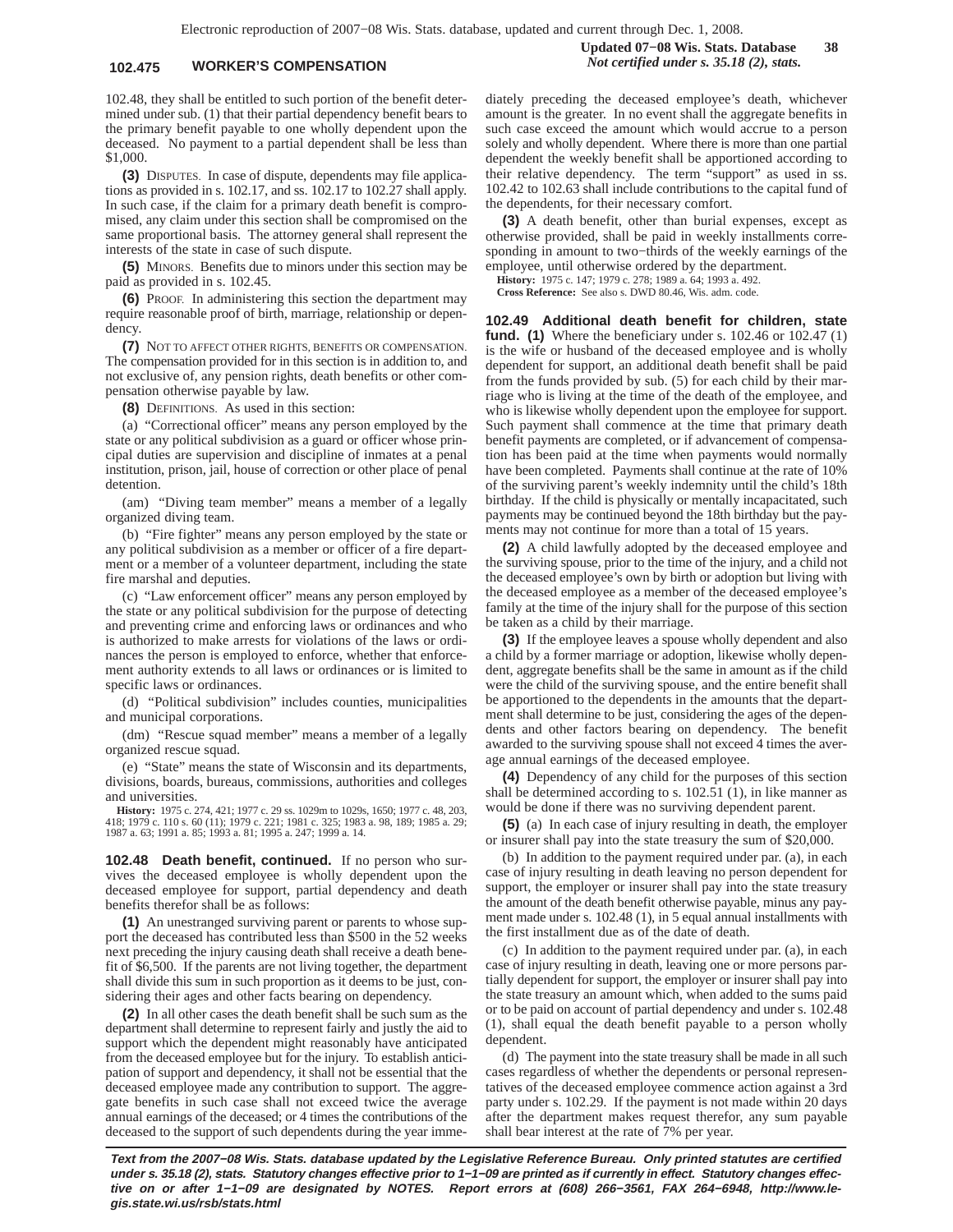#### **WORKER'S COMPENSATION 102.52 39 Updated 07−08 Wis. Stats. Database** *Not certified under s. 35.18 (2), stats.*

(e) The adjustments in liability provided in ss. 102.57, 102.58, and 102.60 do not apply to payments made under this section.

**(6)** The department may award the additional benefits payable under this section to the surviving parent of the child, to the child's guardian or to such other person, bank or trust company for the child's use as may be found best calculated to conserve the interest of the child. In the case of death of a child while benefits are still payable there shall be paid the reasonable expense for burial, not exceeding \$1,500.

**(7)** All payments received under this section shall be deposited in the fund established by s. 102.65.

**History:** 1971 c. 260 s. 92 (4); 1975 c. 147, 199; 1977 c. 195; 1979 c. 110 s. 60 (13); 1979 c. 278, 355; 1985 a. 83; 1991 a. 85; 1993 a. 492; 1997 a. 253; 2003 a. 144; 2005 a. 172.

**Cross Reference:** See also s. DWD 80.48, Wis. adm. code.

Death benefits for dependent children are not increased by s. 102.57. Schwartz v. DILHR, 72 Wis. 2d 217, 240 N.W.2d 173 (1976).

**102.50 Burial expenses.** In all cases where death of an employee proximately results from the injury the employer or insurer shall pay the reasonable expense for burial, not exceeding \$6,000.

**History:** 1971 c. 148; 1977 c. 195; 1985 a. 83; 1991 a. 85; 1995 a. 117.

**102.51 Dependents. (1)** WHO ARE. (a) The following persons are entitled to death benefits as if they are solely and wholly dependent for support upon a deceased employee:

1. A wife upon a husband with whom she is living at the time of his death.

2. A husband upon a wife with whom he is living at the time of her death.

3. A child under the age of 18 years upon the parent with whom he or she is living at the time of the death of the parent, there being no surviving dependent parent.

4. A child over the age of 18 years, but physically or mentally incapacitated from earning, upon the parent with whom he or she is living at the time of the death of the parent, there being no surviving dependent parent.

(b) Where a dependent who is entitled to death benefits under this subsection survives the deceased employee, all other dependents shall be excluded. The charging of any portion of the support and maintenance of a child upon one of the parents, or any voluntary contribution toward the support of a child by a parent, or an obligation to support a child by a parent constitutes living with any such parent within the meaning of this subsection.

**(2)** WHO ARE NOT. (a) No person shall be considered a dependent unless that person is a spouse, a divorced spouse who has not remarried or a lineal descendant, lineal ancestor, brother, sister or other member of the family, whether by blood or by adoption, of the deceased employee.

(b) If for 8 years or more prior to the date of injury a deceased employee has been a resident of the United States, it shall be conclusively presumed that no person who has remained a nonresident alien during that period is either totally or partially dependent upon the deceased employee for support.

(c) No person who is a nonresident alien shall be found to be either totally or partially dependent on a deceased employee for support who cannot establish dependency by proving contributions from the deceased employee by written evidence or tokens of the transfer of money, such as drafts, letters of credit, microfilm or other copies of paid share drafts, canceled checks, or receipts for the payment to any bank, express company, United States post office, or other agency commercially engaged in the transfer of funds from one country to another, for transmission of funds on behalf of said deceased employee to such nonresident alien claiming dependency. This provision shall not be applicable unless the employee has been continuously in the United States for at least one year prior to his or her injury, and has been remuneratively employed therein for at least 6 months.

**(3)** DIVISION AMONG DEPENDENTS. If there is more than one person wholly or partially dependent, the death benefit shall be divided between such dependents in such proportion as the department shall determine to be just, considering their ages and other facts bearing on such dependency.

**(4)** DEPENDENCY AS OF THE DATE OF DEATH. Questions as to who is a dependent and the extent of his or her dependency shall be determined as of the date of the death of the employee, and the dependent's right to any death benefit becomes fixed at that time, regardless of any subsequent change in conditions. The death benefit shall be directly recoverable by and payable to the dependents entitled thereto or their legal guardians or trustees. In case of the death of a dependent whose right to a death benefit has thus become fixed, so much of the benefit as is then unpaid is payable to the dependent's personal representatives in gross, unless the department determines that the unpaid benefit shall be reassigned, under sub. (6), and paid to any other dependent who is physically or mentally incapacitated or a minor. A posthumous child is for the purpose of this subsection a dependent as of the date of death.

**(5)** WHEN NOT INTERESTED. No dependent of an injured employee shall be deemed a party in interest to any proceeding by the employee for the enforcement of the employee's claim for compensation, nor with respect to the compromise thereof by such employee. A compromise of all liability entered into by an employee is binding upon the employee's dependents, except that any dependent of a deceased employee may submit the compromise for review under s. 102.16 (1).

**(6)** DIVISION AMONG DEPENDENTS. Benefits accruing to a minor dependent child may be awarded to either parent in the discretion of the department. Notwithstanding sub. (1), the department may reassign the death benefit, in accordance with their respective needs therefor as between a surviving spouse and children designated in sub. (1) and s. 102.49.

**(7)** CERTAIN DEFENSE BARRED. In proceedings for the collection of primary death benefit or burial expense it shall not be a defense that the applicant, either individually or as a partner or member, was an employer of the deceased.

**History:** 1975 c. 94, 147; 1977 c. 195; 1981 c. 92; 1983 a. 98, 368; 1993 a. 112, 492; 1995 a. 225; 1997 a. 253; 1999 a. 162.

**Cross Reference:** See also s. DWD 80.48, Wis. adm. code.

A posthumously born illegitimate child does not qualify as a dependent under sub. (4). Claimants not falling within one of the classifications under sub. (2) (a) will not qualify for benefits, regardless of dependency in fact. Larson v. DILHR, 76 Wis. 2d 595, 252 N.W.2d 33 (1977).

Sub. (5) has no application to a claim for a death benefit because a death benefit<br>claim is not an "employee's claim for compensation." While sub. (5) prohibits a<br>dependent from being a party to a worker's claim for disabi

**102.52 Permanent partial disability schedule.** In cases included in the following schedule of permanent partial disabilities indemnity shall be paid for the healing period, and in addition, for the period specified, at the rate of two−thirds of the average weekly earnings of the employee, to be computed as provided in s. 102.11:

**(1)** The loss of an arm at the shoulder, 500 weeks;

**(2)** The loss of an arm at the elbow, 450 weeks;

**(3)** The loss of a hand, 400 weeks;

**(4)** The loss of a palm where the thumb remains, 325 weeks;

**(5)** The loss of a thumb and the metacarpal bone thereof, 160 weeks;

**(6)** The loss of a thumb at the proximal joint, 120 weeks;

**(7)** The loss of a thumb at the distal joint, 50 weeks;

**(8)** The loss of all fingers on one hand at their proximal joints, 225 weeks;

**(9)** Losses of fingers on each hand as follows:

(a) An index finger and the metacarpal bone thereof, 60 weeks;

(b) An index finger at the proximal joint, 50 weeks;

(c) An index finger at the second joint, 30 weeks;

(d) An index finger at the distal joint, 12 weeks;

(e) A middle finger and the metacarpal bone thereof, 45 weeks;

(f) A middle finger at the proximal joint, 35 weeks;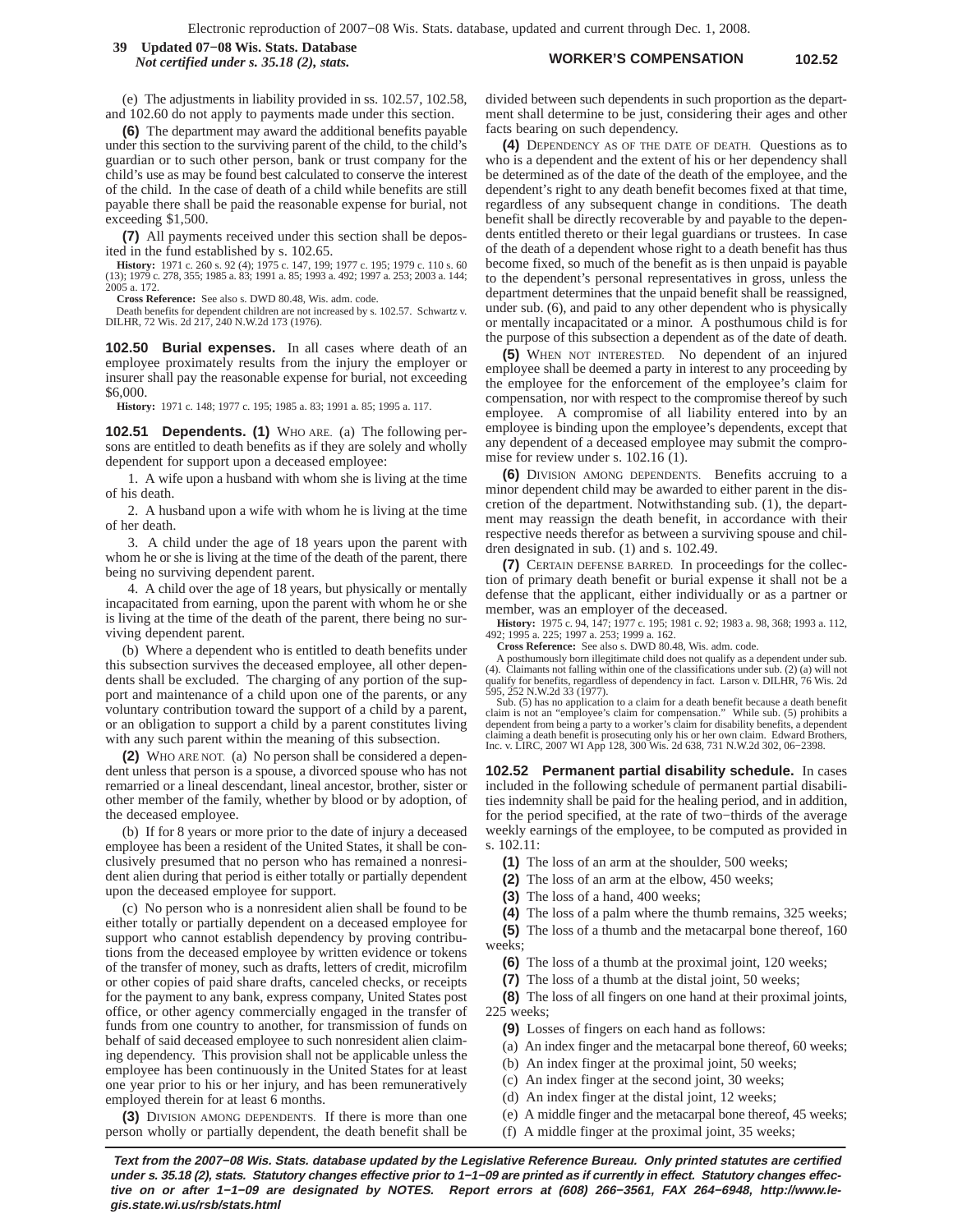(g) A middle finger at the second joint, 20 weeks;

(h) A middle finger at the distal joint, 8 weeks;

(i) A ring finger and the metacarpal bone thereof, 26 weeks;

(j) A ring finger at the proximal joint, 20 weeks;

(k) A ring finger at the second joint, 15 weeks;

(L) A ring finger at the distal joint, 6 weeks;

(m) A little finger and the metacarpal bone thereof, 28 weeks;

(n) A little finger at the proximal joint, 22 weeks;

(o) A little finger at the second joint, 16 weeks;

(p) A little finger at the distal joint, 6 weeks;

**(10)** The loss of a leg at the hip joint, 500 weeks;

**(11)** The loss of a leg at the knee, 425 weeks;

**(12)** The loss of a foot at the ankle, 250 weeks;

**(13)** The loss of the great toe with the metatarsal bone thereof, 83 1/3 weeks;

**(14)** Losses of toes on each foot as follows:

(a) A great toe at the proximal joint, 25 weeks;

(b) A great toe at the distal joint, 12 weeks;

(c) The second toe with the metatarsal bone thereof, 25 weeks;

(d) The second toe at the proximal joint, 8 weeks;

(e) The second toe at the second joint, 6 weeks;

(f) The second toe at the distal joint, 4 weeks;

(g) The third, fourth or little toe with the metatarsal bone thereof, 20 weeks;

(h) The third, fourth or little toe at the proximal joint, 6 weeks; (i) The third, fourth or little toe at the second or distal joint, 4 weeks;

**(15)** The loss of an eye by enucleation or evisceration, 275 weeks;

**(16)** Total impairment of one eye for industrial use, 250 weeks;

**(17)** Total deafness from accident or sudden trauma, 330 weeks;

**(18)** Total deafness of one ear from accident or sudden trauma, 55 weeks.

**History:** 1973 c. 150; 1975 c. 147; 1979 c. 278.

**Cross Reference:** See also ss. DWD 80.32 and 80.50, Wis. adm. code.

In a proceeding brought by an employee who suffered total deafness in one ear, a skull fracture, loss of taste and smell, facial paralysis, and periods of intermittent headaches and dizziness, the department did not err in determining that the hearing loss was a scheduled disability under sub. (18), with a separate award for the addi-tional physical effects of the deafness, rather than considering the entire range of disabilities as a whole. When a loss is recognized by and compensable under this section, the schedule therein is exclusive. Vande Zande v. ILHR Dept. 70 Wis. 2d 1086, 236 N.W.2d 255 (1975).

The "loss of an arm at the shoulder" under sub. (1) includes injuries to the shoulder. Hagen v. LIRC, 210 Wis. 2d 12, 563 N.W.2d 454 (1997), 94−0374.

**102.53 Multiple injury variations.** In case an injury causes more than one permanent disability specified in ss. 102.44 (3), 102.52 and 102.55, the period for which indemnity shall be payable for each additional equal or lesser disability shall be increased as follows:

**(1)** In the case of impairment of both eyes, by 200%.

**(2)** In the case of disabilities on the same hand covered by s. 102.52 (9), by 100% for the first equal or lesser disability and by 150% for the 2nd and 3rd equal or lesser disabilities.

**(3)** In the case of disabilities on the same foot covered by s. 102.52 (14), by 20%.

**(4)** In all other cases, by 20%.

**(5)** The aggregate result as computed by applying sub. (1), and the aggregate result for members on the same hand or foot as computed by applying subs. (2) and (3), shall each be taken as a unit for applying sub. (4) as between such units, and as between such units and each other disability.

**History:** 1973 c. 150; 1979 c. 278.

**102.54 Injury to dominant hand.** If an injury to an employee's dominant hand causes a disability specified in s. 102.52 (1) to (9) or amputation of more than two−thirds of the distal joint of a finger, the period for which indemnity is payable for that disability or amputation is increased by 25%. This increase is in addition to any other increase payable under s. 102.53 but, for cases in which an injury causes more than one permanent disability, the increase under this section shall be based on the periods specified in s. 102.52 (1) to (9) for each disability and not on any increased period specified in s. 102.53.

**History:** 1993 a. 81.

**102.55 Application of schedules. (1)** Whenever amputation of a member is made between any 2 joints mentioned in the schedule in s. 102.52 the determined loss and resultant indemnity therefor shall bear such relation to the loss and indemnity applicable in case of amputation at the joint next nearer the body as such injury bears to one of amputation at the joint nearer the body.

**(2)** For the purposes of this schedule permanent and complete paralysis of any member shall be deemed equivalent to the loss thereof.

**(3)** For all other injuries to the members of the body or its faculties which are specified in this schedule resulting in permanent disability, though the member be not actually severed or the faculty totally lost, compensation shall bear such relation to that named in this schedule as disabilities bear to the disabilities named in this schedule. Indemnity in such cases shall be determined by allowing weekly indemnity during the healing period resulting from the injury and the percentage of permanent disability resulting thereafter as found by the department.

**102.555 Occupational deafness; definitions. (1)** In this section:

(a) "Noise" means sound capable of producing occupational deafness.

(b) "Noisy employment" means employment in the performance of which an employee is subjected to noise.

(c) "Occupational deafness" means permanent partial or permanent total loss of hearing of one or both ears due to prolonged exposure to noise in employment.

**(2)** No benefits shall be payable for temporary total or temporary partial disability under this chapter for loss of hearing due to prolonged exposure to noise.

**(3)** An employee who because of occupational deafness is transferred by his or her employer to other noisy employment and thereby sustains actual wage loss shall be compensated at the rate provided in s. 102.43 (2), not exceeding \$7,000 in the aggregate from all employers. "Time of injury", "occurrence of injury", and "date of injury" in such case mean the date of wage loss.

**(4)** Subject to the limitations provided in this section, there shall be payable for total occupational deafness of one ear, 36 weeks of compensation; for total occupational deafness of both ears, 216 weeks of compensation; and for partial occupational deafness, compensation shall bear such relation to that named in this section as disabilities bear to the maximum disabilities provided in this section. In cases covered by this subsection, "time of injury", "occurrence of injury", or "date of injury" shall, at the option of the employee, be the date of occurrence of any of the following events to an employee:

(a) Transfer to nonnoisy employment by an employer whose employment has caused occupational deafness;

(b) The last day actually worked before retiring, regardless of vacation pay or time, sick leave or any other benefit to which the employee is entitled;

(c) Termination of the employer−employee relationship; or

(d) Layoff, provided the layoff is complete and continuous for 6 months.

**(5)** No claim under sub. (4) may be filed until 7 consecutive days of removal from noisy employment after the time of injury except that under sub. (4) (d) the 7 consecutive days' period may commence within the last 2 months of layoff.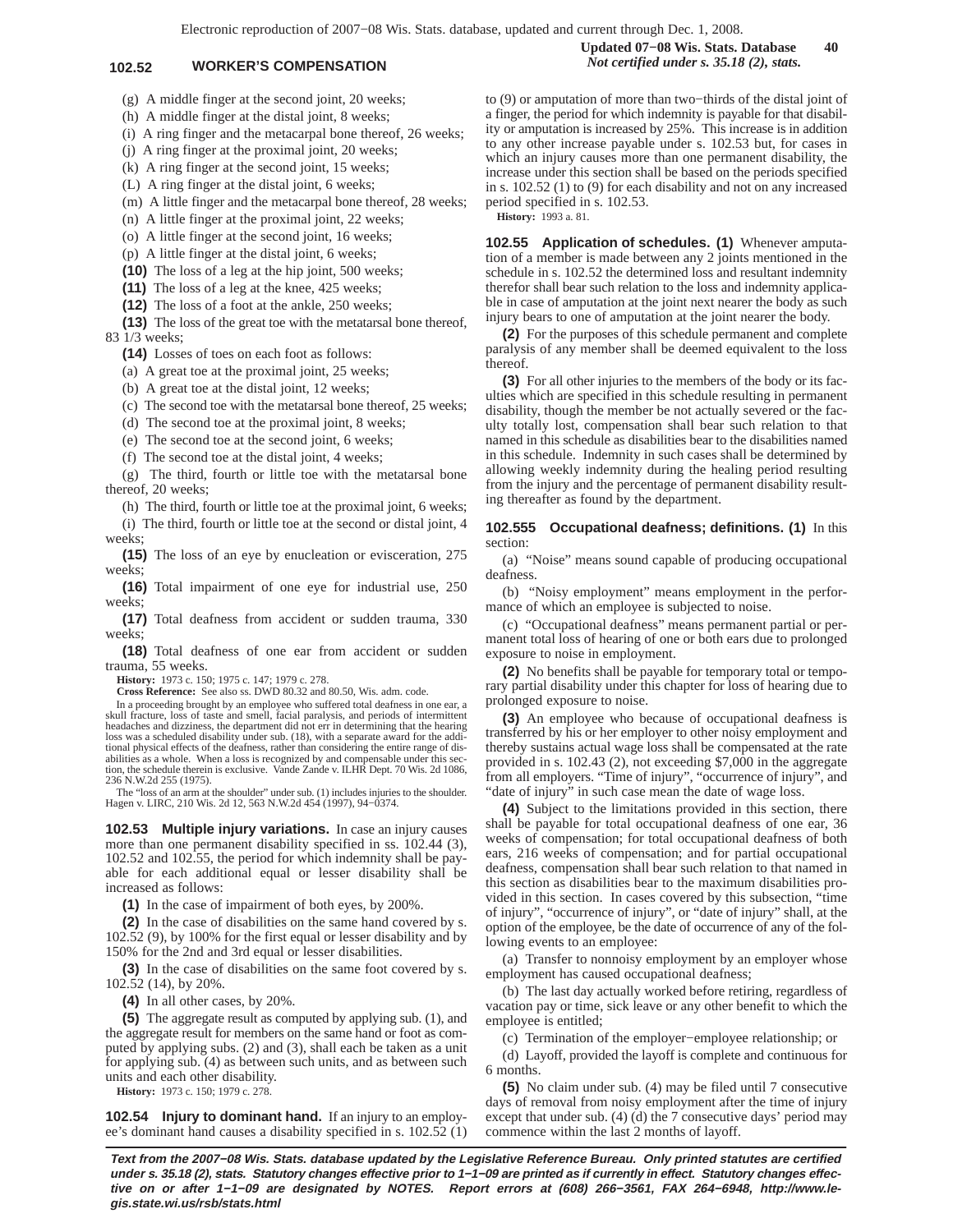**WORKER'S COMPENSATION 102.565 41 Updated 07−08 Wis. Stats. Database** *Not certified under s. 35.18 (2), stats.*

**(6)** The limitation provisions in this chapter shall control claims arising under this section. Such provisions shall run from the first date upon which claim may be filed, or from the date of subsequent death, provided that no claim shall accrue to any dependent unless an award has been issued or hearing tests have been conducted by a competent medical specialist after the employee has been removed from the noisy environment for a period of 2 months.

**(7)** No payment shall be made to an employee under this section unless the employee shall have worked in noisy employment for a total period of at least 90 days for the employer from whom the employee claims compensation.

**(8)** An employer is liable for the entire occupational deafness to which his or her employment has contributed; but if previous deafness is established by a hearing test or other competent evidence, whether or not the employee was exposed to noise within the 2 months preceding such test, the employer is not liable for previous loss so established nor is the employer liable for any loss for which compensation has previously been paid or awarded.

**(9)** Any amount paid to an employee under this section by any employer shall be credited against compensation payable by any employer to such employee for occupational deafness under subs. (3) and (4). No employee shall in the aggregate receive greater compensation from any or all employers for occupational deafness than that provided in this section for total occupational deafness.

**(10)** No compensation may be paid for tinnitus unless a hearing test demonstrates a compensable hearing loss other than tinnitus. For injuries occurring on or after January 1, 1992, no compensation may be paid for tinnitus.

**(11)** Compensation under s. 102.66 for permanent partial disability due to occupational deafness may be paid only if the loss of hearing exceeds 20% of binaural hearing loss.

**(12)** (a) An employer or the department is not liable for the expense of any examination or test for hearing loss, any evaluation of such an exam or test, any medical treatment for improving or restoring hearing, or any hearing aid to relieve the effect of hearing loss unless it is determined that compensation for occupational deafness is payable under sub. (3), (4), or (11).

(b) For a case of occupational deafness in which the date of injury is on or after April 1, 2008, this subsection applies beginning on that date. Notwithstanding ss. 102.03 (4) and 102.17 (4), for a case of occupational deafness in which the date of injury is before April 1, 2008, this subsection applies beginning on the date that is 6 years after April 1, 2008.

**History:** 1971 c. 148; 1973 c. 150; 1975 c. 147, 199, 200; 1977 c. 195; 1979 c. 278; 1981 c. 92; 1983 a. 98; 1985 a. 83; 1991 a. 85; 2007 a. 185. **Cross Reference:** See also s. DWD 80.25, Wis. adm. code.

**Committee Note, 1971:** Where an employer discontinues a noisy operation and transfers the employees to nonnoisy employment, they have been unable to make<br>claim for occupational deafness until the conditions of sub. (b), ( The employee will now have the option of filing a claim at the time of transfer at the current rate of compensation with a 2−1/2% reduction for each year of age over 50 or waiting until he meets the conditions of sub. (b), (c) or (d) when he may file claim at the then−current rate of compensation with a 1/2% reduction for each year of age

over 50. [Bill 371−A] It is a prerequisite for an award of benefits under sub. (10) that the employee must have suffered some compensable hearing loss other than tinnitus; sub. (10) does not require a compensable hearing loss in both ears or in a particular ear. General Castings Corporation v. LIRC, 152 Wis. 2d 631, 449 N.W.2d 619 (Ct. App. 1989).

Agency interpretation and application of sub. (8) is discussed. Harnischfeger Cor-poration v. LIRC, 196 Wis. 2d 650, 539 N.W.2d 335 (1995), 93−0947.

**102.56 Disfigurement. (1)** If an employee is so permanently disfigured as to occasion potential wage loss, the department may allow such sum as it deems just as compensation therefor, not exceeding the employee's average annual earnings as defined in s. 102.11. In determining the potential for wage loss and the sum awarded, the department shall take into account the age, education, training and previous experience and earnings of the employee, the employee's present occupation and earnings and likelihood of future suitable occupational change. Consideration for disfigurement allowance is confined to those areas of the body that are exposed in the normal course of employment. The department shall also take into account the appearance of the disfigurement, its location, and the likelihood of its exposure in occupations for which the employee is suited.

**(2)** Notwithstanding sub. (1), if an employee who claims compensation under this section returns to work for the employer who employed the employee at the time of the injury at the same or a higher wage, the employee may not be compensated unless the employee shows that he or she probably has lost or will lose wages due to the disfigurement.

**History:** 1971 c. 148; 1977 c. 195; 1987 a. 179.

LIRC's allowance of a disfigurement award based on a limp was a reasonable interpretation of this section. Nothing in sub. (1) limits disfigurement to amputations, scars, and burns. LIRC's interpretation comports with the manifest purpose of disfigurement awards: to compensate an employee for potential wage loss resulting from negative perceptions about a physical abnormality when those perceptions are not justified by any corresponding functional limitations. County of Dane v. LIRC, 2007 WI App 262, 306 Wis. 2d 830, 744 N.W.2d 613, 06–2695.

**102.565 Toxic or hazardous exposure; medical examination; conditions of liability. (1)** When an employee working subject to this chapter, as a result of exposure in the course of his or her employment over a period of time to toxic or hazardous substances or conditions, develops any clinically observable abnormality or condition which, on competent medical opinion, predisposes or renders the employ in any manner differentially susceptible to disability to such an extent that it is inadvisable for the employee to continue employment involving such exposure and the employee is discharged from or ceases to continue the employment, and suffers wage loss by reason of such discharge, or such cessation, the department may allow such sum as it deems just as compensation therefor, not exceeding \$13,000. In the event a nondisabling condition may also be caused by toxic or hazardous exposure not related to employment, and the employee has a history of such exposure, compensation as provided by this section shall not be allowed nor shall any other remedy for loss of earning capacity. In case of such discharge prior to a finding by the department that it is inadvisable for the employee to continue in such employment and if it is reasonably probable that continued exposure would result in disability, the liability of the employer who so discharges the employee is primary, and the liability of the employer's insurer is secondary, under the same procedure and to the same effect as provided by s. 102.62.

**(2)** Upon application of any employer or employee the department may direct any employee of the employer or an employee who, in the course of his or her employment, has been exposed to toxic or hazardous substances or conditions, to submit to examination by a physician or physicians to be appointed by the department to determine whether the employee has developed any abnormality or condition under sub. (1), and the degree thereof. The cost of the medical examination shall be borne by the person making application. The results of the examination shall be submitted by the physician to the department, which shall submit copies of the reports to the employer and employee, who shall have opportunity to rebut the reports provided request therefor is made to the department within 10 days from the mailing of the report to the parties. The department shall make its findings as to whether or not it is inadvisable for the employee to continue in his or her employment.

**(3)** If an employee refuses to submit to the examination after direction by the commission, or any member thereof or the department or an examiner thereof, or in any way obstructs the same, the employee's right to compensation under this section shall be barred.

**(4)** No payment shall be made to an employee under this section unless he or she shall have worked for a reasonable period of time for the employer from whom he or she claims compensation for exposing him or her to toxic or hazardous conditions.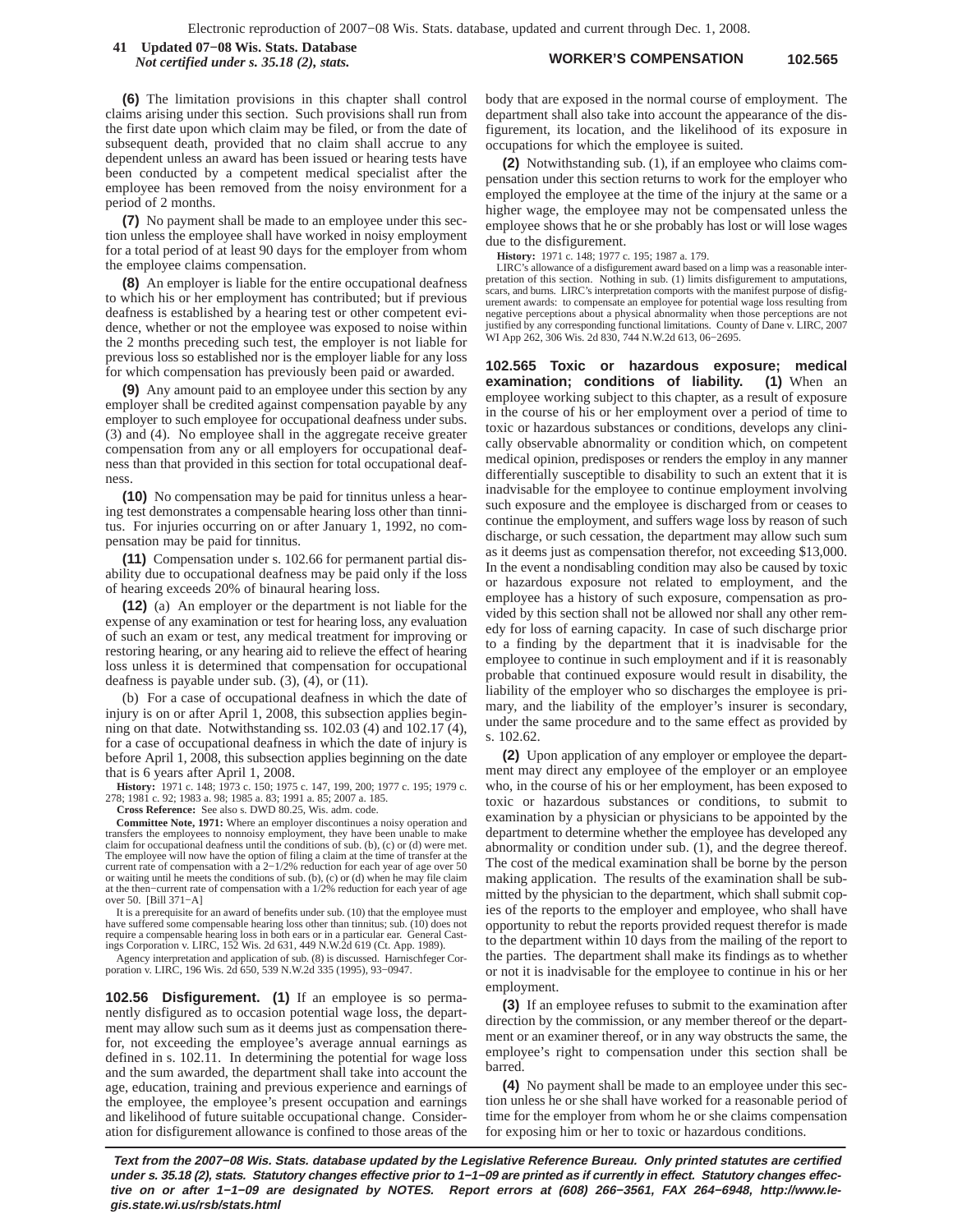## **102.565 WORKER'S COMPENSATION** *Not certified under s. 35.18 (2), stats.*

**(5)** Payment of a benefit under this section to an employee shall stop such employee from any further recovery whatsoever from any employer under this section.

**History:** 1977 c. 29, 195; 1979 c. 278.

Sub. (1) requires that an employee's termination be connected to the employment that caused the susceptibility to disease. General Castings Corp. v. Winstead, 156 Wis. 2d 752, 457 N.W.2d 557 (Ct. App. 1990).

**102.57 Violations of safety provisions, penalty.** If injury is caused by the failure of the employer to comply with any statute, rule, or order of the department, compensation and death benefits provided in this chapter shall be increased 15% but the total increase may not exceed \$15,000. Failure of an employer reasonably to enforce compliance by employees with any statute, rule, or order of the department constitutes failure by the employer to comply with that statute, rule, or order.

**History:** 1981 c. 92; 1983 a. 98; 2001 a. 37.

This section and s. 102.58 may be applicable in the same case if the negligence of both the employer and employee are causes of the employee's injury. Milwaukee Forge v. DILHR, 66 Wis. 2d 428, 225 N.W.2d 476 (1975).

**102.58 Decreased compensation.** If injury is caused by the failure of the employee to use safety devices that are provided in accordance with any statute, rule, or order of the department and that are adequately maintained, and the use of which is reasonably enforced by the employer, if injury results from the employee's failure to obey any reasonable rule adopted and reasonably enforced by the employer for the safety of the employee and of which the employee has notice, or if injury results from the intoxication of the employee by alcohol beverages, as defined in s. 125.02 (1), or use of a controlled substance, as defined in s. 961.01 (4), or a controlled substance analog, as defined in s. 961.01 (4m), the compensation and death benefit provided in this chapter shall be reduced 15% but the total reduction may not exceed \$15,000.

**History:** 1971 c. 148; 1981 c. 92; 1983 a. 98; 1987 a. 179; 1995 a. 448; 2001 a. 37.

The burden of proof is on the employer to establish not only the fact of intoxication, but also a causal connection between the condition and the injury or accident. Haller Beverage Corporation v. DILHR, 49 Wis. 2d 233, 181 N.W.2d 418 (1970).

This section and s. 102.57 may be applicable in the same case if the negligence of both the employer and employee are causes of the employee's injury. Milwaukee Forge v. DILHR, 66 Wis. 2d 428, 225 N.W.2d 476 (1975).

Whether a traveling employee's multiple drinks at a tavern was a deviation was irrelevant when the employee was injured while engaged in a later act reasonably necessary to living. Under this section, intoxication does not defeat a worker's compensation claim but only decreases the benefits. Heritage Mutual Insurance Co. v. Larsen, 2001 WI 30, 242 Wis. 2d 47, 624 N.W.2d 129, 98−3577.

**102.59 Preexisting disability, indemnity. (1)** If an employee has at the time of injury permanent disability which if it had resulted from such injury would have entitled him or her to indemnity for 200 weeks and, as a result of such injury, incurs further permanent disability which entitles him or her to indemnity for 200 weeks, the employee shall be paid from the funds provided in this section additional compensation equivalent to the amount which would be payable for said previous disability if it had resulted from such injury or the amount which is payable for said further disability, whichever is the lesser. If said disabilities result in permanent total disability the additional compensation shall be in such amount as will complete the payments which would have been due had said permanent total disability resulted from such injury. This additional compensation accrues from, and may not be paid to any person before, the end of the period for which compensation for permanent disability resulting from such injury is payable by the employer, and shall be subject to s. 102.32 (6), (6m), and (7). No compromise agreement of liability for this additional compensation may provide for any lump sum payment.

**(1m)** A compromise order issued under s. 102.16 (1) may not be admitted as evidence in any action or proceeding for benefits compensable under this section.

**(2)** In the case of the loss or of the total impairment of a hand, arm, foot, leg, or eye, the employer shall pay \$20,000 into the state treasury. The payment shall be made in all such cases regardless of whether the employee or the employee's dependent or personal representative commences action against a 3rd party as provided in s. 102.29.

**(3)** All payments received under this section shall be deposited in the fund established by s. 102.65.

**History:** 1971 c. 148; 1971 c. 260 s. 92 (4); 1973 c. 150; 1975 c. 147; 1977 c. 195; 1981 c. 92; 1985 a. 83, 173; 1987 a. 179; 2001 a. 37; 2003 a. 144; 2005 a. 172. **Cross Reference:** See also s. DWD 80.68, Wis. adm. code.

The fund was not liable for disability benefits when an employer was liable for per-manent total disability. Green Bay Soap Co. v. DILHR, 87 Wis. 2d 561, 275 N.W.2d 190 (Ct. App. 1979).

**102.60 Minor illegally employed. (1m)** When the injury is sustained by a minor who is illegally employed, the employer, in addition to paying compensation or wage loss under sub. (6) to the minor and death benefits to the dependents of the minor, shall pay the following amounts into the state treasury, for deposit in the fund established under s. 102.65:

(a) An amount equal to the amount recoverable by the injured employee, but not to exceed \$7,500, if the injured employee is a minor of permit age and at the time of the injury is employed, required, suffered, or permitted to work without a written permit issued under ch. 103, except as provided in pars. (b) to (d).

(b) An amount equal to double the amount recoverable by the injured employee, but not to exceed \$15,000, if the injured employee is a minor of permit age and at the time of the injury is employed, required, suffered, or permitted to work without a permit in any place of employment or at any employment in or for which the department acting under ch. 103, has adopted a written resolution providing that permits shall not be issued.

(c) An amount equal to double the amount recoverable by the injured employee, but not to exceed \$15,000, if the injured employee is a minor of permit age and at the time of the injury is employed, required, suffered, or permitted to work at prohibited employment.

(d) An amount equal to double the amount recoverable by the injured employee, but not to exceed \$15,000, if the injured employee is a minor under permit age and is illegally employed.

**(5)** (a) A permit or certificate of age that is unlawfully issued by an officer specified in ch. 103, or that is unlawfully altered after issuance, without fraud on the part of the employer, shall be considered a permit for purposes of this section.

(b) If the employer is misled in employing a minor illegally because of fraudulent written evidence of age presented by the minor, the employer is not required to pay the amounts specified in sub. (1m).

**(6)** If the amount recoverable by a minor employee for temporary disability is less than the actual loss of wage sustained by the minor employee, then liability shall exist for that loss of wage.

**(7)** This section does not apply to an employee, as defined in s. 102.07 (6), if the agency or publisher establishes by affirmative proof that at the time of the injury the employee was not employed with the actual or constructive knowledge of the agency or publisher.

**(8)** This section does not apply to liability arising under s. 102.06 unless the employer sought to be charged knew or should have known that the minor was illegally employed by the contractor or subcontractor.

**History:** 1975 c. 147 s. 57; 1975 c. 199; 1977 c. 29, 195; 2005 a. 172.

**102.61 Indemnity under rehabilitation law. (1)** Subject to subs. (1g) and (1m), an employee who is entitled to receive and has received compensation under this chapter, and who is entitled to and is receiving instructions under 29 USC 701 to 797b, as administered by the state in which the employee resides or in which the employee resided at the time of becoming physically disabled, shall, in addition to other indemnity, be paid the actual and necessary expenses of travel at the same rate as is provided for state officers and employees under s. 20.916 (8) and, if the employee receives instructions elsewhere than at the place of residence, the actual and necessary costs of maintenance, during reha-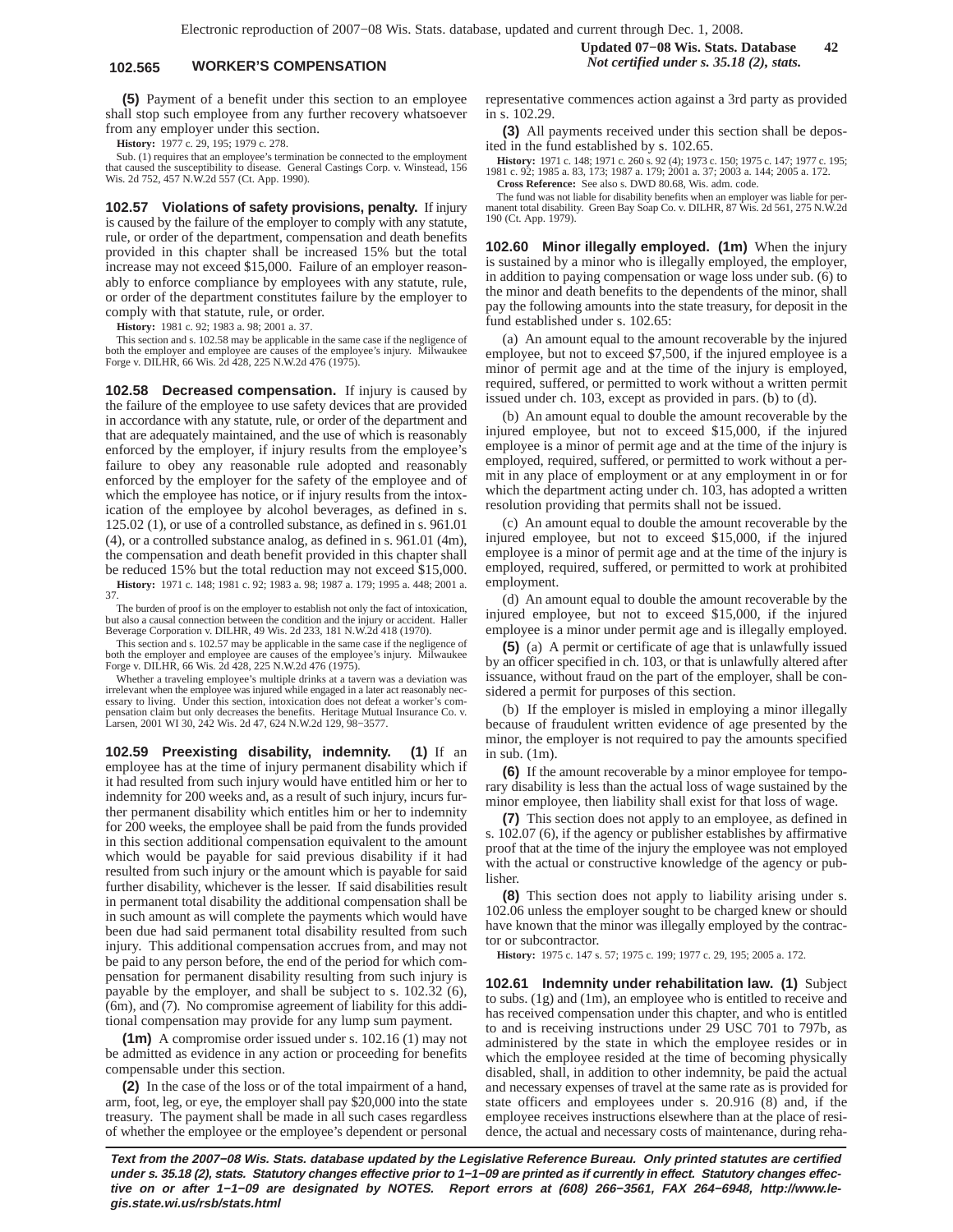#### **WORKER'S COMPENSATION 102.62 43 Updated 07−08 Wis. Stats. Database** *Not certified under s. 35.18 (2), stats.*

bilitation, subject to the conditions and limitations specified in sub. (1r).

**(1g)** (a) In this subsection, "suitable employment" means employment that is within an employee's permanent work restrictions, that the employee has the necessary physical capacity, knowledge, transferable skills, and ability to perform, and that pays not less than 90% of the employee's preinjury average weekly wage, except that employment that pays 90% or more of the employee's preinjury average weekly wage does not constitute suitable employment if any of the following apply:

1. The employee's education, training, or employment experience demonstrates that the employee is on a career or vocational path, the employee's average weekly wage on the date of injury does not reflect the average weekly wage that the employee reasonably could have been expected to earn in the demonstrated career or vocational path, and the permanent work restrictions caused by the injury impede the employee's ability to pursue the demonstrated career or vocational path.

2. The employee was performing part−time employment at the time of the injury, the employee's average weekly wage for compensation purposes is calculated under s. 102.11 (1) (f) 1. or 2., and that average weekly wage exceeds the employee's gross average weekly wage for the part−time employment.

(b) If an employer offers an employee suitable employment as provided in par. (c), the employer or the employer's insurance carrier is not liable for temporary disability benefits under s. 102.43 (5) or for travel and maintenance expenses under sub. (1). Ineligibility for compensation under this paragraph does not preclude an employee from receiving vocational rehabilitation services under 29 USC 701 to 797b if the department determines that the employee is eligible to receive those services.

(c) On receiving notice that he or she is eligible to receive vocational rehabilitation services under 29 USC 701 to 797a, an employee shall provide the employer with a written report from a physician, chiropractor, psychologist, or podiatrist stating the employee's permanent work restrictions. Within 60 days after receiving that report, the employer shall provide to the employee in writing an offer of suitable employment, a statement that the employer has no suitable employment for the employee, or a report from a physician, chiropractor, psychologist, or podiatrist showing that the permanent work restrictions provided by the employee's practitioner are in dispute and documentation showing that the difference in work restrictions would materially affect either the employer's ability to provide suitable employment or a vocational rehabilitation counselor's ability to recommend a rehabilitative training program. If the employer and employee cannot resolve the dispute within 30 days after the employee receives the employer's report and documentation, the employer or employee may request a hearing before the department to determine the employee's work restrictions. Within 30 days after the department determines the employee's work restrictions, the employer shall provide to the employee in writing an offer of suitable employment or a statement that the employer has no suitable employment for the employee.

**(1m)** (a) If the department has determined under sub. (1) that an employee is eligible for vocational rehabilitation services under 29 USC 701 to 797b, but that the department cannot provide those services for the employee, the employee may select a private rehabilitation counselor certified by the department to determine whether the employee can return to suitable employment without rehabilitative training and, if that counselor determines that rehabilitative training is necessary, to develop a rehabilitative training program to restore as nearly as possible the employee to his or her preinjury earning capacity and potential.

(b) Notwithstanding s. 102.03 (4), an employee whose date of injury is before May 4, 1994, may receive private rehabilitative counseling and rehabilitative training under par. (a).

(c) The employer or insurance carrier shall pay the reasonable cost of any services provided for an employee by a private rehabilitation counselor under par. (a) and, subject to the conditions and limitations specified in sub. (1r) (a) to (c) and by rule, if the private rehabilitation counselor determines that rehabilitative training is necessary, the reasonable cost of the rehabilitative training program recommended by that counselor, including the cost of tuition, fees, books, maintenance, and travel at the same rate as is provided for state officers and employees under s. 20.916 (8). Notwithstanding that the department may authorize under s. 102.43 (5) a rehabilitative training program that lasts longer than 80 weeks, a rehabilitative training program that lasts 80 weeks or less is presumed to be reasonable.

(d) If an employee receives services from a private rehabilitation counselor under par. (a) and later receives similar services from the department under sub. (1) without the prior approval of the employer or insurance carrier, the employer or insurance carrier is not liable for temporary disability benefits under s. 102.43 (5) or for travel and maintenance expenses under sub. (1) that exceed what the employer or insurance carrier would have been liable for under the rehabilitative training program developed by the private rehabilitation counselor.

(e) Nothing in this subsection prevents an employer or insurance carrier from providing an employee with the services of a private rehabilitation counselor or with rehabilitative training under sub. (3) before the department makes its determination under par. (a).

(f) The department shall promulgate rules establishing procedures and requirements for the private rehabilitation counseling and rehabilitative training process under this subsection. Those rules shall include rules specifying the procedure and requirements for certification of private rehabilitation counselors.

**(1r)** An employee who receives a course of instruction or other rehabilitative training under sub. (1) or (1m) is subject to the following conditions and limitations:

(a) The employee must undertake the course of instruction within 60 days from the date when the employee has sufficiently recovered from the injury to permit so doing, or as soon thereafter as the officer or agency having charge of the instruction shall provide opportunity for the rehabilitation.

(b) The employee must continue in rehabilitation training with such reasonable regularity as health and situation will permit.

(c) The employee may not have expenses of travel and costs of maintenance under sub. (1) or costs of private rehabilitation counseling and rehabilitative training under sub. (1m) on account of training for a period in excess of 80 weeks in all, except as provided in s. 102.43 (5).

**(2)** The department, the commission, and the courts shall determine the rights and liabilities of the parties under this section in like manner and with like effect as the department, the commission, and the courts determine other issues under this chapter. A determination under this subsection may include a determination based on the evidence regarding the cost or scope of the services provided by a private rehabilitation counselor under sub. (1m) (a) or the cost or reasonableness of a rehabilitative training program developed under sub. (1m) (a).

**(3)** Nothing in this section prevents an employer or insurance carrier from providing an employee with the services of a private rehabilitation counselor or with rehabilitative training if the employee voluntarily accepts those services or that training.

**History:** 1975 c. 147; 1985 a. 83, 135; 1993 a. 370; 1995 a. 27 ss. 3745, 9126 (19), 9130 (4); 1997 a. 3, 112; 2001 a. 37; 2005 a. 172.

**Cross Reference:** See also s. DWD 80.49, Wis. adm. code.

Under ss. 102.42 (9) (a), 102.43 (5), and 102.61, the department may extend temporary disability, travel expense, and maintenance costs beyond 40 weeks if additional training is warranted. Beloit Corp. v. State, 152 Wis. 2d 579, 449 N.W.2d 299 (Ct. App. 1989).

The provisions of this section encompass formalized courses of instruction only. Johnson v. LIRC, 177 Wis. 2d 736, 503 N.W.2d 1 (Ct. App. 1993).

**102.62 Primary and secondary liability; unchangeable.** In case of liability under s. 102.57 or 102.60, the liability of the employer shall be primary and the liability of the insurance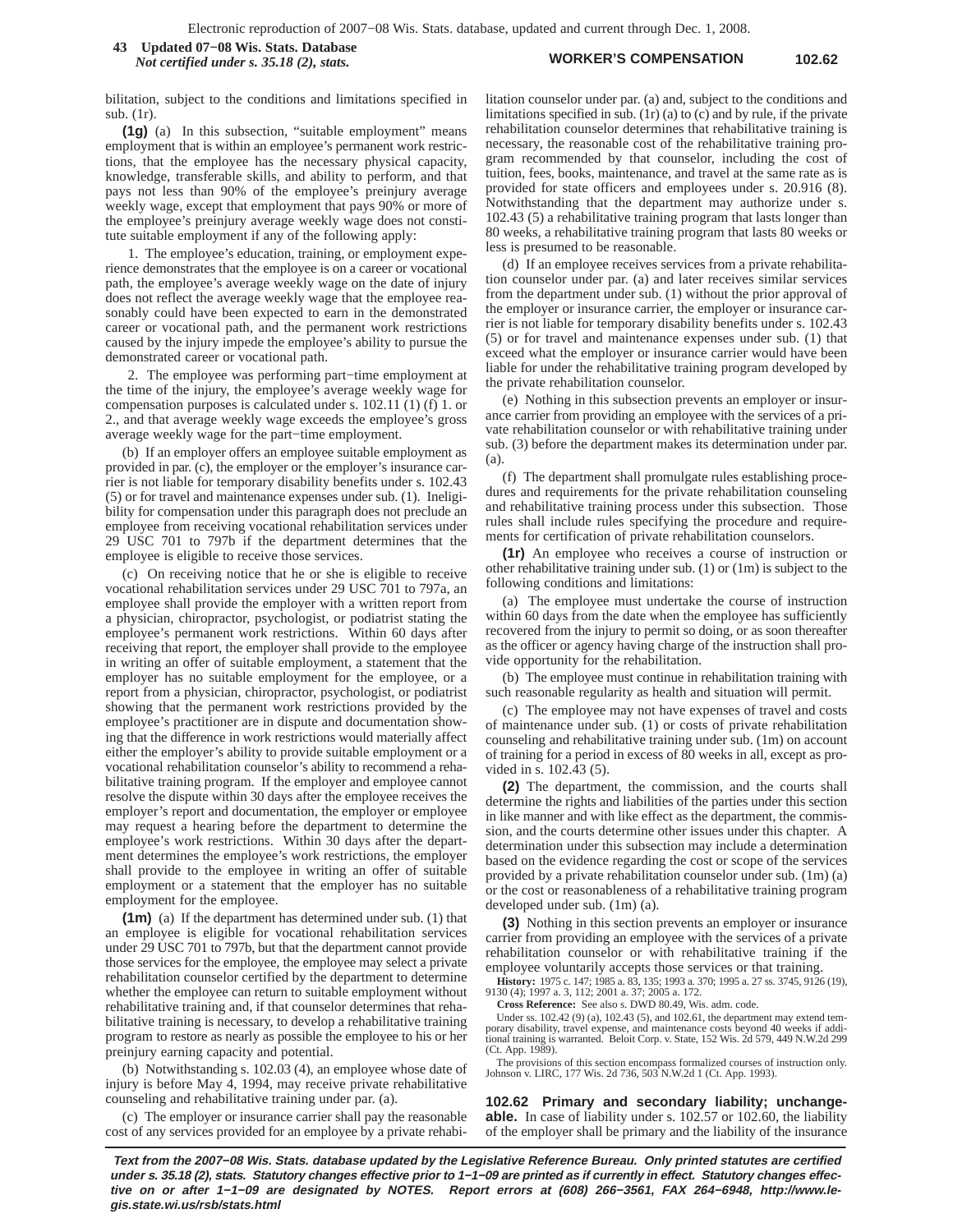## **102.62 WORKER'S COMPENSATION** *Not certified under s. 35.18 (2), stats.*

carrier shall be secondary. If proceedings are had before the department for the recovery of that liability, the department shall set forth in its award the amount and order of liability as provided in this section. Execution shall not be issued against the insurance carrier to satisfy any judgment covering that liability until execution has first been issued against the employer and has been returned unsatisfied as to any part of that liability. Any provision in any insurance policy undertaking to guarantee primary liability or to avoid secondary liability for a liability under s. 102.57 or 102.60 is void. If the employer has been adjudged bankrupt or has made an assignment for the benefit of creditors, or if the employer, other than an individual, has gone out of business or has been dissolved, or if the employer is a corporation and its charter has been forfeited or revoked, the insurer shall be liable for the payment of that liability without judgment or execution against the employer, but without altering the primary liability of the employer.

**History:** 2005 a. 172.

**102.63 Refunds by state.** Whenever the department shall certify to the secretary of administration that excess payment has been made under s. 102.59 or under s. 102.49 (5) either because of mistake or otherwise, the secretary of administration shall within 5 days after receipt of such certificate draw an order against the fund in the state treasury into which such excess was paid, reimbursing such payor of such excess payment, together with interest actually earned thereon if the excess payment has been on deposit for at least 6 months.

**History:** 1981 c. 92; 2003 a. 33.

**102.64 Attorney general shall represent state and commission. (1)** Upon request of the department of administration, a representative of the department of justice shall represent the state in cases involving payment into or out of the state treasury under s. 20.865 (1) (fm), (kr) or (ur) or 102.29. The department of justice, after giving notice to the department of administration, may compromise the amount of such payments but such compromises shall be subject to review by the department of workforce development. If the spouse of the deceased employee compromises his or her claim for a primary death benefit, the claim of the children of such employee under s. 102.49 shall be compromised on the same proportional basis, subject to approval by the department. If the persons entitled to compensation on the basis of total dependency under s. 102.51 (1) compromise their claim, payments under s. 102.49 (5) (a) shall be compromised on the same proportional basis.

**(2)** Upon request of the department of administration, the attorney general shall appear on behalf of the state in proceedings upon claims for compensation against the state. The department of justice shall represent the interests of the state in proceedings under s. 102.49, 102.59, 102.60, or 102.66. The department of justice may compromise claims in those proceedings, but the compromises are subject to review by the department of workforce development. Costs incurred by the department of justice in prosecuting or defending any claim for payment into or out of the work injury supplemental benefit fund under s. 102.65, including expert witness and witness fees but not including attorney fees or attorney travel expenses for services performed under this subsection, shall be paid from the work injury supplemental benefit fund.

**(3)** In any action to review an order or award of the commission, and upon any appeal therein to the court of appeals, the attorney general shall appear on behalf of the commission, whether any other party defendant shall be represented or not, except that in actions brought by the state the governor shall appoint an attorney to appear on behalf of the commission.

**History:** 1975 c. 147; 1977 c. 187 s. 134; 1977 c. 195; 1979 c. 110 s. 60 (11); 1981 c. 20; 1983 a. 98; 1995 a. 27 ss. 3745g, 9130 (4); 1997 a. 3; 2007 a. 185.

Sub. (3) does not result in providing public counsel for a private party litigant, because nowhere does the statute make the attorney general the claimant's attorney, but expressly states that the attorney general shall appear on behalf of the department. Hunter v. DILHR, 64 Wis. 2d 97, 218 N.W.2d 314 (1974). **102.65 Work injury supplemental benefit fund. (1)** The moneys payable to the state treasury under ss. 102.35 (1), 102.47, 102.49, 102.59, and 102.60, together with all accrued interest on those moneys, and all interest payments received under s. 102.75 (2), shall constitute a separate nonlapsible fund designated as the work injury supplemental benefit fund. Moneys in the fund may be expended only as provided in s. 20.445 (1) (t) and may not be used for any other purpose of the state.

**(2)** For proper administration of the moneys available in the fund the department shall by order, set aside in the state treasury suitable reserves to carry to maturity the liability for benefits under ss. 102.44, 102.49, 102.59 and 102.66. Such moneys shall be invested by the investment board in accordance with s. 25.14 (5).

**History:** 1975 c. 147; 1977 c. 29; 1981 c. 20 s. 2202 (28) (a); 1983 a. 98 s. 31; 1989 a. 64; 1991 a. 174; 1995 a. 117; 2005 a. 172; 2007 a. 185.

**102.66 Payment of certain barred claims. (1)** In the event that there is an otherwise meritorious claim for occupational disease, and the claim is barred solely by the statute of limitations under s. 102.17 (4), the department may, in lieu of worker's compensation benefits, direct payment from the work injury supplemental benefit fund under s. 102.65 of such compensation and such medical expenses as would otherwise be due, based on the date of injury, to or on behalf of the injured employee. The benefits shall be supplemental, to the extent of compensation liability, to any disability or medical benefits payable from any group insurance policy whose premium is paid in whole or in part by any employer, or under any federal insurance or benefit program providing disability or medical benefits. Death benefits payable under any such group policy do not limit the benefits payable under this section.

**(2)** In the case of occupational disease, appropriate benefits may be awarded from the work injury supplemental benefit fund when the status or existence of the employer or its insurance carrier cannot be determined or when there is otherwise no adequate remedy, subject to the limitations contained in sub. (1).

**History:** 1975 c. 147; 1979 c. 278; 2001 a. 37; 2005 a. 172.

**Cross Reference:** See also s. DWD 80.06, Wis. adm. code.

This section authorizes the award of benefits for otherwise meritorious claims barred by the statute of limitations in effect at the time the claim arose. State v. DILHR, 101 Wis. 2d 396, 304 N.W.2d 758 (1981).

When a disabled worker could have claimed permanent total disability benefits under this section, but failed to do so before dying of causes unrelated to a compensable injury, a surviving dependent may not claim the disability benefits. State v. LIRC, 136 Wis. 2d 281, 401 N.W.2d 578 (1987).

**102.75 Administrative expenses. (1)** The department shall assess upon and collect from each licensed worker's compensation insurance carrier and from each employer exempted under s. 102.28 (2) by special order or by rule, the proportion of total costs and expenses incurred by the council on worker's compensation for travel and research and by the department and the commission in the administration of this chapter for the current fiscal year plus any deficiencies in collections and anticipated costs from the previous fiscal year, that the total indemnity paid or payable under this chapter by each such carrier and exempt employer in worker's compensation cases initially closed during the preceding calendar year, other than for increased, double or treble compensation bore to the total indemnity paid in cases closed the previous calendar year under this chapter by all carriers and exempt employers other than for increased, double or treble compensation. The council on worker's compensation and the commission shall annually certify any costs and expenses for worker's compensation activities to the department at such time as the secretary requires.

**(1m)** The moneys collected under sub. (1) and under ss. 102.28 (2) and 102.31 (7), together with all accrued interest, shall constitute a separate nonlapsible fund designated as the worker's compensation operations fund. Moneys in the fund may be expended only as provided in s. 20.445 (1) (ra), (rb), and (rp) and may not be used for any other purpose of the state.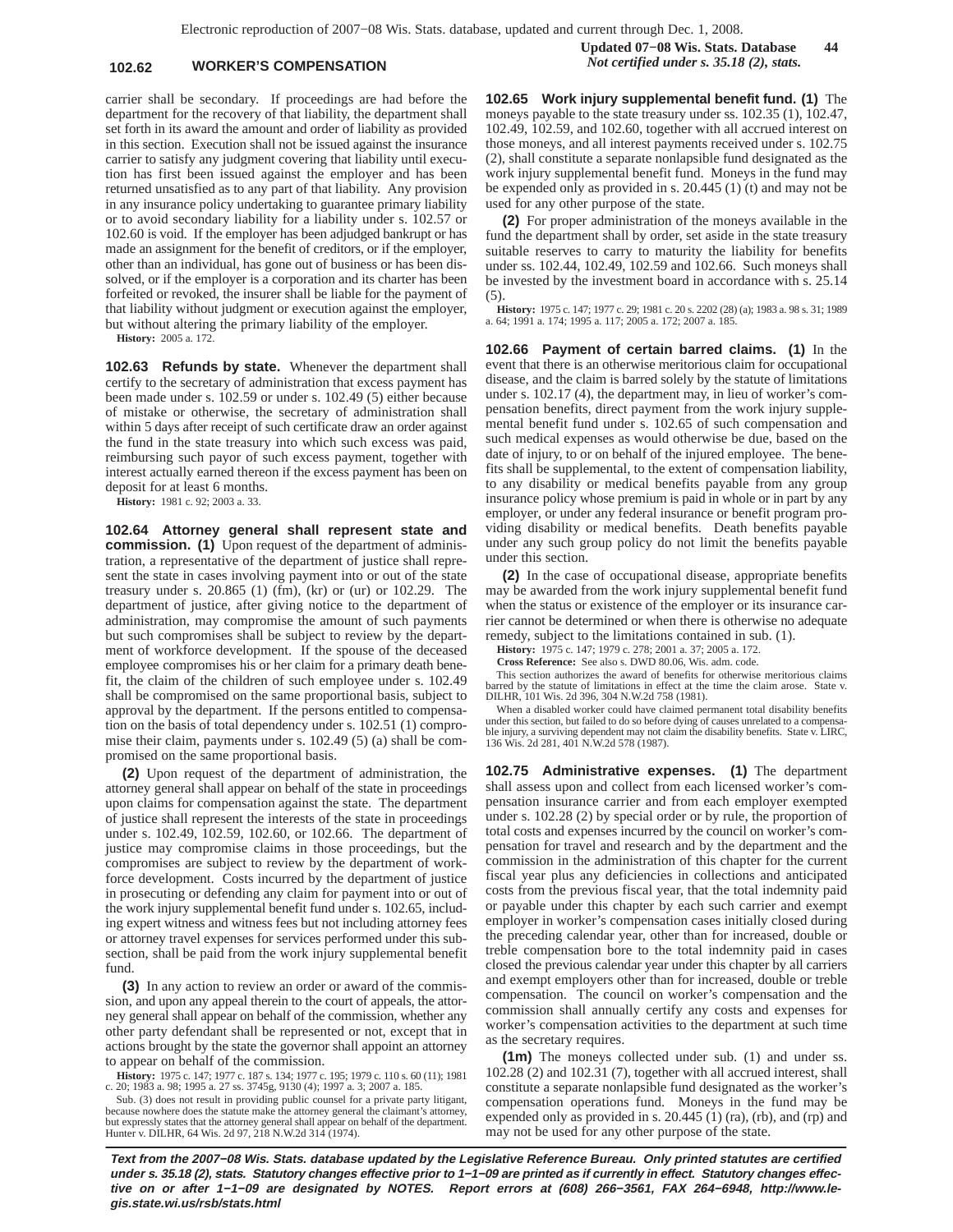**WORKER'S COMPENSATION 102.81 45 Updated 07−08 Wis. Stats. Database** *Not certified under s. 35.18 (2), stats.*

**(2)** The department shall require that payments for costs and expenses for each fiscal year shall be made on such dates as the department prescribes by each licensed worker's compensation insurance carrier and employer exempted under s. 102.28 (2). Each such payment shall be a sum equal to a proportionate share of the annual costs and expenses assessed upon each carrier and employer as estimated by the department. Interest shall accrue on amounts not paid within 90 days after the date prescribed by the department under this subsection at the rate of 1 percent per month. All interest payments received under this subsection shall be deposited in the fund established under s. 102.65.

**(4)** From the appropriation under s. 20.445 (1) (ra), the department shall allocate the amounts that it collects in application fees from employers applying for exemption under s. 102.28 (2) and the annual amount that it collects from employers that have been exempted under s. 102.28 (2) to fund the activities of the department under s. 102.28 (2) (b) and (c).

**History:** 1975 c. 39; 1975 c. 147 s. 54; 1977 c. 195, 418; 1981 c. 20, 92; 1987 a. 27; 1991 a. 85; 1995 a. 117; 2005 a. 172.

**Cross Reference:** See also s. DWD 80.38, Wis. adm. code.

**102.80 Uninsured employers fund. (1)** There is established a separate, nonlapsible trust fund designated as the uninsured employers fund consisting of all the following:

(a) Amounts collected from uninsured employers under s. 102.82.

(b) Uninsured employer surcharges collected under s. 102.85 (4).

(d) Amounts collected from employees or dependents of employees under s. 102.81 (4) (b).

(e) All moneys received by the department for the uninsured employers fund from any other source.

**(1m)** The moneys collected or received under sub. (1), together with all accrued interest, shall constitute a separate nonlapsible fund designated as the uninsured employers fund. Moneys in the fund may be expended only as provided in s. 20.445 (1) (sm) and may not be used for any other purpose of the state.

**(3)** (a) If the cash balance in the uninsured employers fund equals or exceeds \$4,000,000, the secretary shall consult the council on worker's compensation within 45 days after that cash balance equals or exceeds \$4,000,000. The secretary may file with the secretary of administration, within 15 days after consulting the council on worker's compensation, a certificate attesting that the cash balance in the uninsured employers fund equals or exceeds \$4,000,000.

(ag) The secretary shall monitor the cash balance in, and incurred losses to, the uninsured employers fund using generally accepted actuarial principles. If the secretary determines that the expected ultimate losses to the uninsured employers fund on known claims exceed 85 percent of the cash balance in the uninsured employers fund, the secretary shall consult with the council on worker's compensation. If the secretary, after consulting with the council on worker's compensation, determines that there is a reasonable likelihood that the cash balance in the uninsured employers fund may become inadequate to fund all claims under s. 102.81 (1), the secretary shall file with the secretary of administration a certificate attesting that the cash balance in the uninsured employer's fund is likely to become inadequate to fund all claims under s. 102.81 (1) and specifying a date after which no new claims under s. 102.81 (1) will be paid.

(am) If the secretary files the certificate under par. (a), the department may expend the moneys in the uninsured employers fund, beginning on the first day of the first July after the secretary files that certificate, to make payments under s. 102.81 (1) to employees of uninsured employers and to obtain reinsurance under s. 102.81 (2).

(b) If the secretary does not file the certificate under par. (a), the department may not expend the moneys in the uninsured employers fund.

(c) If, after filing the certificate under par. (a), the secretary files the certificate under par. (ag), the department may expend the moneys in the uninsured employers fund only to make payments under s. 102.81 (1) to employees of uninsured employers on claims made before the date specified in that certificate and to obtain reinsurance under s. 102.81 (2) for the payment of those claims.

**(4)** (a) If an uninsured employer who owes to the department any amount under s. 102.82 or 102.85 (4) transfers his or her business assets or activities, the transferee is liable for the amounts owed by the uninsured employer under s. 102.82 or 102.85 (4) if the department determines that all of the following conditions are satisfied:

1. At the time of the transfer, the uninsured employer and the transferee are owned or controlled in whole or in substantial part, either directly or indirectly, by the same interest or interests. Without limitation by reason of enumeration, it is presumed unless shown to the contrary that the "same interest or interests" includes the spouse, child or parent of the individual who owned or controlled the business, or any combination of more than one of them.

2. The transferee has continued or resumed the business of the uninsured employer, either in the same establishment or elsewhere; or the transferee has employed substantially the same employees as those the uninsured employer had employed in connection with the business assets or activities transferred.

(b) The department may collect from a transferee described in par. (a) an amount owed under s. 102.82 or 102.85 (4) using the procedures specified in ss. 102.83, 102.835 and 102.87 and the preference specified in s. 102.84 in the same manner as the department may collect from an uninsured employer.

**History:** 1989 a. 64; 1991 a. 85; 1993 a. 81; 1995 a. 117; 2003 a. 139; 2005 a. 172; 2007 a. 185.

**102.81 Compensation for injured employee of uninsured employer. (1)** (a) If an employee of an uninsured employer, other than an employee who is eligible to receive alternative benefits under s. 102.28 (3), suffers an injury for which the uninsured employer is liable under s. 102.03, the department or the department's reinsurer shall pay to or on behalf of the injured employee or to the employee's dependents an amount equal to the compensation owed them by the uninsured employer under this chapter except penalties and interest due under ss. 102.16 (3), 102.18 (1) (b) and (bp), 102.22 (1), 102.35 (3), 102.57, and 102.60  $(6)$ 

(b) The department shall make the payments required under par. (a) from the uninsured employers fund, except that if the department has obtained reinsurance under sub. (2) and is unable to make those payments from the uninsured employers fund, the department's reinsurer shall make those payments according to the terms of the contract of reinsurance.

**(2)** The department may retain an insurance carrier or insurance service organization to process, investigate and pay claims under this section and may obtain excess or stop−loss reinsurance with an insurance carrier authorized to do business in this state in an amount that the secretary determines is necessary for the sound operation of the uninsured employers fund. In cases involving disputed claims, the department may retain an attorney to represent the interests of the uninsured employers fund and to make appearances on behalf of the uninsured employers fund in proceedings under ss. 102.16 to 102.29. Section 20.930 and all provisions of subch. IV of ch. 16, except s. 16.753, do not apply to an attorney hired under this subsection. The charges for the services retained under this subsection shall be paid from the appropriation under s. 20.445 (1) (rp). The cost of any reinsurance obtained under this subsection shall be paid from the appropriation under s. 20.445 (1) (sm).

**(3)** An injured employee of an uninsured employer or his or her dependents may attempt to recover from the uninsured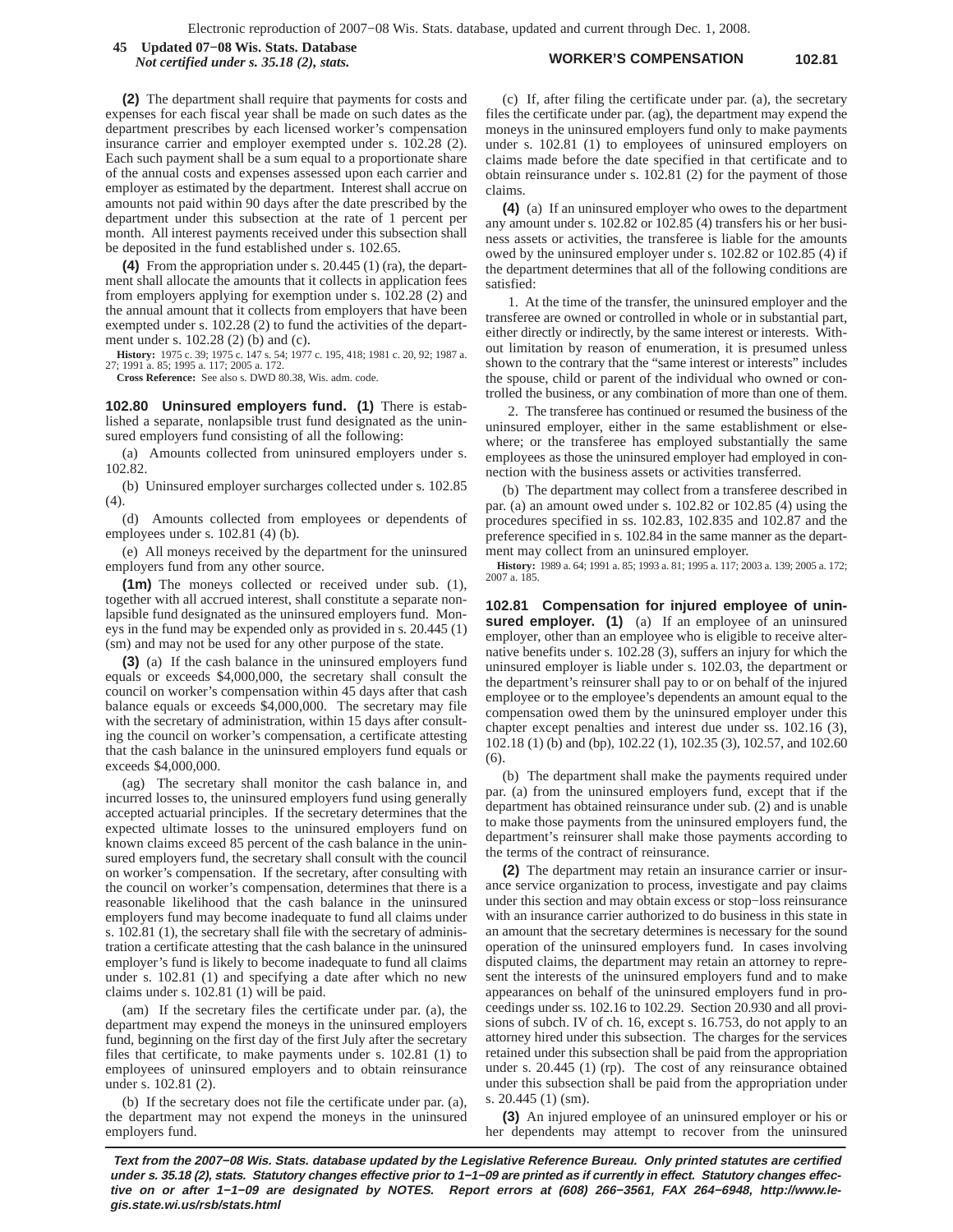## **102.81 WORKER'S COMPENSATION** *Not certified under s. 35.18 (2), stats.*

employer, or a 3rd party under s. 102.29, while receiving or attempting to receive payment under sub. (1).

**(4)** An injured employee, or the dependent of an injured employee, who received one or more payments under sub. (1) shall do all of the following:

(a) If the employee or dependent begins an action to recover compensation from the employee's employer or a 3rd party liable under s. 102.29, provide to the department a copy of all papers filed by any party in the action.

(b) If the employee or dependent receives compensation from the employee's employer or a 3rd party liable under s. 102.29, pay to the department the lesser of the following:

1. The amount after attorney fees and costs that the employee or dependent received under sub. (1).

2. The amount after attorney fees and costs that the employee or dependent received from the employer or 3rd party.

**(5)** The department of justice may bring an action to collect the payment under sub. (4).

**(6)** (a) Subject to par. (b), an employee, a dependent of an employee, an uninsured employer, a 3rd party who is liable under s. 102.29 or the department may enter into an agreement to settle liabilities under this chapter.

(b) A settlement under par. (a) is void without the department's written approval.

**(7)** This section first applies to injuries occurring on the first day of the first July beginning after the day that the secretary files a certificate under s. 102.80 (3) (a), except that if the secretary files a certificate under s. 102.80 (3) (ag) this section does not apply to claims filed on or after the date specified in that certificate.

**History:** 1989 a. 64; 1995 a. 117; 2003 a. 144; 2005 a. 172, 253, 410; 2007 a. 97. **Cross Reference:** See also s. DWD 80.62, Wis. adm. code.

Section 102.18 (1) (bp) does not govern the conduct of the Department or its agent and does not impose any penalty on the department or its agent for bad faith conduct in administering the Uninsured Employers Fund. Section 102.18 (1) (bp) constitutes the exclusive remedy for the bad faith conduct of an employer or an insurance carrier.<br>Because sub. (1) (bp) does not apply to the department's agent, it does not provide<br>an exclusive remedy for the agent's bad faith. More Department and its agent from paying an employee the statutory penalties and interest imposed on an employer or an insurance carrier for their misdeeds, but nothing in sub (1) (a) exempts the department or its agent from liability for its bad faith conduct in processing claims. Aslakson v. Gallagher Bassett Services, Inc. 2007 WI 39, 300 Wis. 2d 92, 729 N.W.2d 712, 04−2588.

**102.82 Uninsured employer payments. (1)** An uninsured employer shall reimburse the department for any payment made under s. 102.81 (1) to or on behalf of an employee of the uninsured employer or to an employee's dependents and for any expenses paid by the department in administering the claim of the employee or dependents, less amounts repaid by the employee or dependents under s. 102.81 (4) (b). The reimbursement owed under this subsection is due within 30 days after the date on which the department notifies the uninsured employer that the reimbursement is owed. Interest shall accrue on amounts not paid when due at the rate of 1% per month.

**(2)** (a) Except as provided in pars. (ag), (am) and (ar), all uninsured employers shall pay to the department the greater of the following:

1. Twice the amount determined by the department to equal what the uninsured employer would have paid during periods of illegal nonpayment for worker's compensation insurance in the preceding 3−year period based on the employer's payroll in the preceding 3 years.

2. Seven hundred and fifty dollars.

(ag) An uninsured employer who is liable to the department under par. (a) 2 shall pay to the department, in lieu of the payment required under par. (a) 2., \$100 per day for each day that the employer is uninsured if all of the following apply:

1. The employer is uninsured for 7 consecutive days or less.

2. The employer has not previously been uninsured.

3. No injury for which the employer is liable under s. 102.03 has occurred during the period in which the employer is uninsured.

(am) The department may waive any payment owed under par. (a) by an uninsured employer if the department determines that the uninsured employer is subject to this chapter only because the uninsured employer has elected to become subject to this chapter under s. 102.05 (2) or 102.28 (2).

(ar) The department may waive any payment owed under par. (a) or (ag) if the department determines that the sole reason for the uninsured employer's failure to comply with s. 102.28 (2) is that the uninsured employer was a victim of fraud, misrepresentation or gross negligence by an insurance agent or insurance broker or by a person whom a reasonable person would believe is an insurance agent or insurance broker.

(b) The payment owed under par. (a) or (ag) is due within 30 days after the date on which the employer is notified. Interest shall accrue on amounts not paid when due at the rate of 1% per month.

(c) The department of justice or, if the department of justice consents, the department of workforce development may bring an action in circuit court to recover payments and interest owed to the department of workforce development under this section.

**(3)** (a) When an employee dies as a result of an injury for which an uninsured employer is liable under s. 102.03, the uninsured employer shall pay \$1,000 to the department.

(b) The payment under par. (a) is in addition to any benefits or other compensation paid to an employee or survivors or the work injury supplemental benefit fund under ss. 102.46 to 102.51.

**History:** 1989 a. 64, 359; 1991 a. 85; 1993 a. 81; 1995 a. 27 s. 9130 (4); 1997 a. 3, 38; 2003 a. 144.

**102.83 Collection of uninsured employer payments. (1)** (a) 1. If an uninsured employer or any individual who is found personally liable under sub. (8) fails to pay to the department any amount owed to the department under s. 102.82 and no proceeding for review is pending, the department or any authorized representative may issue a warrant directed to the clerk of circuit court for any county of the state.

2. The clerk of circuit court shall enter in the judgment and lien docket the name of the uninsured employer or the individual mentioned in the warrant and the amount of the payments, interest, costs, and other fees for which the warrant is issued and the date when the warrant is entered.

3. A warrant entered under subd. 2. shall be considered in all respects as a final judgment constituting a perfected lien on the right, title, and interest of the uninsured employer or the individual in all of that person's real and personal property located in the county where the warrant is entered. The lien is effective when the department issues the warrant under subd. 1. and shall continue until the amount owed, including interest, costs, and other fees to the date of payment, is paid.

4. After the warrant is entered in the judgment and lien docket, the department or any authorized representative may file an execution with the clerk of circuit court for filing by the clerk of circuit court with the sheriff of any county where real or personal property of the uninsured employer or the individual is found, commanding the sheriff to levy upon and sell sufficient real and personal property of the uninsured employer or the individual to pay the amount stated in the warrant in the same manner as upon an execution against property issued upon the judgment of a court of record, and to return the warrant to the department and pay to it the money collected by virtue of the warrant within 60 days after receipt of the warrant.

(b) The clerk of circuit court shall accept and enter the warrant in the judgment and lien docket without prepayment of any fee, but the clerk of circuit court shall submit a statement of the proper fee semiannually to the department covering the periods from January 1 to June 30 and July 1 to December 31 unless a different billing period is agreed to between the clerk and the department. The fees shall then be paid by the department, but the fees provided by s. 814.61 (5) for entering the warrants shall be added to the amount of the warrant and collected from the uninsured employer or the individual when satisfaction or release is presented for entry.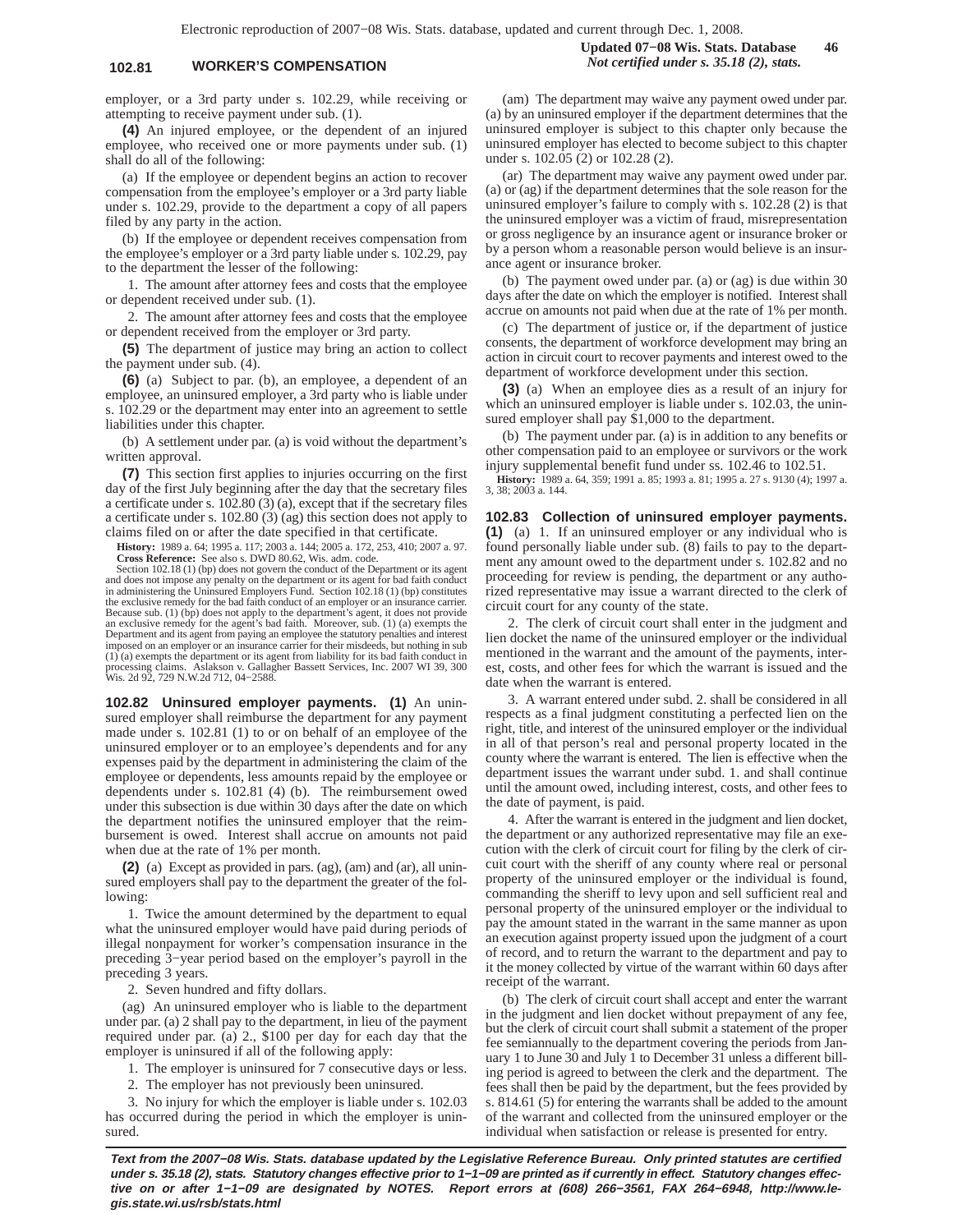**WORKER'S COMPENSATION 102.835 47 Updated 07−08 Wis. Stats. Database** *Not certified under s. 35.18 (2), stats.*

**(2)** The department may issue a warrant of like terms, force, and effect to any employee or other agent of the department, who may file a copy of the warrant with the clerk of circuit court of any county in the state, and thereupon the clerk of circuit court shall enter the warrant in the judgment and lien docket and the warrant shall become a lien in the same manner, and with the same force and effect, as provided in sub. (1). In the execution of the warrant, the employee or other agent shall have all the powers conferred by law upon a sheriff, but may not collect from the uninsured employer or the individual any fee or charge for the execution of the warrant in excess of the actual expenses paid in the performance of his or her duty.

**(3)** If a warrant is returned not satisfied in full, the department shall have the same remedies to enforce the amount due for payments, interest, costs, and other fees as if the department had recovered judgment against the uninsured employer or the individual and an execution had been returned wholly or partially not satisfied.

**(4)** When the payments, interest, costs, and other fees specified in a warrant have been paid to the department, the department shall issue a satisfaction of the warrant and file it with the clerk of circuit court. The clerk of circuit court shall immediately enter the satisfaction of the judgment in the judgment and lien docket. The department shall send a copy of the satisfaction to the uninsured employer or the individual.

**(5)** The department, if it finds that the interests of the state will not be jeopardized, and upon such conditions as it may exact, may issue a release of any warrant with respect to any real or personal property upon which the warrant is a lien or cloud upon title. The clerk of circuit court shall enter the release upon presentation of the release to the clerk and payment of the fee for filing the release and the release shall be conclusive proof that the lien or cloud upon the title of the property covered by the release is extinguished.

**(6)** At any time after the filing of a warrant, the department may commence and maintain a garnishee action as provided by ch. 812 or may use the remedy of attachment as provided by ch. 811 for actions to enforce a judgment. The place of trial of an action under ch. 811 or 812 may be either in Dane County or the county where the debtor resides and may not be changed from the county in which the action is commenced, except upon consent of the parties.

**(7)** If the department issues an erroneous warrant, the department shall issue a notice of withdrawal of the warrant to the clerk of circuit court for the county in which the warrant is filed. The clerk shall void the warrant and any liens attached by it.

**(8)** Any officer or director of an uninsured employer that is a corporation and any member or manager of an uninsured employer that is a limited liability company may be found individually and jointly and severally liable for the payments, interest, costs and other fees specified in a warrant under this section if after proper proceedings for the collection of those amounts from the corporation or limited liability company, as provided in this section, the corporation or limited liability company is unable to pay those amounts to the department. The personal liability of the officers and directors of a corporation or of the members and managers of a limited liability company as provided in this subsection is an independent obligation, survives dissolution, reorganization, bankruptcy, receivership, assignment for the benefit of creditors, judicially confirmed extension or composition, or any analogous situation of the corporation or limited liability company, and shall be set forth in a determination or decision issued under s. 102.82. **History:** 1993 a. 81; 1995 a. 117, 224; 1997 a. 35, 38; 2007 a. 185.

**102.835 Levy for delinquent payments. (1) DEFINITIONS.** In this section:

(a) "Debt" means a delinquent payment.

(ad) "Debtor" means an uninsured employer or an individual found personally liable under s. 102.83 (8) who owes the department a debt.

(d) "Levy" means all powers of distraint and seizure.

(e) "Payment" means a payment owed to the department under s. 102.82 and includes interest on that payment.

(f) "Property" includes all tangible and intangible personal property and rights to that property, including compensation paid or payable for personal services, whether denominated as wages, salary, commission, bonus or otherwise, amounts paid periodically pursuant to a pension or retirement program, rents, proceeds of insurance and amounts paid pursuant to a contract.

**(2)** POWERS OF LEVY AND DISTRAINT. If any debtor who is liable for any debt fails to pay that debt after the department has made demand for payment, the department may collect that debt and the expenses of the levy by levy upon any property belonging to the debtor. If the value of any property that has been levied upon under this section is not sufficient to satisfy the claim of the department, the department may levy upon any additional property of the debtor until the debt and expenses of the levy are fully paid.

**(3)** DUTIES TO SURRENDER. Any person in possession of or obligated with respect to property or rights to property that is subject to levy and upon which a levy has been made shall, upon demand of the department, surrender the property or rights or discharge the obligation to the department, except that part of the property or rights which is, at the time of the demand, subject to any prior attachment or execution under any judicial process.

**(4)** FAILURE TO SURRENDER; ENFORCEMENT OF LEVY. (a) Any debtor who fails to surrender any property or rights to property that is subject to levy, upon demand by the department, is subject to proceedings to enforce the amount of the levy.

(b) Any 3rd party who fails to surrender any property or rights to property subject to levy, upon demand of the department, is subject to proceedings to enforce the levy. The 3rd party is not liable to the department under this paragraph for more than 25% of the debt. The department shall serve a final demand as provided under sub. (13) on any 3rd party who fails to surrender property. Proceedings may not be initiated by the department until 5 days after service of the final demand. The department shall issue a determination under s. 102.82 to the 3rd party for the amount of the liability.

(c) When a 3rd party surrenders the property or rights to the property on demand of the department or discharges the obligation to the department for which the levy is made, the 3rd party is discharged from any obligation or liability to the debtor with respect to the property or rights to the property arising from the surrender or payment to the department.

**(5)** ACTIONS AGAINST THIS STATE. (a) If the department has levied upon property, any person, other than the debtor who is liable to pay the debt out of which the levy arose, who claims an interest in or lien on that property, and who claims that that property was wrongfully levied upon may bring a civil action against the state in the circuit court for Dane County. That action may be brought whether or not that property has been surrendered to the department. The court may grant only the relief under par. (b). No other action to question the validity of or to restrain or enjoin a levy by the department may be maintained.

(b) In an action under par. (a), if a levy would irreparably injure rights to property, the court may enjoin the enforcement of that levy. If the court determines that the property has been wrongfully levied upon, it may grant a judgment for the amount of money obtained by levy.

(c) For purposes of an adjudication under this subsection, the determination of the debt upon which the interest or lien of the department is based is conclusively presumed to be valid.

**(6)** DETERMINATION OF EXPENSES. The department shall determine its costs and expenses to be paid in all cases of levy.

**(7)** USE OF PROCEEDS. (a) The department shall apply all money obtained under this section first against the expenses of the proceedings and then against the liability in respect to which the levy was made and any other liability owed to the department by the debtor.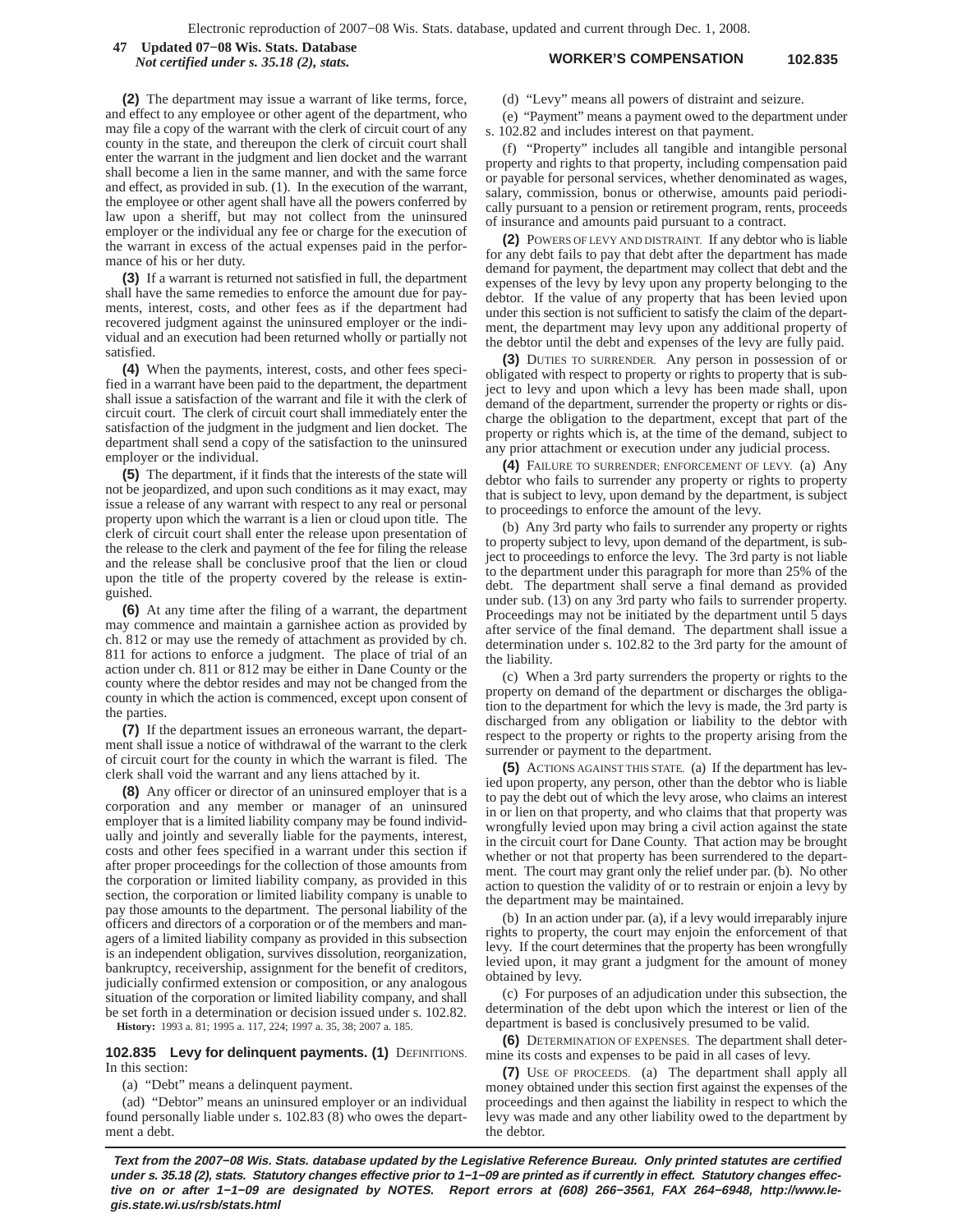## **102.835 WORKER'S COMPENSATION** *Not certified under s. 35.18 (2), stats.*

**Updated 07−08 Wis. Stats. Database 48**

(b) The department may refund or credit any amount left after the applications under par. (a), upon submission of a claim for a refund or credit and satisfactory proof of the claim, to the person entitled to that amount.

**(8)** RELEASE OF LEVY. The department may release the levy upon all or part of property levied upon to facilitate the collection of the liability or to grant relief from a wrongful levy, but that release does not prevent any later levy.

**(9)** WRONGFUL LEVY. If the department determines that property has been wrongfully levied upon, the department may return the property at any time, or may return an amount of money equal to the amount of money levied upon.

**(10)** PRESERVATION OF REMEDIES. The availability of the remedy under this section does not abridge the right of the department to pursue other remedies.

**(11)** EVASION. Any person who removes, deposits or conceals or aids in removing, depositing or concealing any property upon which a levy is authorized under this section with intent to evade or defeat the assessment or collection of any debt is guilty of a Class I felony and shall be liable to the state for the costs of prosecution.

**(12)** NOTICE BEFORE LEVY. If no proceeding for review permitted by law is pending, the department shall make a demand to the debtor for payment of the debt which is subject to levy and give notice that the department may pursue legal action for collection of the debt against the debtor. The department shall make the demand for payment and give the notice at least 10 days prior to the levy, personally or by any type of mail service which requires a signature of acceptance, at the address of the debtor as it appears on the records of the department. The demand for payment and notice shall include a statement of the amount of the debt, including costs and fees, and the name of the debtor who is liable for the debt. The debtor's failure to accept or receive the notice does not prevent the department from making the levy. Notice prior to levy is not required for a subsequent levy on any debt of the same debtor within one year after the date of service of the original levy.

**(13)** SERVICE OF LEVY. (a) The department shall serve the levy upon the debtor and 3rd party by personal service or by any type of mail service which requires a signature of acceptance.

(b) Personal service shall be made upon an individual, other than a minor or incapacitated person, by delivering a copy of the levy to the debtor or 3rd party personally; by leaving a copy of the levy at the debtor's dwelling or usual place of abode with some person of suitable age and discretion residing there; by leaving a copy of the levy at the business establishment of the debtor with an officer or employee of the debtor; or by delivering a copy of the levy to an agent authorized by law to receive service of process.

(c) The department representative who serves the levy shall certify service of process on the notice of levy form and the person served shall acknowledge receipt of the certification by signing and dating it. If service is made by mail, the return receipt is the certificate of service of the levy.

(d) The failure of a debtor or 3rd party to accept or receive service of the levy does not invalidate the levy.

**(14)** ANSWER BY 3RD PARTY. Within 20 days after the service of the levy upon a 3rd party, the 3rd party shall file an answer with the department stating whether the 3rd party is in possession of or obligated with respect to property or rights to property of the debtor, including a description of the property or the rights to property and the nature and dollar amount of any such obligation. If the 3rd party is an insurance company, the insurance company shall file an answer with the department within 45 days after the service of the levy.

**(15)** DURATION OF LEVY. A levy is effective from the date on which the levy is first served on the 3rd party until the liability out of which the levy arose is satisfied, until the levy is released or until one year after the date of service, whichever occurs first.

**(18)** RESTRICTION ON EMPLOYMENT PENALTIES BY REASON OF LEVY. No employer may discharge or otherwise discriminate with respect to the terms and conditions of employment against any employee by reason of the fact that his or her earnings have been subject to levy for any one levy or because of compliance with any provision of this section. Whoever willfully violates this subsection may be fined not more than \$10,000 or imprisoned for not more than 9 months or both.

**(19)** HEARING. Any debtor who is subject to a levy proceeding made by the department may request a hearing under s. 102.17 to review the levy proceeding. The hearing is limited to questions of prior payment of the debt that the department is proceeding against, and mistaken identity of the debtor. The levy is not stayed pending the hearing in any case in which property is secured through the levy.

**(20)** COST OF LEVY. Any 3rd party is entitled to a levy fee of \$5 for each levy in any case where property is secured through the levy. The 3rd party shall deduct the fee from the proceeds of the levy.

**History:** 1993 a. 81; 1995 a. 117; 1997 a. 187, 283; 2001 a. 109; 2005 a. 442; 2007 a. 185.

**102.84 Preference of required payments.** Subject to the federal bankruptcy laws, in the event of an uninsured employer's dissolution, reorganization, bankruptcy, receivership, assignment for benefit of creditors, judicially confirmed extension proposal or composition, or any analogous situation including the administration of estates in circuit courts, the payments required of the uninsured employer under s. 102.82 shall have preference over all claims of general creditors and shall be paid next after the payment of preferred claims for wages.

**History:** 1993 a. 81.

**102.85 Uninsured employers; penalties. (1)** (a) An employer who fails to comply with s. 102.16 (3) or 102.28 (2) for less than 11 days shall forfeit not less than \$100 nor more than \$1,000.

(b) An employer who fails to comply with s. 102.16 (3) or 102.28 (2) for more than 10 days shall forfeit not less than \$10 nor more than \$100 for each day on which the employer fails to comply with s. 102.16 (3) or 102.28 (2).

**(2)** An employer who is required to provide worker's compensation insurance coverage under this chapter shall forfeit not less than \$100 nor more than \$1,000 if the employer does any of the following:

(a) Gives false information about the coverage to his or her employees, the department or any other person who contracts with the employer and who requests evidence of worker's compensation coverage in relation to that contract.

(b) Fails to notify a person who contracts with the employer that the coverage has been canceled in relation to that contract.

**(2m)** The court may waive a forfeiture imposed under sub. (1) or (2) if the court finds that the employer is subject to this chapter only because the employer elected to become subject to this chapter under s. 102.05 (2) or 102.28 (2).

**(2p)** The court may waive a forfeiture imposed under sub. (1) or (2) if the court finds that the sole reason for the uninsured employer's failure to comply with s. 102.82 (2) is that the uninsured employer was a victim of fraud, misrepresentation or gross negligence by an insurance agent or insurance broker or by a person whom a reasonable person would believe is an insurance agent or insurance broker.

**(3)** An employer who violates an order to cease operations under s. 102.28 (4) is guilty of a Class I felony.

**(4)** (a) If a court imposes a fine or forfeiture under subs. (1) to (3), the court shall impose under ch. 814 an uninsured employer surcharge equal to 75% of the amount of the fine or forfeiture.

(b) If a fine or forfeiture is suspended in whole or in part, the uninsured employer surcharge shall be reduced in proportion to the suspension.

(c) If any deposit is made for an offense to which this section applies, the person making the deposit shall also deposit a suffi-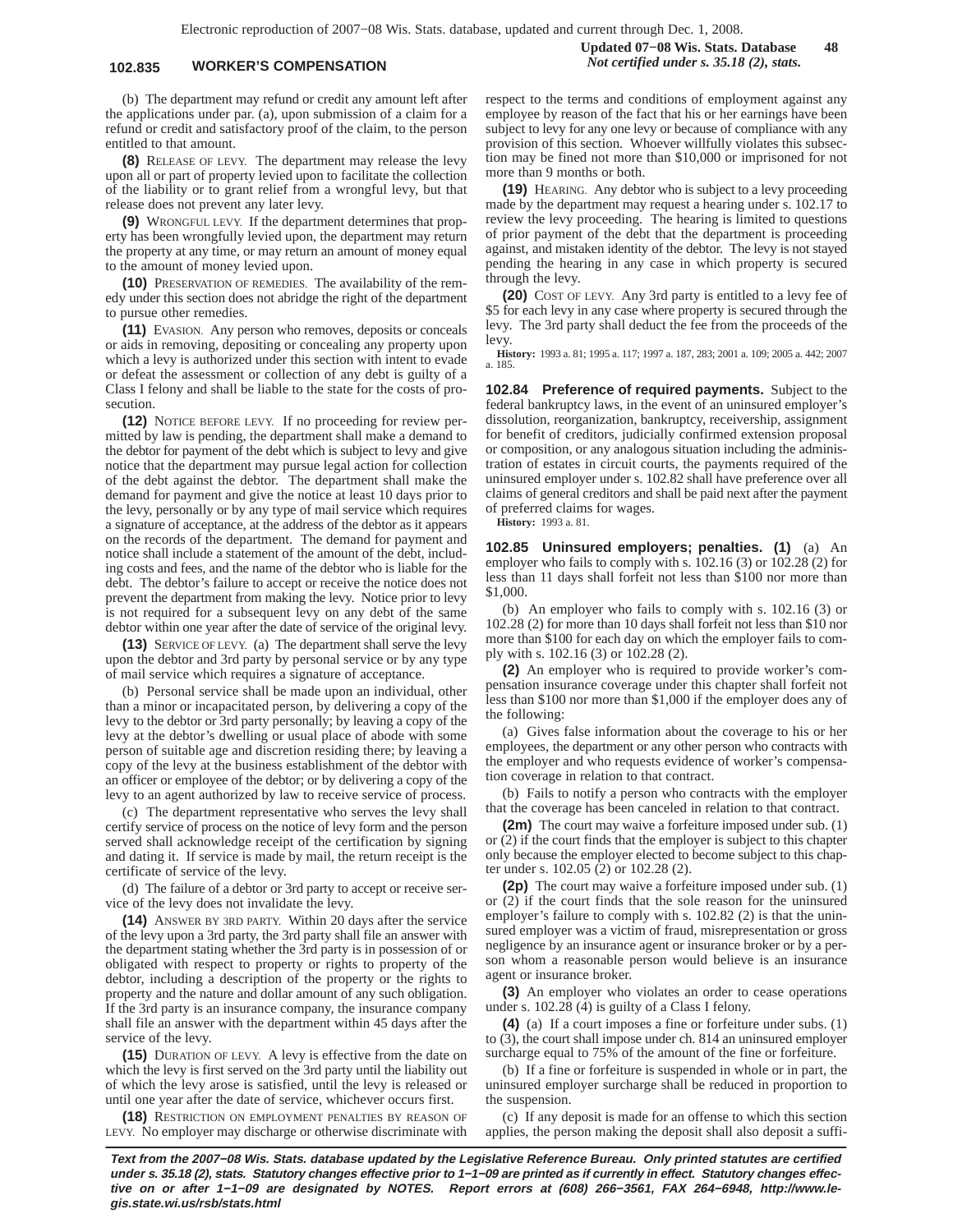**WORKER'S COMPENSATION 102.87 49 Updated 07−08 Wis. Stats. Database** *Not certified under s. 35.18 (2), stats.*

cient amount to include the uninsured employer surcharge under this section. If the deposit is forfeited, the amount of the uninsured employer surcharge shall be transmitted to the secretary of administration under par. (d). If the deposit is returned, the uninsured employer surcharge shall also be returned.

(d) The clerk of the court shall collect and transmit to the county treasurer the uninsured employer surcharge and other amounts required under s. 59.40 (2) (m). The county treasurer shall then make payment to the secretary of administration as provided in s. 59.25 (3) (f) 2. The secretary of administration shall deposit the amount of the uninsured employer surcharge, together with any interest thereon, in the uninsured employers fund as provided in s. 102.80 (1).

**(5)** (a) The payment of any judgment under this section may be suspended or deferred for not more than 90 days in the discretion of the court. The court shall suspend a judgment under this section upon the motion of the department, if the department is satisfied that the employer's violation of s. 102.16 (3) or 102.28 (2) was beyond the employer's control and that the employer no longer violates s. 102.16 (3) or 102.28 (2). In cases where a deposit has been made, any forfeitures, surcharges, fees, and costs imposed under ch. 814 shall be taken out of the deposit and the balance, if any, returned to the employer.

(b) In addition to any monetary penalties, the court may order an employer to perform or refrain from performing such acts as may be necessary to fully protect and effectuate the public interest, including ceasing business operations.

(c) All civil remedies are available in order to enforce the judgment of the court, including the power of contempt under ch. 785. **History:** 1989 a. 64; 1993 a. 81; 1995 a. 201; 1997 a. 283; 2001 a. 109; 2003 a. 33, 139, 326.

**102.87 Citation procedure. (1)** (a) The citation procedures established by this section shall be used only in an action to recover a forfeiture under s. 102.85 (1) or (2). The citation form provided by this section may serve as the initial pleading for the action and is adequate process to give a court jurisdiction over the person if the citation is filed with the circuit court.

(b) The citation may be served on the defendant by registered mail with a return receipt requested.

**(2)** A citation under this section shall be signed by a department deputy, or by an officer who has authority to make arrests for the violation, and shall contain substantially the following information:

(a) The name, address and date of birth of the defendant.

(b) The name and department of the issuing department deputy or officer.

(c) The violation alleged, the time and place of occurrence, a statement that the defendant committed the violation, the statute or rule violated and a designation of the violation in language which can be readily understood by a person making a reasonable effort to do so.

(d) A date, time and place for the court appearance, and a notice to appear.

(e) The maximum forfeiture, plus costs, fees, and surcharges imposed under ch. 814, for which the defendant is liable.

(f) Provisions for deposit and stipulation in lieu of a court appearance.

(g) Notice that if the defendant makes a deposit and fails to appear in court at the time specified in the citation, the failure to appear will be considered tender of a plea of no contest and submission to a forfeiture, plus costs, fees, and surcharges imposed under ch. 814, not to exceed the amount of the deposit. The notice shall also state that the court, instead of accepting the deposit and plea, may decide to summon the defendant or may issue an arrest warrant for the defendant upon failure to respond to a summons.

(h) Notice that if the defendant makes a deposit and signs the stipulation the stipulation will be treated as a plea of no contest and submission to a forfeiture, plus costs, fees, and surcharges

imposed under ch. 814, not to exceed the amount of the deposit. The notice shall also state that the court, instead of accepting the deposit and stipulation, may decide to summon the defendant or issue an arrest warrant for the defendant upon failure to respond to a summons, and that the defendant may, at any time before or at the time of the court appearance date, move the court for relief from the effect of the stipulation.

(i) Notice that the defendant may, by mail before the court appearance, enter a plea of not guilty and request another date for a court appearance.

(j) Notice that if the defendant does not make a deposit and fails to appear in court at the time specified in the citation, the court may issue a summons or an arrest warrant.

**(3)** A defendant issued a citation under this section may deposit the amount of money that the issuing department deputy or officer directs by mailing or delivering the deposit and a copy of the citation before the court appearance date to the clerk of the circuit court in the county where the violation occurred, to the department, or to the sheriff's office or police headquarters of the officer who issued the citation. The basic amount of the deposit shall be determined under a deposit schedule established by the judicial conference. The judicial conference shall annually review and revise the schedule. In addition to the basic amount determined by the schedule, the deposit shall include the costs, fees, and surcharges imposed under ch. 814.

**(4)** A defendant may make a stipulation of no contest by submitting a deposit and a stipulation in the manner provided by sub. (3) before the court appearance date. The signed stipulation is a plea of no contest and submission to a forfeiture, plus the costs, fees, and surcharges imposed under ch. 814, not to exceed the amount of the deposit.

**(5)** Except as provided by sub. (6), a person receiving a deposit shall prepare a receipt in triplicate showing the purpose for which the deposit is made, stating that the defendant may inquire at the office of the clerk of the circuit court regarding the disposition of the deposit, and notifying the defendant that if he or she fails to appear in court at the time specified in the citation he or she shall be considered to have tendered a plea of no contest and submitted to a forfeiture, plus costs, fees, and surcharges imposed under ch. 814, not to exceed the amount of the deposit and that the court may accept the plea. The original of the receipt shall be delivered to the defendant in person or by mail. If the defendant pays by check, the canceled check is the receipt.

**(6)** The person receiving a deposit and stipulation of no contest shall prepare a receipt in triplicate showing the purpose for which the deposit is made, stating that the defendant may inquire at the office of the clerk of the circuit court regarding the disposition of the deposit, and notifying the defendant that if the stipulation of no contest is accepted by the court the defendant will be considered to have submitted to a forfeiture, plus costs, fees, and surcharges imposed under ch. 814, not to exceed the amount of the deposit. Delivery of the receipt shall be made in the same manner as provided in sub. (5).

**(7)** If a defendant issued a citation under this section fails to appear in court at the time specified in the citation or by subsequent postponement, the following procedure applies:

(a) If the defendant has not made a deposit, the court may issue a summons or an arrest warrant.

(b) If the defendant has made a deposit, the citation may serve as the initial pleading and the defendant shall be considered to have tendered a plea of no contest and submitted to a forfeiture, plus costs, fees, and surcharges imposed under ch. 814, not to exceed the amount of the deposit. The court may either accept the plea of no contest and enter judgment accordingly, or reject the plea and issue a summons. If the defendant fails to appear in response to the summons, the court shall issue an arrest warrant. If the court accepts the plea of no contest, the defendant may, within 90 days after the date set for appearance, move to withdraw the plea of no contest, open the judgment, and enter a plea of not